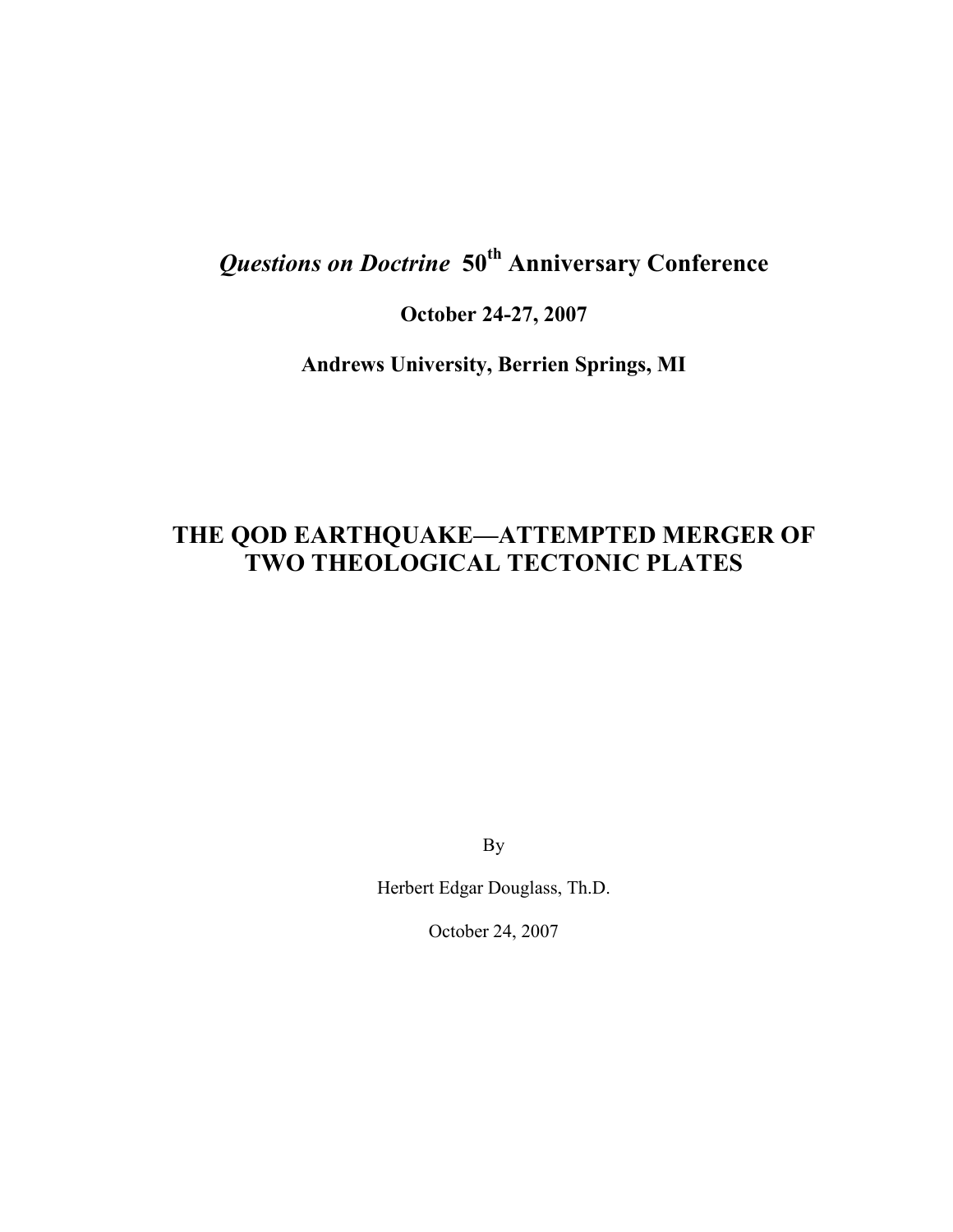# THE QOD EARTHQUAKE—ATTEMPTED MERGER OF TWO THEOLOGICAL TECTONIC PLATES

|    | <b>I. Early Warning Signs</b>                                   | 4  | 4  |
|----|-----------------------------------------------------------------|----|----|
|    | Began with a friendly letter<br>"Eternal Verities"              |    | 6  |
|    | <b>Double Challenge</b>                                         |    | 7  |
|    | "Lunatic Fringe                                                 |    | 7  |
|    | If only $\ldots$                                                |    | 7  |
|    | II. Basis Flaw on the Part of Both Parties                      |    | 8  |
|    | <b>Tectonic Plates Colliding</b>                                |    | 8  |
|    | <b>Calvinism Rooted in Augustine</b>                            |    | 9  |
|    | "Five Points"                                                   |    | 9  |
|    | <b>Forensic-only Salvation</b>                                  |    | 10 |
|    | <b>Adventist Trio's Fatal Flaw</b>                              |    | 10 |
|    | <b>Principle Issues</b>                                         |    | 11 |
|    | <b>Adventist Trio Were Highly Respected Leaders</b>             |    | 11 |
|    | <b>Personal Friends</b>                                         |    | 11 |
| Ш. | <b>Analysis of a Theological Impasse</b>                        |    | 12 |
|    | <b>More What Ifs</b>                                            |    | 13 |
|    | <b>Perpetuating the Myth</b>                                    |    | 14 |
|    | <b>Group Think</b>                                              |    | 14 |
|    | <b>Loma Linda Professionals</b>                                 |    | 15 |
|    | <b>Mythical Mantra</b>                                          |    | 16 |
|    | <b>Cottrell's Sixteen-page Warning</b>                          |    | 16 |
|    | <b>Nichol's Warning</b>                                         |    | 17 |
|    | <b>Washing of Hands</b>                                         |    | 17 |
|    | <b>Unknown to Commentary Editors</b>                            |    | 18 |
|    | Why Commentary Editors Did Not Speak Louder                     |    | 18 |
|    | <b>Missed the Opportunity of a Century</b>                      |    | 19 |
|    | IV. Time to See the Big Picture                                 |    | 19 |
|    | <b>Major Issues in Great Controversy</b>                        |    | 19 |
|    | <b>Adventist Template and Calvinistic Template Incompatible</b> |    | 20 |
|    | <b>Obviously, Andreasen and Others Aroused</b>                  |    | 21 |
|    | <b>Biblical Sanctuary Doctrine</b>                              |    | 21 |
|    | V. When Theological Clarity Becomes Fog                         | 21 |    |
|    | 180 Degree Turn-Nature of Christ's Humanity                     |    | 22 |
|    | <b>Two Trigger Words</b>                                        |    | 22 |
|    | <b>Another Subheading Flaw</b>                                  |    | 23 |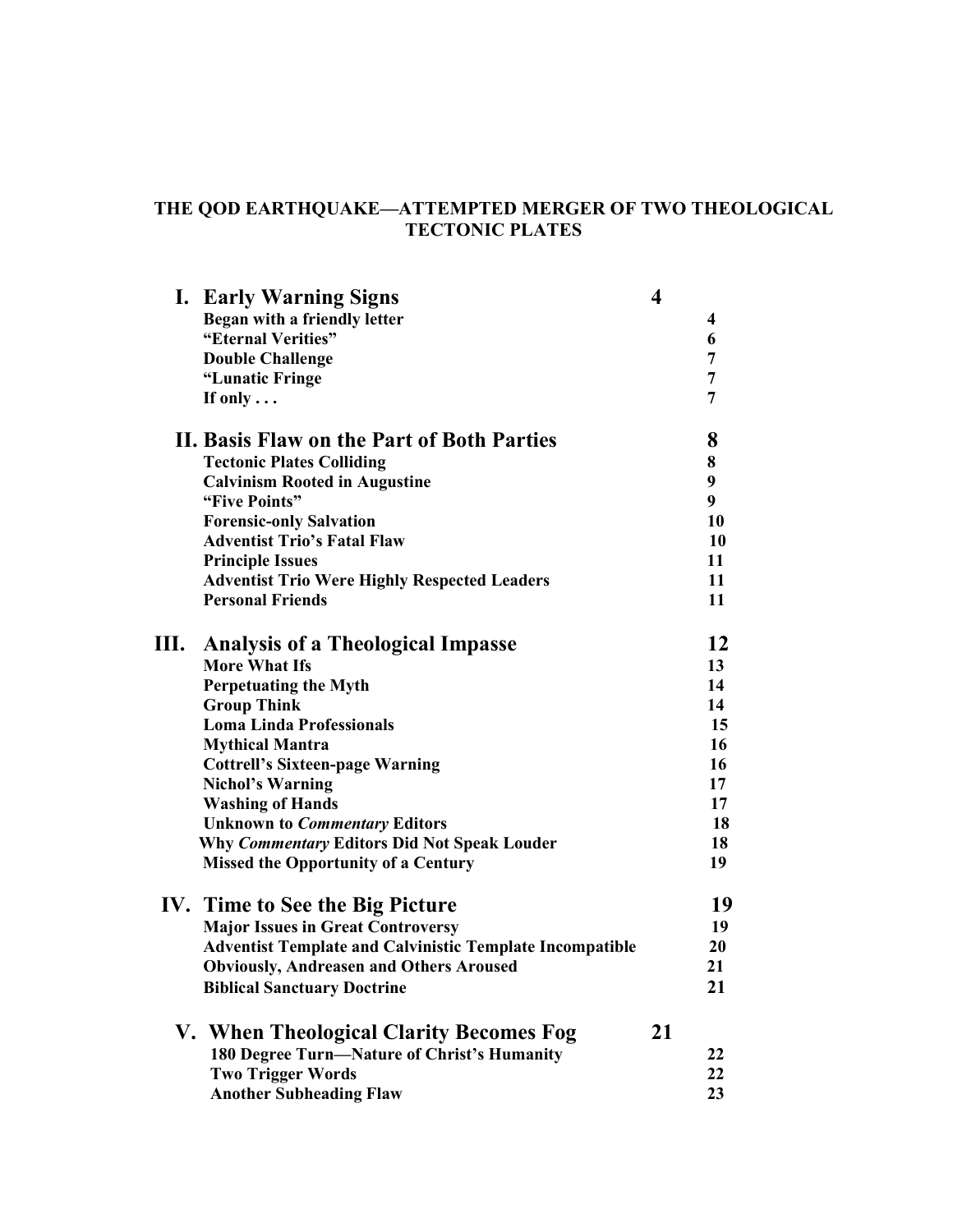| <b>Nichol's Editorials</b>                                         | 23       |
|--------------------------------------------------------------------|----------|
| <b>Brief Review of 100 Years</b>                                   |          |
| Branson's 1954, Drama of the Ages                                  |          |
| <b>Strange Act of 1949</b>                                         | 25       |
| <b>Anderson's Explanation</b>                                      | 26       |
| <b>Scholarly Fraud</b>                                             | 26       |
| <b>Anderson's Strawman</b>                                         | 27       |
| <b>Ellen White Consistency</b>                                     | 27       |
| <b>Not a Mere Theological Exercise</b>                             | 28       |
| <b>Another Ministry Editorial</b>                                  | 29       |
| <b>Strange Hermeneutics</b>                                        | 29       |
| <b>Misrepresentation Worked Both Ways</b>                          | 29       |
| <b>An Attempted Compromise</b>                                     | 30       |
| <b>Henry Melvill</b>                                               | 30       |
| <b>Melvill's Federal Theology</b>                                  | 32       |
| <b>Ellen White, No Calvinist</b>                                   | 32       |
| <b>Adventists Not Alone</b>                                        | 33       |
| <b>Andreasen's Second Concern</b>                                  | 33       |
| <b>QOD Trio's Defense to Andreasen's Charge</b>                    | 34       |
| <b>Misapplication of One Statement</b>                             | 35       |
| <b>Again, the Larger View</b>                                      | 36       |
| <b>Missing the Opportunity of a Century</b>                        | 36       |
| <b>Why Was Andreasen Upset?</b>                                    | 37       |
| February 15, 1957 Letter                                           |          |
| October 15, 1957 Letter                                            |          |
| November 4, 1957 Letter                                            | 38<br>39 |
| November 14, 1957 Letter                                           | 39       |
| December 2, 1957 Letter                                            | 40       |
| January 5, 1958 Letter                                             | 40       |
| January 19, 1958 Letter                                            | 41       |
| January 31, 1958 Letter                                            | 41       |
| September 1960 Letter                                              | 41       |
| "Outright Deceit"                                                  | 42       |
| "The Highest Infamy"                                               | 43       |
| <b>Flash Points in Later Eternity Editorials</b>                   | 43       |
| Barnhouse's Eternity, September 1957 Editorial                     | 44       |
| Martin's <i>Eternity</i> , September 1957 Article                  | 44       |
| Barnhouse's Eternity, November 1957 Editorial                      | 44       |
| <b>What If Barnhouse and Martin Read Annotated QOD?</b>            | 44       |
| <b>Adventist Professionals Not Asleep</b>                          | 45       |
| <b>Telephone Conversation</b>                                      | 45       |
| <b>Chief Issue: Connection Between Christology and Eschatology</b> | 46       |
| <b>Reality Check</b>                                               |          |
| <b>Hancock's Research</b>                                          | 46<br>46 |
| <b>Fifty Years of Muddle</b>                                       | 47       |

| VI. Fifty Years of Muddle                              | 47 |
|--------------------------------------------------------|----|
| <b>Quick Overview of Adventist Disarray Since 1960</b> | 47 |
| <b>Bull and Lockhart's Analysis</b>                    | 48 |
| <b>Edward Heppenstall, Chair, Systematic Theology</b>  | 48 |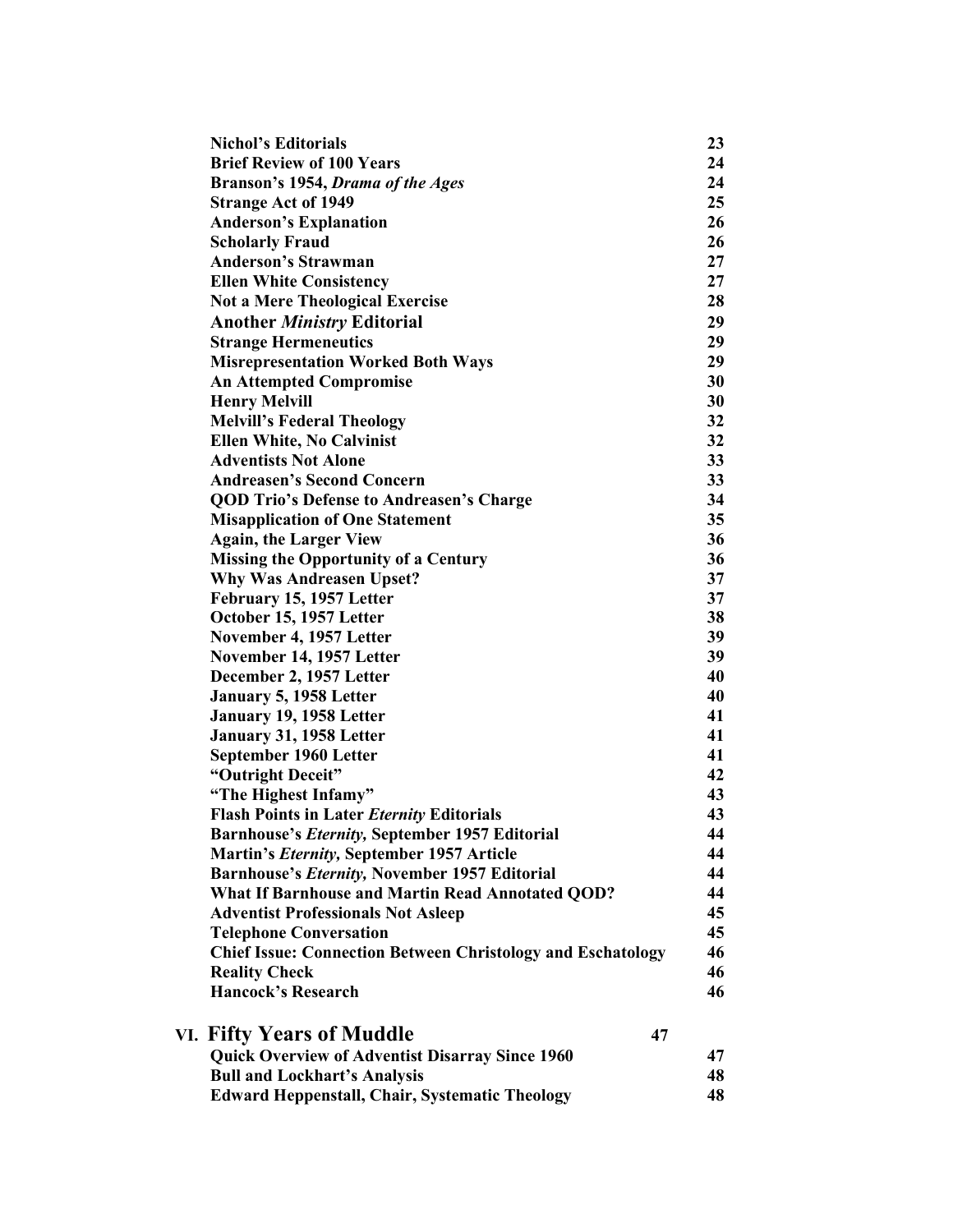| <b>Change of Emphasis in Nearness of Advent</b>         | 49  |
|---------------------------------------------------------|-----|
| Unity and Coherence in Andreasen's Theological Paradigm | 50  |
| <b>Theological Liberalism</b>                           | 50  |
| <b>QOD</b> Magisterium                                  | -51 |
| <b>Opportunity of the Century, What ifs</b>             | 51  |

## VII. Fifty Years Later, What Should We Do To Rectify Mistakes?

## Appendices

- A  $\,$  Summary of Issues in the Great Controversy Theme. $^1$
- B Ellen White's Use of Words Such as Passions, Inclinations, Propensities, Corruptions, etc.
- C. The Elliptical Nature of Truth.
- D. Why Did Jesus Come to Earth?
- E. Why Did Jesus Die?
- F. What Do We Mean by Moral Perfection in Contrast to Perfectionism?

<sup>&</sup>lt;sup>1</sup> A very brief summary of my book, *God At Risk— the Cost of Freedom in the Great Controversy*, (Roseville, CA: Amazing Facts, 2004), 480p p.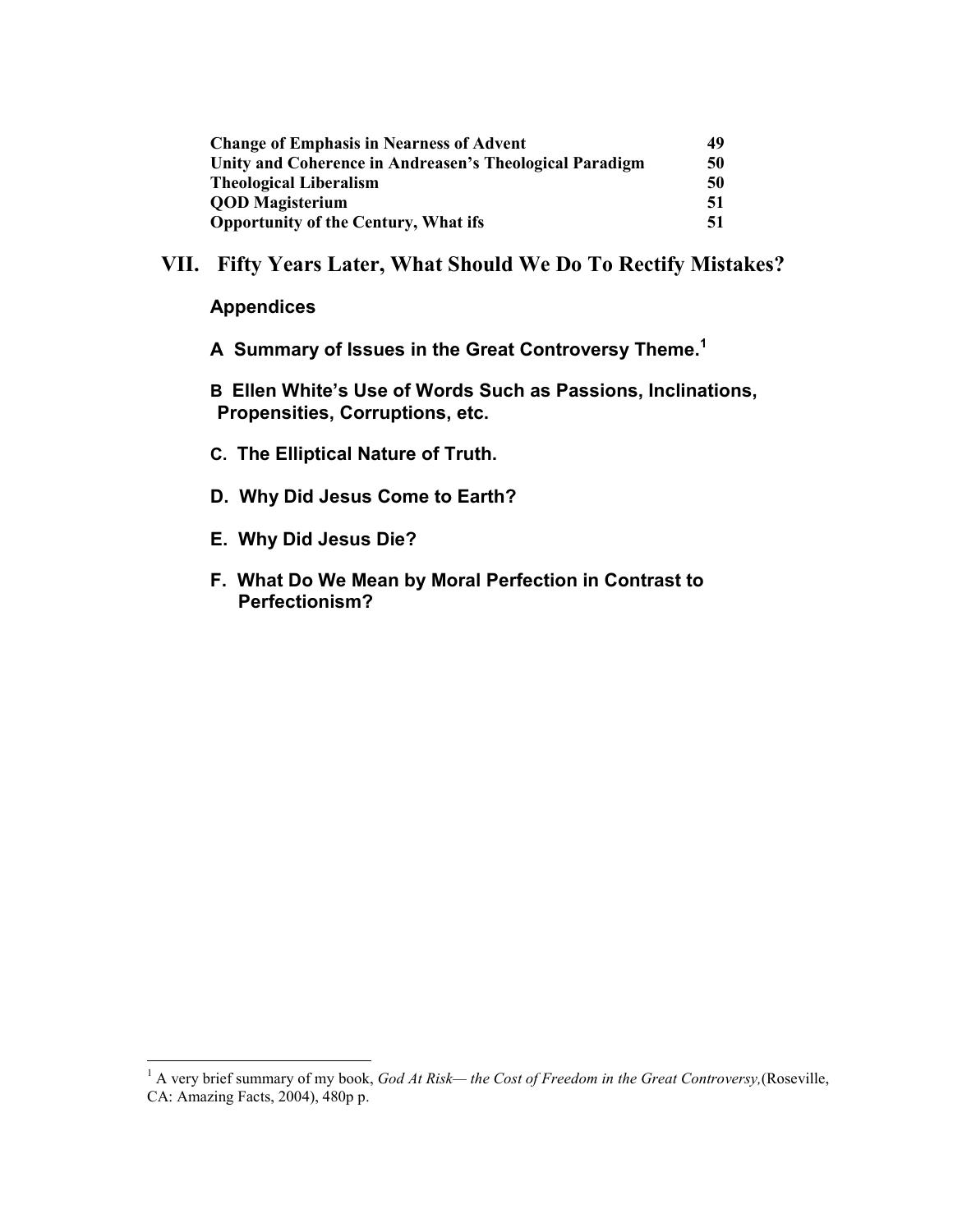# The QOD earthquake—Attempted merger of two theological tectonic plates

# I. Early Warning Signs

In editing the Annotated Edition of *Questions on Doctrine*, George Knight spoke for many in his usual fresh way when he wrote that QOD became the most divisive book in the Adventist world over the last 50 years.<sup>2</sup> Many believe that denomination confusion the Seventh-day Adventist Church ever since has been a devastating price to pay for the theological detour.<sup>3</sup> Those who think other wise have been in an historic/theologic coma.

My limited assignment was to answer two questions: What happened and Why!

The fundamental problem in 1955-7 was that the participants unwittingly tried to merge two different theological systems without realizing all of its ramifications. When Adventists try to overlay their theology on the Evangelical grid, warning lights, buzzers, etc., should be going off—many areas simply won't fit. Neither the Evangelicals nor the Adventists seemed to see some of the basic doctrines that created this Grand Canyon between Calvinism and the Adventist form of Arminianism.<sup>4</sup>

From another perspective, Adventists did not realize that they had certain aspects of their tectonic plate that couldn't merge with the Calvinist tectonic plate. In the attempt to close that difference, a theological earthquake jarred both worlds—and the debris of the resulting volcano is still settling down today.<sup>5</sup>

In discussing the far-reaching effect of *Questions on Doctrine* with a Union Conference committee recently, I was not surprised, just sad. Some of the reaction was, "That was long ago, Herb. We are more interested in today and the future." Or, "That was decided by our brethren years ago, why try to go over it again." Among other issues, when I suggested that most independent ministries that thrive in our churches today exist because of what happened in 1957, I got more blank looks. But also a new interest to hear more! Every cause has an effect and nothing is without cause. And that is why we are here this week on the  $50<sup>th</sup>$ 

<sup>&</sup>lt;sup>2</sup> Annotated Edition, *Questions on Doctrine* (Berrien Springs, MI: Andrews University Press), 2003), xiii. <sup>3</sup> Malcolm Bull and Keith Lockhart Seeking a Sanctuary, Second Edition (Bloomington, IN: Indiana

University Press, 2007), 106: "*Questions on Doctrine* raised uncertainties about what Adventists actually believed that made the evangelical era that followed the most destabilizing in the church's history."

<sup>&</sup>lt;sup>4</sup> Adventists part with Wesleyan Arminianism in (1) their understanding of the immortal soul notion that has much to do with one's understanding of the atonement and the doctrine of sin and (2) how to fully understand John 3:16: was it a gift to be accepted or an offer to be sought. or both?

<sup>&</sup>lt;sup>5</sup> I am indebted to many through the years who have wrestled with the impact of QOD on Adventist thinking. I am particularly grateful for Julius Nam's remarkable doctoral dissertation, "Reactions to the Seventh-day Adventist Evangelical Conferences and Questions on Doctrine 1955-1971." Others who have been extremely thorough in their analyses through the years include Kenneth Wood, Jerry Moon, Ralph Larson, Ken McFarland, Robert Hancock, Sr., Leroy Moore, Jean Zurcher, Kevin Paulson, William Grotheer, Larry Kirkpatrick, Woody Whidden and George Knight.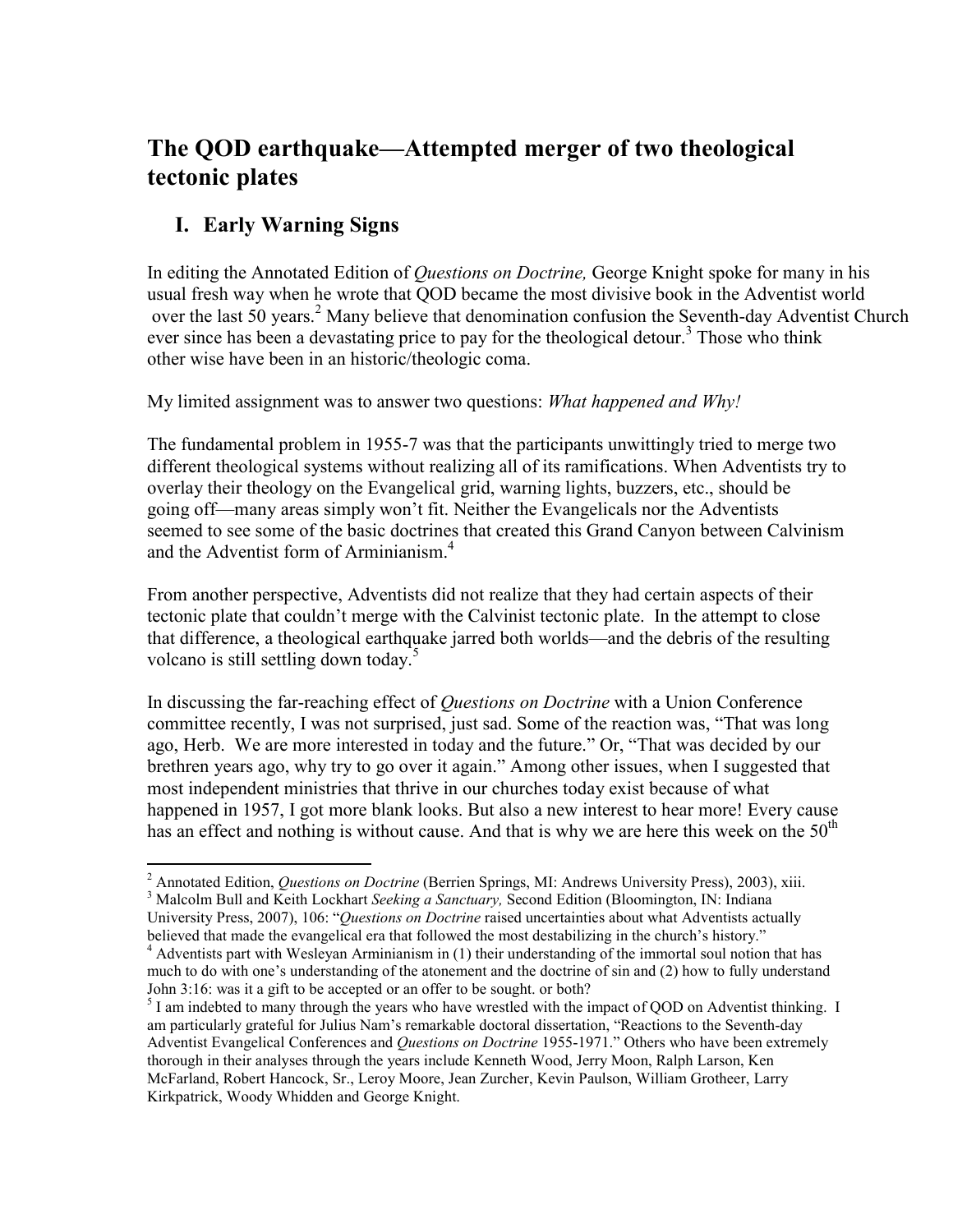anniversary of the publication of QOD, to look at cause and effect of probably the most "divisive" book in Adventist history.

#### Began With a Friendly Letter

The whole QOD dance began with a letter of special appreciation (November 28, 1949) from T.E. Unruh, president of the East Pennsylvania Conference of Seventh-day Adventists, to Dr. Donald Barnhouse, editor of the influential Eternity magazine, after hearing his radio address on "righteousness by faith" in 1949. Barnhouse was astonished that an Adventist leader would commend him when Barnhouse was convinced that Adventists believed in "righteousness by works." Barnhouse also noted that Adventists had a "satanic and dangerous" Christology.<sup>6</sup>

But Unruh hung in with several exchanges of letters. In one of them he enclosed Steps to Christ, "affirming the evangelical character of Adventist doctrine." And Barnhouse fired back, in an *Eternity* article on "How to Read Religious Books," stating that *Steps* was "false" in all its parts." bearing the "mark of the counterfeit" from the first page. He also charged that Steps to Christ promoted "universalism. . . half-truths and Satanic error. . . so much emphasis on God's love to unregenerate men smacked of universalism."<sup>7</sup> Unruh decided there was no point of continuing the correspondence. No further communication took place between Unruh and Barnhouse from June 1950 until 1955.

Another thread was also being weaved into the big picture when E. Schuyler English, chairman of the Revision Committee of the Scofield Reference Bible, wrote a January 1955 editorial in his Our Hope magazine. He stated erroneously that Seventh-day Adventists "deny Christ's Deity" and that we "disparage the Person and work of Christ." He based the latter expression on the fact that some of our literature used the expression, "partook of our sinful, fallen nature."

Froom wrote immediately to English contending that "the old Colcord minority-view note in Bible Readings—contending for an inherent sinful, fallen nature for Christ—had years before been expunged because of its error, and again furnishing incontrovertible evidence to sustain these statements."<sup>8</sup>

English subsequently acknowledged that he had made "mistakes through the columns of Our Hope" regarding Adventists. When he still contended that Christ "did not partake of the fallen sinful nature of other men," Froom assured him that "is precisely what we likewise believe." Then Froom footnoted this sentence with a typical misuse of Ellen White comments allegedly supporting his viewpoint.<sup>9</sup>

<sup>&</sup>lt;sup>6</sup> Donald Grey Barnhouse, "Are Seventh-day Adventists Christians? A New Look at Seventh-day Adventism," Eternity, September 1956; T. E. Unruh, The Seventh-day Adventist Evangelical Conferences of 1955-1956, Adventist Heritage, fourth quarter, 1977.

<sup>&</sup>lt;sup>7</sup> Barnhouse, "Spiritual Discernment, or How to Read Religious Books, *Eternity*, June 1950.

<sup>&</sup>lt;sup>8</sup> Movement of Destiny (Washington, DC: Review and Herald Publishing Association, 1971), 469.

 $^9$  Ibid. 470.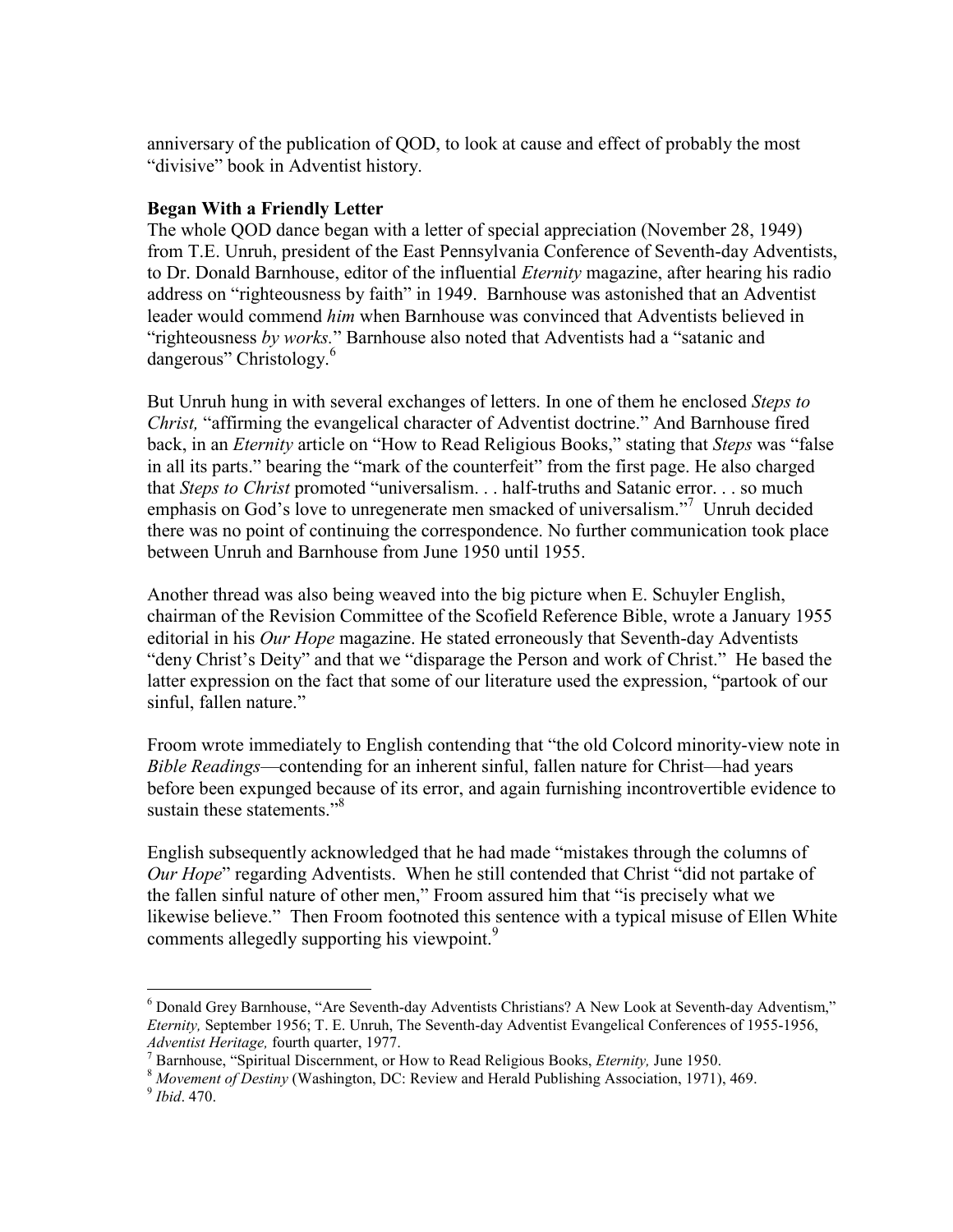Now enters Walter Martin, a young researcher with a reputation in the evangelical world as a specialist in non-Christian cults and one of Barnhouse's consulting editors on Eternity. He was finishing up his next book on *The Rise of the Cults* in which he categorized Seventhday Adventists as one of "The Big Five"—Jehovah's Witnesses, Christian Science, Mormonism, Unity, and Seventh-day Adventists.<sup>10</sup> But it seems that the Holy Spirit was urging him to check his facts once more regarding Adventists because he wanted to treat them fairly. Martin turned to Toby Unruh because he had been reading the correspondence between Unruh and Barnhouse of five years before.<sup>11</sup>

Martin knew of LeRoy Froom for his impressive major work on the history of prophetical interpretation.<sup>12</sup> He asked Unruh for a meeting in Washington, D.C., where he could interview Froom and other leaders in preparation for his upcoming book on the cults.

The rest is history. The stage was set for a frank, open discussion on the vital issues that troubled Martin and Barnhouse. Unruh and Froom asked Walter Read, a field secretary of the General Conference and biblical linguist, to join them, believing that this was a dramatic moment in Adventist history to improve the Adventist image with Evangelicals. A short time later, Roy Allan Anderson, editor of *Ministry*, was asked to join the study group.<sup>13</sup> These conferences began in March 1955 and ended in May 1956.

## "Eternal Verities"

The Adventist trio responded to Martin's questions with a list that Froom called "the eternal verities"—"eternal pre-existence and complete Deity of Christ, His miraculous conception and virgin birth and sinless life during the Incarnation, His vicarious atoning death on the Cross—once for all and all-sufficient—His literal resurrection and ascension, His Mediation before the Father, applying the benefits of the completed Act of Atonement He had made on the Cross And climaxing with His personal, premillennial Second Advent, which we firmly believe to be near, but without setting a time. $^{14}$ 

In a further presentation he listed certain doctrines that only some of the evangelical churches would agree with, such as: "baptism by immersion, the seventh-day Sabbath, free will, conditional immortality, and the complete annihilation of the wicked in the end-time."

Then the Adventist trio presented a third group of five doctrines that appeared to be unique to Adventism, such as: the heavenly sanctuary and Christ's two-phase ministry in it, the investigative judgment, the Spirit of prophecy as manifested in Ellen G. White's ministry,

 $\overline{a}$ <sup>10</sup> Walter R. Martin, (*The Rise of the Cults*, (Grand Rapids, MI: Zondervan, 1955) 12.

 $11$  Unruh, Adventist Heritage, op cit.

<sup>&</sup>lt;sup>12</sup> L. E. Froom, *The Prophetic Faith of Our Fathers* (Washington, D.C: Review and Herald, 1950). Four Volumes

 $13$  Unruh, op. cit.

<sup>&</sup>lt;sup>14</sup> Froom, *Movement of Destiny* (Washington, D.C., Review and Herald Publishing Association, 1971) 478. Emphasis in original.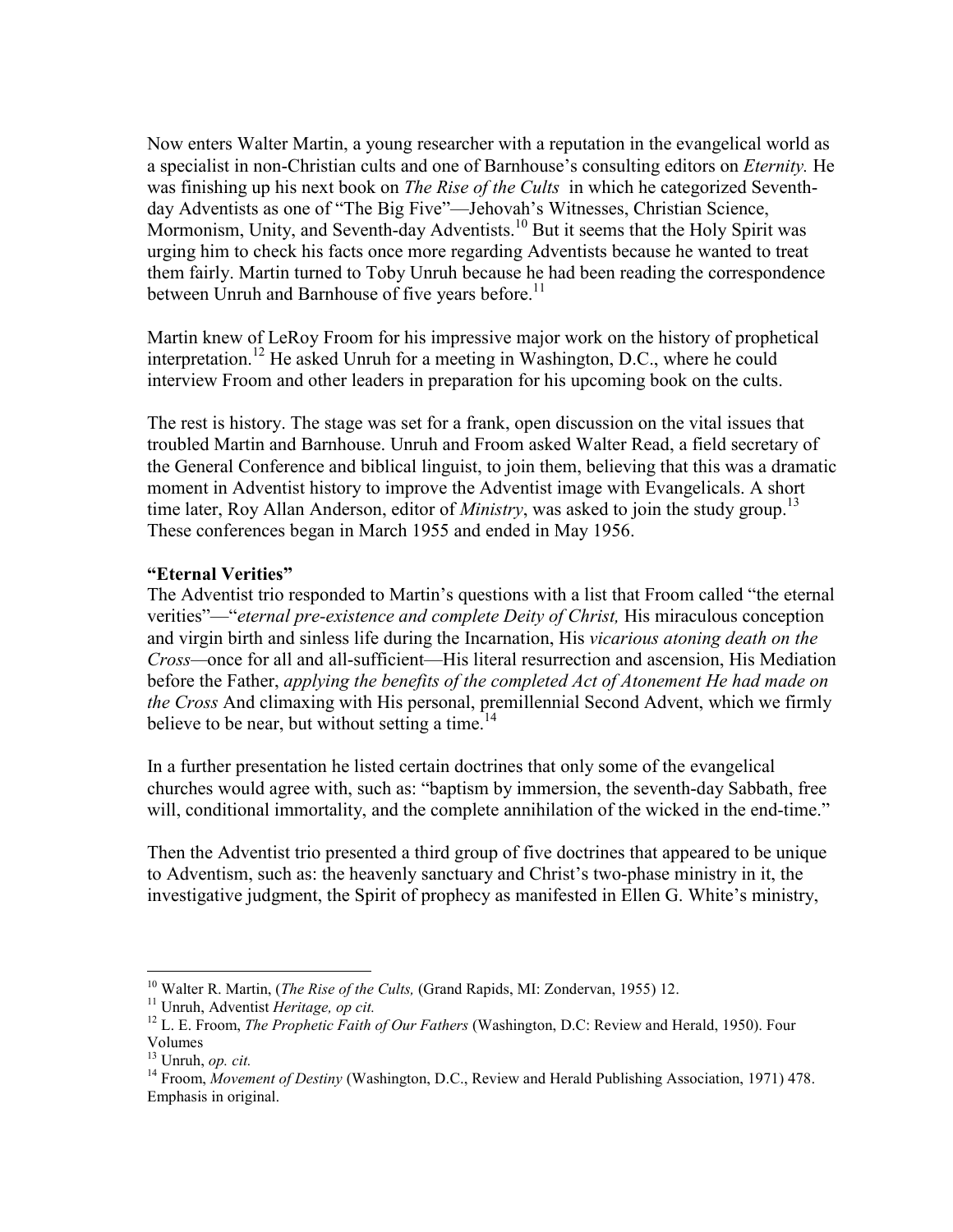the seal of God and mark of the beast, and the three angels' messages of Revelation 13. These five were designated to be distinguishing characteristics of Seventh-day Adventists.<sup>15</sup>

While saying all this, Martin soon saw that what he was now hearing was "a totally different picture from what [he] had fancied and expected."<sup>16</sup> It seemed to deny many teachings that he had ascribed to Adventists "because of his reading of Adventist literature." Not many hours went by before Martin told the Adventists that "you folks are not heretics as we thought but rather redeemed brethren in Christ." He, of course, was focusing on Froom's list of "eternal verities while recognizing that some of the second list were also believed by some evangelical churches.<sup>17</sup>

## Double Challenge.

For Martin, his challenge was that he had been commissioned by Zondervan Publishing to finish his book on the cults that was to include Adventists.<sup>18</sup> For the Adventist trio, they had the burden of explaining to the Adventist Church why certain books and doctrinal points of the past were to be purged, hoping that church members would understand that their answers to Martin were expressed in ways that evangelicals could understand.

At that point began the attempt to merge two theological tectonic plates. Froom, Read and Anderson convinced Martin and Barnhouse that the troublesome issues such as the human nature of Christ and the larger view of the atonement were, as Barnhouse wrote, the products of "the lunatic fringe as there are similar wild-eyed irresponsibles in every field of fundamental Christianity."<sup>19</sup>

The fat was in the fire! At least M. L. Andreasen, long-time Adventism's leading theologian, read Barnhouse's article and found himself among the "lunatic fringe" along with most other Adventist writers who emphasized the human experience of Jesus and His two-phased atonement.

#### The "Lunatic Fringe"

Obviously, after Barnhouse had made this charge, whatever else the Adventist trio would write would be suspect and would have to be "met" with Adventist vigor. This accusation of a "lunatic fringe" was incredible when we take a quick look at those who did believe that Jesus took on Himself sinful flesh to live a sinless life. Think about the following list of prominent "lunatic" Adventist leaders: Francis Nichol, W. H. Branson, Ray Cottrell, Don Neufeld (all living in Washington, D.C. during the 1950s) as well as a century of Adventist leadership, such as E. J. Waggoner, A. T. Jones, S. N. Haskell, W. W. Prescott, Uriah Smith, M. C. Wilcox, G. W. Reaser, G. B. Thompson, M. E. Kern, C. M. Snow, C. P. Bollman,

<sup>&</sup>lt;sup>15</sup> Julius Nam, "Reactions to the Seventh-day Adventist Evangelical Conferences and Questions on Doctrine 1955-1971, 57. Doctoral dissertation, Andrews University, 2005, 54, 55.

 $16$  Froom, Movement of Destiny, 479.

<sup>&</sup>lt;sup>17</sup> Julius Nam, "Reactions to the Seventh-day Adventist Evangelical Conferences and *Questions on Doctrine* 1955-1971, 57. Doctoral dissertation, Andrews University, 2005.

 $18$  Froom, op. cit., 480.

<sup>&</sup>lt;sup>19</sup> Barnhouse, *Eternity*, September 1957.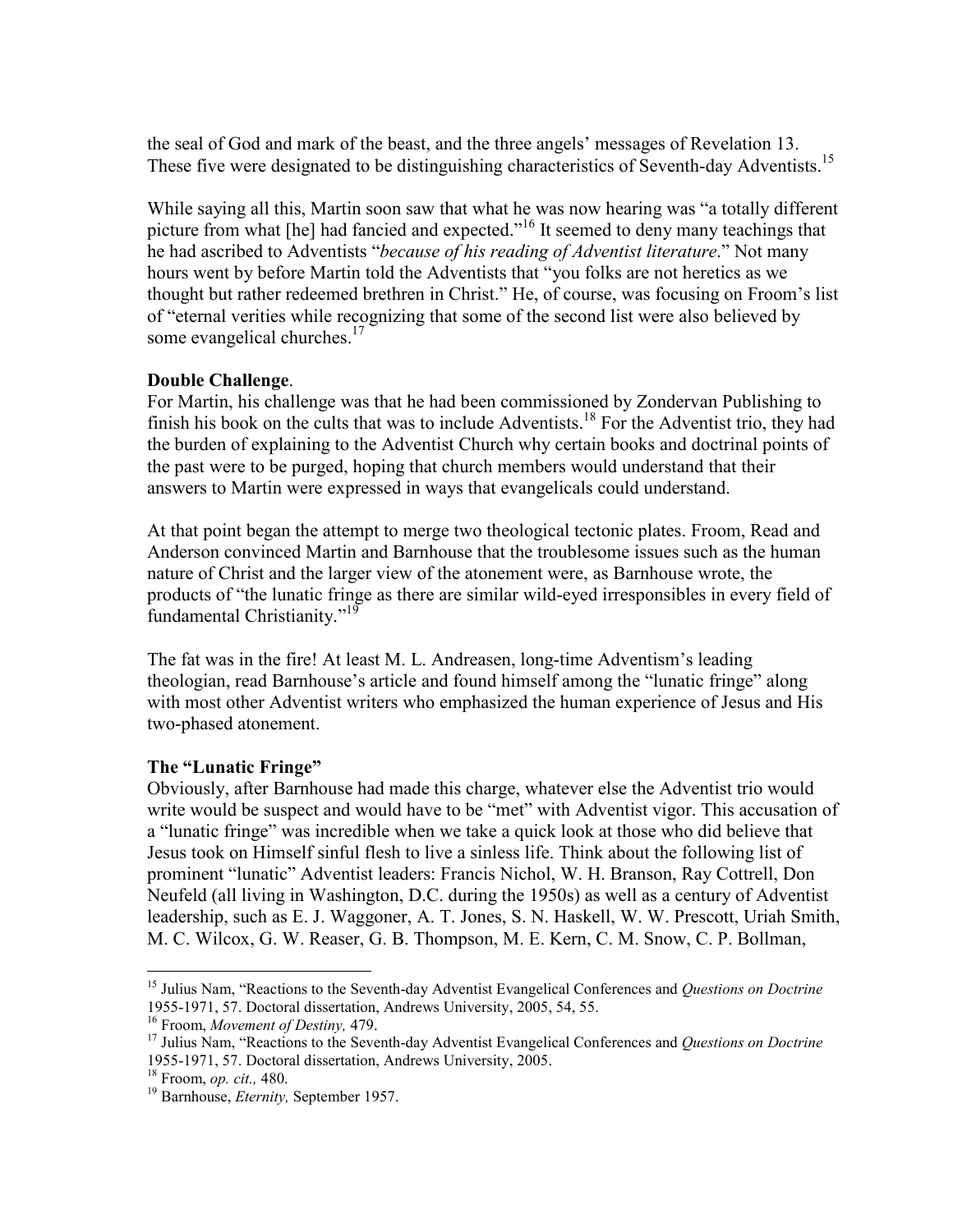Mead MacGuire, C. B.Haynes, I. H. Evans, L. A. Wilcox. William Wirth, E. F. Hackman, A. G. Daniells, Oscar Tait, Allen Walker, Merlin Neff, W. E. Howell, Gwynne Dalrymple, T. M French, J. L. McElhany, C. Lester Bond, E. K. Slade, J. E. Fulton, D. H. Kress, Frederick Lee, L. H. Wood, A. V. Olson, Christian Edwardson, J. C. Stevens, F. M. Wilcox, A. W. Truman, F. G. Clifford, Varner Johns, Dallas Young, J. B. Conley, Fenton Edwin Froom, W. E. Read, J. A. McMillan, Benjamin Hoffman, H. L. Rudy, including the writings of M. L. Andreasen and hundreds of times that Ellen White unambiguously wrote that Jesus "accepted the results of the great law of heredity . . . to share our sorrows and temptations, and to give us the example of a sinless life." $^{20}$ 

## If only. . .

If only both sides had stepped back for a quiet moment, they would have realized that they were both shooting at moving targets. They stood on two separate tectonic plates attempting to merge, setting up earthquakes that would reverberate for at least fifty years. If Froom had not had a short fuse and a driving premise that obscured his normal historical nose for truth, and if Anderson had been not so excited about what seemed to be a monumental public relations scoop—we would not have had the QOD earthquake.

Strange as it now appears, if Froom had not early on so quickly dismissed the results of his own informal poll among Adventist leaders regarding their understanding of Christ's human nature, he may have avoided the developing earthquake. In the answers to his poll he discovered that "nearly all of them had that idea" [that Christ had a "sinful nature"]<sup>21</sup> In Froom's letter to R. R. Figuhr, president of the General Conference, he blamed this unfortunate situation of these leaders being "too weak in theology and in giving the right impression to others."<sup>22</sup> Friend Froom was simply wearing blinders caused by personal assumptions while Figuhr was intimidated by Froom's august stature as the long-time editor of *Ministry* magazine.<sup>23</sup>

# II. Basis Flaw on the Part of Both Parties

## Tectonic Plates Colliding

Calvinism and Arminianism, two tectonic plates, were about to collide. Even as earth scientists have warning systems in the ground that can help predict the collision of moving plates, so keen theologians should have warning systems in place. When Adventists try to impose their theological structure on Evangelical Calvinism, warning lights in computers should be going off before huge, unintended consequences develop for both parties. And

<sup>&</sup>lt;sup>20</sup>Ellen G. White, *The Desire of Ages*, 49. "Clad in the vestments of humanity, the Son of God came down to the level of those He wished to save. In Him was no guile or sinfulness; He was ever pure and undefiled; yet He took upon Him our sinful nature." Review and Herald, Dec. 15, 1896. "He took upon His sinless nature our sinful nature that He might know how to succor those that are tempted." —Ellen G. White, Medical Ministry, 181.

 $21$  Nam, op. cit., 66.

 $^{22}Ibid., 67.$ 

<sup>&</sup>lt;sup>23</sup>L. E. Froom (1890-1974), secretary of General Conference Ministerial Association from 1926-1950. During this time, he founded *The Ministry* magazine and was its editor for 22 years.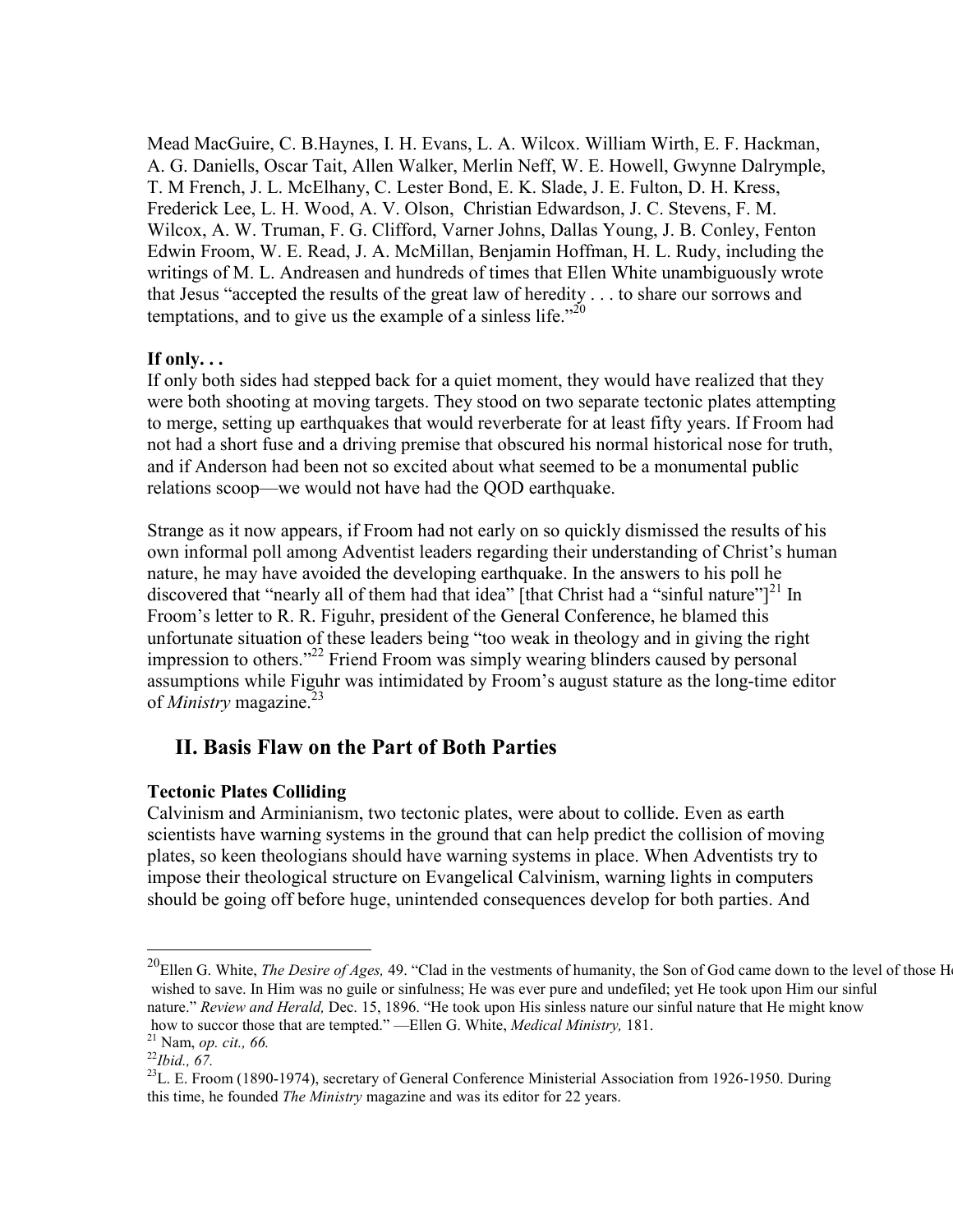vice versa. Many contemporary Evangelicals tried to warn Barnhouse and Martin of what was happening but only time would have to tell the full story.<sup>24</sup>

Evangelical Calvinism is the theological tree of most Evangelicals although some Evangelicals try to graft some branches to the Arminian tree.<sup>25</sup> The Calvinism tree has its

 $\overline{a}$ 

<sup>25</sup> For example, splitting the Evangelicals today is the "Lordship/no-Lordship salvation" controversy. Though both sides are admittedly predestinarians, the debate is virtually identical to what has tended to divide the Adventist church for the past 50 years. Reading what John F. MacArthur, Jr (the leading representative of Lordship salvation) teaches and then reading Zane Hodges and Charles Ryrie (leading spokesmen for no-Lordship salvation), one hears echoes of the same issues that Paul faced in the first century, and every other church leader from Paul's day to ours. (See John F. MacArthur, Jr., Faith Works, the Gospel According to the Apostles (Dallas: Word Publishing, 1993, especially chapter two: "A Primer on the 'Lordship Salvation' Controversy"). However, MacArthur and I differ fundamentally on the "definition of faith," which colors his defense, even though he is vastly more correct than his opponents.

 $^{25}$ For perhaps the latest and most inclusive biography of Augustine, see James. J. O'Donnell, *Augustine* (HarperCollins Publishers, 2005), 1-396.

<sup>26</sup>Roger Olson summarized: "Augustine's God, though Trinitarian, is made captive to the Greek philosophical theology of divine simplicity, immutability, and impassibility and turns out to be more like a great cosmic emperor than a loving, compassionate heavenly Father. . . . [Theologians] ought to consider the extent to which classical Christian doctrines of God have been unduly influenced by Greek philosophical categories of metaphysical perfection." The Story of Christian Theology: Twenty Centuries of Tradition and Reform (Downers Grove, IL: Inter-Varsity Press, 1999), 530.

27Probably the greatest phenomenon in Christian church history has been the magisterial role that Augustine has played in his development of the original sin notion. None of the Latin fathers before him taught that moral sin was somehow transmitted to offspring; the Eastern church never bought into Augustine's notions. Irenaeus (c.144-c202), the church's first systematic theologian, clearly avoided Augustine's later conclusions. Julian and Pelagius, Augustine's contemporaries, countered his biblical exegesis regarding his use of Romans 5 especially, as all previous church fathers had interpreted that chapter and other texts Augustine had used. Pelagius, of course, was equally wrong in opining that each person is born with a clean sheet and not born with inherited weaknesses and liabilities, each person able to make moral decisions without prevenient (Godinitiated) grace. Because of Augustine's immense political, oratorical and philosophical skills, he became the recognized chief architect of orthodoxy in the Western Church. Augustine's system of theology is reflected in Calvinism, which Evangelical Protestantism generally holds in common.

<sup>&</sup>lt;sup>24</sup>I was and still am grateful for the courage and gracious spirit of both Barnhouse and Martin. As soon as Martin's book, The Truth about Seventh-day Adventism (Grand Rapids: Zondervan, 1960) was published (with Barnhouse's foreword), scathing reviews appeared in books and magazine articles. These well-known but unconvinced writers included John W. Sanderson, Westminster Theological Journal 23, (1960); Merrill Tenney, Eternity, May 1960; Frank A. Lawrence, Christianity Today, July 4, 1960; John Gerstner, The Theology of the Major Sects; Herbert S. Bird, Theology of Seventh-Day Adventism,1961; Norman F. Douty, Another Look at Seventh-day Adventism, 1962; Russell P. Spittler, Cults and Isms: Twenty Alternates to Evangelical Christianity, 1962; J. Oswald Sanders, Heresies and Cults, revised, 1962; Jan Karel Van Baalen, The Chaos of Cults, 4<sup>th</sup> rev. and expanded,1962;Anthony A. Hoekema, The Four Major Cults,1963; Gordon R. Lewis, Confronting the Cults, 1966; Irving Robertson, What the Cults Believe, 1966. I found it more than interesting that none of these books were published by Zondervan Publishing, the publisher of Martin's The Truth about Seventh-day Adventism. In 1965, Martin published his response to the major, near-unanimous evangelical opposition to Martin and Barnhouse in his next book, The Kingdom of the Cults: An Analysis of the Major Cult Systems in the Present Christian Era, 1965. He did not list Seventh-day Adventism among the twelve major non-Christian cults but he did provide an appendix with a lengthy overview of evangelical responses to The Truth about Seventh-day Adventism. For an extended review of these unsatisfied Evangelicals, see Julius Nam, op. cit., 105-174.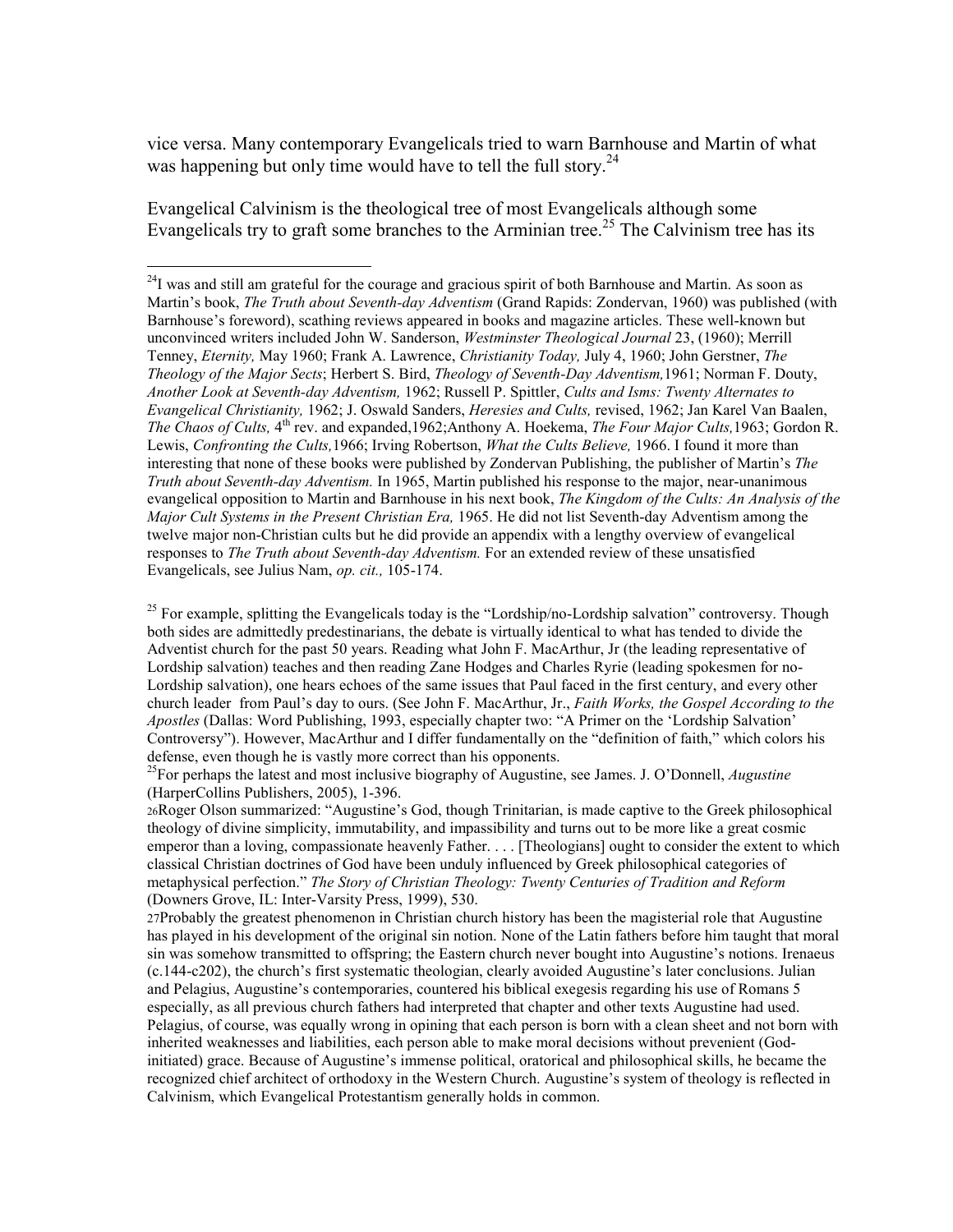roots in a partial picture of God—God only as Sovereign. But sovereign in such a way that all that happens in this world is fore-ordained or predestinated. Thus, only some men and women are elected to be saved; others are not, they go to an eternally burning hell. The idea of human responsibility is eliminated—God wills the future for everyone because no one can possibly thwart God's will.

## Calvinism rooted in Augustine

Calvinism's roots are nurtured by Augustine theology, who is considered by many as antiquity's greatest theologian and to whom Roman Catholicism is also greatly indebted.<sup>26</sup>Augustine's logical but ill-conceived presuppositions began with his huge major premise of the Sovereignty of  $God^{27}$  that led to his innovative notions concerning original sin and man's total depravity. In turn, these particular notions infused those who followed him from the sixth century A. D., through Aquinas and into the Reformation, to our day.<sup>28</sup>

#### "Five Points"

 $\overline{a}$ 

Calvinists reduce their theology to the famous Five Points, all emanating from the core doctrine of their understanding of the sovereignty of God.

- 1. Total depravity of mankind (all men and women are born sinners)
- 2. Unconditional election (some are elected to be saved; others are not)
- 3. Limited atonement (Christ died for only the elect)
- 4. Irresistible grace (men and women who are elected are given the "gift" of faith)
- 5. Perseverance of the saints ("once saved, always saved")

Arminians begin with their roots in the soil of freedom out of which develops all aspects of the Great Controversy between God and Satan. Because God made men and women out of love, for love and to live in love, Arminians clash with Calvinists on every main issue concerning responsibility in salvation. However, most Arminians, lacking the integrity of a coherent theology, have many viewpoints in common with Calvinists such as total depravity, Sunday being the Sabbath of the fourth commandment and the soul being immortal, leading to an ever-burning hell and other biblical inconsistencies.

But the concept of human responsibility (synergism) in response to the love of God became the fundamental, core truth for Arminians in their  $16<sup>th</sup>$  century response to Roman Catholics and Calvinism. And Calvinists repaid their response with incredible cruelty! Predestination (implicit monergism) was, for the Arminians, unbiblical. They accepted the biblical message that Jesus indeed died for sinners, all sinners, not just for the selected few. For them, the decision to be a follower of Christ was the response of a thoughtful man or woman, thus leading to the rejection of infant baptism among other differences.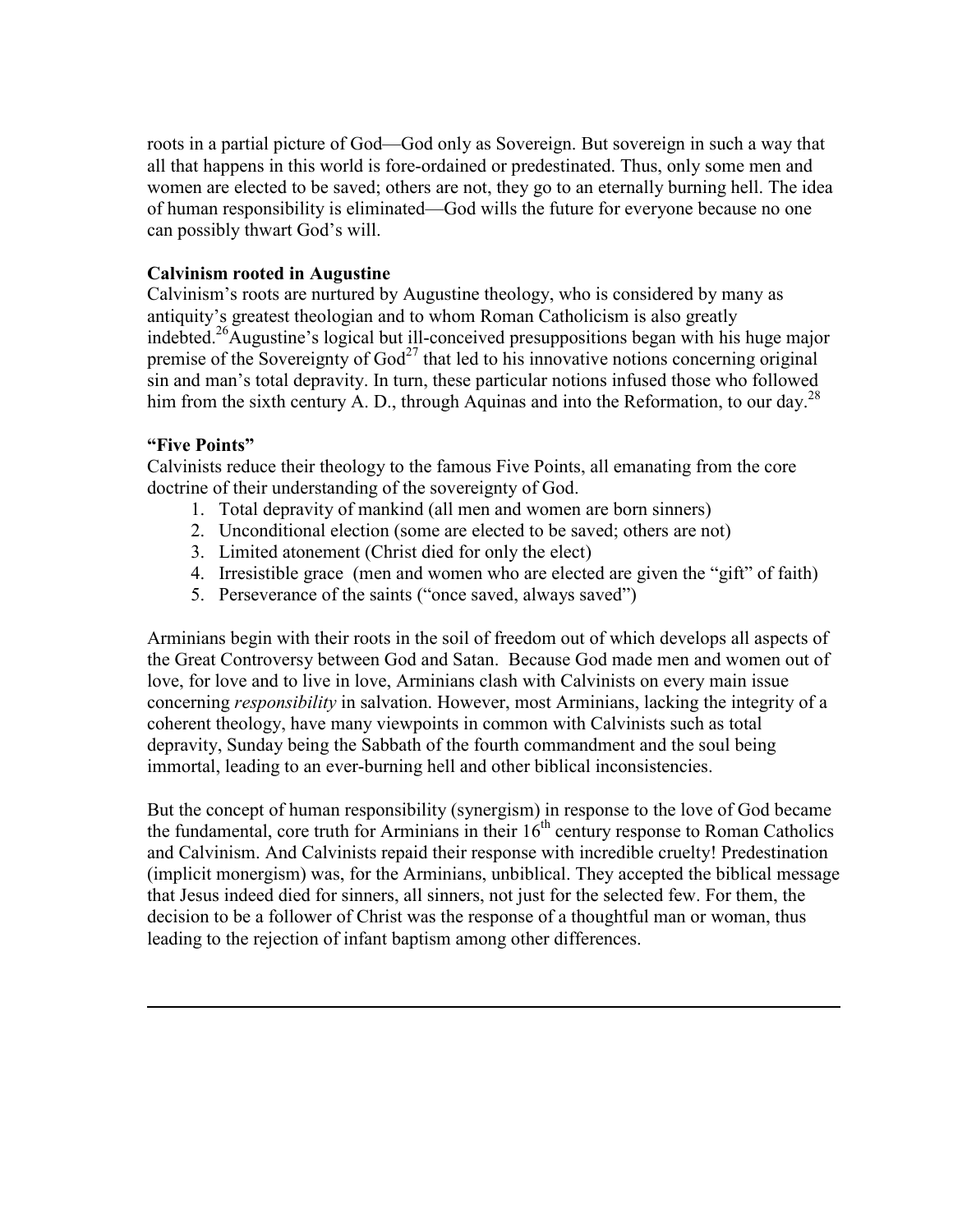Further, for Arminians, those finally lost or unsaved are those who reject 1) God's offer to forgive them and 2) God's power to live a transformed life. Thus, for most Arminians sanctification is as important as justification—a point rejected by Calvinists because it didn't fit their rigid straitjacket of predestination—human performance for them didn't matter. Even further, Arminians are not forced into Calvinism's straitjacket that assumed Christ's work on Calvary alone to be sufficient for salvation and that His work as High Priest had nothing to do with preparing men and women to be eventually saved.

#### Forensic-only Salvation

Calvinism's straitjacket led to "forensic-only salvation," which has troubled the Christian church for 400 hundred years. "Forensic justification" is another term for "penal substitution" wherein, in some way, (1) God's wrath is appeased in the death of Jesus and 2) the sinner is forgiven by "faith" that is denuded from any relationship to character change in the process. This unbiblical notion has confused the works of grace and the meaning of "righteousness by faith."<sup>29</sup> This confusion has been at the bottom of divisions in the Adventist Church since the 1960s. For many, it became monomania.

## Adventist Trio's Fatal Flaw

 $\overline{a}$ 

One of the major issues that seemed to elude Froom, Anderson, and Read was that Adventists do not fit into either the Calvinist tectonic plate or Arminian tectonic plate. Here was their fatal flaw—they were unprepared to portray the gestalt of classic Adventism!

For instance, Adventists differ with Calvinists and many Arminians in regard to the nature of mankind; that is, we do not believe that we possess an immortal soul, which immediately involves one's concept of original sin and/or the kind of body/mind human beings are born with.

<sup>&</sup>lt;sup>29</sup>Forensic-salvation (overemphasis on its own definition of justification) ignores 2 Thessalonians 2:13 and Titus 3:5, etc. The Bible never considers sanctification as inferior to justification—they are considered as two foci in the ellipse of truth. Ellen White said it best in a few words: "So we have nothing in ourselves of which to boast. We have no ground for self-exaltation. Our only ground of hope is in the righteousness of Christ imputed to us, and in that wrought by His Spirit working in and through us."–Steps to Christ, 63. "The proud heart strives to earn salvation, but both our title to heaven and our fitness for it are found in the righteousness of Christ."—The Desire of Ages, 300. The basis for the "forensic-only salvation" notion rests squarely on one's understanding of original sin that, for many, pollutes all humans from birth and thus makes perfect obedience impossible. Marvin R. Vincent Word Studies in the New Testament, volume III (Peabody, MA: Hendrickson Publishers, ,n.d.): "[Justification] is not, however, to be construed as indicating a mere legal transaction, or adjustment between God and man, . . .The element of character must not only not be eliminated from it; it must be foremost in it. Justification is more than pardon. Pardon is an act which frees the offender from the penalty of the law, adjusts his outward relation to the law, but does not necessarily effect any change in him personally. It is *necessary* to justification but not *identical* with it. Justification aims directly at character. It contemplates making the man himself right; that the new and right relation to God in which faith places him shall have its natural and legitimate issue in personal rightness. The phrase faith is counted for righteousness, does not mean that faith is a *substitute* for righteousness, but that faith is righteousness; righteousness in the germ indeed, but still bona fide righteousness. The act of faith inaugurates a righteous life and a righteous character. The man is not made inherently holy in himself, because his righteousness is derived from God; neither is he merely declared righteous by a legal fiction without reference to his personal character." 39, 40 (emphasis in original).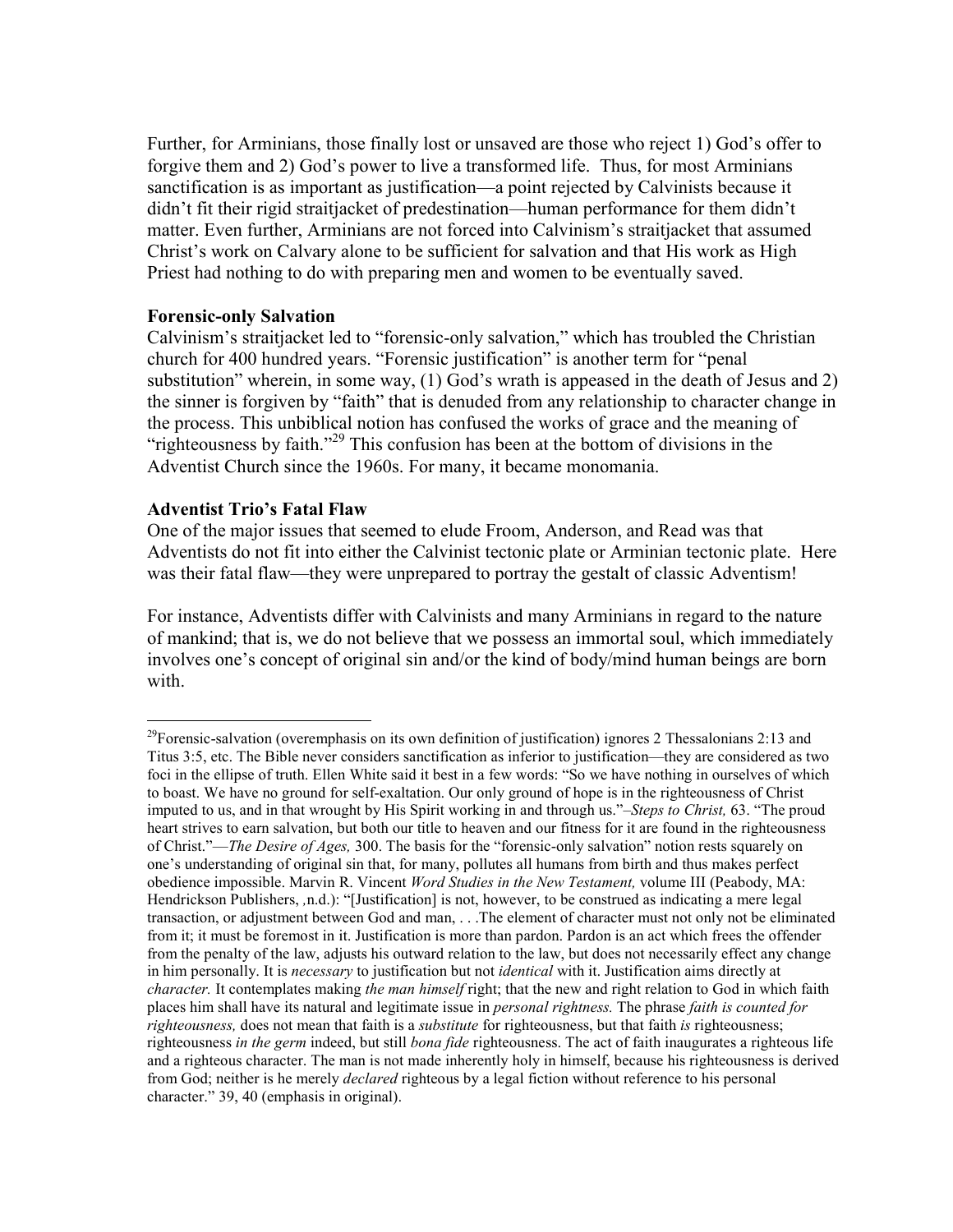Again, because we have a more complete understanding of why Jesus is our High Priest, Adventists think carefully about how His High Priestly work directly affects one's salvation and one's preparation to be entrusted with eternal life. That is, the QOD trio did not make exceedingly clear to Martin and Barnhouse how our Lord's Cross and High Priestly ministries are two equal parts of His atonement that directly affect our human responsibility in the redemption process. More about this later.

Further, because Adventists, almost unanimously, for a century prior to 1955, accepted the biblical counsel that Jesus was born a human being, "in every respect," and "that He was in all points tempted as we are, yet without sin" (Hebrews 2:17; 4:15), they had believed that Jesus met and defeated Satan's fiery darts in the same way He asks us to—by trusting in the Holy Spirit's intervention in our lives. He showed us how to live and die so that we can eventually be entrusted with eternal life. This too was under-emphasized with Martin and Barnhouse—an unfortunate failure on the part of the Adventist trio.

## Principle Issues

In other words: the principal issues in the 1955-1957 tectonic earthquake were clear-cut 1) differences regarding sin, original sin and its implications and 2) conditionalism and free will—all of which affected (a) one's understanding of Christ's humanity, (b) the multiple aspects of His atonement, and c) the consequences of all this on one's eschatology. Above all, one's understanding of sin and the nature of man is the "issue underneath all other issues"—the key to Adventist theological taxonomy.

#### Adventist Trio Were Highly Respected Leaders

How could all this happen? We say this with complete respect for our Adventist friends: R. A. Anderson was a revered homiletician and public evangelist. His preaching became a mountaintop experience for large audiences on several continents. During the 1950s he was editor of Ministry, the monthly magazine that all Adventist leaders and pastors would avidly read. But he was not a trained theologian.

W. E. Read knew his biblical languages and was a highly respected and valued church administrator— but not trained in systematic theology. Framed by his white goatee, we enjoyed his slight whistle when he softly spoke. And he and Froom labored with less than mutual trust<sup>30</sup>

Leroy Froom was well known in Christian circles as an indefatigable researcher. His major contributions, The Prophetic Faith of Our Fathers and The Conditionalist Faith of Our Fathers<sup>31</sup>, became benchmarks for scholars in many denominations. His productive capacity was enormous; his towering energy made him a leader in any conversation. But, he too was over his head in systematic theology.

 $30$  Nam, *op. cit.*, 70-72.

<sup>&</sup>lt;sup>31</sup> Froom, *The Conditionalist Faith of Our Fathers*, Vols I, II (Washington, D.C., Review and Herald, 1965).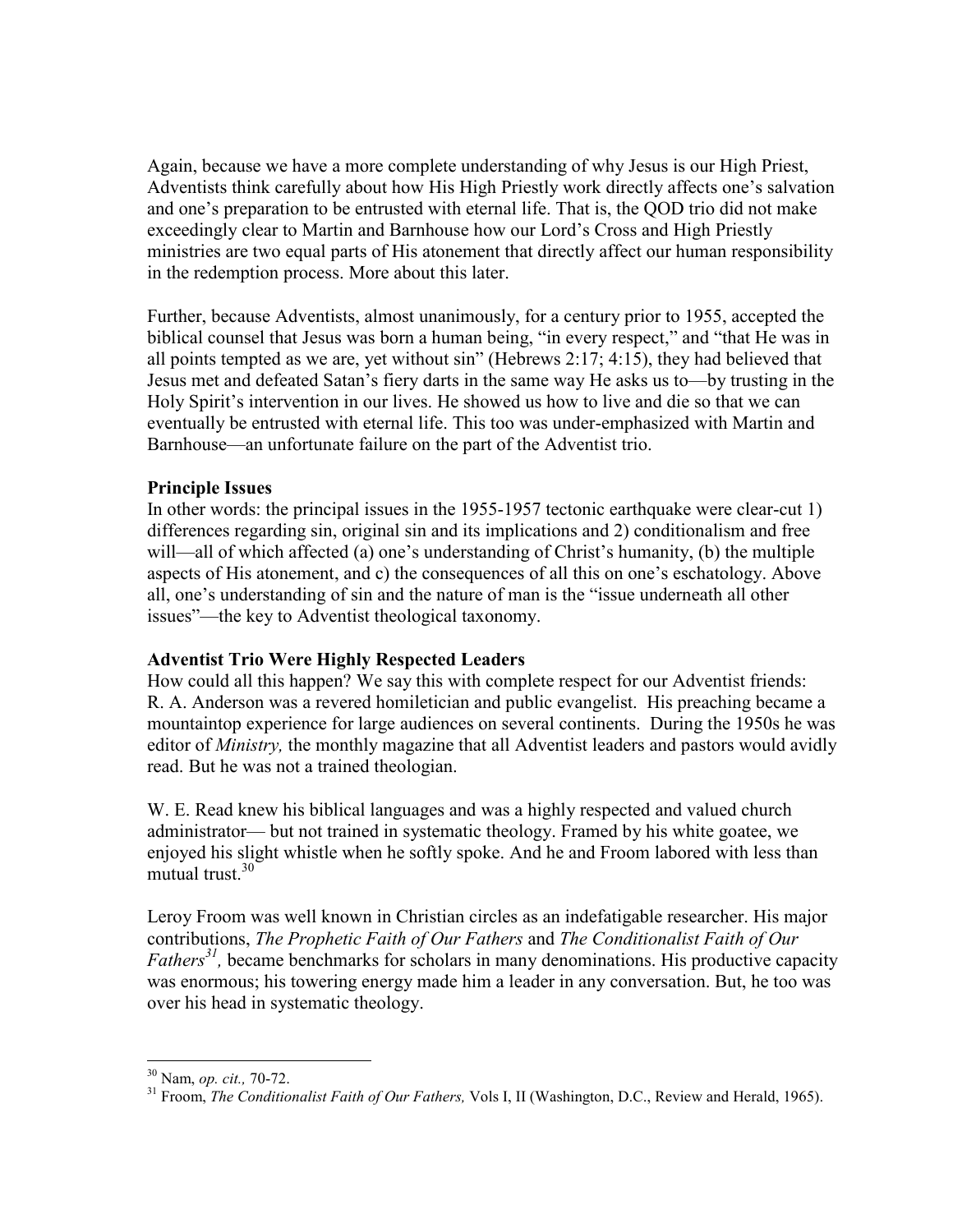#### Personal Friends

These were remarkable men, highly respected. Anderson and Froom became my strong, lifelong friends. In the 1970s, while I was associate editor of the Review and Herald, Froom would visit me periodically to discuss current events in the world and in the church. He knew exactly where I stood theologically because of my weekly editorials that deliberately focused on the flaws in QOD—but theological positions did not interfere with our friendship. Froom aged gracefully. When he was dying at the age of 84, in the Sligo Nursing Home (Takoma Park, MD) I was probably one of the last persons to stroke his hand. I treasure his memory.

Anderson and I had a father/son relationship. He ate in our home, our children were impressed. In his retirement, especially after his move to Loma Linda, he would call periodically, at least every month. With his famous voice now weak and raspy, he would invariably ask, "Herb, what is happening to our church?" I never did have the courage to suggest that most of the problems he was troubled with started with the publishing of QOD. Elder Anderson died in 1985 at the age of 90—a model preacher and wholesome friend.

But the facts are that our Adventist trio, untrained as theologians, was no match for Martin and Barnhouse, specialists in Calvinistic-Evangelicalism. What made the situation in 1955 even thornier was the deliberate decision to ignore M. L. Andreasen, the senior Adventist theologian for decades.<sup>32</sup> Andreasen had been head of the Systematic Theology department of the Adventist Seminary for years, retiring in 1949. He had written numerous articles and at least 13 books, some of which have never been surpassed.<sup>33</sup> Well-known as an authority on the sanctuary doctrine, he was the author of the section on the book of Hebrews in the Seventh-day Adventist Commentary.

I can heartily affirm Dr. Knight's penetrating statement in his "Introduction to the Annotated Edition" of QOD: "Looking back, one can only speculate on the different course of Adventist history if Andreasen had been consulted regarding the wording of the Adventist position on the atonement, if Froom and his colleagues hadn't been divisive in the handling of issues related to the human nature of Christ, if both Froom and Andreasen would have had softer personalities."<sup>34</sup> Probably, it could not have been said any better!

# III. Analysis of a Theological Impasse

Nevertheless, we now work with what happened. We now realize, after 50 years, that the nuclear fallout of the 1957 QOD needs to be thoughtfully and fairly addressed. Why is this 2007 seminar on QOD more than mere history lectures? Because:

 $32$  Nam., 267: "Despite his contributions as a leading theologian of the church,... he had not been one of some 250 who were invited to review the manuscript in September 1956."

 $33$  Some of Andreasen's books include The Sanctuary, The Epistle to the Hebrews, A Faith to Life By, The Faith of Jesus, What Can a Man Believe, and Saints and Sinners.

<sup>&</sup>lt;sup>34</sup> Annotated QOD, xxvi.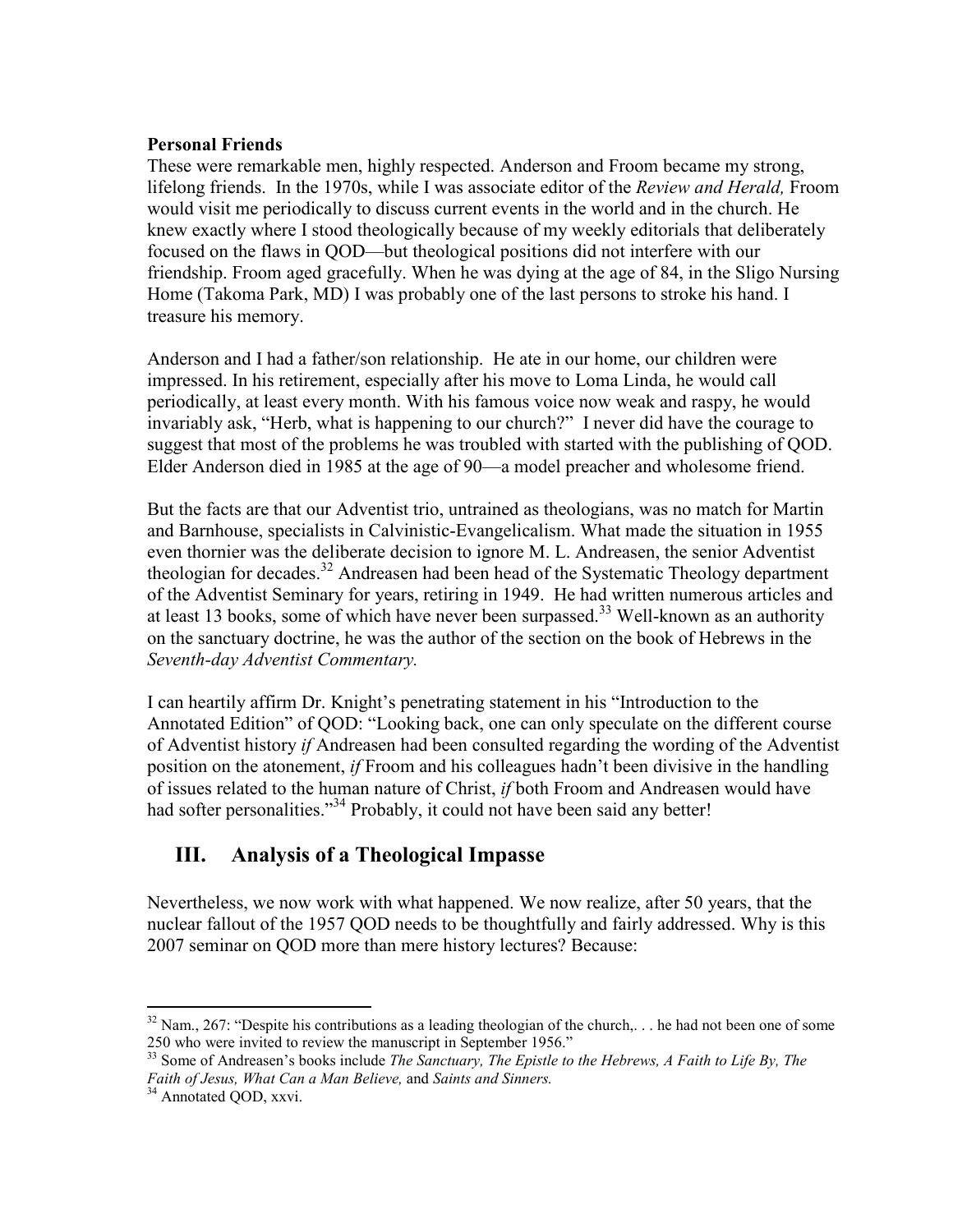- 1) We owe it to a generation of pastors and administrators who have been schooled since 1957. They have been taught that the conclusions of QOD fairly represented the core beliefs of the Adventist movement.
- 2) And we owe it to a generation of millions of lay members who have very little clue as to the colossal issues at stake for clear Adventist thinking today. On several continents they wonder why certain theological issues still divide our church and why there are so many "independent" groups the world over.

We must heartily note before we analyze some of the imbedded theological flaws in QOD that much of QOD has served us well, such as its treatment of law and legalism, Sabbath and Sunday, Daniel 7-9, etc. Andreasen himself said that "there are so many good things in the book that may be of real help to many" $35$ 

But several problem areas stare us in the face! We have already noted the flaw in the mystifying reference to scores of Adventist thought leaders who were listed as the "lunatic fringe." The second puzzling problem was the amazing maltreatment of Ellen White quotations and the unwarranted subheads used to group them. Dr. Knight analyzed this well when he noted that the 1957 QOD "creates a false impression on the human nature of Christ" and that one of the headings, that Christ 'Took Sinless Human Nature', especially was "problematic in that it implies that that was Ellen White's idea when in fact she was quite emphatic in repeatedly stating the Christ took 'our sinful nature,' etc. $36$ 

In the early 1970s while serving as one of the Review and Herald editors, I had the library resources to check all the QOD statements in its Appendixes and Indexes. I was repeatedly shocked at the obvious bias of those who had collected the Ellen White statements. Day after day, when time permitted, I would bring the original source into Ken Wood's office (Editor-in-chief) and we would exchange our amazement and bafflement that the denomination for decades had been misled in such crucial areas. Many statements were deliberately altered with unethical use of the ellipsis (…); many were obviously used only in part, removing the clarity of the context. $37$ 

The third problem was the method the Adventist trio employed in using non-Adventist references to support certain positions. Fair enough. In several places, Froom used his encyclopedic knowledge of "champions of conditional immortality" to validate the Adventist position on the nature of man and our position on the immutability of the moral law.<sup>38</sup> But when the trio tried to defend our century-old understanding of the unique importance of Christ's human nature, they went into a fog. An immense line of Protestant scholars could have been presented to underscore this long-standing position of Adventist leaders, but not one was referred to.

 $\overline{a}$  $35$  Ibid.

<sup>36</sup> Ibid., xvi.

 $37$  I am reminded of those times when Ellen White was disappointed with those who misused her writings: "I know that many men take the testimonies the Lord has given, and apply them as they suppose they should be applied, picking out a sentence here and there, taking it from its proper connection, and applying it according to their idea." —Selected Messages, bk.1, 44.

<sup>&</sup>lt;sup>38</sup> 1957 QOD, 567-609.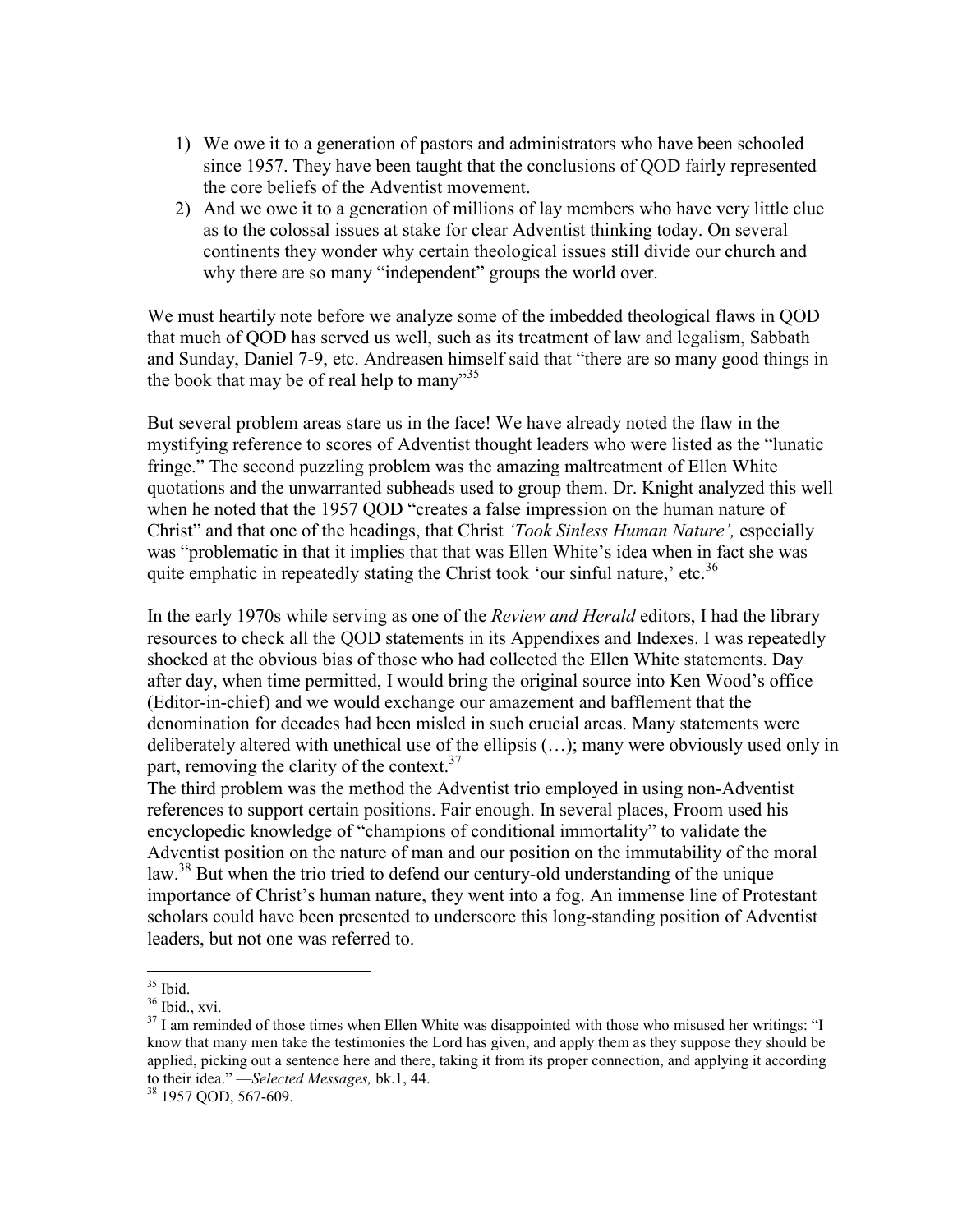Because of these valiant attempts to reconcile Calvinistic disagreements with an agreeable presentation from the Adventists, major theological issues were misconstrued. No amount of historical analysis will gloss over this theological malfeasance. Adventists missed the opportunity of the century! Never had Adventists been given such a platform to cheerfully clarify any misunderstanding with Protestants and to illuminate distinctive doctrines that Adventists think important—but they missed it by a couple of light years.

Obviously it could be argued that if we had laid out the logical, symbiotic interaction of Adventist beliefs, Martin and Barnhouse would have responded differently, perhaps. Perhaps QOD would not have been published!

#### More What Ifs!

But the "what ifs" continue. (1) if QOD had been winsomely clear regarding its beliefs, the Adventist church would not have spawned the plethora of troubled responses within Adventism that segued into many so-called "independent" groups. Think about these "independent ministries," dozens of them, almost all concerned with the undertreatment of two specific Adventist truths: the importance of the dual ministry of Jesus and the full humanity of Jesus as He accepted the genetic stream of His many ancestors, as any baby  $must$ <sup>39</sup>

(2) Another "what if" is the theological swerve in certain Seminary instruction beginning in the 1960s. Some of the new uncertainties floating as theological germs in QOD directly led to unintended consequences in the Adventist bloodstream; a so-called "new theology" suddenly highlighted so-called "Reformation theology," muting the century-old emphasis on character transformation expected in God's loyalists. Interweaving within these new theological contours since 1957 has been an attempt to "revise" what happened in the 1888 General Conference and an attempt to reevaluate Ellen G. White—resulting in her inspirational assets being highlighted at the expense of her theological insights and contributions.

(3) Another "what if" is the phenomenal silence in the Adventist media, pulpit and classroom for the past forty years regarding a proper emphasis on traditional Adventist topics such as "the investigative judgment," "latter rain," "loud cry," "sealing work," "character determining destiny," "delay in the Advent," "why Christ's humanity is so important to a transformed life," etc. $40^{\degree}$ 

 $39$  The Desire of Ages, 49, 117.

<sup>&</sup>lt;sup>40</sup> In fact, almost unbelievably, the Biblical Research Institute opined in 1989 that "the world church has never viewed these subjects [nature of Christ, nature of sin] as essential to salvation nor to the mission of the remnant church. . . . There can be no strong unity within the world church of God's remnant people so long as segments who hold these views agitate them both in North America and overseas divisions. These topics need to be laid aside and not urged upon our people as necessary issues." Cited in Issues: The Seventh-day Adventist Church and Certain Private Ministries, Appendix XVI, 238-244. In fact, many pastors and teachers were advised (as well as threatened) not to speak on these subjects.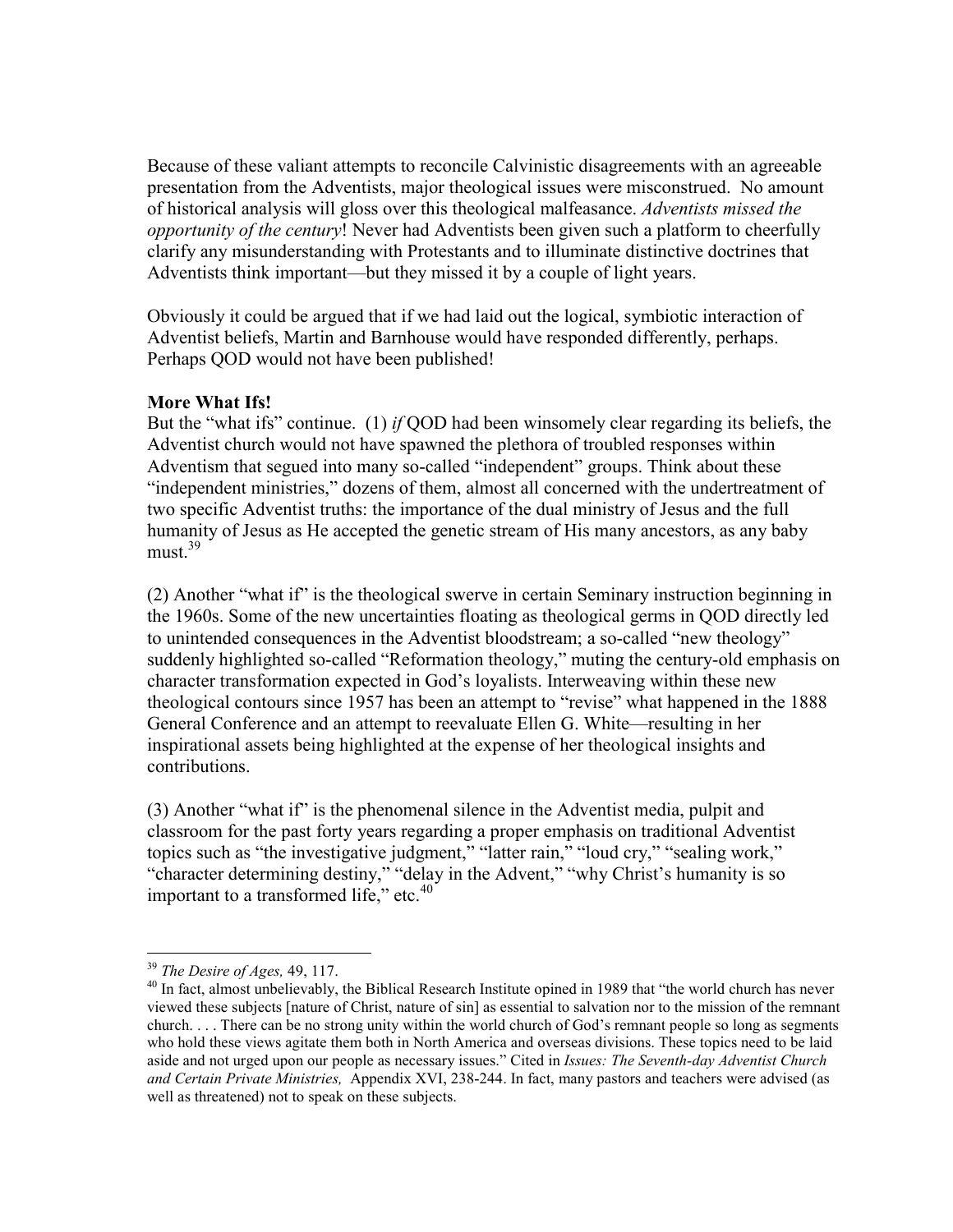(4) What about the "what if" that never happened, such as the misleading assertions in Figuhr's article in Ministry, January 1958: "Probably no other book published by this denomination has been so carefully read by so large a group of responsible men of the denomination before its publication as the one under consideration. Some 250 men in American and in other countries received copies of the manuscript before it was published. The preliminary manuscript work by a group of some fourteen individuals had been so carefully prepared that only a minimum of suggestions of improvement were made. There was, however, a remarkable chorus of approval."

But, in fact, only a small number actually replied and "those who did respond supplied a number of penetrating and (even what turned out to be brilliantly prophetic) critiques.<sup> $31$ </sup> (At that time, Adventists, leaders and lay members alike, were accustomed to believing the statements of contemporary leaders, especially if they were in print!) These leadership beguiling assertions were all it took to hijack a whole generation of Adventists!

## Perpetuating the Myth

For instance, look at Anderson's editorial in the June, 1957 issue of Ministry where he perpetuated the myth: "Of all the books we have ever published, none has had more careful scrutiny than this one. . . . No manuscript has been more carefully prepared and no book has been awaited with more eager anticipation."

R. R. Figuhr, president of the General Conference writing further in the January 1958, issue of Ministry, made matters even more surreal, Referring to the Ellen White quotations in the appendix, he stated: "This book representing, as it does, the careful work of a large group of responsible leaders, and containing such valuable quotations from the Spirit of prophecy, is unique and, we believe, fills a needed place among our published works."

## Group Think

This is a marvelous example of "group think" that anesthetized everyone in the General Conference group, 1957-1958, and for decades thereafter. In the March 1958 issue of Ministry, Anderson continued this nightmarish drama after repeating the enthusiastic reception that QOD received after publication.

He pointed out that while 250 denomination leaders had approved the manuscript, "except for minor suggestions, no change whatsoever in content was called for. . . . Some valuable suggestions were offered, but in no area of doctrine was any major change called for." Further, "A careful reading of *Questions on Doctrine* makes one aware that alongside the Bible is the constant confirmation of our denominational beliefs by the Spirit of prophecy. In the light of this we are surprised that a section of this book, as well as certain statements in Ministry has evidently been misunderstood by a very few. This is particularly surprising to us in the light of the universal appraisal that has come."

 $\overline{a}$  $41$  Nam, 246.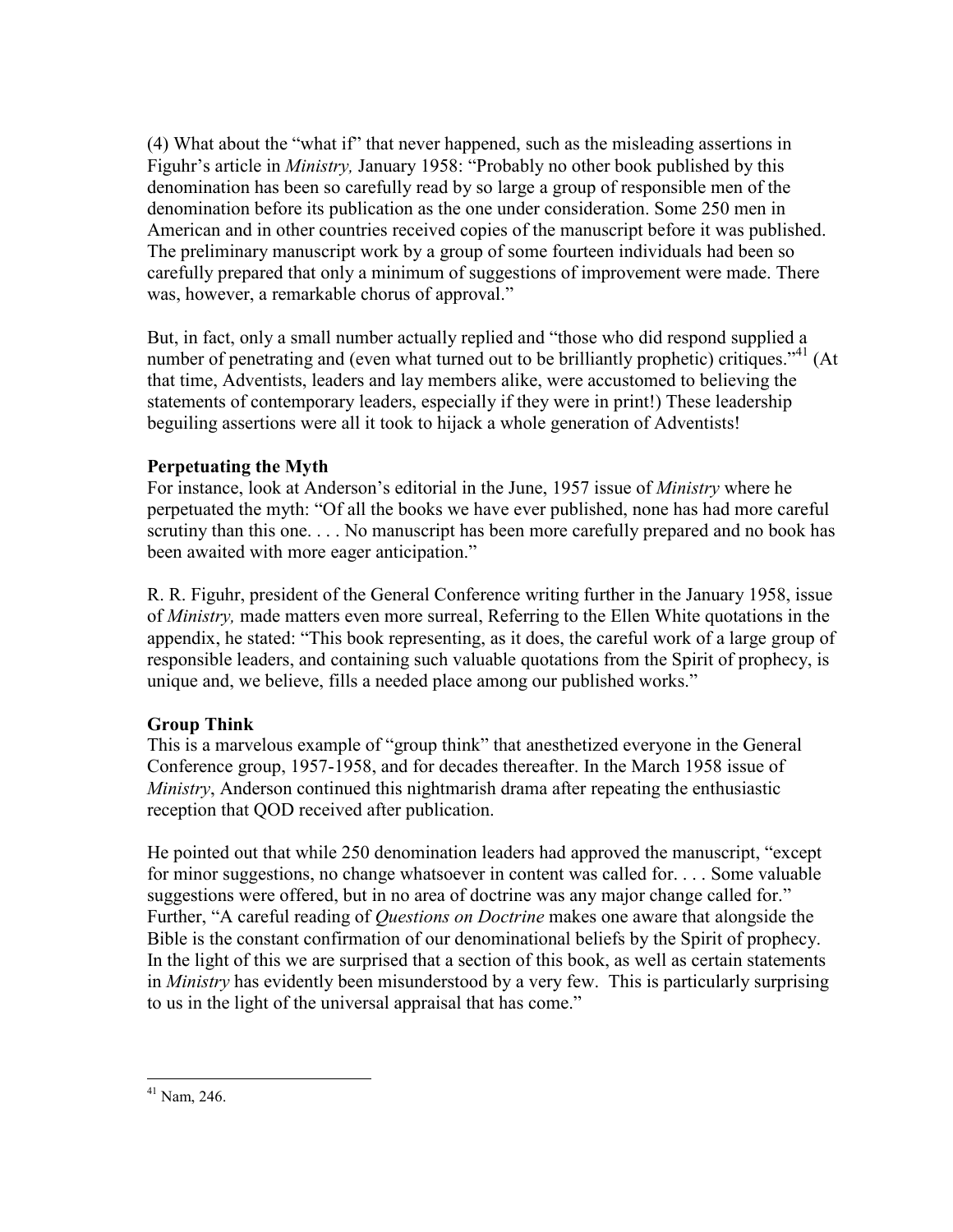But there was more. Apparently even Anderson felt uneasy; He needed to convince himself as well as the rest of the Adventist Church, even further. He continued: "As already stated, from all parts of the world field have come expressions of heartfelt gratitude for the convincing and scholarly answers this book contains. . . . The field reveals the unanimity of our denominational beliefs, and a careful reading of Questions on Doctrine will reveal that it is in complete accord with the clear statements of the Spirit of prophecy, which we have had in our libraries for more than half a century."

#### Loma Linda Professionals

In other words, if anyone disagreed with QOD, he surely was not in the mainstream of genuine Adventism! Or did not believe in the Spirit of prophecy! This message was not lost on many around the United States. A group of prominent leaders in Loma Linda, CA, signed a very unambiguous statement charging that QOD "misrepresented "certain vital fundamentals and compromised other tenets of our faith" and that "certain statements and teachings of the book will never be accepted by a considerable number of our people. In fact, it is our conviction that not since the time of J. H. Kellogg's pantheistic controversy of more than a half century ago has anything arisen to cause such disquietude, dissension [sic] and disunity among our people as the publication of this book."<sup>42</sup>

Looking back, we must give the QOD trio a huge A+ for their fantastic public-relations, propaganda campaign, even before QOD was published.<sup>43</sup> For example, the trio did an incredible sales job in softening up Adventists on the *new slant* that chiefly focused on whether Jesus assumed "sinful nature" when He became a baby boy and whether the best way to explain the work of Jesus in the Heavenly Sanctuary was only in terms of "applying the benefits" of the Cross. (More about this later.)

In January 23, 1958, Figuhr, president of the General Conference, wrote in the Review and Herald that Questions on Doctrine had been "prepared by the General Conference by a group of our ablest scholars and approved by our leaders through the world—to clarify to the world the true evangelical nature of Adventist beliefs and teachings."<sup>44</sup>

On July 25, 1956, in writing to Adventist leaders worldwide, Froom said: "No more eminent or representative group could have been consulted. No more competent group could approve. And that they did."<sup>45</sup>

Pure fantasy!

 $\overline{a}$  $42$  J. R. Zurcher, *Touched With Our Feelings* (Hagerstown, MD, Review and Herald Publishing Association, 1999), 175.

<sup>&</sup>lt;sup>43</sup> Nam. op, cit., 229-239.

<sup>&</sup>lt;sup>44</sup> Nam observed that "Figuhr seems to have been guilty of overstating his case and misleading his readers. While it is true that the manuscript was widely distributed, documentary evidence and later testimonies from those involved in the publication of the book indicate that there was never a resounding and unanimous 'chorus of approval.' . . .It remained essentially the product of a few men." op cit., 280-281.

<sup>45</sup> Nam, 98/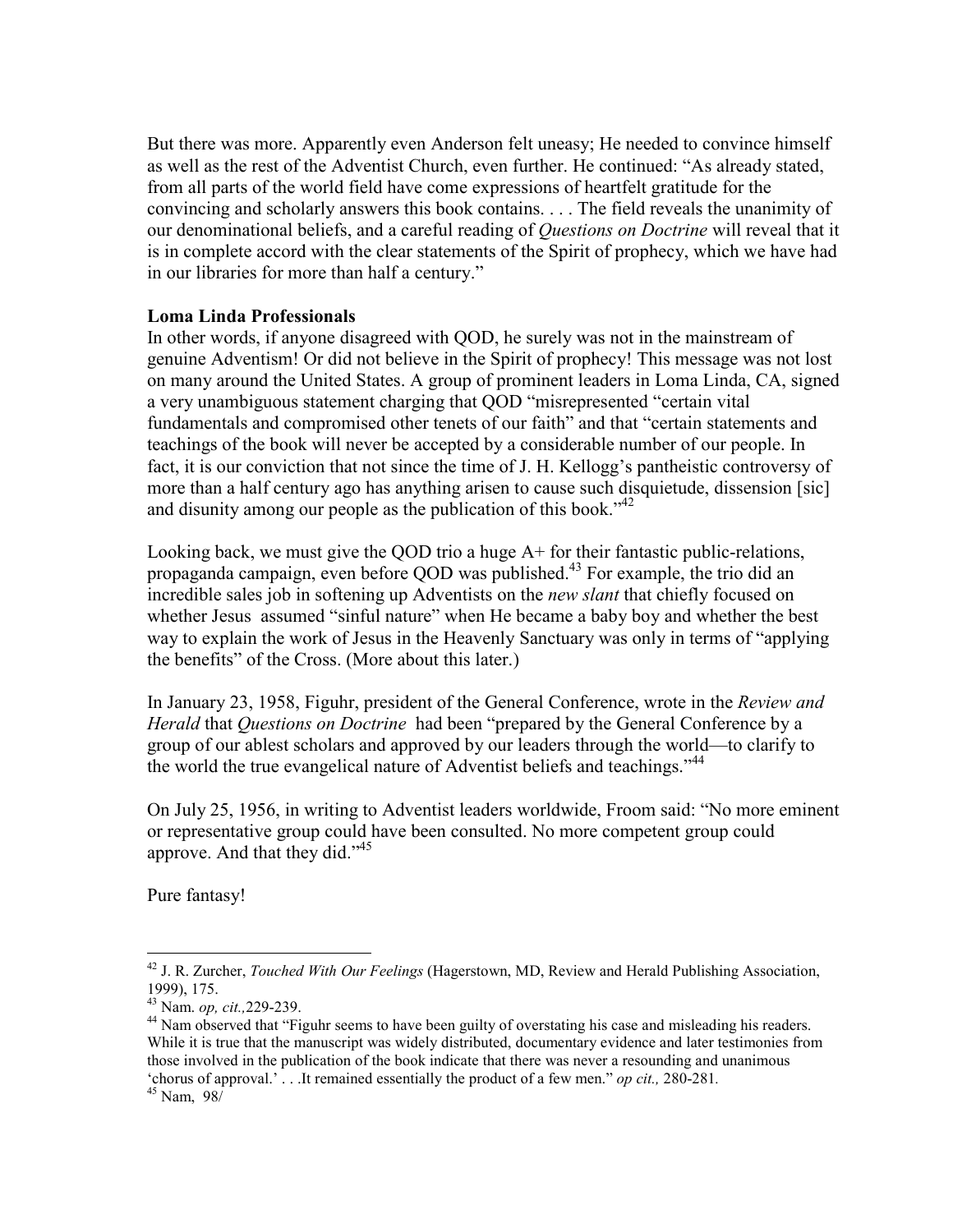#### The Mythical Mantra

I was there. I read and heard the mantra that this large group of Adventist leaders had indeed affirmed the QOD approach. Only later did the truth come out that only a very few actually responded. Nothing arrived from outside of North America; no local or union conference administrator from North America responded<sup>46</sup>—partly because they were stunned or, on reflection, they thought that QOD was not going anywhere.

The editors at the Review and Herald Publishing Association sent individual letters to Figuhr and to the QOD trio. Each expressed great concern for the general procedure, hoping for more biblical backup for each of our doctrines.<sup>47</sup>

## Cottrell's Sixteen-page Warning

The inimitable Raymond Cottrell, associate editor of the Commentary, would find it impossible to write only a one-page letter, especially when asked by the Review's editorial committee to respond to QOD. In his sixteen-page evaluation (November 1956) written exclusively for General Conference leaders, Cottrell listed five areas of concern: 1) the change in Adventist theology; 2) Ellen G. White; 3) the remnant church; 4) Adventism in relation to other evangelical churches; and 5) the proposed book on Adventism by Martin.<sup>48</sup>

(1) Cottrell declared that the evangelicals' assertion that Adventist theology had recently changed to be "a fundamental fallacy." (2) Cottrell argued that Ellen White never claimed infallibility and that "there is no intrinsic difference between the Bible and the writings of Ellen G. White as to degree of inspiration, infallibility, authoritative quality, or binding force upon the consciences and lives of Seventh-day Adventists." (3) Cottrell contended Adventists had not suddenly changed their definition of the "remnant church," still believing that they still considered their movement to be the remnant church but always appealing to others to join them. (4) Cottrell declared that no evangelical church could agree not to proselytize for no church anywhere could prevent members from switching churches. (5) Cottrell questioned the objectivity in Martin's book on Adventism, whether readers would "know where facts end and where Martin's interpretation of the facts began."

Cottrell ended his neatly developed fears regarding QOD that was still in the editing process by appealing for clarity and honesty on the part of the Adventist trio. He was fearful that Martin would feel "double-crossed" which would "lead. . . to the most intense bitterness when he discovered that QOD did not clearly represent the Adventist mind and that he and Barnhouse had been deliberately misled.

In his closing sentences, Cottrell predicted: "Almost certainly, there will also arise a storm of opposition when our ministry and laity discover the real meaning of the actual terms on which we have achieved rapprochement with Martin and other evangelicals." He said that we should expect "a serious division" among Adventist workers when both QOD and

 $\overline{a}$  $46$  Ibid., 247.

 $47$  Ibid., 250-256.

 $48$  Ibid., 240.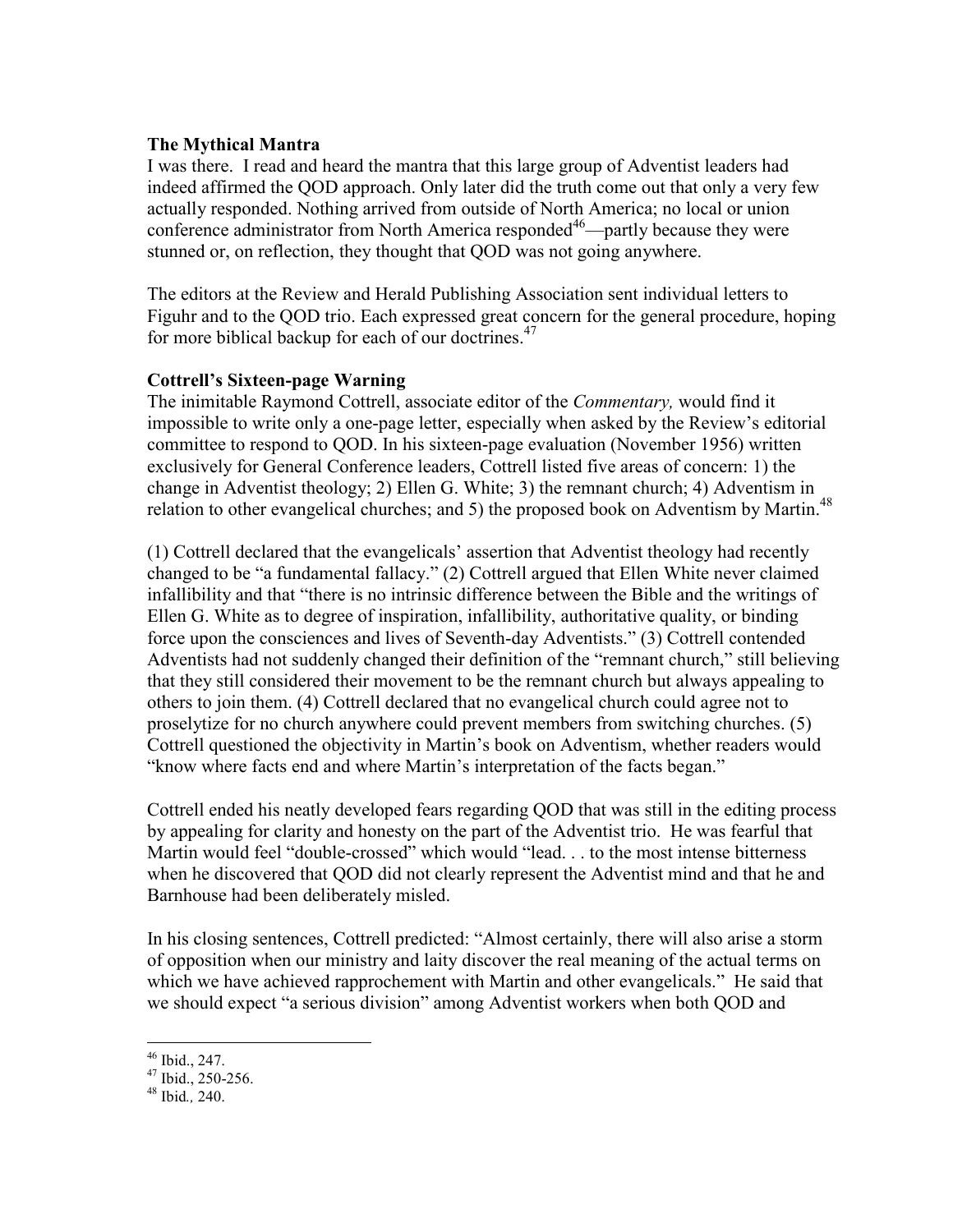Martin's book were published but that there was still time to "take adequate measures *now* to clear the atmosphere *before* Martin's book is published, and to set forth in [*Questions on*] Doctrine] a clear exposition of [Adventism's] true position (Cottrell's emphasis)."<sup>49</sup>

Cottrell's warnings and suggestions did not seem to have any marked effect on the finished  $OOD<sub>50</sub>$ 

## Nichol's Warning

Francis D. Nichol, editor of the *Review and Herald*, wrote in a confidential letter to Figuhr, that some statements were made to Martin that "many of us, on mature consideration, are unable to support." He feared that the QOD trio had "either not sensed as they should the full import of most distinctive doctrinal differences with the world, or else unwittingly succumbed to the temptation to blur deficiencies in order to find a middle ground of fellowship."<sup>51</sup>

However, even though some minor editing was done, QOD did not reveal any indication that the criticisms made any significant impact on the book's content. The Adventist trio won out, almost as if keen readers of the manuscript did not count. Note the extravagant language in QOD's introduction: "These answers represent the position of our denomination. . . . This volume can be viewed as truly representative."<sup>52</sup>

I remember as if it were yesterday when the QOD trio finally told the Review and Herald editing committee on January 30, 1957 that no more editing would be permitted. Thus, the Review and Herald Publishing Association accepted the manuscript on a "text basis," that is, the publishing house would not be providing any editorial oversight, but simply would serve as a printer and distributor. Thus they would not be held responsible for its content.<sup>53</sup>

## Washing of Hands

That morning in the Commentary office, Raymond Cottrell left the room and returned with a towel over his left arm and a basin of water in his right. Then each of us on the Commentary staff took turns washing our hands of any more input or responsibility for QOD. We didn't know then the full implications of what we were doing together around that basin!.

## Unknown to the Commentary Editors As Well Others

For many months prior to the printing of QOD, the covert battle was on between M. L. Andreasen and the QOD trio. Andreasen first sent his concerns privately to Figuhr who did his best to be loyal to the trio. Several editorials in *Ministry*, however, rang Andreasen's bell, setting off well-reasoned concerns. Other church leaders pled with General Conference administrators to at least let Andreasen see the manuscript before publication—all were

<sup>49</sup> Ibid., 239-245.

<sup>50</sup> Ibid.,, 254, 268.

 $51$  Ibid., 255.

<sup>52</sup> 1957 QOD, 8.

<sup>&</sup>lt;sup>53</sup> Unruh, *Adventist Heritage*, fourth quarter, 1977.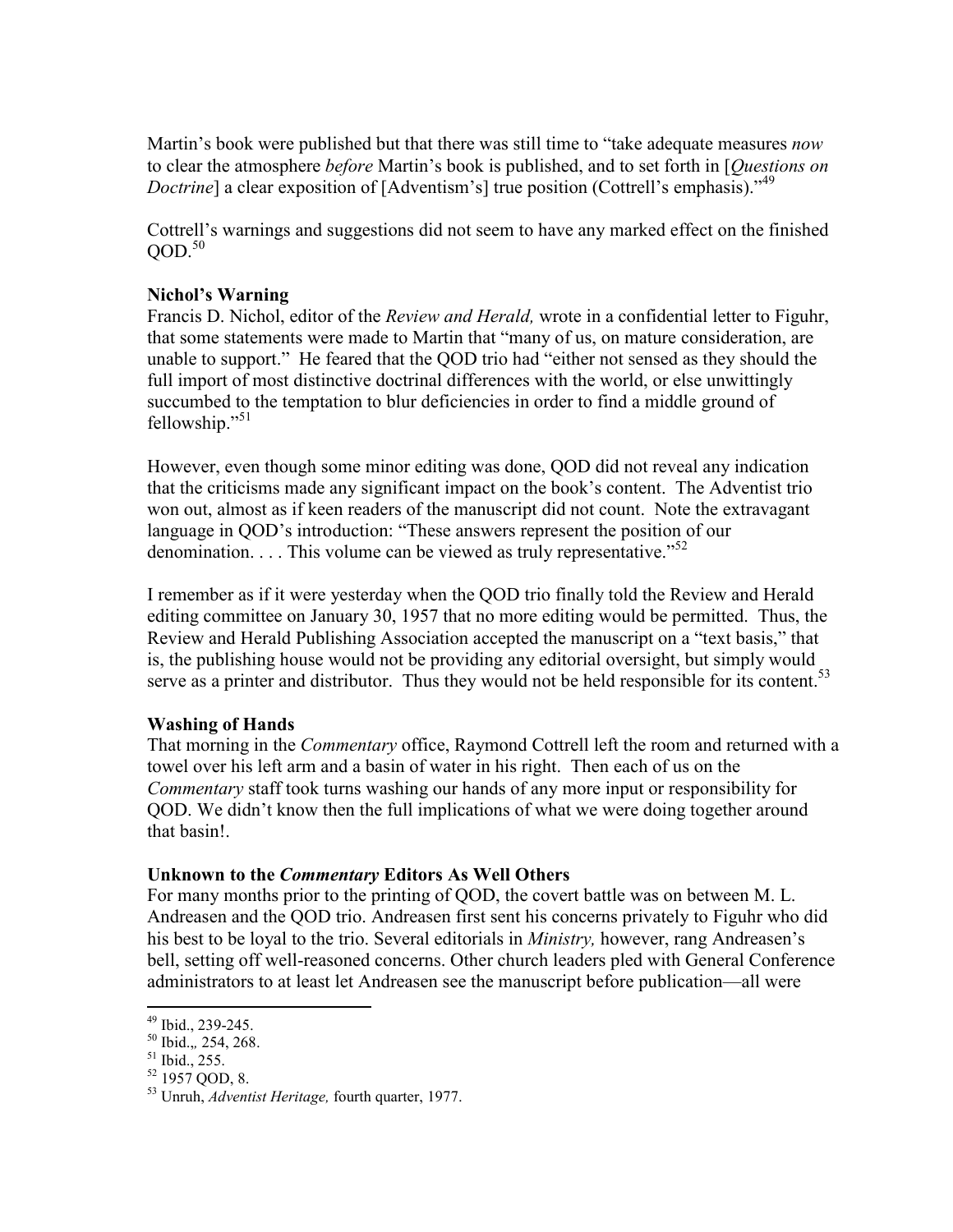denied. All this correspondence has been resurrected in Dr. Nam's doctoral thesis, which I hope gets published in book form soon.

Thoughful men such as Merlin Neff and Richard Lewis,<sup>54</sup> both book editors at the Pacific Press Publishing Association, wrote cogent concerns in defense of Andreasen. M. E. Kern, General Conference administrator,<sup>55</sup> speaking for others, was deeply concerned. North American leaders, such as R. R. Bietz, predicted a great disaster ahead, that "a tornado was yet to come."<sup>56</sup>

Theodore Carcich, president of the Central Union Conference, sent a letter to all his local conference presidents: "Under a guise of sweet-honeyed words oozing with so-called Christian fellowship, Mr. Martin proceeds to serve up the same theological hash . . . that our spiritual forefathers had to refute years ago." In his letter to Figuhr, he called QOD "a clever and subtle attempt to undermine the foundational doctrines of Seventh-day Adventists."<sup>57</sup>

Edward Heppenstall wrote ominously, "It will be very unfortunate, if after . . . publication, any position taken will be repudiated by a large section of the workers themselves," leading to "widespread division" and "confusion with and without."<sup>58</sup>

And Cottrell was even more prophetic: "Let us be certain that nothing gets into the proposed book that will take us the next 50 years to live down."<sup>59</sup>

#### Why Commentary Editors Did Not Speak With Louder Voices

I know some may be asking: What if the editors of the SDA Bible Commentary had reacted sooner or with a louder voice? As we have seen, the various editors did make their concerns known but not in public or in their periodicals. Why? For two specific reasons:

- 1) We truly never thought QOD would go anywhere. Who would buy it? But we never dreamed of the push-polling that the editors of *Ministry* would do, with the hovering blessing of the General Conference president. Many local conferences were invited, after a considerable price break, to send QOD to all their workers.
- 2) A larger picture served as a backdrop—editors did not want to take sides publicly because financially the Review and Herald Publishing Association had gone deep into the preparation of the Seventh-day Adventist Bible Commentary; we didn't want anything to limit its potential sale. In other words, we didn't think taking sides publicly on QOD was worth jeopardizing the success and appeal of the much bigger

<sup>&</sup>lt;sup>54</sup> Nam, op, cit., 299, 300.

<sup>55</sup> Ibid., 316.

<sup>56</sup>Ibid.,, 352.

<sup>&</sup>lt;sup>57</sup> Letter to Local Conference Presidents, Central Union Conference, March 24, 1960. In a letter to Figuhr, on the same date, he said that none of the Adventist bookstores in the Central Union would be stocking Martin's book because it would "confuse the faith of man." Both items cited in Nam, op. cit.,346, 347.. <sup>58</sup> Ibid., 255.

 $59$  Ibid.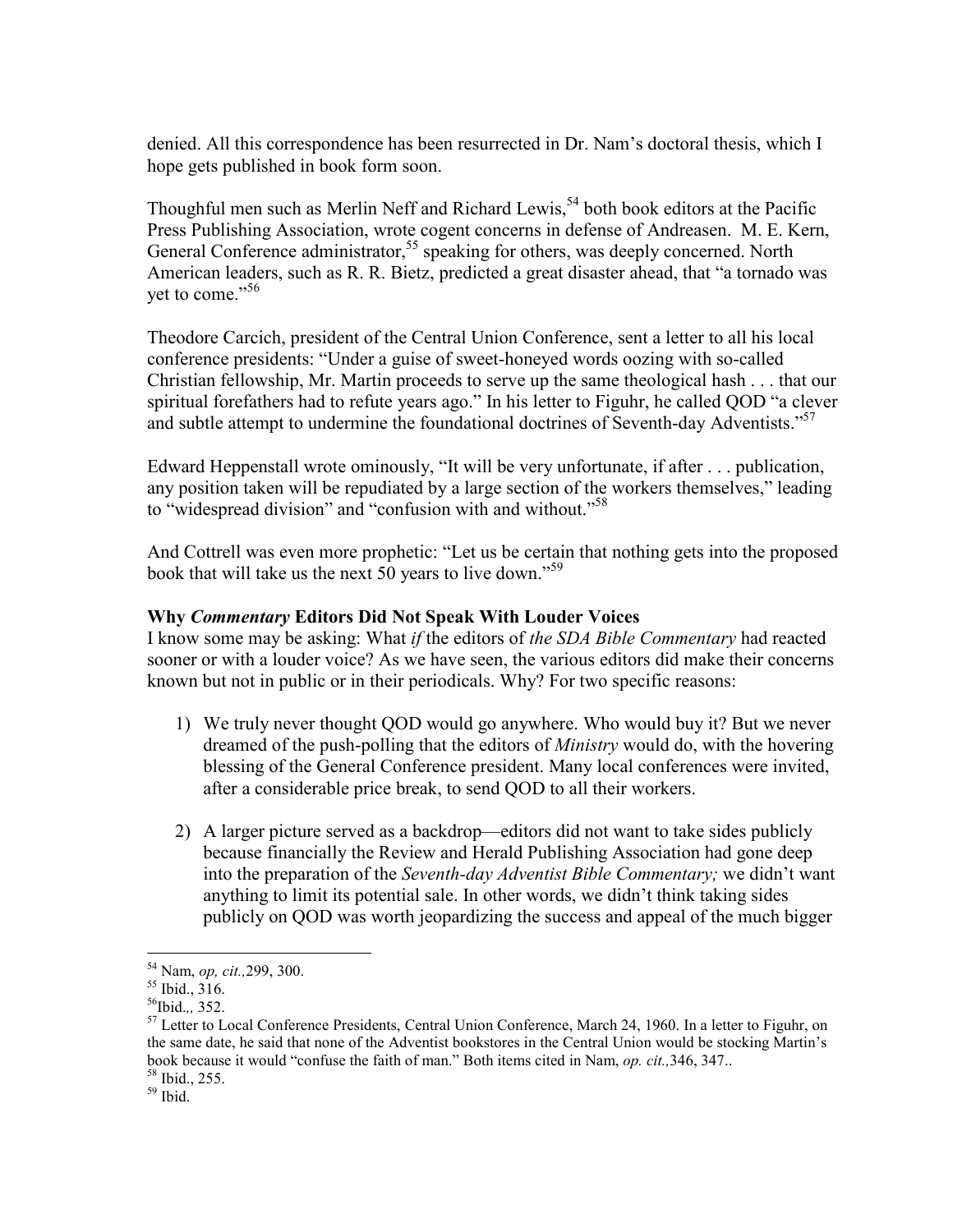contribution that the *Commentary* would make on the very issues that were already dividing the church. The *Bible Commentary* avoided the errors of QOD by emphasizing the classic Adventist understanding of the humanity of Christ and the purpose of the sanctified life in preparing people to live forever.

#### Missed the Opportunity of a Century

All these "what ifs" contributed to the nuclear fallout or, as some say, the neutron bomb of the 1957 QOD. The Adventist church had seemingly lost for a time its uniqueness as the bearer of God's last-day message to a mixed-up, terror-ridden world. In our attempts to prove our "Christianity" we muted our distinctive contribution to rediscovering the genuine roots of Christianity (I will leave it to other presentations to document this virtual silence of distinctive Adventists principles since 1962).

# IV. Time to See the Big Picture

The issue in 1957 was the fatal attempt to meld (1) the limited understanding of the Adventist trio's understanding of what made Adventism work with (2) Augustinian/Calvinism's Sovereignty of God theme. What could have made all the difference would have been a biblical review of the Great Controversy Theme in contrast to Calvinism's limited understanding of the character of God and the gospel. The central question for both parties is: What does God plan to accomplish with His Salvation Plan?

## Major Issues in the Great Controversy Theme<sup>60</sup>

In a few words, on God's side, the purpose of the Great Controversy Theme is to prove Satan wrong in his charges against God's character and His government.<sup>61</sup> The issue is always planted in God's created soil of Freedom. Before love, there had to be freedom. All created intelligences beginning with the angels, extending throughout the inhabited worlds were endowed with freedom—the freedom to even say No to God's plan for them. In other words, responsibility (ability to-response) was the actionable word—freedom to respond to their Creator, either positively or negatively. Love is an attribute found only in the larger embracing air of freedom. Throughout the biblical story, God was trying to make clear what He planned to accomplish with His salvation plan as He manifested His fairness, love, and trustworthiness through His dealing with, first the Israelites and eventually in the person of Jesus Christ.

On the human side, the purpose of the Great Controversy Theme is to restore in willing men and women the image of Christ, their Maker. To do so, the Holy Spirit's task is to work out of a person's life all that sin has worked in. By God's grace, men and women, regardless of

 $\overline{a}$ <sup>60</sup> See Appendix A: "Issues in the Great Controversy."

<sup>&</sup>lt;sup>61</sup> "Great and marvelous are Your works, Lord God Almighty! Just and true are Your ways, O King of the saints" (Revelation 15:3). "For true and righteous are His judgments" (Revelation 19:2). For a biblical essay on how the Great Controversy Theme pervades the Scriptures, see the author's "God on trail," in Ministry, May 1982. For a extended unfolding of the Great Controversy Theme, see author's God At Risk (Roseville, CA: Amazing Facts, 2004), 408 pp.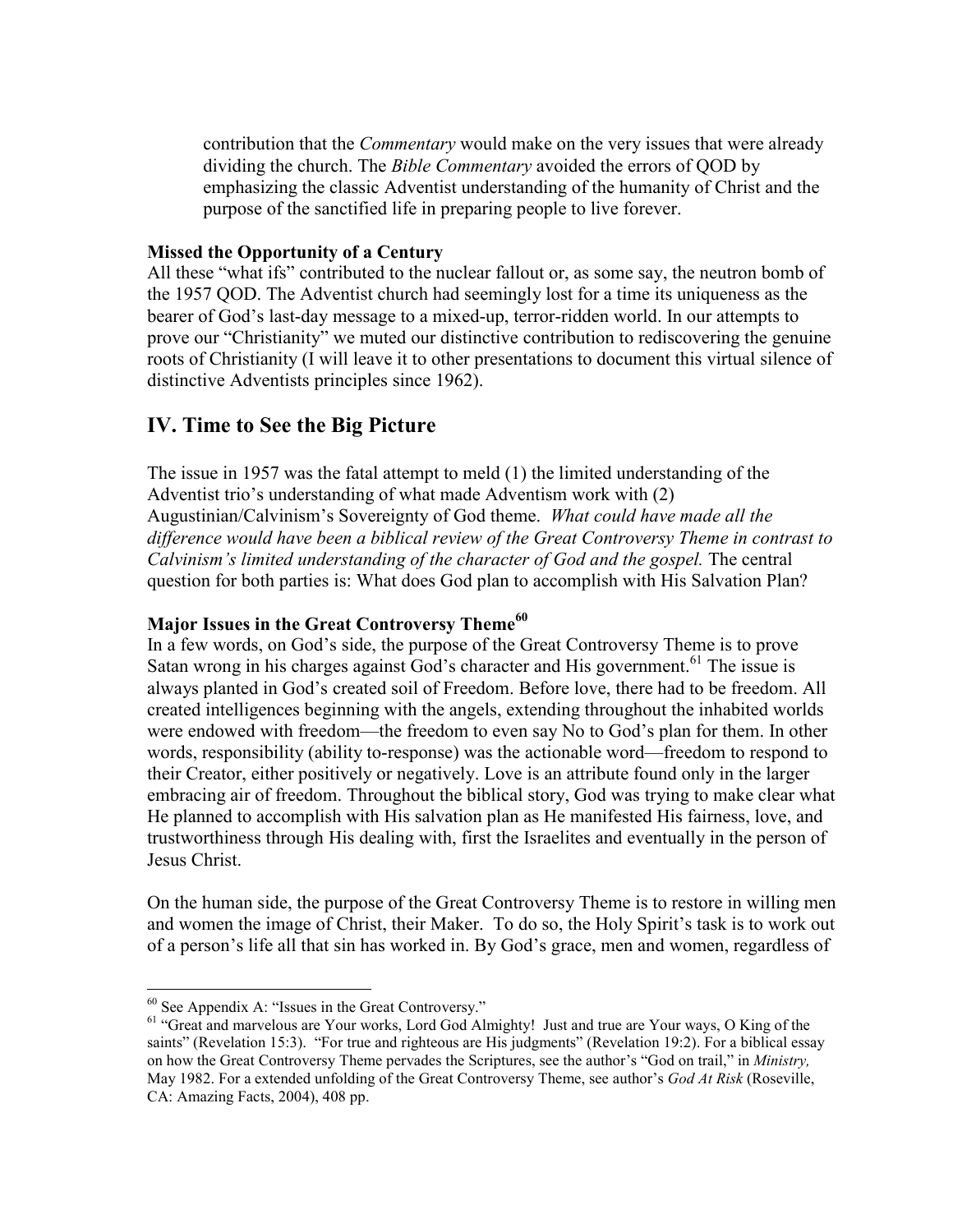nationality and level of schooling, can be forgiven and transformed into overcomers who hate sin. People that God and the angels can trust with eternal life will inhabit the redeemed world. No rebels will be granted eternal life. The highest motivation for God's loyalist is to honor God, not to merely impress Him.

Therefore, the following principles do follow:

- 1. The believer's character determines destiny, not merely one's profession of faith.
- 2. Perfection is a matter of continual moral growth and not a concern for arbitrary goal posts.
- 3. Christian growth rests on the profound linkage of human will and divine grace—the grace of pardon and the grace of power.

How does this all work out in theological talk?

Soteriology is the study of the plan of salvation. The life and work of Jesus should be one's chief consideration. How one thinks about Jesus directly affects all other biblical studies, especially Eschatology, the study of Last-day Events.

For Calvinists, their Five Points' yardstick controls all aspects of their soteriology. Their understanding of the utter depravity of mankind rests on their notion of original sin and, thus, the companion doctrine that all men and women are born sinners. Their only explanation for the sinfulness of mankind was to simply declare that we all are sinners because Adam sinned. Because of their controlling "sovereignty of God" principle, mankind could not possibly have free will and thus any responsibility. If anyone were to be "saved" it would have to be due to God's sovereign choice, not man's response.

Therefore, for the Calvinist, if Jesus is man's Savior, He would have to die for those that are already elected to be saved. Further, our Lord could not have inherited as we do the genetic stream of His ancestors because, if so, He too would have been born a sinner. The Calvinistic solution: Jesus had to be "exempt" from all inherited tendencies to sin—just as Roman Catholics had concluded. Thus, to make their major premise work, the elect would be those who were "given" faith and thus the "ability" to profess gratefulness for Christ's substitutionary atonement. Because they had been foreordained to be saved, the elect could not fall out of grace; they could never be "unsaved."

#### Adventist Template and Calvinist Template Incompatible

Obviously, Seventh-day Adventists should have great difficulty trying to harmonize their understanding of salvation with their Calvinist friends, no matter how much linguistic gymnastics they could muster. The problem in 1955-1957 was that foggy thinking on the part of the Adventists led them, almost unknowingly, into capitulating to the Evangelicals. Here began fifty years of focus on some kind of objective atonement without equal weight on the subjective aspect of the atonement that would have highlighted our Lord's work as our High Priest.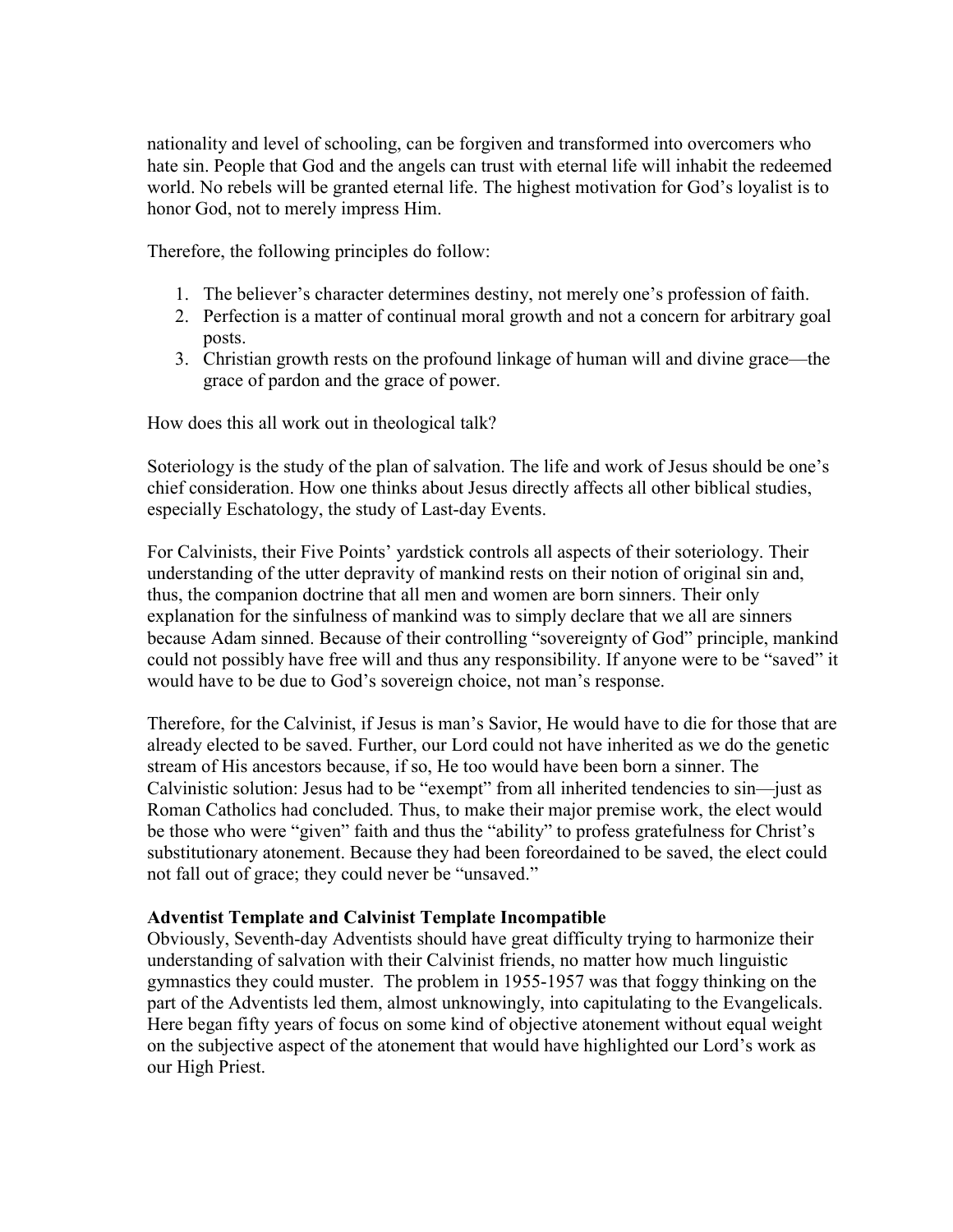The Adventist trio were untrained theologians. They had not seen that 1) the Scriptures embrace a complete system of truth and that every part in the Bible should sustain and not contradict any other part; 2) that any defective or imperfect concept of any one doctrine must inevitably lead to confusion and error throughout the whole system and 3) that two or more self-consistent systems of theology are possible but they cannot both be biblically correct. For instance, it is impossible to join the tectonic plates of Augustianisn-Calvinism with either Pelagianism/SemiPelagianism or Arminian-Adventism. Unless one is prepared for a plethora of troubles

This explains the volcanic eruptions that soon developed.

## Obviously, Andreasen and Others Aroused

All this incompatibility aroused Andreasen and many others. The veteran theologian knew from personal study and experience that only those who acknowledge the binding claim of the moral law can explain the nature and purpose, of the atonement—that when Jesus paid the indebtedness of the repentant sinner, He did not give him or her license to continue sinning but to now live responsibly in obedience to the law. Calvinists are not able to process this fundamental thought.

Because Andreasen started with the systematic principle of God's freedom and man's responsibility and not God's sovereignty and man's predestination, the veteran theologian saw immediately that the Adventist tectonic plate should be an unmovable theological mass.

Thus, the ruling principle of human responsibility led Andreasen toward a different understanding of the Atonement. He saw that the sanctuary doctrine (including the purpose of the Old Testament sanctuary service and its New Testament application as best described in the Book of Hebrews) painted a picture of the unbroken union between the objective and subjective aspects of the Atonement. From the moment Christ was "slain from the foundation of the world" (Revelation 13:8) to the end of the millennium when Satan and the consequences of sin will be no more, Andreasen could see what the Calvinists could not

## Biblical Sanctuary Doctrine. 62

 $\overline{a}$ 

The sanctuary doctrine emphasizes how God forgives and justifies only penitent men or women, but more! The doctrine equally emphasizes that God promises to empower the penitent so that sins are eliminated by the inner graces of the Holy Spirit. The penitent men

 $62$  Exegetical methodology, biblical theology, etc., have their limitations for each text, chapter, book, because their drilling for meaning depends on their presuppositions. Each scholar works with his own presupposition as he/she sifts biblical materials. "Only systematic theology provides the tools and disciplinary space for such a task . . . . Biblical theology requires a center from which to gather the vast variety of issues, histories, and teachings present in biblical texts. . . .Thus, the proper expression of the Sanctuary doctrine as hermeneutical vision of a complete and harmonious system of truth requires the contributions of new approaches to biblical and systematic theologies. . . . From this foundational level, the Sanctuary doctrine becomes the hermeneutical light guiding in the interpretation of these far-reaching ideas (hermeneutical conditions of theological method) and in the understanding of the complete and harmonious system of Christian theology." Fernando Canale, "From Vision to System," Journal of the Adventist Theological Society, 16/1-2 (2005)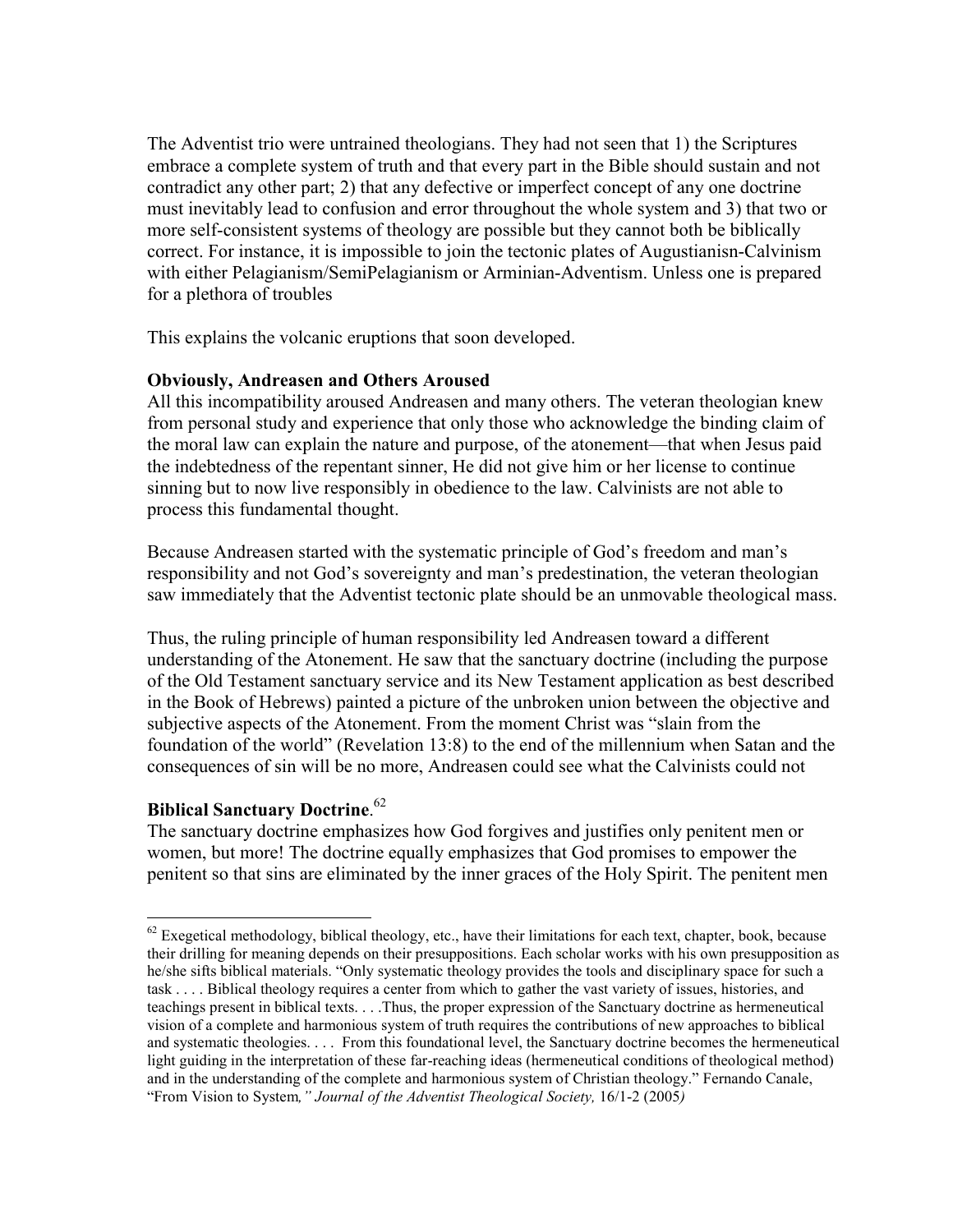and women who continue to cooperate with God will truly find the peace, assurance, and divine empowerment that comes in completing the gospel plan in his or her life. This was never made clear to our Calvinist friends in 1957 and it has been one of the causes of Adventist theological muddle in the years since. $63$ 

# V. What Happens When Theological Clarity Becomes Fog

In the years since 1957, both clergy and laypeople have experienced this theological and leadership muddle. Think how many articles in Adventist periodicals that have argued over whether sanctification was even part of righteousness by faith. Think how many churches were rent over those who said justification was far more important than sanctification. Behind all this was the confusion over what happened on the Cross and what happened in 1957.

Further, how many pastors left the Adventist Church because they were convinced by very persuasive scholars that Christ in the Heavenly Sanctuary was not only not needed, but a twisted fabrication of Ellen White theology? How many young people were elated to hear that their character had nothing to do with their salvation? Or that Jesus paid it all on the Cross and our only responsibility was to accept His death as full payment and not to worry about doing anything to add to what Jesus did for us? All this is pure confusion!

## 180 Degree Turn On The Nature of Christ's Humanity

The other chief concern that Andreasen and others had with QOD was the astonishing, 180 degree deflection regarding the nature of Christ's humanity, in addition to the murky explanation of the Adventist understanding of the atonement.

## Two Trigger Words

Along with the lack of careful biblical scholarship and the general misuse of Ellen White quotes, two words became flaming beacons that something was terribly confused. Those words were "exempt" and "vicarious"—words that had been most used by the Roman Catholic Church as well as many Protestants to explain their novel understanding of the human Jesus. .

QOD, states that Jesus was "exempt from the inherited passions and pollutions that corrupt the natural descendants of Adam."<sup>64</sup> Further, we read "Jesus took, all that He *bore*, whether

 $<sup>63</sup>$  Canale is correct in his understanding of the necessity of a central hermeneutical principle for any</sup> theological system; for Adventist theology, Canale believes that foundation principle is the sanctuary doctrine. This is precisely what the QOD trio never seemed to understand. Note the following: "The scripture which above all others had been both the foundation and the central pillar of the advent faith, was the declaration, "Unto two thousand and three hundred days; then shall the sanctuary be cleansed (Daniel 8:14)."—White, The Great Controversy, 409. "The subject of the sanctuary was the key with unlocked the mystery of the disappointment of 1844. It opened to view a complete system of truth, connected and harmonious," Ibid., 423. "Those who received the light concerning the sanctuary and the immutability of the law of God, were filled with joy and wonder, as they saw the beauty and harmony of the system of truth that opened to their understanding." Ibid., 454.

<sup>64</sup> QOD, 383.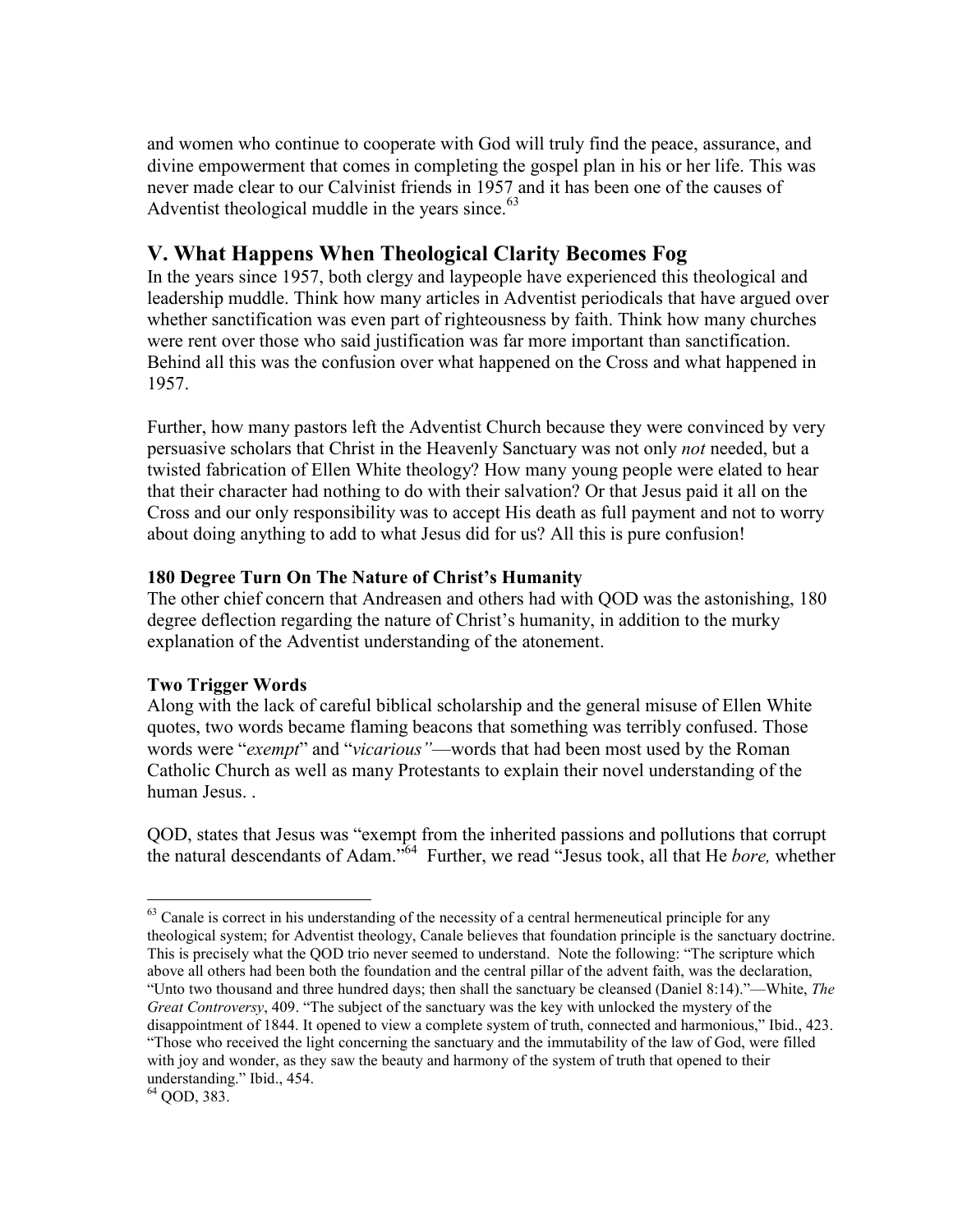the burden and penalty of our iniquities, or the diseases and frailties of our human nature all was taken and borne *vicariously*" (emphasis in text).<sup>65</sup>

What should we make of these interesting words? Why did these words add to the Grand Canyon between authentic Adventism and Calvinism?

These two words, exempt and vicariously pleased our Calvinist friends because of their "Points" that emphasized (1) that men and women, are not responsible for their sins because they are born sinful, and (2) are "saved" only because God so elects them. Thus, as applied to Jesus, since all men are corrupt from birth, Christ could not have come as all babies do, accepting the genetic flow of His forebears (or He would have needed a Savior as well). Therefore, for salvation purposes, He must be seen as our Substitute only. As our Example, He would only be an inspiration, a portrait of a better life that is unreachable this side of the grave.

These two words, *exempt* and *vicariously*, really turned on Andreasen's after-burners. Though Jesus could vicariously die for our sins, how could His human life of 33 years relate to our salvation vicariously? He made it possible that we will not be punished for our sins— He died *for* us, vicariously. But how could He live as our Example vicariously? Does that mean we don't have to live an overcoming life, resisting the Tempter at every turn because He did it for us vicariously? Did He keep the law for us vicariously? Rather, in resisting evil as our Example, He showed us how to "walk as He walked" (1 John 2:6). Although He died for us vicariously, He didn't obey for us vicariously! Vicariously, He gave us freedom from the "wages of sin."

#### Another Sub-heading Flaw

 $\overline{a}$ 

But this theological confusion was heightened by another flawed subheading in the compilation of Ellen White quotations: "VI. Bore the Imputed Sin and Guilt of the World."<sup>66</sup> Calvinists would love this statement but not a trained Adventist thinker! Not one of the listed White statements came close to the implication of this heading! White couldn't have supported Christ bearing our "imputed sin and guilt" because her understanding of the Bible overruled such Calvinistic representations. Similarly, she never associated "pollution" with "passion" is if the two concepts were interchangeable. $67$ 

 $65$  Ibid., 61, 62. It is more than interesting that these two words, "exempt," and "vicariously" do not appear in the prepublication manuscript copy of QOD. In fact, considerable editing is evident in the section "The Incarnation and the "Son of Man," between the prepublication manuscript and the printed book. In some respects, the printed QOD was improved over the manuscript in rhetorical smoothness and clarity of explanation; in other instances, some of the reasons for Andreasen's concerns were greatly augmented. At this point in time, I cannot determine when and where the editorial staff of the Review and Herald Publishing Association ended their editing at the request of the General Conference officers as prompted by the QOD trio. See also Nam, op. cit. 99.

<sup>.</sup>   $67$  See Appendix B: "Ellen White's Use of Words Such as Passions, Inclinations, Propensities, Corruptions, etc."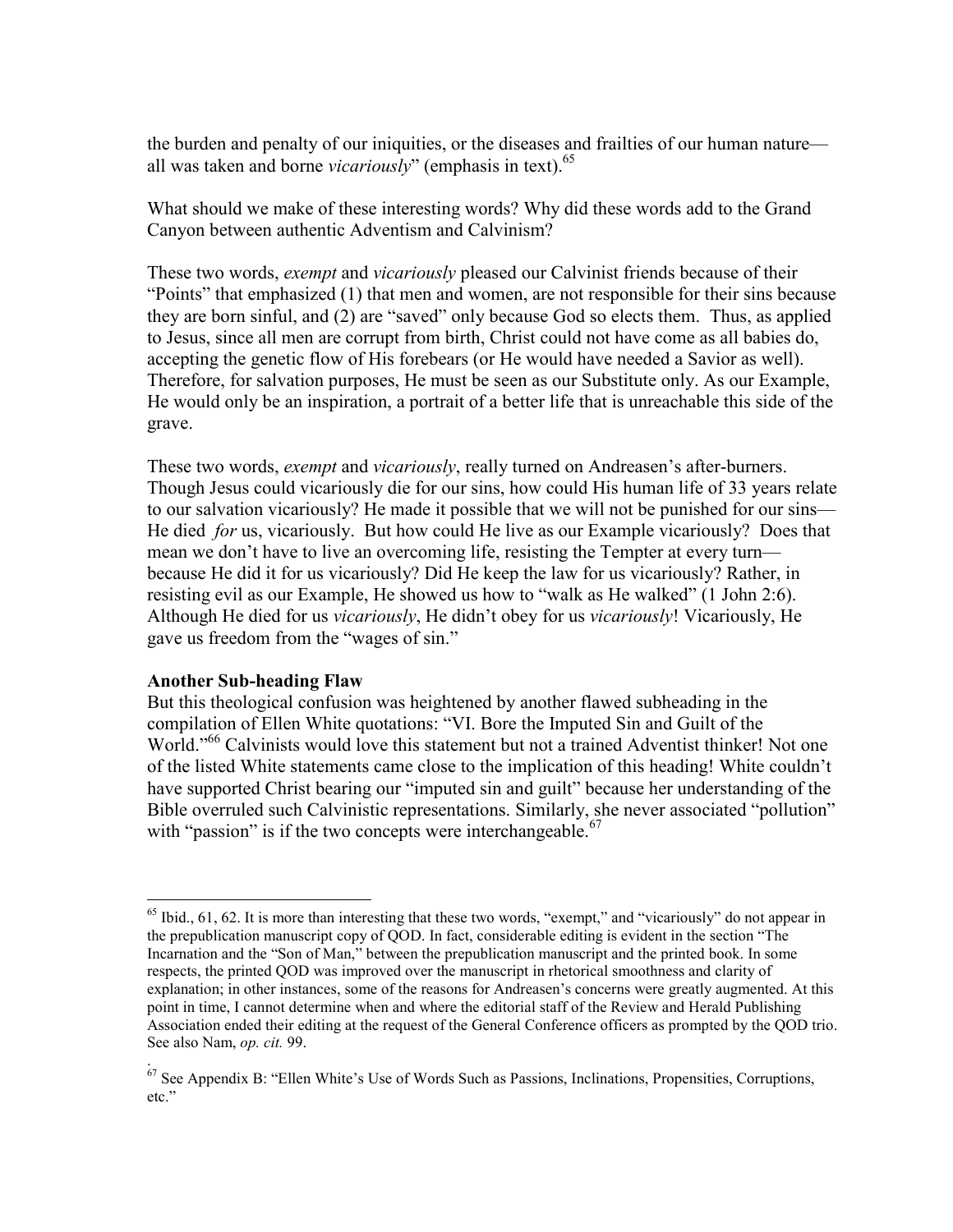The next step follows logically: If Christ had such an advantage over all men and women, it would be unfair, and even unreasonable, for God to expect us to live and overcome as He did (Revelation 3:21). Thus, for Calvinists, God could not expect us to "stop sinning." Thus, with this reasoning, we are told that He "saves" us in our sins, not "from" our sins (Matt. 1:21).

It should not require a rocket scientist to see the deep gulf between this understanding of salvation and the century-old, classic Adventist understanding. However, the nuclear fallout of the 1957 QOD provided the climate for this kind of thinking to become standard fare in many Seminary classes and later, in many of our college religion departments. Of course, it was challenged by others but they were classed as theological dinosaurs.

For anyone thinking that the QOD trio had it right in stating that only a "lunatic fringe" had believed that (1) Jesus took our sinful nature (but not a sinning nature) and that (2) His "temptations" to sin were exactly like what other human beings have to face and therefore could have sinned—all they had to do was read, for one example, Francis D. Nichol's two Review editorials on July 10 and 17, 1952.

## Nichol's Editorials

Nichol, invited to become an associate editor of the Review and Herald in 1927, was elected editor-in-chief in 1945. In part he said in his July 10 editorial: "Indeed, just what is comprehended by the term 'sinful nature'? Protestants, from the earliest of Reformation times, have been unable to agree. But certain critics of the Advent Movement seemingly have no difficulty whatever in the whole matter, and move forward with dogmatic assurance through the mystery of the nature of Christ and the mystery of a sinful nature to the conclusion that Seventh-day Adventists are guilty of fearful heresy. . . .In our literature that could be considered as truly authoritative on this is what Mrs. E. G. White has written. . . . On page 49 [of The Desire of Ages] Mrs. White declares: 'Into the world where Satan claimed dominion God permitted His Son to come, a helpless babe, subject to the weakness of humanity. He permitted Him to meet life's peril in common with every human soul, to fight the battle as every child of humanity must fight it, at the risk of failure and eternal loss<sup>'</sup>

"This is Adventist belief. And we hold this belief because we feel it agrees with revelation and reason." Nichol then proceeded to quote New Testament verses and a lengthy excerpt from F. W. Farrar's Life of Christ after which he wrote: "These should suffice to prove that the Adventist view of Christ in relation to temptation is not a strange, heretical teaching. . . . When we speak of the taint of sin, the germs of sin, we should remember that we are using metaphorical language. Critics, especially those who see the Scriptures through Calvinistic eyes, read into the term 'sinful flesh' something that Adventist theology does not require."

In his July 17 editorial, he quoted numerous theologians that also declared that "Christ, the 'last Adam,' won the battle with the tempter; and we, through His promised forgiveness and power, may also win. Adam could have won, but he lost. Christ could have lost, but He won. Therein lies the startling contrast. and the contrast is heightened by the fact that Christ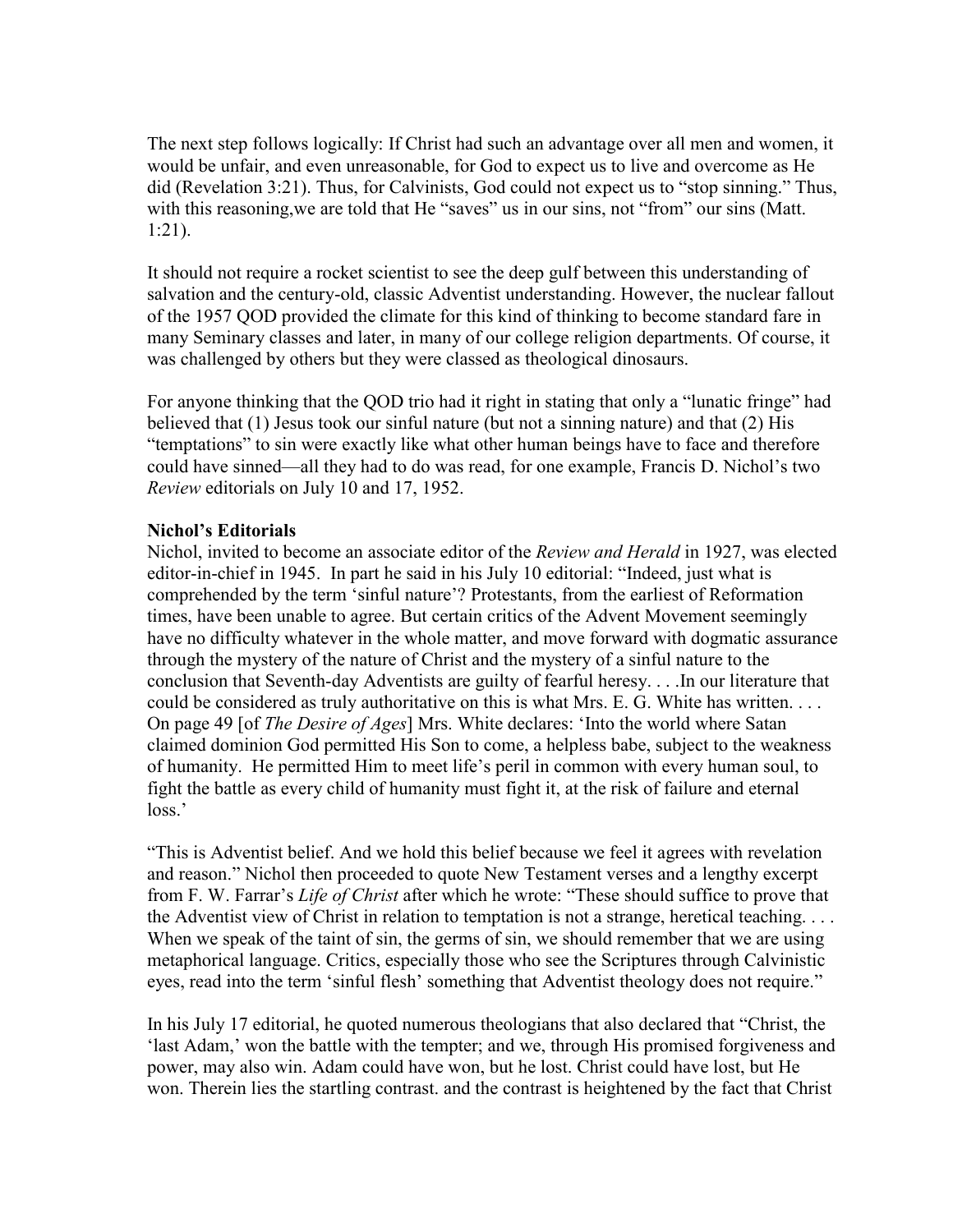was born into the human family some four thousand years after sin's entry into our world, with all that is mysteriously involved of a weakening of body and mind in the fight against sin. . . . Christ won despite the fact that He took on Himself 'the likeness of sinful flesh,' with all that that implies of the baleful and weakening effect of sin on the body and nervous system of man, and its evil effects on his environment.

"The objector feels that the only way to do honor to Christ and to protect Him from all taint of sin is to take the position that He could not sin. But what comfort and assurance of personal victory over sin can we find in a spotless Christ if His freedom from sin as He walked this earth was not truly a victory over temptation but an inability to sin? We would rightly stand in awe of such a Holy Being. But we could not see in Him one who was 'made like unto his brethren' 'in all things,' one who being 'tempted like as we are' 'is able to succour' us when we are 'tempted.'"

#### Brief Review of a Hundred Years

The fascinating part of this brief review of Adventist history is that between the years 1852- 1952 we find more than 1200 similar statements (as highlighted by Nichol) that Christ's human nature was fallen like ours and not like that of the unfallen Adam. Four hundred of these statements were written and published by Ellen G. White. In addition during this 100 year period, thousands of statements written and published by Ellen White and other Adventist authors emphasized that by the power of the Holy Spirit, Christians can stop sinning even as Jesus could overcome.<sup>68</sup> Nichol was simply part of the historical stream of classic Adventist thought.

#### Branson's 1954 Book

 $\overline{a}$ 

But there was more that the QOD trio should have been reading. Unfortunately, in 1954, W H. Branson, president of the General Conference, retired for health reasons. Author of many books in addition to valiant service in China, he finished his last book, Drama of the Ages, just months prior to his retirement. He wrote: "Here is a glorious truth, a marvelous condescension; for God the Son deigned to dwell with men even to the point of taking upon Himself sinful flesh and becoming a member of the human family. . . .The Catholic doctrine of the 'immaculate conception' is that Mary, the mother of our Lord, was preserved from original sin. If this be true, then Jesus did not partake of man's sinful nature. This belief cuts off the lower rungs of the ladder, and leaves man without a Saviour who can be touched with the feeling of man's infirmities, and who can sympathize with them."<sup>69</sup>

Then Branson explained why Christ took the fallen nature of humanity: "In order for Christ to understand the weakness of human nature, He had to experience it. In order for Him to be sympathetic with men in their trials, He also had to be tried. He must suffer hunger, weariness, disappointment, sorrow, and persecution. He must tread the same paths, live

<sup>&</sup>lt;sup>68</sup> We are indebted to Ralph Larson for marshalling these statements in *The Word Was Made Flesh* (Cherry Valley, CA, The Cherrystone Press, 1986), 365 pp., and Tell of His Power.(Cherry Valley CA: The Cherrystone Press, 1988), 309 pp.

<sup>69</sup>W. H. Branson, Drama of the Ages (Washington, DC: Review and Herald Publishing Association, 1953) 81, 101.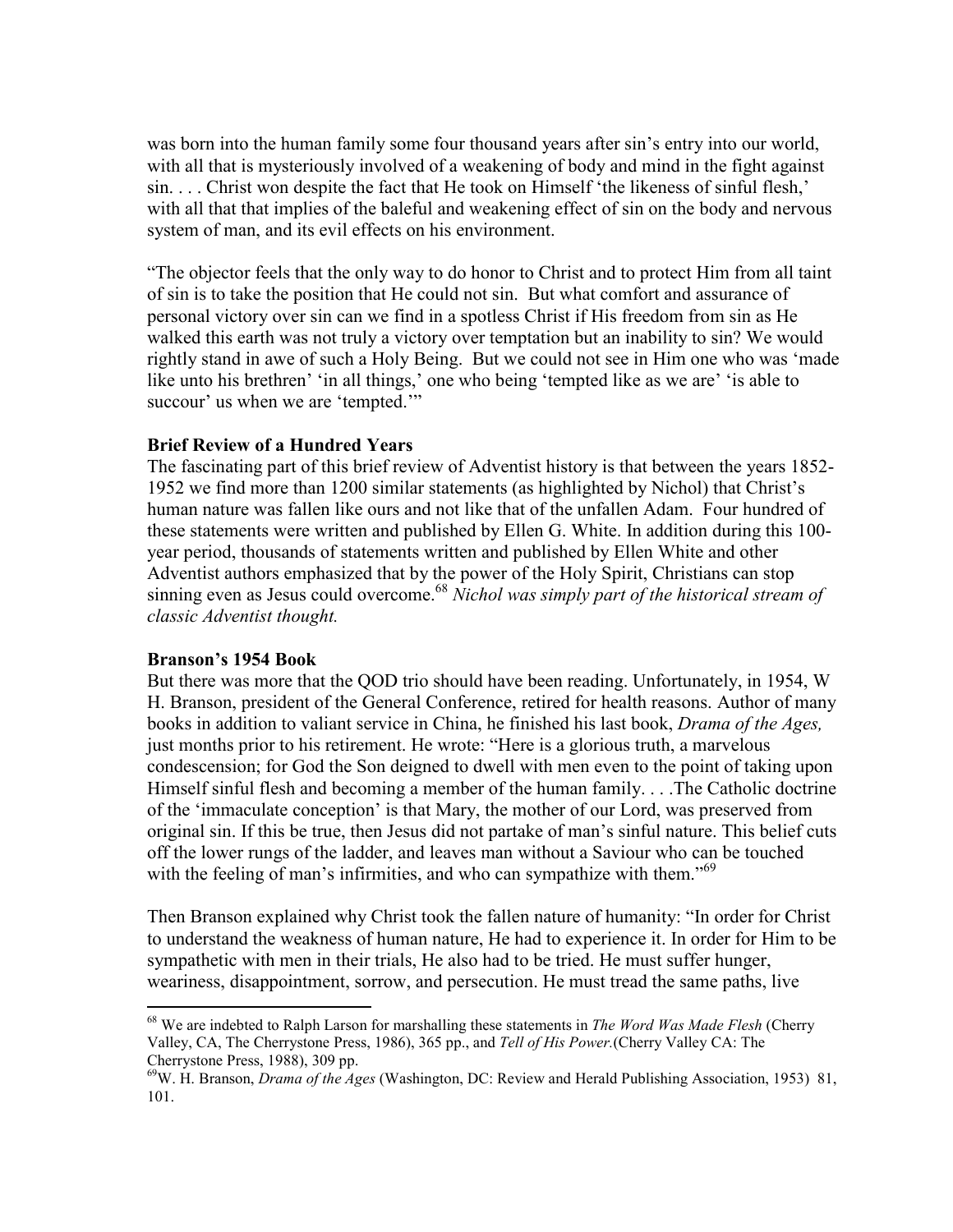under the same circumstances, and die the same death. Therefore He became bone of our bone and flesh of our flesh, His Incarnation was in actual humanity."<sup>70</sup>

It has been well said that if Branson continued his presidency, QOD would never have seen the light of day!

#### Strange Act of 1949

Except! Except for that strange act in 1949 that set the stage for the overture that would soon present the strange music in the new opera called QOD! It was the first of many acts to come.

The issue? Since 1915, Adventists had published Bible Readings for the Home Circle. Exceptionally large numbers had been sold in several countries. Many thousands became Adventists after reading this powerful book. Here is the original question and answer on the humanity of Christ before the editing in 1949:

"How fully did Christ share our common humanity? 'Wherefore in all things it behooved him to be made like unto his brethren, that he might be a merciful and faithful high priest in things pertaining to God, to make reconciliation for the sins of the people.' Hebrews 2:17. Note.—In His humanity Christ partook of our sinful, fallen nature. If not, then He was not 'made like unto His brethren,' was not 'in all points tempted like as we are' (Hebrews 4:15), did not overcome as we have to overcome, and is not, therefore the complete and perfect Saviour man needs and must have to be saved. The idea that Christ was born of an immaculate or sinless mother, inherited no tendencies to sin, and for this reason did not sin, removes Him from the realm of a fallen world, and from the very place where help is needed. On His human side, Christ inherited just what every child of Adam inherits—a sinful nature. On the divine side, from His very conception He was begotten and born of the Spirit. And all this was done to place mankind on vantage ground, and to demonstrate that in the same way every one who is 'born of the Spirit' may gain like victories over sin in his own sinful flesh. Thus each one is to overcome as Christ overcame. Revelation 3:21. Without this birth there can be no victory over temptation, and no salvation from sin. John 3:3-7" (Emphasis in the original).<sup>71</sup>

Now follows :the 1949 revision

"How fully did Christ share our common humanity? 'Wherefore in all things it behoved Him to be made like His brethren, that He might be a merciful and faithful high priest in things pertaining to God, to make reconciliation for the sins of the people.' Verse 17.

 $\overline{a}$  $70$  Cited in Zurcher, *op. cit.*, 146.

 $71$  I am including this *Bible Readings* statement in full because it later opened up this particular issue in the QOD debate. To my knowledge, I don't think anyone outside of the very few who were responsible for the revision even knew of the revised editing. It surely threw kerosene on the smoldering fire.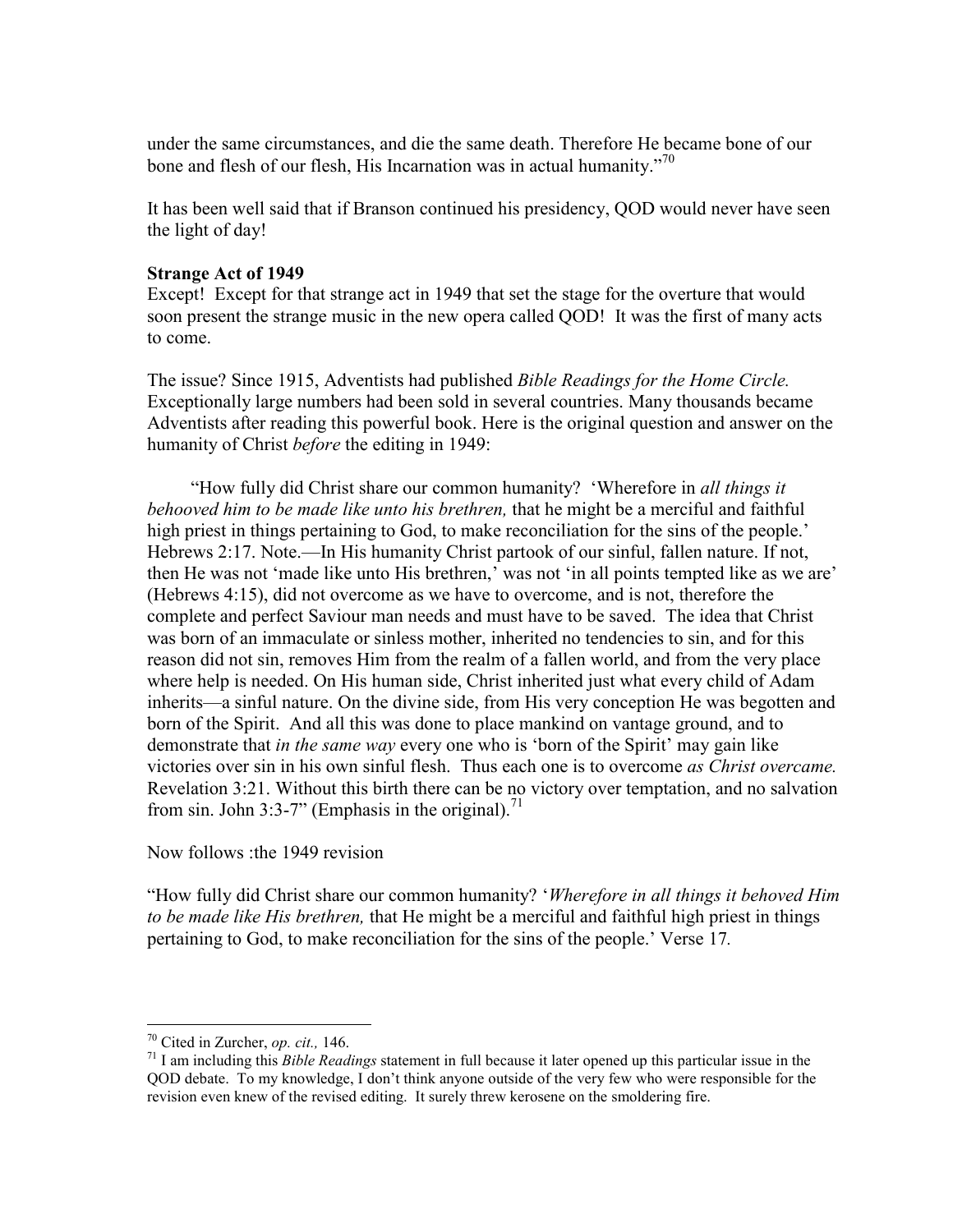"Note—Jesus Christ is both Son of God and Son of man. As a member of the human family 'it behoved Him to be made like unto His brethren'—'in the likeness of sinful flesh.' Just how far that 'likeness' goes is a mystery of the incarnation, which men have never been able to solve. The Bible clearly teaches that Christ was tempted just as other men are tempted— 'in all points . . . like as we are.' Such temptation must necessarily include the possibility of sinning; but Christ was without sin. There is no Bible support for the teaching that the mother of Christ, by an immaculate conception, was cut off from the sinful inheritance of the race, and therefore her divine Son was incapable of sinning. Concerning this false doctrine, Dean F. W. Farrar has well said: 'Some, in a zeal at once intemperate and ignorant, have claimed for Him not only an actual sinlessness but a nature to which sin was divinely and miraculously impossible. What then? If His great conflict were a mere deceptive phantasmagoria, how can the narrative of it profit us? If we have to fight the battle clad in the armor of human free-will, . . . what comfort is it to us if our great Captain fought not only victoriously, but without real danger; not only uninjured, but without even the possibility of a wound. . . . Let us beware of contradicting the express teaching of the Scriptures,... by a supposition that He was not liable to real temptation.'—*The Life of* Christ (1883 ed.), vol. 1, p. 57.

God's Demonstration of Victory

"Where did God, in Christ, condemn sin, and gain the victory for us over temptation and sin?

'For what the law could not do, in that it was weak through the flesh, God sending His own Son in the likeness of sinful flesh, and for sin, condemned sin in the flesh." Romans 8:3.

"Note—God, in Christ, condemned sin, not by pronouncing against it merely as a judge sitting on the judgment seat, but by coming and living *in the flesh*, and yet without sinning. In Christ, He demonstrated that it is possible, by His grace and power to resist temptation, overcome sin, and live a sinless life in the flesh."

In 1956, this *revised* question/answer passage in *Bible Readings for the Home Circle* first became public knowledge in Anderson's Ministry September editorial. He used this revision as an example of Adventist literature that had been purged. No one apparently had seen the edited Bible Readings before this September editorial. Anderson's editorial hit the fan!

#### Anderson's Explanation

 $\overline{a}$ 

Here is how Anderson explained the revision: "Many years ago a statement appeared in Bible Readings for the Home Circle (1915 edition) which declared that Christ came 'in sinful flesh.' Just how this expression slipped into the book is difficult to know. It has been quoted many times by critics, and all around the world, as being typical of Adventist Christology. But when that book was revised in 1949 this expression was eliminated, since it was recognized as being out of harmony with our true position."<sup>72</sup>

 $72$  I am indebted to Ralph Larson for pointing out to me Anderson's amazing explanation of why the 1915 Bible Readings for the Home Circle had to be purged.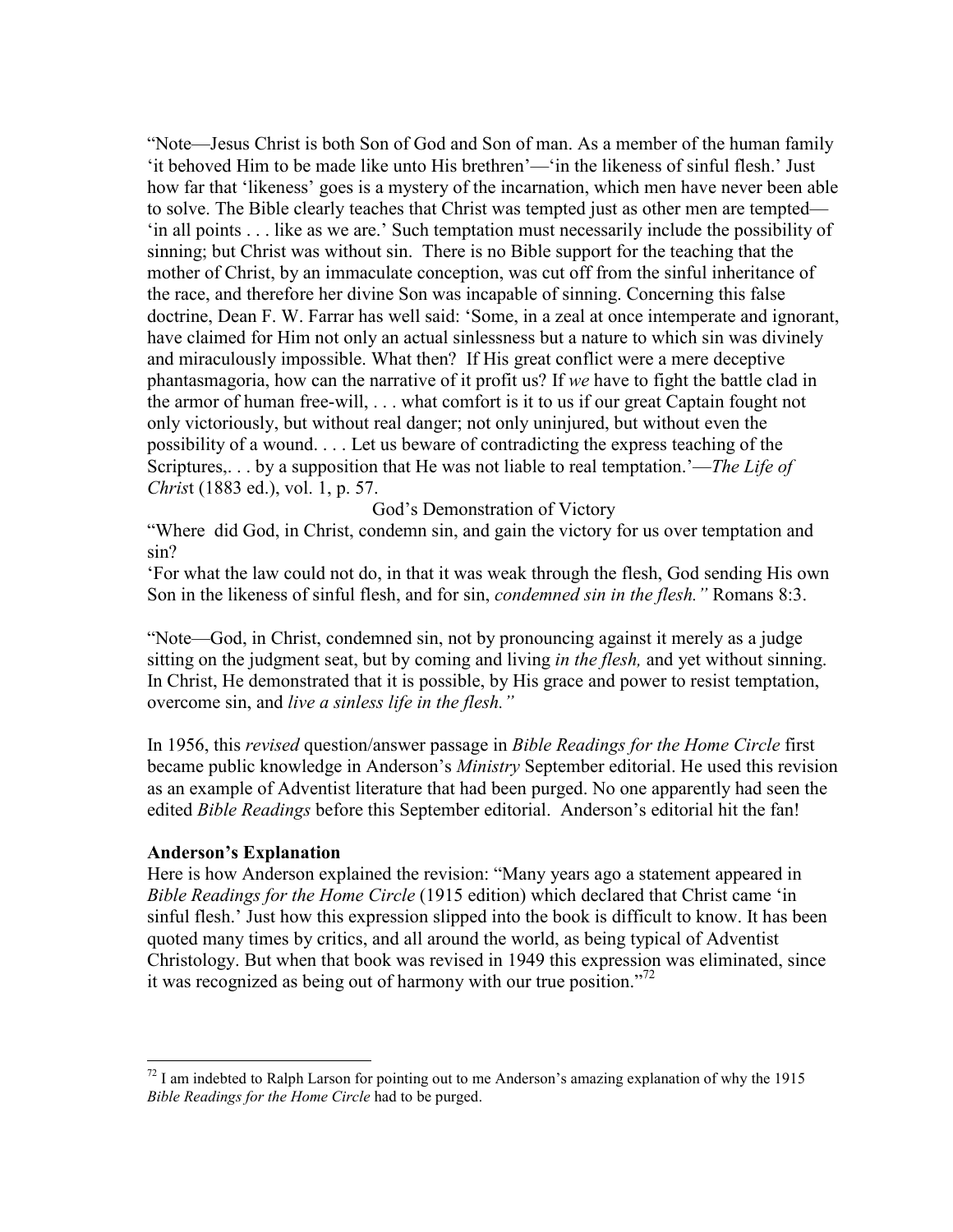However, when we look at the original 1915 statement, it is obvious that the phrase "in sinful flesh" was not an "expression" (it took almost a full page of explanation so that no reader should have been confused). Further, this nearly full page of explanation of "sinful flesh" was certainly not "out of harmony with our true position." It was clearly harmonious with the position of dozens of Adventist writers as well as with hundreds of Ellen White statement that were the most lucid on the subject.<sup>73</sup>

The question should have been obvious to the QOD trio, even in reading the 1949 revision: How could our Lord condemn sin in the flesh (Romans 8:3,4) if He did not take "sinful flesh"?

What was causing this blind spot in the QOD trio's theological response to the Evangelical's concern? In the attempt to appear gracious and accommodating, they read into the expression, "fallen, sinful nature," the "corruptions" that come from actually choosing to sin. (Publishing house editors, Sabbath School lesson editors, many leaders and Ellen White for scores of years—had differentiated between inherited tendencies and cultivated habits of sin.) But with this desire to please the Evangelicals, the QOD trio allowed their visiting friends to set the agenda. What seems more than interesting is that the revision did not mute the Adventist understanding of how Christ's life and death made it possible for faithful Christians "to live a sinless life in sinful flesh."

In a way, I find this little episode that started a theological forest fire, amusing, except the QOD/Evangelical dialogue kept missing the whole point of what God wants to accomplish in His Plan of Salvation.

#### Scholarly Fraud

 $\overline{a}$ 

But there was more in this September 1956 issue of Ministry. Here for the first time were fragments from Ellen White's writings that Dr. Knight has shown to be far off the mark of careful scholarship—excerpts contrary to context and ellipses that amounted to scholarly fraud. And these were the same set of quotations later found in Appendix B of QOD and the last section of Volume 7A in the Seventh-day Adventist Bible Commentary! The Commentary editors knew nothing about this later inclusion.

Anderson's editorial (mentioned above) recommended this compilation "as full coverage of this subject as can be found in the writings of Ellen G. White. . . . As far as we have been able to discover, this compilation fully represents the thinking of the messenger of the Lord on this question. A few other statements have been found, but these are either repetitions or mere verbal variations, and add no new thought." Amazing!

 $^{73}$  In the Annotated edition of QOD we are given a host of indications that the 1957 QOD was less than a fair, reliable treatment of Adventist thought, such as page xv, "less than transparent;" xxx, "push the facts a bit too far;" xxx, "present their data in a way that creates a false impression;" xxxiv, "misleading title;" 41, "masks the fact;" 45," in a historic sense, false;" 324, "not accurate;" 516, "a misleading heading;" 517, "less than straightforward;" 52, "manipulation of the data;" 521 "had not told the truth;" 522 "elements of betrayal in the manipulation of data and in untruths;" 524, "misleading heading."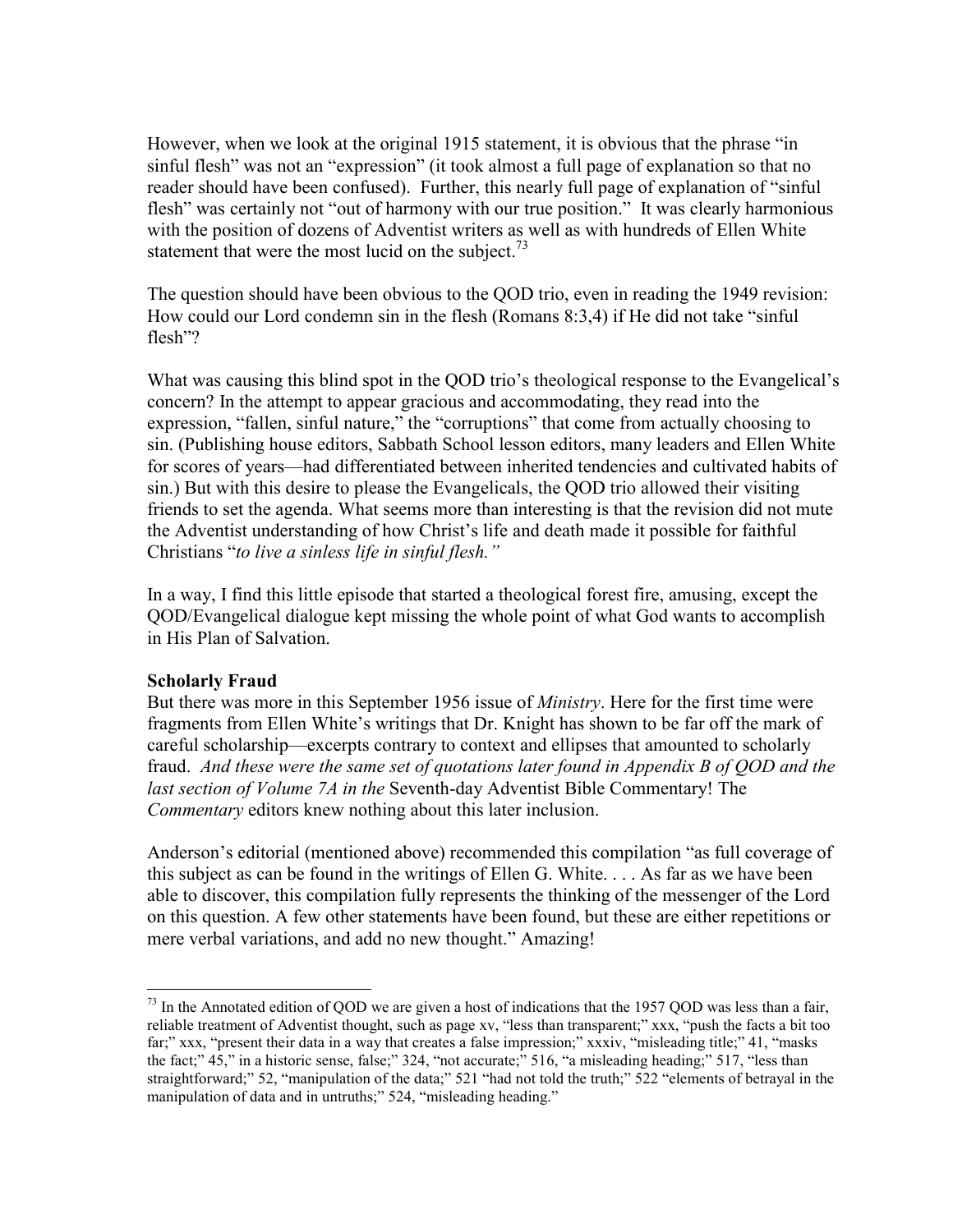Further in the editorial, we find: "In only three or four places in all these inspired counsels have we founds such expressions as 'fallen nature' and 'sinful nature.' But these are strongly counterbalanced and clearly explained by many other statements that reveal the thought of the writer. Christ did indeed partake of our nature, our human nature with all its physical limitations, but not of our carnal nature with all its lustful corruptions" (emphasis in the editorial).

#### Anderson's Strawman

Let's take a little time out to analyze again what my friend Anderson is saying. In logic theory, he here is using the "straw man" to throw off or mislead his opponents: no Adventist has ever applied the words "corrupt, carnal, or lustful" to our Savior! Never! Because of Anderson's marvelous record as an evangelist and editor of Ministry, his readers blithely accepted his manufactured comments without a pause.

But we should now pause a moment and at least look briefly at the 70-year writing ministry of Ellen White. Definitely she referred to our Lord's humanity as possessing "our sinful nature." She always put this profound concept in connection with what it meant to our individual salvation: "The example He has left must be followed. He took upon His sinless nature *our sinful nature* that He might know how to succor those that are tempted" (emphasis supplied). $74$ 

Again, "Clad in the vestments of humanity, the Son of God came down to the level of those he wished to save. In him was no guile or sinfulness; he was ever pure and undefiled; yet he took upon him our sinful nature. Clothing his divinity with humanity, that he might associate with fallen humanity, he sought to redeem for man that which by disobedience Adam had lost, for himself and for the world" (emphasis supplied).<sup>75</sup>

This particular White quotation reminds us of Gregory of Naziansus (329ca. 389) who said: "For that which He has not assumed He has not healed; but that which is united to His Godhead is also saved,: $76$  Gregory was a leading theologian who helped to settle the Arian controversy as well as the teachings of Apollinarius who denied the rational soul in Christ and that the body of Jesus came from heaven.

#### Ellen White Consistency

Many times Ellen White quoted Romans 8:3, 4 to signal this weighty concept: "'For what the law could not do, in that it was weak through the flesh'—it could not justify man, because in his sinful nature he could not keep the law—'God sending His own Son in the likeness of sinful flesh, and for sin, condemned sin in the flesh: that the righteousness of the law might be fulfilled in us, who walk not after the flesh, but after the Spirit.' Romans 5:1, 3:31, 8:3, 4" (emphasis supplied).<sup>77</sup>

 $\overline{a}$ <sup>74</sup> Ellen White, Medical Ministry, 181.

<sup>75</sup> Ellen White, Review and Herald, August 22, 1907.

<sup>&</sup>lt;sup>76</sup> First Epistle to Cledonius, *Patrologia Graeca*, ed. J. P. Migne in Harry Johnson, *The Humanity of the* Saviour (London: The Epworth Press, 1962), p. 129.

 $77$ Ellen White, *Patriarchs and Prophets*, 373.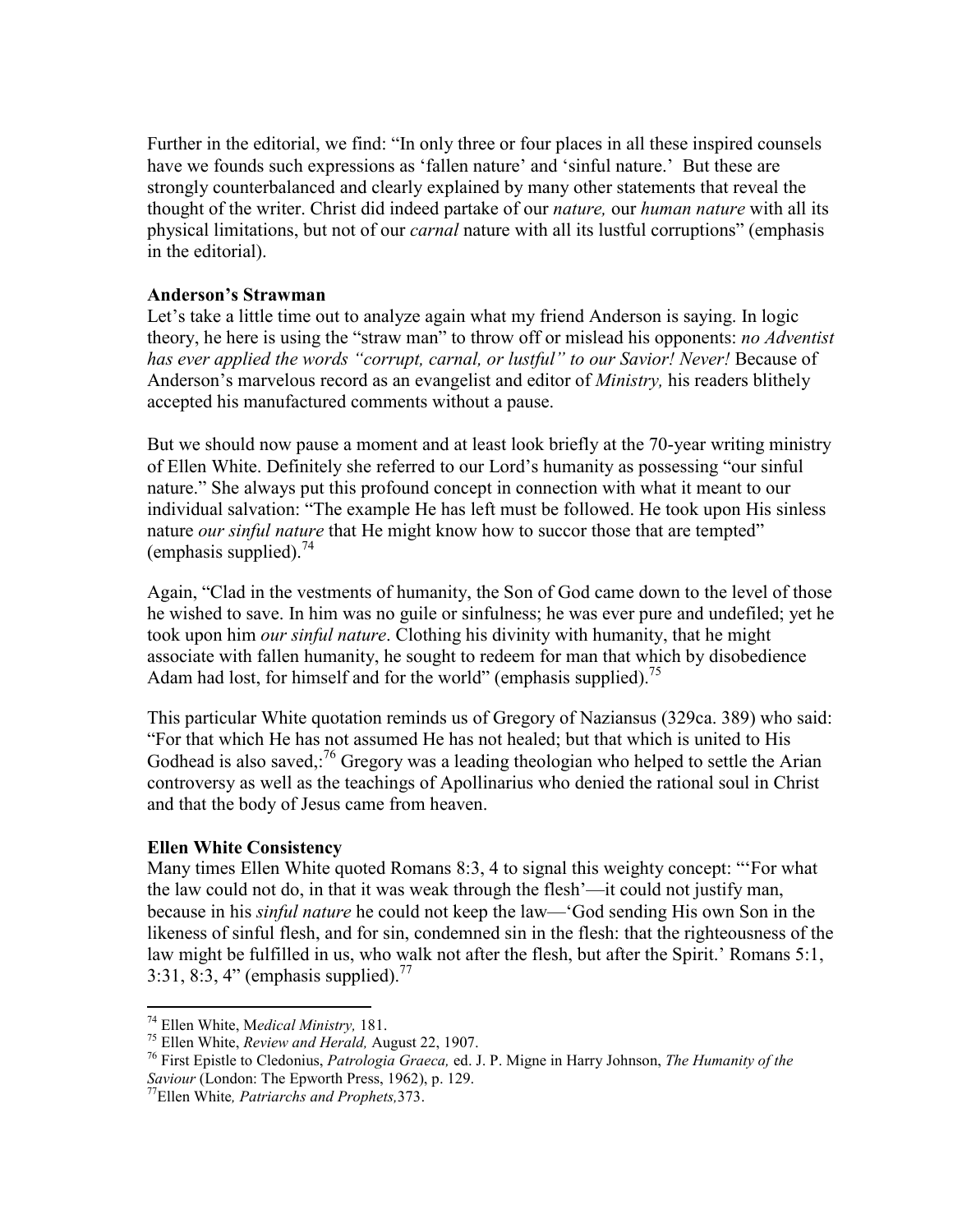Briefly, it would take many pages in this review to list the quotes of her constant theme that Jesus came into this world to accept "the results of the working of the great law of heredity. What these results were is shown in the history of His earthly ancestors. He came with such a heredity to share our sorrows and temptations, and to give us the example of a sinless life.

. . . Yet into the world where Satan claimed dominion God permitted His Son to come, a helpless babe, subject to the weakness of humanity. He permitted Him to meet life's peril in common with every human soul, to fight the battle as every child of humanity must fight it, at the risk of failure and eternal loss."<sup>78</sup>

Obviously, if the QOD trio emphasized even slightly the mass of Ellen White quotes that linked our Lord's humanity with fallen mankind, Martin and Barnhouse would have quickly packed their bags and continued their attacks on the Adventists as cultists, in their eyes. As Calvinists, they had no other choice.

#### Not a Mere Theological Exercise

But Ellen White did not emphasize our Lord's humanity as a mere theological exercise. She virtually always linked His humanity with mankind's only hope for rescue from the cords of sin. In other words, theologically speaking, what one thinks about the humanity of Christ directly affects what one thinks about what our Lord expects from men and women regarding character transformation. Further, this linkage is exactly what Andreasen saw that the QOD trio did not—that character transformation had much to do with the Adventist understanding of Revelation 14 and thus the Second Advent.<sup>79</sup> And they knew that if they emphasized this linkage, it would have demolished the Five Points of Calvinism.

For example: "He for our sakes laid aside His royal robe, stepped down from the throne in heaven, and condescended to clothe His divinity with humility, and became like one of us except in sin, that His life and character should be a pattern for all to copy, that they might have the precious gift of eternal life."<sup>80</sup>

These insights could be reproduced hundreds of times: "The character of the Lord Jesus Christ is to be reproduced in those who believe in him as their personal Saviour. They will be 'rich in good works, ready to distribute, willing to communicate; laying up in store for themselves a good foundation against the time to come, that they may lay hold on eternal life.' Our acceptance with God is not upon the ground of our good works, but our reward will be according to our works. 'For what the law could not do, in that it was weak through

<sup>&</sup>lt;sup>78</sup>Ellen White, *The Desire of Ages*, 49.

 $79$ "When the fruit is brought forth, immediately he putteth in the sickle, because the harvest is come." Christ is waiting with longing desire for the manifestation of Himself in His church. When the character of Christ shall be perfectly reproduced in His people, then He will come to claim them as His own.

 <sup>&</sup>quot;It is the privilege of every Christian not only to look for but to hasten the coming of our Lord Jesus Christ, (2 Peter 3:12, margin). Were all who profess His name bearing fruit to His glory, how quickly the whole world would be sown with the seed of the gospel. Quickly the last great harvest would be ripened, and Christ would come to gather the precious grain." White, Christ Object Lessons, 69

 $80$ White, The Youth's Instructor, Oct. 20, 1886. 7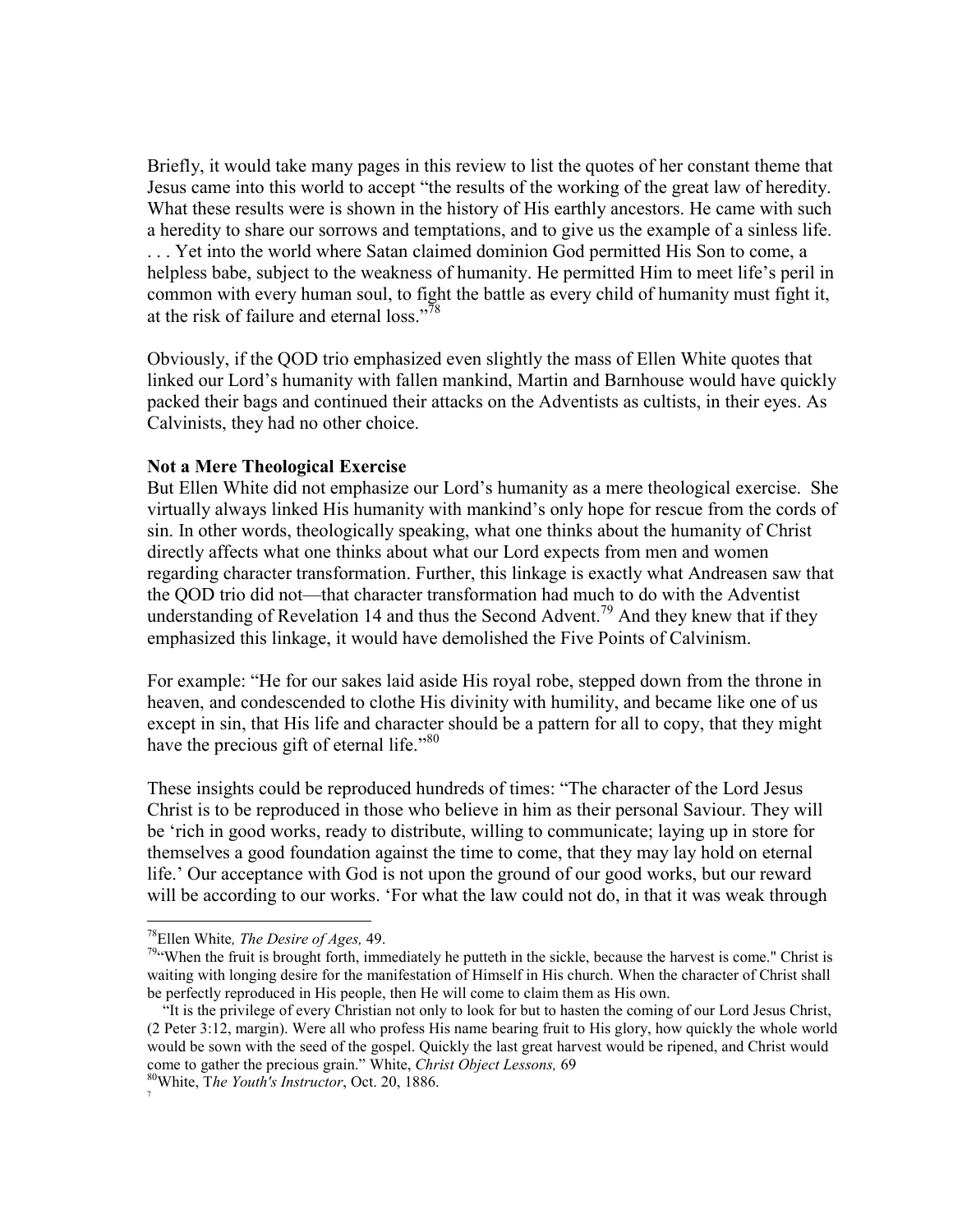the flesh, God sending his own Son in the likeness of sinful flesh, and for sin, condemned sin in the flesh; that the righteousness of the law might be fulfilled in us, who walk not after the flesh, but after the Spirit.'"<sup>81</sup>

#### Another Ministry editorial

But another *Ministry* editorial turned up the heat for blastoff. *Before* the publication of QOD in September, after the Calvinistic leaders had accepted the answers provided by the QOD trio, in April 1957, Louise Kleuser, associate secretary of the General Conference Ministerial Association, and a graceful, life-long Bible Worker, wrote that the soon-to-be published QOD was "a new milestone" in the history of the Adventist church. More kerosene on the fire!

Some would call these Ministry editorials and articles supporting QOD a gigantic fraud that would be chiseled into Adventist history. If not a fraud, it would be at least gross misrepresentation!

## Strange Hermeneutics

 $\overline{a}$ 

One of the strangest techniques ever used in Adventist literature was the use of a personal letter as if in that one letter Ellen White was changing seventy years of her teaching ministry. As if that one letter indeed said something (which I doubt) that "counterbalanced" the many lucid, unequivocal statements in just one book, *The Desire of Ages*, never mind hundreds of other statements elsewhere like those in *Desire* That really is a test of one's hermeneutical principles!

Instead of using Ellen White's hundreds of similar thoughts to help us to understand certain phrases in the Baker letter, the QOD trio used the Baker letter to explain what White meant in hundreds of her unambiguous statements about the humanity of Jesus! For the purposes of this study, we can safely say that the Baker letter can be understood and reconciled with all of White's hundreds of statements as well as biblical exegesis.<sup>82</sup> Ellen White does not have a wax nose, as some have suggested!

## Misrepresentation Worked Both Ways

Of course the misrepresentation worked both ways: Calvinists were to be convinced that Adventists had changed their teachings and Adventists had to be convinced that we had not changed our teachings. It worked, for awhile! For 45 years, secrecy even veiled the names of the QOD trio, except for those of us who were "there" when it was happening.

How do we explain all this? If both parties had stood back for even two weeks and as trained scholars reviewed their data, their quotations, etc., they would have suddenly seen that they were proposing and accepting garbled references and conclusions without adequate verification. No graduate student in any university could have even earned a Master's

 $81$  Ellen White, Signs of the Times, May 30, 1895.

<sup>&</sup>lt;sup>82</sup> For one response to the use of Ellen White's Letter 8, 1895 to Pastor W. L. H. Baker, see Ralph Larson's, The Word Made Flesh, 310-329.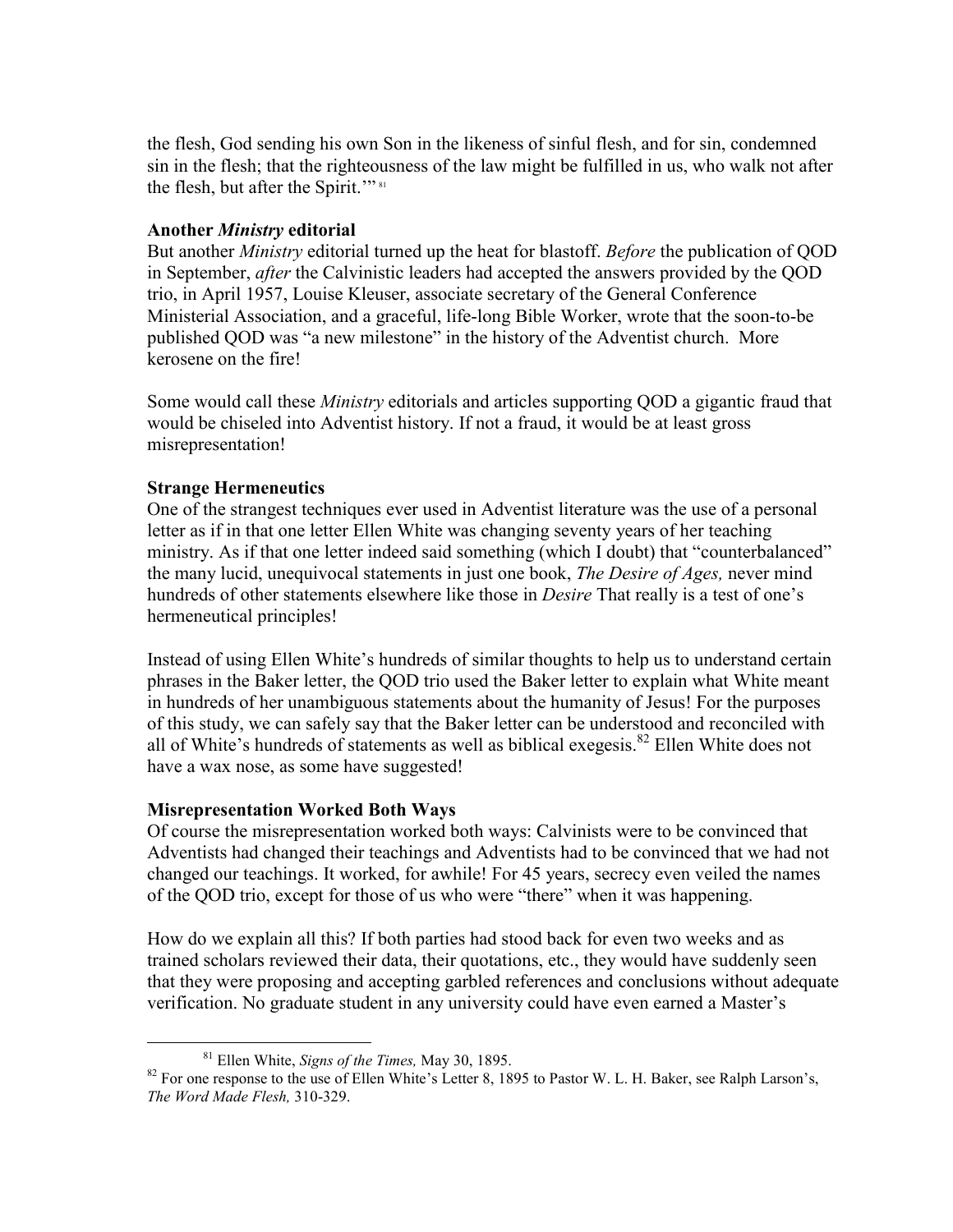Degree with such substandard scholarship! Yet, I have read several doctoral dissertations that have defended the inconsistencies and underwhelming logic of QOD.

Dr. Jean Zurcher, an Adventist scholar and distinguished administrator, was well recognized in the academic world for his notable book, The Nature and Destiny of Man. In 1999, he wrote Touched With Our Feelings, one of the most persuasive books ever written aimed at putting the record straight regarding the QOD nuclear bomb. He reviewed a century of Adventist thinking regarding the divine and human nature of Christ, including many extracts from official church publications on two continents. Further, he examined the printed material since 1957 that extolled QOD, but all that should be dealt with in other presentations.

In all his broad research, Zurcher found no sign of any disagreement among Seventh-day Adventists anywhere, on both continents, regarding the human nature of Christ, before the middle 1950s. He used the words, "remarkable unanimity" to sum up his research regarding preQOD Adventist thinking on the humanity of Christ.<sup>83</sup>

## An Attempted Compromise

I know some are wondering how later administrators and theological leaders eventually attempted a compromise that would quiet opposition to QOD. Some suggested an alternative or a third option that would explain what seemed to them to be contradictory statements in the writings of Ellen White. It was a brave attempt at a mediating position between the pre-lapsarians and the post-lapsarians.

It worked like this: 1) Christ's humanity was not Adam's innocent humanity before his Fall; that is, He inherited the weaknesses of our "innocent infirmities" such as hunger, pain, sorrow, and death. He came only in the "likeness of sinful flesh" (Romans 8:3); that is, He did not inherit a "tendency to sin" or "sinful propensities.

How shall we relate to this compromise, the recent third option in the Adventist Christological debate? First, we should note that Jesus did not come to liberate humanity from our "innocent infirmities," but to deliver from indwelling sin. That is why Jesus came "in the likeness [not unlikeness] of sinful flesh" (Romans 8:3) and "in all things He had to be made like unto his brethren" (Hebrews 2:17).

Further, we must recognize the difference between "inherent propensities" and "evil propensities." In Ellen White's world, these two phrases do not say the same thing. A propensity is a tendency, a bent, an enticement to temptation. If resisted, it is not sin (James 4:17; John 9:49; 15:22). "Inherent propensities" become "evil" or "sinful propensities "only after yielding to temptation.<sup>84</sup>

 $\overline{a}$  $83$  J. R, /Zurcher, *Touched With Our Feelings* (Hagerstown, MD: Review and Herald Publishing Association, 1999), 146.

<sup>&</sup>lt;sup>84</sup> See Appendix B, "Ellen White's Use of Words Such as Passions, Inclinations, Propensities, Corruptions, etc."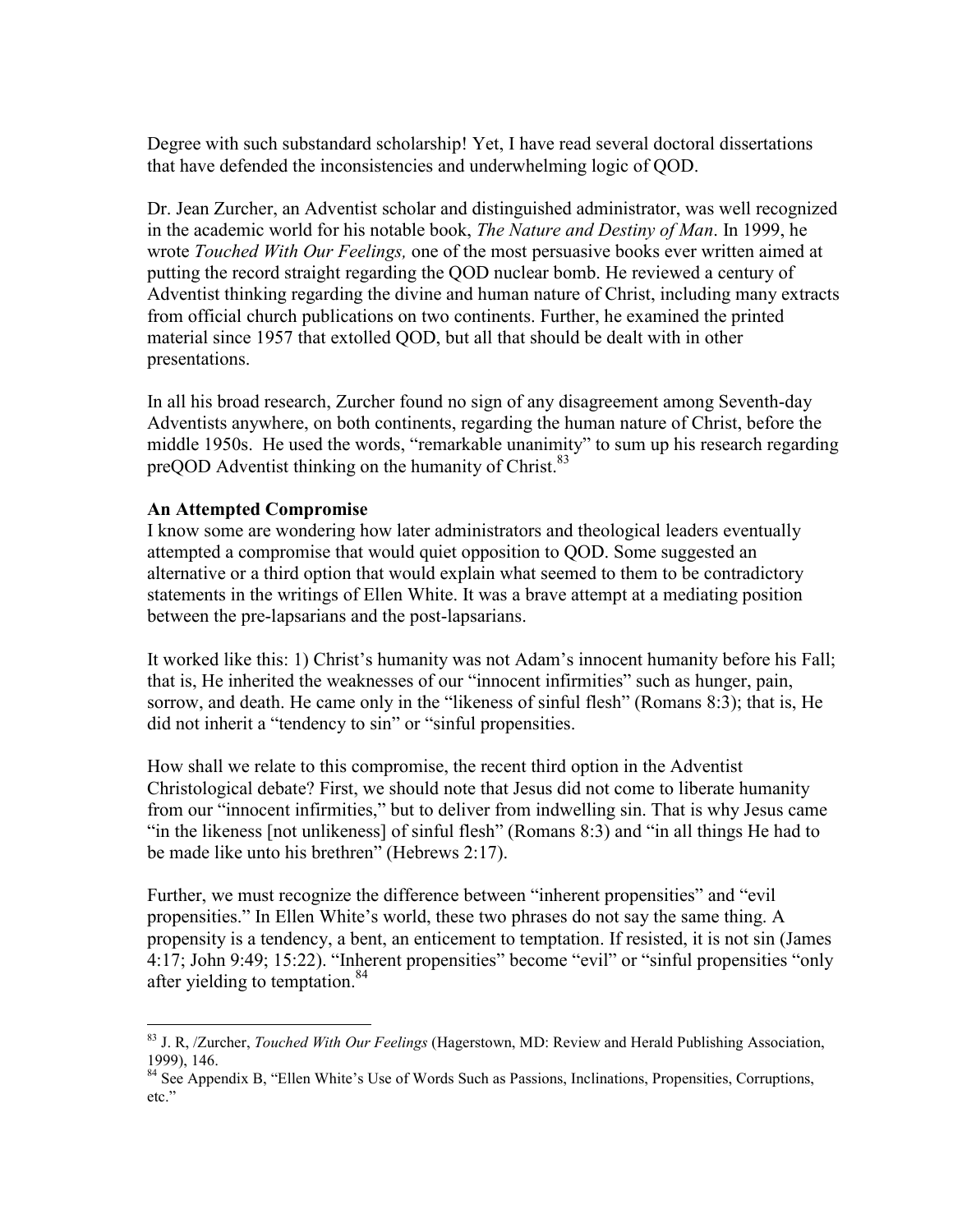The same distinction may be made between "evil tendencies" and "evil propensities." Jesus never had "evil propensities." But Ellen White wrote that Jesus met and was "subjected to all the evil tendencies to which man is heir working in every conceivable manner to destroy his faith $^{1.85}$ 

## Henry Melvill

Probably the strongest argument (and strangest) that the third option makes is the connection they see between some phraseology Ellen White may have borrowed from a sermon by Henry Melvill.<sup>86</sup> Melvill taught that *fallen* human nature had two characteristics: innocent infirmities and sinful propensities—Jesus took the first but not the second. Melvill said that before the Fall, Adam had neither. But Jesus, weakened by four thousand years of sin, Melville said, assumed mankind's "innocent infirmities" but not the "sinful propensities." Nice try, but Melvill was burdened with his Calvinistic presuppositions!

Ellen White also borrowed phrases from Octavius Winslow's The Glory of the Redeemer $87$ who also used language, similar to Melvill, in describing Christ's humanity. Some Adventists unfortunately leaped immediately into thinking that a few words from Melvill and Winslow would help us understand what Ellen White meant in the scores of times she used similar words.

Strange reasoning! Perhaps it would have been better hermeneutics to turn the reasoning around: read Ellen White to help us to understand what she was warning Baker<sup>88</sup> about and what Melvill "should" have written to be more exegetically correct.

Observations come to mind immediately: 1) Ellen White never used the phrase, "innocent infirmities;" 2). She used "infirmities" in the sense that "for four thousand years the race had been decreasing in physical strength, in mental power, and in moral worth; and Christ took upon Him the infirmities of degenerate humanity. Only thus could He rescue man from the lowest depths of his degradation. . . . Our Saviour took humanity, with all its liabilities" {emphasis supplied). $89$ 

Further, we think it would have been helpful for the Annotated Edition of QOD to include Ellen White's many insights, such as "Christ's perfect humanity is the same that man may have through connection with Christ. . . .Christ took our nature, fallen but not corrupted, and would not be corrupted unless He received the words of Satan in the place of the words of  $God. "90"$ 

<sup>&</sup>lt;sup>85</sup> Ellen White, Manuscript 303, 1903, cited in *Review and Herald*, February 17, 1994.

 $<sup>73</sup>$ Henry Melvill, (1798-1871) Anglican preacher whose sermon, "The Humiliation of the Man Christ Jesus,"</sup> was retitled, "Christ's Man's Example," and published in the *Review and Herald*, July 5, 1887. Melvin was an Anglican preacher who regularly filled his church of more than 2000 worshippers weekly.

 $^{74}$ Octavius Winslow, The Glory of the Redeemer (London: John Farquhar Shaw, 1853).

<sup>88</sup> See earlier footnote regarding W.H.L. Baker and Ralph Larson's response to Ellen White's Letter. <sup>89</sup>White, *The Desire of Ages*, 117

<sup>90</sup>White, Manuscript Releases, Vol. 16, 181-182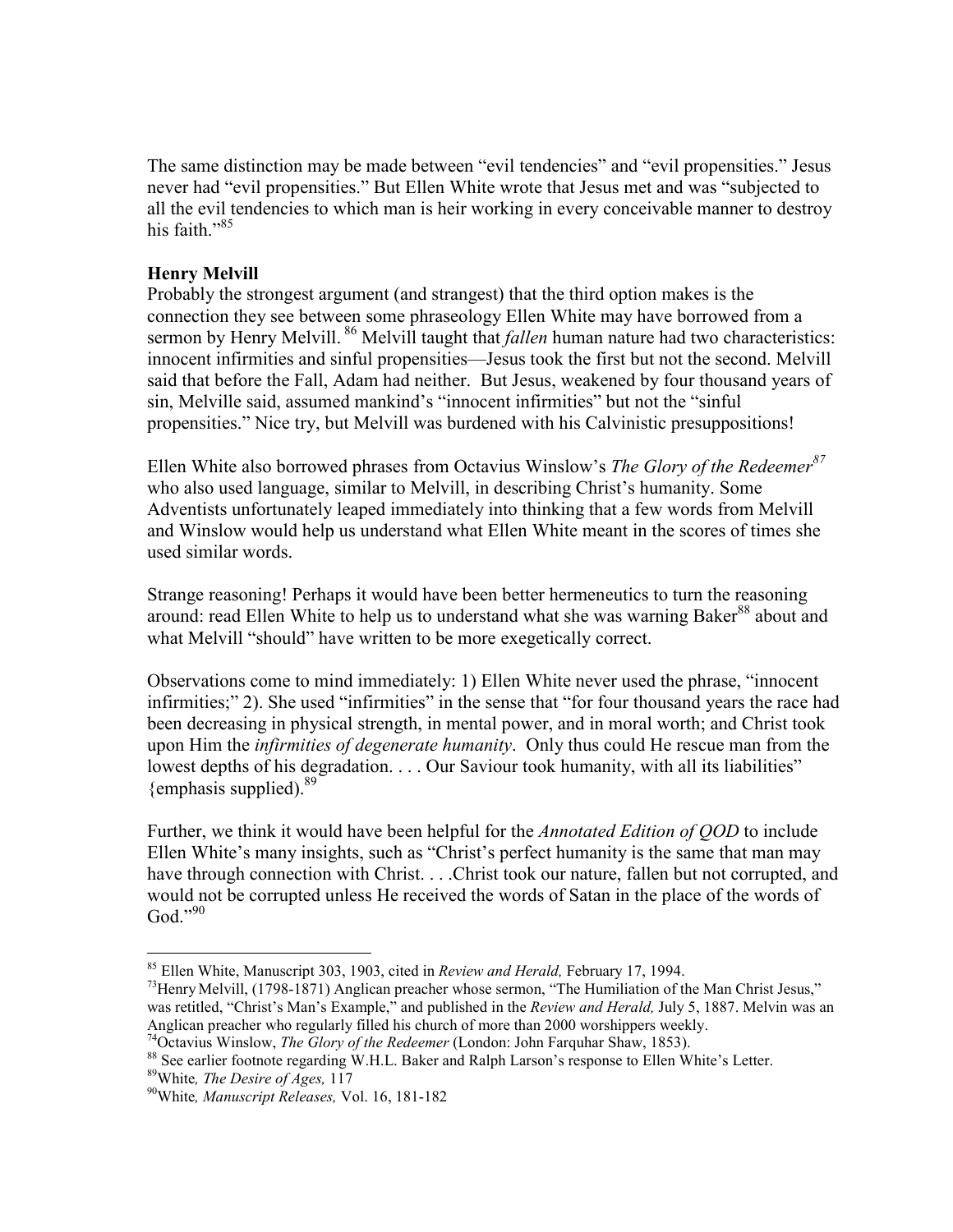Or, make reference to White's understanding regarding how Jesus was saved from corruption by His godly mother and their leaning together on the empowerment of the Holy Spirit: "Jesus knows the burden of every mother's heart. . . . Let mothers come to Jesus with their perplexities. They will find grace sufficient to aid them in the management of their children. . . .. Even the babe in its mother's arms may dwell as under the shadow of the Almighty through the faith of the praying mother. John the Baptist was filled with the Holy Spirit from his birth. If we will live in communion with God, we too may expect the divine Spirit to mold our little ones, even from their earliest moments."<sup>91</sup> (

In other words, whenever Ellen White applied the term "corrupt propensities" to Jesus she meant that Jesus never sinned, never corrupted Himself. Whenever Ellen said anything similar to the following quotation, she never thought in terms of "vicariously": "Christ bore the sins and infirmities of the race as they existed when He came to the earth to help men. In behalf of the race, with the weaknesses of fallen man upon Him, He was to stand the temptations of Satan upon all points wherewith man would be assailed."<sup>92</sup>

## Melvill's Federal Theology

Henry Melvill was a federalist; much of his Christology and salvation theory can then be better understood under his federalistic rubric: "If a man be a fallen man, he must have fallen in Adam [the natural/federal head of the human race]; in other words, he must be one of those whom Adam federally represented. But Christ, as being emphatically the seed of the woman, was not thus federally represented; and therefore Christ fell not, as we fall in Adam. He had not been a party to the broken covenant, and thus could not be a sharer in the guilt consequences of the infraction."<sup>93</sup>

Federal theology, often called "Covenant Theology," is rooted in Augustinian theology that began with Augustine's notion that all mankind is inherently depraved and sinful *because* we all sinned in Adam. Further, in Federalism theology, God holds all mankind responsible for the violation of a covenant that God made with Adam although all descendants of Adam had no part in its violation. Common sense should tell us that imputation of sin cannot precede and thus account for corruption; corruption is the result of a choice to sin, not the cause of it. One can do wonders with theological gymnastics!

Because of this Federal or Covenant Theology, Calvinist thinkers, including Melvill and Winslow, are blind to their Augustinian roots. Whenever they use the word "corrupt" or

<sup>89</sup>White, The Desire of Ages, 512.

<sup>&</sup>lt;sup>92</sup>White, Selected Messages, Bk. One, 267, 268 91 Melvill, op. cit.

<sup>92</sup>Walter A. Elwell, Evangelical Dictionary of Theology (Grand Rapids, MI: Baker Book House, 1984), 413, 414.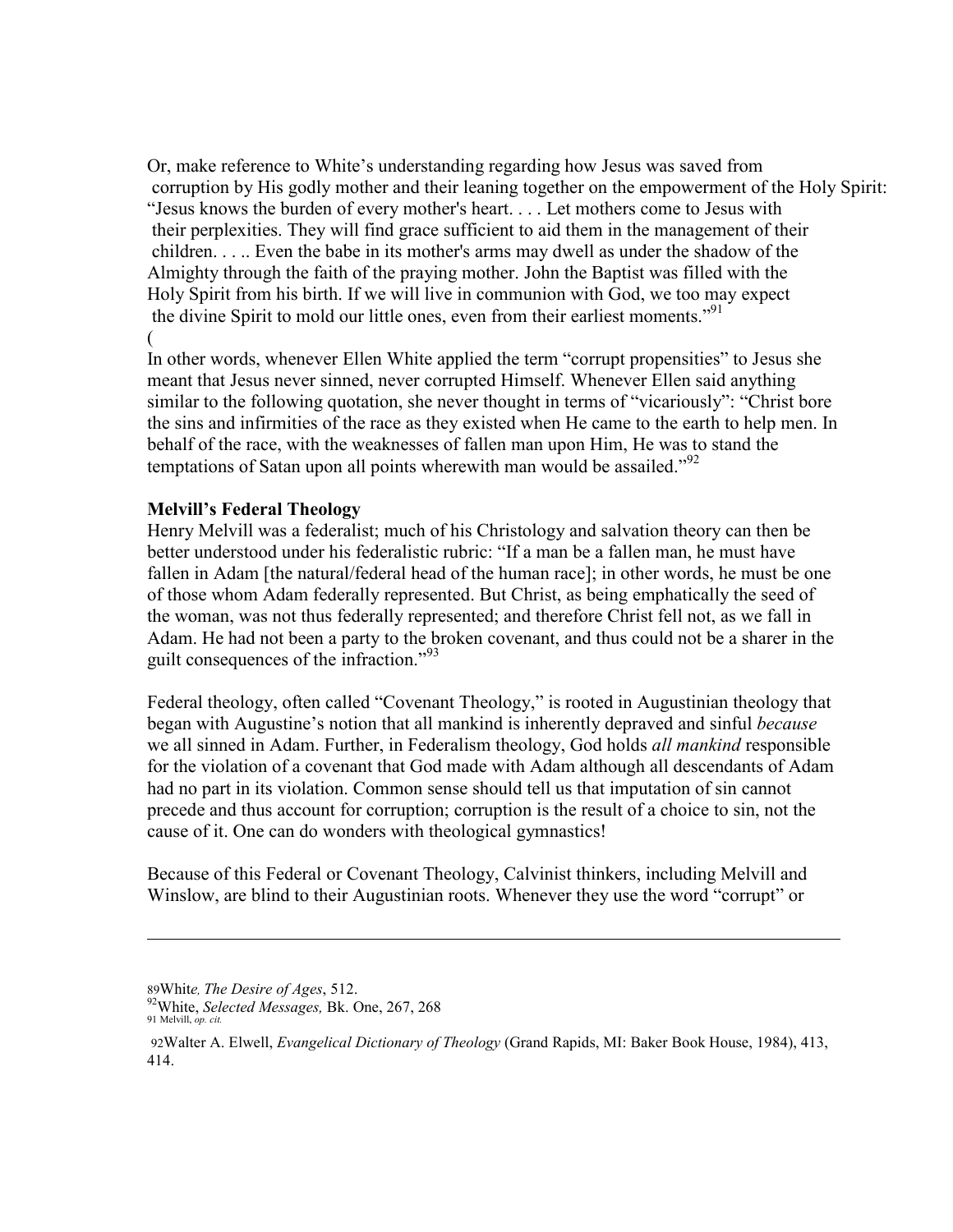"corruption," especially when discussing the humanity of Christ, they must be understood as employing the sovereignty of God notion that required more theological gymnastics to explain why we are sinners! Their chief texts are Romans 5:17-19 and 1 Corinthians 15:22. Thus, in their interpretation: "as the sin of Adam was legally and effectively our sin so the obedience of Christ is legally and effectively the righteousness of all believers. . . . To provide their salvation [those federally related to Adam], the needed reparation had to made by another who was not of federal connection with Adam and thus was free from the imputation of guilt. Federal theology represented these requirements as being met in Christ, the second Adam, in whom a new race begins."<sup>94</sup>

## Ellen White, no Calvinist

Ellen White did not buy into this kind of reasoning, which kept her from using Melvill's formulation of a "third" way of looking at the humanity of Christ. Of course, we find a voracious reader like Ellen White indebted to phrases of others, such as D'Aubigne, Wylie, Melvill, Winslow, and Hanna, etc—phrases that spelled out her desired concepts more eloquently than her own choice of words in her hurry to complete a manuscript. The choice phrases did not alter Ellen White's thought intent but did make her meaning more pleasing and forceful. She borrowed some of their felicitous phrases but not their theological intent. Ellen knew when to distinguish truth from error whenever she gleaned helpful thoughts from others.<sup>95</sup>

#### Adventists Not Alone

Before leaving our comments on the nature of Christ issue it would be salutary to note that Adventists are not alone in their 150 years of understanding the humanity of Christ. Many Biblical scholars have challenged the so-called "orthodox" view that Christ somehow took Adam's pre-Fall nature rather than the human equipment inherited by every other child of Adam. Among these are, and not limited to, Edward Irving, Thomas Erskine, Herman Kohlbrugge, Eduard Bohl, Karl Barth, T. F. Torrrance, Nels Ferré, C. E. B. Cranfield, Harold Roberts, Lesslie Newbigin, E. Stauffer, Anders Nygren, C. K. Barrett, Wolfhard Pannenberg, and Eric Baker among many more.<sup>96</sup>

Would Barnhouse and Martin include this galaxy as the "lunatic fringe" of the Protestant world?

## Andreasen's Second Concern

 $\overline{a}$ 

The other major concern of Andreasen and others looking on from the sidelines was QOD's less than lucid language used to describe the Adventist doctrines of the atonement, sanctuary service (type and antitype) and the investigative judgment.

<sup>&</sup>lt;sup>95</sup> See Herbert E. Douglass, Messenger of the Lord (Nampa, ID: Pacific Press Publishing Association, 1998),378-380, 413.

<sup>&</sup>lt;sup>96</sup> See Harry John son, *The Humanity of the Savior* (London: The Epworth Press, 1962), 1-230.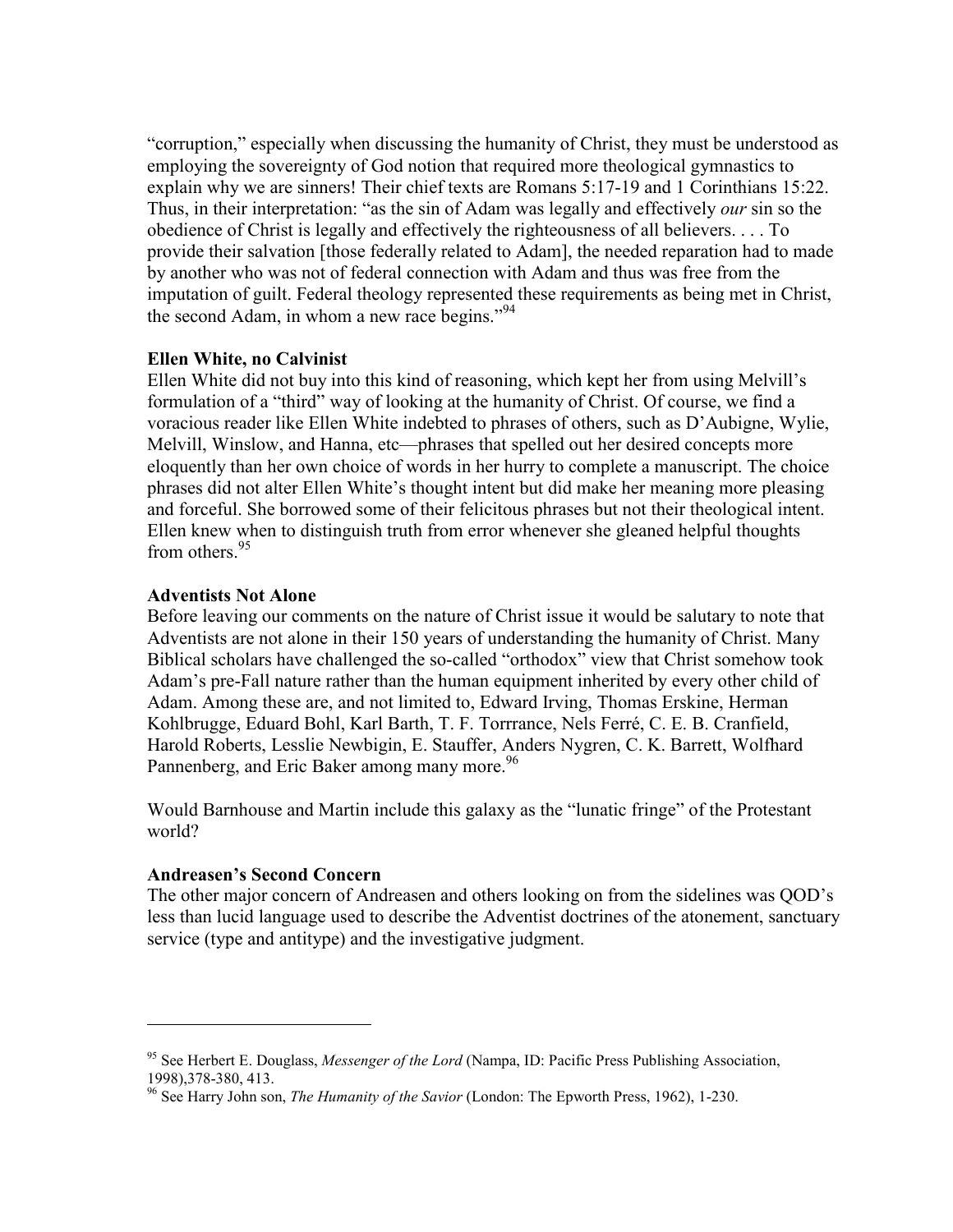Froom's February 1957 article in Ministry entitled "The Priestly Application of the Atoning Act" was designed to prepare readers for QOD, yet to be published. He continued his typical cherry-picking of Ellen White statements. However, in this article, Froom rightly wrote, on one hand, that the atonement could not be limited to Christ's death on the cross or the investigative judgment in heaven, that the atonement "clearly embraces both—one aspect being incomplete without the other, and each being the indispensable complement of the other." All right so far!

But, on the other hand, he used unfortunate language to describe that Christ's death provided "a complete, perfect, and final atonement for man's sin" and "a completed act of atonement." Because of these poorly chosen words Andreasen felt that Froom had swung too closely to the Calvinist viewpoint in over-emphasizing the Cross at the expense of other equally important sanctuary truths

Later, after Andreasen's agitation (which I think was overstated on this occasion) aroused many others around the country, Figuhr himself felt that "it would have been better if that article of Brother Froom's had not appeared in The Ministry."97

All this before QOD had been printed! As I see it, if the QOD trio were wise and secure in their opinions they would have circulated their manuscript pages to Andreasen as they did to many others. If they had, some of Andreasen's concerns would have been eliminated. He would have seen on pages 342-347 that QOD did indeed present a "wider connotation" when discussing the atonement. That is, they fully agreed "that the work accomplished on Calvary involves also the "application" of the atoning sacrifice of Christ to the seeking soul. This is provided for in the priestly ministry of our blessed Lord, our great High Priest in the sanctuary above."<sup>98</sup> Good, but they were not finished.

Further, QOD correctly showed their Arminian understanding of the atonement on 1957 QOD, p. 350: "But this sacrificial work will actually benefit human hearts only as we surrender our lives to God and experience the miracle of the new birth. In this experience Jesus our High Priest *applies to us the benefits* of His atoning sacrifice" (emphasis in text).

## QOD Trio's Defense to Andreasen's Charges

What was the trio's proof? They quoted *Early Writings*, page 260: "The great Sacrifice had been offered and had been accepted, and the Holy Spirit which descended on the day of Pentecost carried the minds of the disciples from the earthly sanctuary to the heavenly, where Jesus had entered by His own blood, to shed upon His disciples the *benefits* of His atonement. (Emphasis supplied).

But what is this sentence saying and what is the context of this cherry-picked sentence?

 $97$  Nam, *op. cit.*, 273.

<sup>98</sup>1957 QOD, 347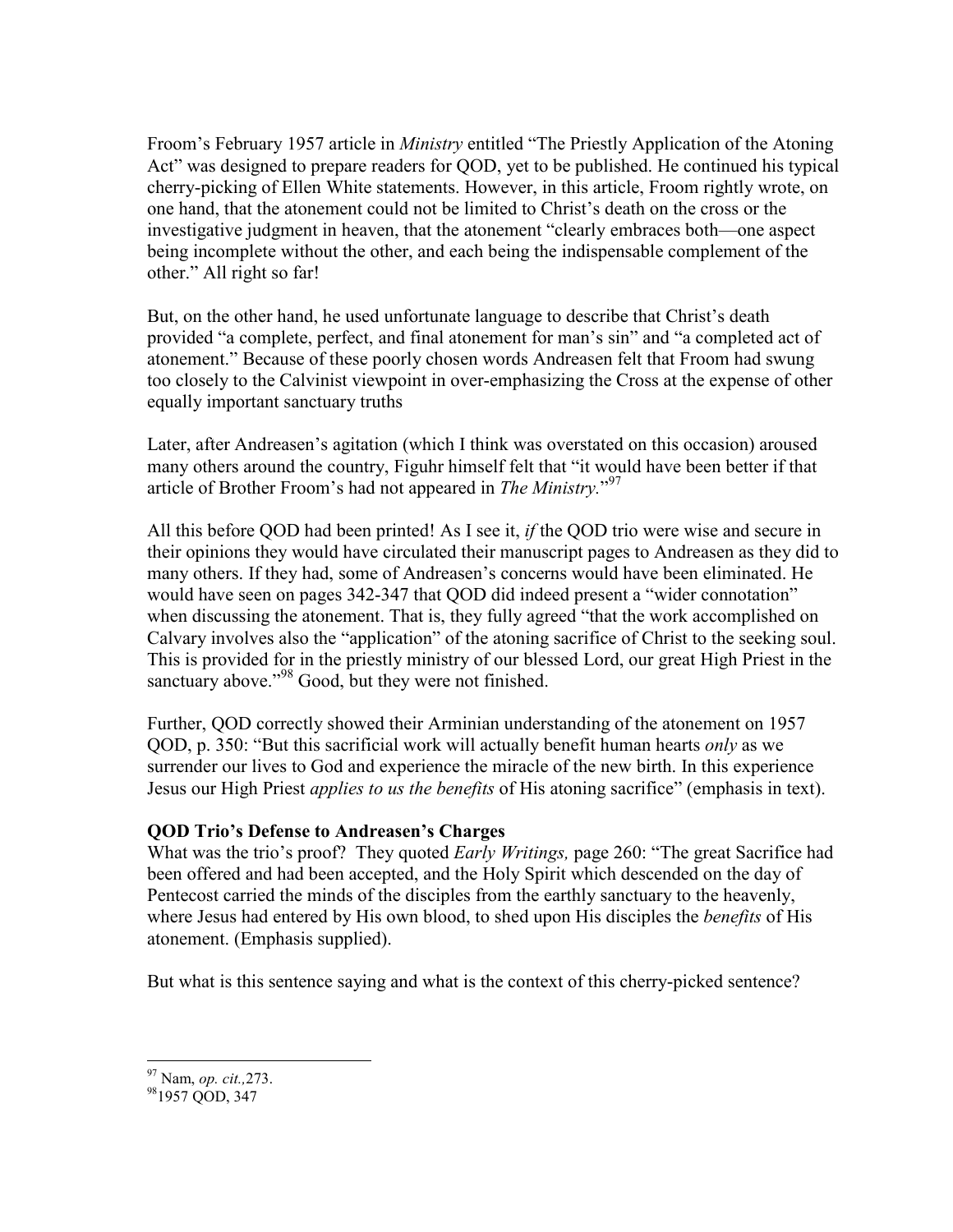First, it was in answer to Martin's question 29: "Seventh-day Adventists have frequently been charged with teaching that the atonement was not completed on the cross. Is this charge true?"<sup>99</sup>

How should the Adventist trio have answered this question? For clarity's sake, they should have replied, "Yes." And then proceeded to explain the larger view of the atonement that a Calvinist would never have thought of. Of course, our Lord's sacrificial atonement was completed on the cross but there is more to be said. The Bible and Ellen White, expanding on the biblical understanding, should have robustly been used to show that the Cross and the heavenly sanctuary are two phases of the Atonement and that the cleansing of the planet from the instigator and consequences of sin completed the Atonement.

Part of the answer the trio should have used were the concepts regarding the atonement Ellen White used in a 1906 letter: "The atonement of Christ is not a mere skillful way to have our sins pardoned; it is a divine remedy for the cure of transgression and the restoration of spiritual health. It is the Heaven-ordained means by which the righteousness of Christ may be not only upon us but in our hearts and characters.<sup>100</sup>

Let's look again at *Early Writing* (1851), p. 260. At first glance, the inference is that whatever is going on in the heavenly sanctuary is not part of the atonement but only an "application of the atonement."

The *larger context* of this "benefits of the atonement" statement begins on page 251 of Early Writings: "Jesus sent His angels to direct the minds of the disappointed Adventist Millerities to the most holy place, where He had gone to cleanse the sanctuary and make a special atonement for Israel" (emphasis supplied).

Then, page 253: "As the priest entered the most holy once a year to cleanse the earthly sanctuary, so Jesus entered the most holy of the heavenly, at the end of the 2300 days of Daniel 8, in 1844, to make a final atonement for all who could be benefited by His mediation, and thus to cleanse the sanctuary" (emphasis supplied). $^{101}$ 

Then, page 254: "The third angel closes his message thus: 'Here is the patience of the saints: here are they that keep the commandments of God, and the faith of Jesus.' As he repeated these words, he pointed to the heavenly sanctuary. The minds of all who embrace this

 $\overline{a}$ <sup>99</sup>Ibid., 341.

 $1006$ BC 1074.

<sup>&</sup>lt;sup>101</sup> This insight and many more like it were the background of Andreasen's charge that the QOD trio had little understanding of the immense purpose of Christ's work as High Priest in His mediatorial work. That lack of grasping the larger view of what Christ was doing today in the Heavenly Sanctuary drove Andreasen unceasingly in his grievances concerning what Martin and the world were getting. He understood the implication of many Ellen White quotations that said, "In consequence of limited views of the sufferings of the divine Son of God, many place a low estimate upon the great work of atonement.. . . . The Father has given the world into the hands of Christ, that through his mediatorial work he may completely vindicate the binding claims and the holiness of every principle of his law." White, Signs of the Times, August 7, 1879.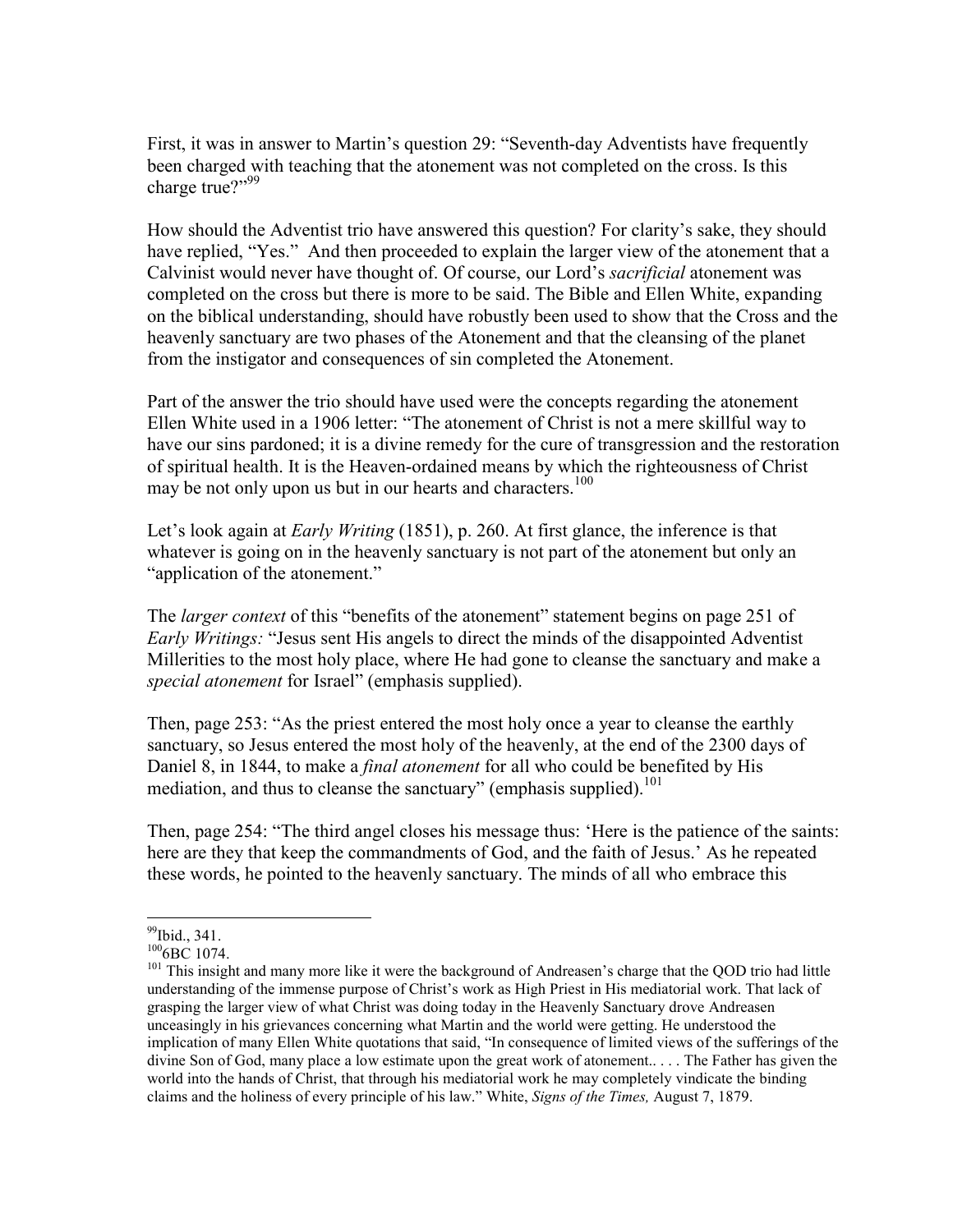message are directed to the most holy place, where Jesus stands before the ark, making His final intercession for all those for whom mercy still lingers and for those who have ignorantly broken the law of God. This atonement is made for the righteous dead as well as for the righteous living. It includes all who died trusting in Christ, but who, not having received the light upon God's commandments, had sinned ignorantly in transgressing its precepts" (emphasis supplied).

### Misapplication of One Statement

It is more than difficult to extract from these statements that the Atonement was made at the Cross only and that only its "benefits" summed up Christ's work as High Priest. With a misapplication of one statement taken out of context that inferred that the atonement was completed at the Cross, the Protestant world was satisfied— but the Adventist world was confused and sadly misrepresented.

What seemed even worse, for some strange reason, other than a temporary blindness, the QOD trio did not follow the maturing of Ellen White's larger view of the atonement, subsequent to 1851. If so, Andreasen would have been their loudest cheerleader! $102$ 

For instance, they could have quoted: "It is those who by faith follow Jesus in the great work of the atonement, who received the *benefits* of his mediation in their behalf. . . . They saw that their great High Priest had entered upon another work of ministration , and following Him by faith, they were led to see also the closing work of the church" (emphasis supplied).<sup>103</sup>

## The Larger View

What were these High Priestly benefits? As High Priest, "Christ was to complete His work and fulfill His pledge to 'make a man more precious than fine gold; even a man than the golden wedge of Ophir.' Isa. 13:12. All power in heaven and on earth was given to the Prince of life, and He returned to His followers in a world of sin, that He might impart to them of His power and glory."<sup>104</sup>

The QOD trio could have included White's larger view of the atonement:

"The Spirit was to be given as a regenerating agent, and without this the sacrifice of Christ would have been of no avail. . . . Sin could be resisted and overcome only through the mighty energy of the Third Person of the Godhead, who would come with no modified energy, but in the fullness of divine power. It is the Spirit that makes effectual what has been wrought out by the world's Redeemer. . . . Christ has given His Spirit as a divine

 $102$  For instance: "Those who cannot see the force of the sacred claims of God's law cannot have a clear and definite understanding of the atonement." Signs of the Time August 14, 1879.

 $103$ White, The Great Controversy, 430.

<sup>&</sup>lt;sup>104</sup>White, *The Desire of Ages*, 790.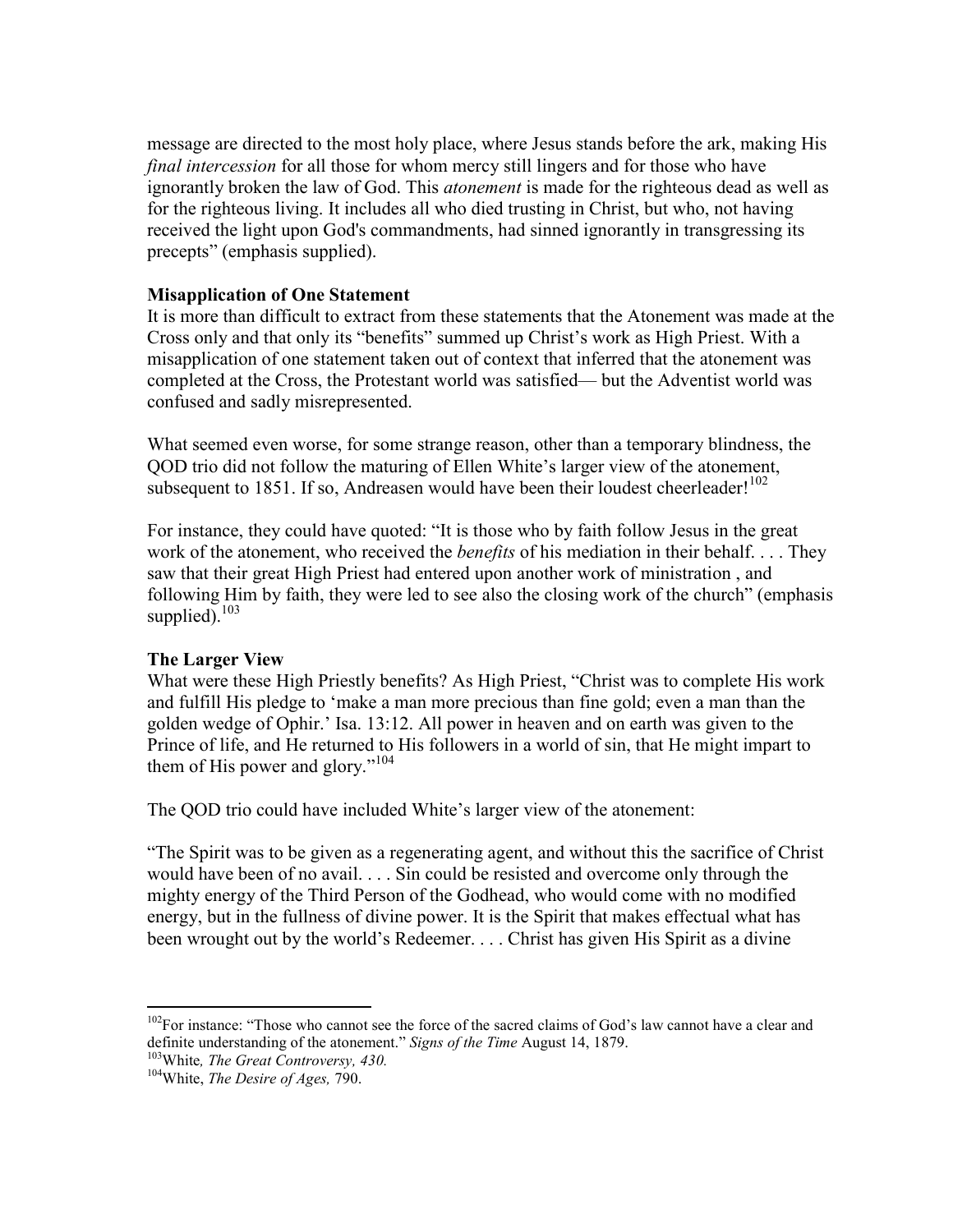power to overcome all hereditary and cultivated tendencies to evil, and to impress His own character upon His church."<sup>105</sup>

These two statements in *The Desire of Ages* are examples of many more that spell out Ellen White's grasp of the ellipse of truth that grounded her mature theology.

But there is so much more where Ellen White had enlarged on this concept of "benefits" and "atonement:"

"And as the typical cleansing of the earthly was accomplished by the removal of the sins by which it had been polluted, so the actual cleansing of the heavenly is to be accomplished by the removal, or blotting out, of the sins which are there recorded. But before this can be accomplished, there must be an examination of the books of record to determine who, through repentance of sin and faith in Christ, are entitled to the benefits of His atonement. The cleansing of the sanctuary therefore involves a work of investigation--a work of judgment. This work must be performed prior to the coming of Christ to redeem His people; for when He comes, His reward is with Him to give to every man according to his works. (Rev.  $22:12...$ )

"Attended by heavenly angels, our great High Priest enters the holy of holies and there appears in the presence of God to engage in the last acts of His ministration in behalf of man—to perform the work of investigative judgment and to make an atonement for all who are shown to be entitled to its benefits.. . . So in the great day of final atonement and investigative judgment, the only cases considered are those of the professed people of God [that is, all those of all the ages who professed loyalty to God]" (emphasis supplied).<sup>106</sup>

## Missing the Opportunity of the Century

Anyone who was reading what Andreasen was reading would also have felt nettled and disappointed by church leaders who were surely missing the opportunity of a century. But those who supposedly "read" the page proofs of QOD didn't bother to read the context of this "benefits of the atonement" statement nor many later congruent statements in the Conflict series. They too were also part of the missed opportunity of a century.

For many involved, however, including the General Conference president, the clumsy statements in QOD seemed to demolish Andreasen's concerns. But Andreasen and others knew that these carefully cherry-picked quotations portrayed a limited understanding of the Adventist doctrine of the atonement and could be easily accepted by the Evangelicals.

To repeat, QOD's selected quotations did not embrace the fuller understanding that Adventists had taught for many years. For instance, "And everyone who will break from the slavery and service of Satan, and will stand under the blood-stained banner of Prince Immanuel, will be kept by Christ's intercessions. Christ, as our Mediator, at the right hand of

 $105$  Ibid., 671.

<sup>106</sup>White, The Great Controversy, 422, 480.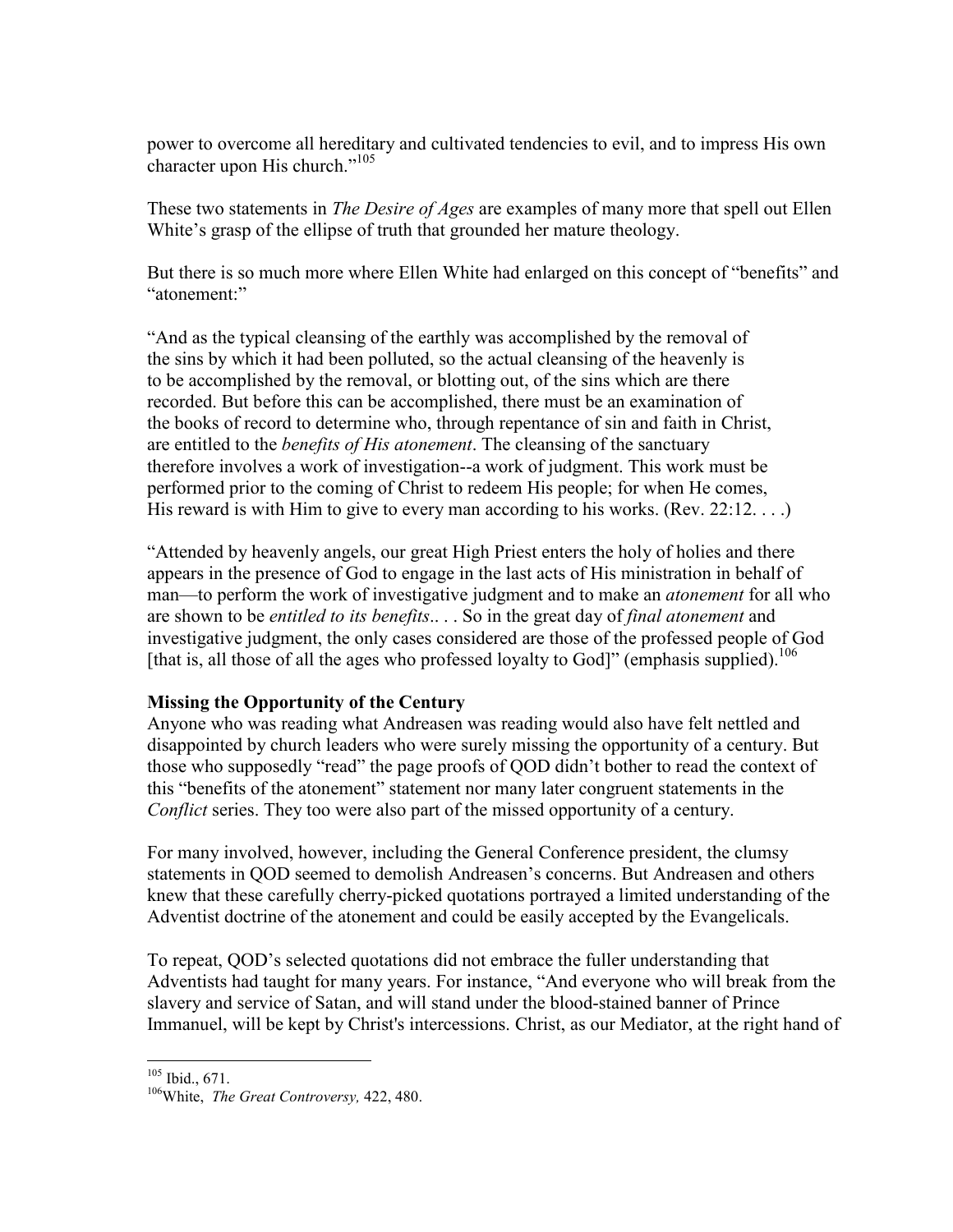the Father, ever keeps us in view, for it is as necessary that He should keep us by His intercessions as that He should redeem us with His blood. If He lets go His hold of us for one moment, Satan stands ready to destroy. Those purchased by His blood, He now keeps by His intercession. He ever liveth to make intercession for us. 'Wherefore He is able also to save them to the uttermost that come unto God by Him, seeing He ever liveth to make intercession for them' Heb. 7:25. (emphasis supplied). $107$ 

So much was left unsaid—and that was the pity and the essence of Andreasen's concern, as well as the concern of others. Andreasen knew Adventist thought far better than any of the QOD trio. His filing system was probably the most inclusive, private collection of Ellen White materials known anywhere. He knew that page 488 of The Great Controversy was as clear as the noonday sun: "Satan invents unnumbered schemes to occupy our minds, that they may not dwell

upon the very work with which we ought to be best acquainted. The archdeceiver hates the great truths that bring to view an atoning sacrifice and an all-powerful mediator. He knows that with him everything depends on his diverting minds from Jesus and His truth.

"Those who would share the benefits of the Saviour's mediation should permit nothing to interfere with their duty to perfect holiness in the fear of God. The precious hours, instead of being given to pleasure, to display, or to gain seeking, should be devoted to an earnest, prayerful study of the word of truth. The subject of the sanctuary and the investigative judgment should be clearly understood by the people of God. All need a knowledge for themselves of the position and work of their great High Priest. Otherwise it will be impossible for them to exercise the faith which is essential at this time or to occupy the position which God designs them to fill."

Here is another typical example of Ellen White's understanding of the ellipse of truth— Atoning Sacrifice and All-powerful Mediator. We can't have one without the other, anymore than we can find water without hydrogen and oxygen!

#### Again, Why Was Andreasen Upset?

 $\overline{a}$ 

The question arises—about what was Andreasen upset in his attacks on the atonement issue? The best way to understand Andreasen's concern is to see the situation through his eyes. I will let Andreasen speak for himself as he reviewed Froom's editorials, beginning with Froom's February article in *Ministry*, which we have already referred to. (These were unpublished, private letters written to the president of the General Conference. Andreasen was a highly principled man who throughout his ministry was respectful of church leadership as his contemporaries well knew.)

 February 15, 1957: Andreasen was astonished that Froom said that the QOD revision of the doctrine of the atonement was because "no one had taken the time for the sustained effort

<sup>&</sup>lt;sup>107</sup>White, Manuscript Releases, Vol. 15, 104, (emphasis supplied). Also, Seventh-day Adventist Bible Commentary, vol. 6, 1028.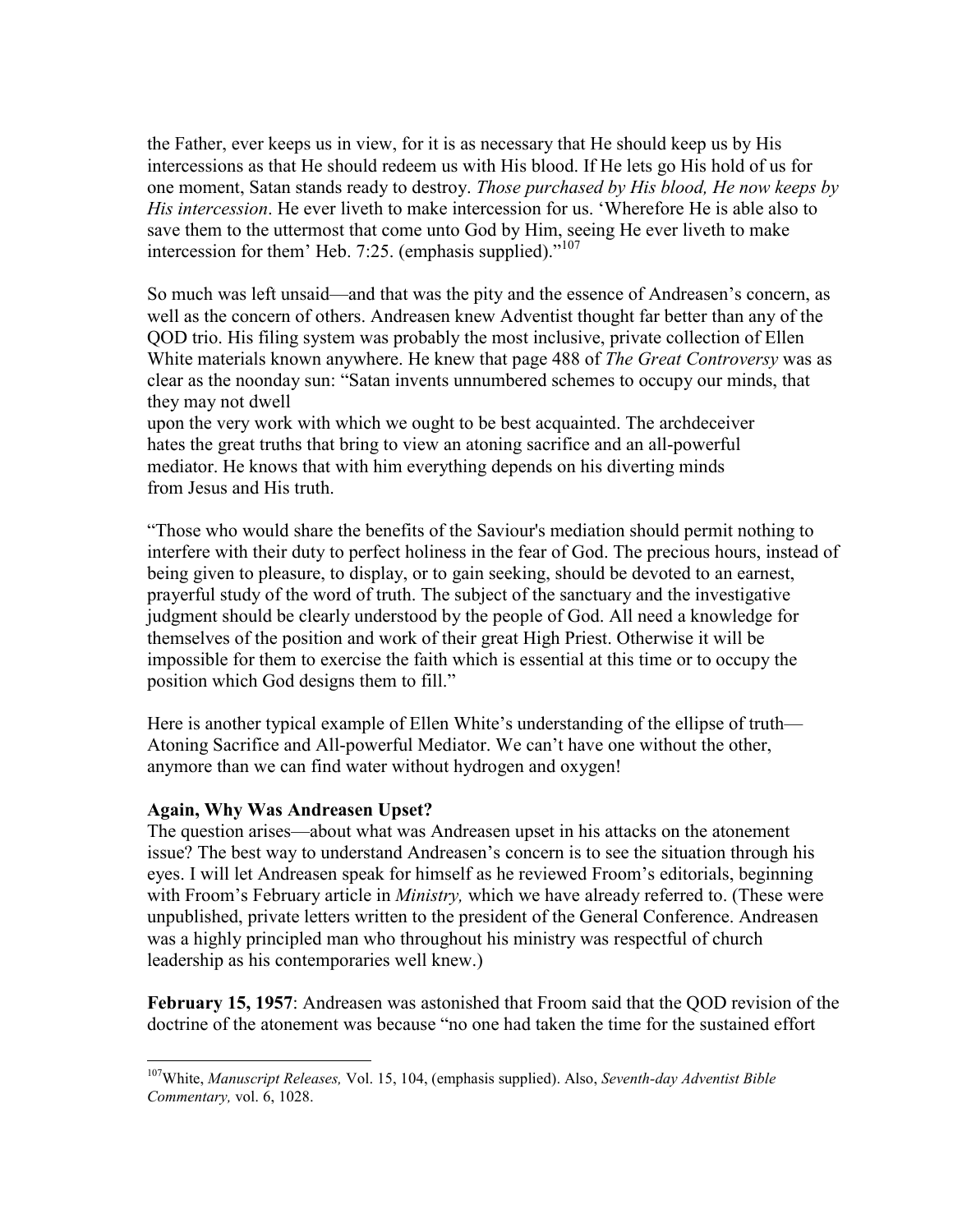involved in laborious, comprehensive search [in the writings of the Spirit of Prophecy] to find, analyze, and organize them." Previous church leaders were "largely unaware of this latent evidence and its priceless value: the need was not felt, and the time required for such a vast project was not considered available."

This was too much for Andreasen in view of the many books that previous thought-leaders had written in addition to his own excellent, synoptic studies on the sanctuary doctrine and the atonement.

Andreasen could see that Froom's narrow understanding of the atonement was missing the grand picture that Adventists have studied for most of a century—that Christ on the cross was not the beginning or the end of the suffering that sin brought to the heart of God.<sup>108</sup> In other words, the cost to God of the atonement is not to be measured by the hours on the cross. He saw Froom's problem—he had too limited views of the atonement.

Further, Andreasen wrote: "To rush into print at this time with shallow and confused ideas; to announce to the world that the theories set forth in the article under consideration is the Adventist understanding of the atonement, is unfortunate and is not true."<sup>109</sup>

October 15, 1957: The question now focused on Froom's statement that Christ's sacrificial act of the cross [is] complete, perfect, and final atonement for man's sin." Andreasen appealed to the denomination's "Declaration of the Fundamental Principles of the Seventh-day Adventists"<sup>110</sup> which said: "Jesus Christ . . . ascended on high to be our only Mediator in the Sanctuary in Heaven, where, with His own blood, He makes atonement for our sins: which atonement, so far from being made on the cross, which was but the offering of the sacrifice, is the very last portion of his work as priest, according to the example of the Levitical priesthood: which foreshadowed and prefigured the ministry of our Lord in heaven."<sup>111</sup>

If only the Adventist trio had sat down with Andreasen before publication, it seems obvious that careful re-wording would have eliminated what seemed to be a grievous error.

November 4, 1957: Again the issue revolved around what happened on the cross. If Calvinists are correct in insisting that Christ's death was the Day of Atonement, then Adventists for a century had been wrong. Andreasen quoted extensively from Uriah Smith, J. H. Waggoner, C. H Watson, plus many Ellen White references.

<sup>109</sup>The M. L. Andreasen File," (St. Maries, ID, LMN Publishing International, 1993). 1-5.

 $\overline{a}$ <sup>108</sup> Revelation 13:8, "the Lamb slain from the foundation of the world."

<sup>&</sup>lt;sup>110</sup>Because of many accusations that Adventists believed "subversive" doctrines, one of which was that Adventists taught that the atonement was not made on the cross (which without further explanation is fatal to the whole sanctuary doctrine and the historical relevancy of the Adventist movement), James White felt impelled to issue this "creed" in the first issue of Signs of the Times, June 4, 1874.

 $111<sup>2</sup>$ A ndreasen File, 11.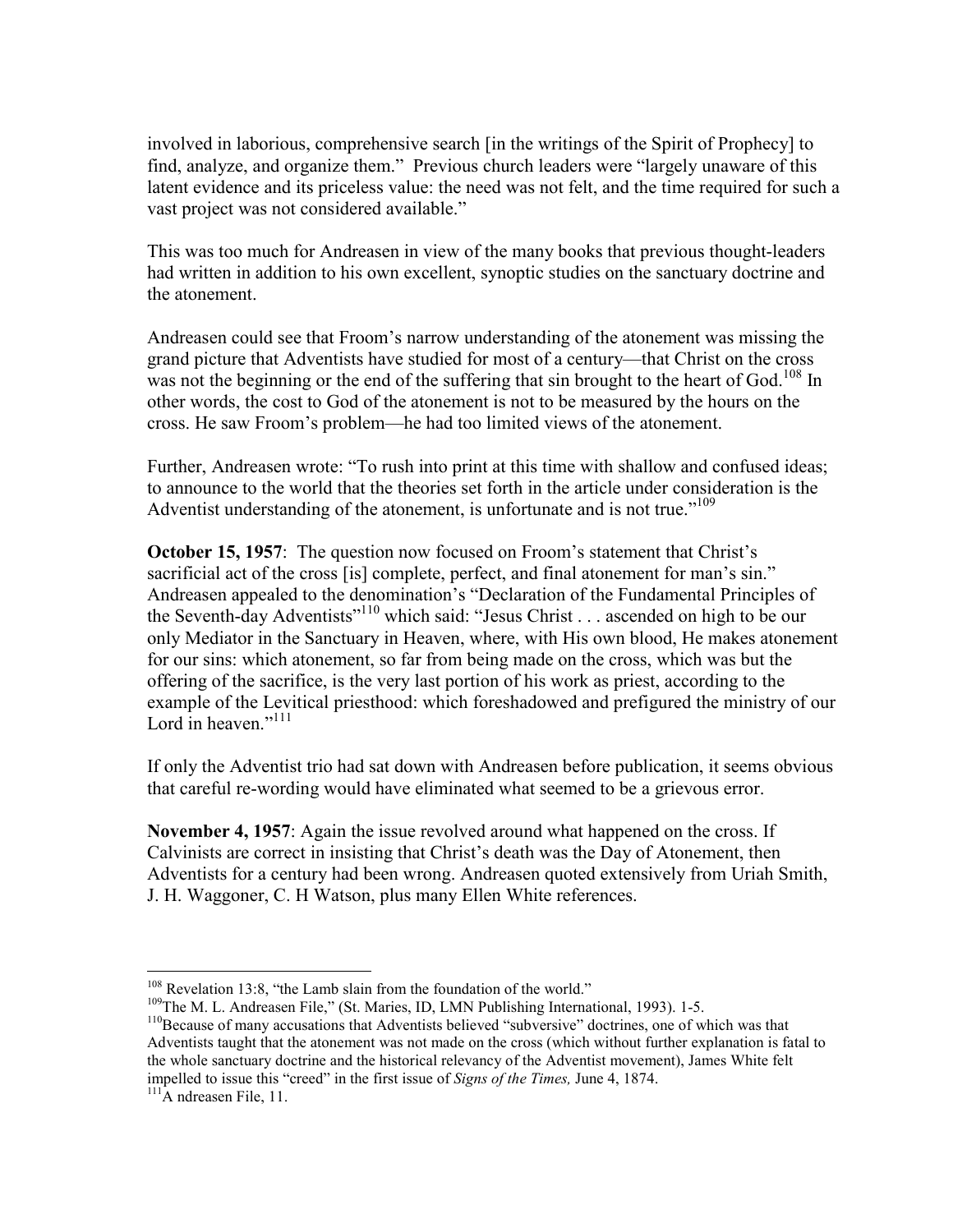Further, Andreasen was astonished at Froom's question regarding Ellen White: "Why in our early days, did not Mrs. White point out and correct the limited or sometimes erroneous concepts of some of our early writers concerning the atonement? Why did she employ some of the restricted phrases without contrasting, at the same time, her own larger, truer meaning when using them?" Then Froom answered his own question: "No doctrinal truth of prophetic interpretation ever came to this people through the Spirit of Prophecy—not a single case" (Froom's own emphasis). $112$ 

This kind of thinking requires more than a strong assertion. Andreasen turned to Ellen White's own words: "Often we remained together until late at night, and sometimes through the entire night, praying for light and studying the Word. Again and again these brethren came together to study the Bible, in order that they might know its meaning, and be prepared to teach it with power. When they came to the point in their study where they said, 'We can do nothing more,' the Spirit of the Lord would come upon me, I would be taken off in vision, and a clear explanation of the passages we had been studying would be given me, with instruction as to how we were to labor and teach effectively. Thus light was given that helped us to understand the scriptures in regard to Christ, His mission, and His priesthood. A line of truth extending from that time to the time when we shall enter the city of God, was made plain to me, and I gave to others the instruction that the Lord had given me.

"During this whole time I could not understand the reasoning of the brethren. My mind was locked, as it were, and I could not comprehend the meaning of the scriptures we were studying. This was one of the greatest sorrows of my life. I was in this condition of mind until all the principal points of our faith were made clear to our minds, in harmony with the Word of God. The brethren knew that when not in vision, I could not understand these matters, and they accepted as light direct from heaven the revelations given."<sup>113</sup>

The point Andreasen was making is that Froom was either ignorant of his Adventist history—or the QOD trio is, here and in other places, downgrading Ellen White.

November 14, 1957: Andreasen is still concerned (although he may have misunderstood Froom) with the wording that "the death of Christ [was] the complete sacrificial atonement for sin" (QOD 30). Again he cites more Adventist scholars who had taught the larger view and he lists them as evidence that "there is too much at stake to leave any doubt in the mind of the reader." No one could read these letters and not "see" or "feel" the anguish of the veteran Adventist scholar who sensed that the central feature of Adventist theology was being compromised.

He referred to copious quotations from The Great Controversy and for the first time submitted the clearest Ellen White statements of all that could be quoted. If only the Adventist trio had quoted and emphasized these statements, it seems to me that Andreasen

 $112$ Ibid., 15-22.

<sup>&</sup>lt;sup>113</sup>White, Selected Messages, vol. 1, 207.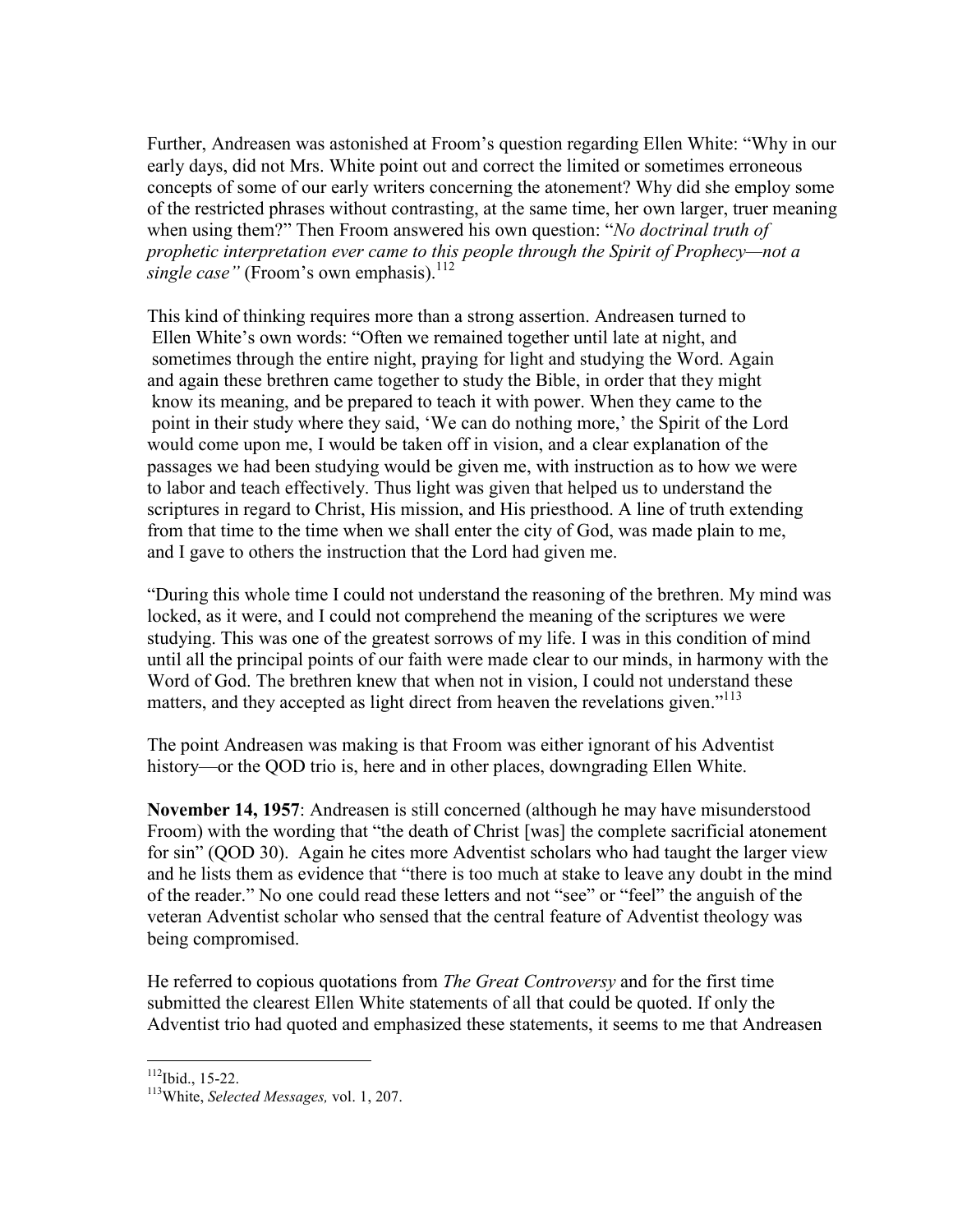would have had no reason to continue his warnings: "The intercession of Christ in man's behalf in the sanctuary above is as essential to the plan of salvation as was His death upon the cross. By His death He began that work which after His resurrection He ascended to complete in heaven. We are now living in the great day of atonement." And then he added White's appeal: "Now, while our great High Priest is making the atonement for us, we should seek to become perfect in Christ."<sup>114</sup>

We can see that the 80-year-old veteran had the big picture of the plan of salvation in mind, which had no *limited* views of the atonement—he was in the major leagues while the QOD trio remained in the minor league playing a theological game with other minor league players, especially in discussing the atonement.

As Jerry Moon said so eloquently in 1988: "Much more might have been accomplished had the conferees [QOD trio] been able to show the evangelicals the significance of the investigative judgment as the logical extension and refinement of Arminianism and the blotting out of sins as essential to the completion of a universe-wide atonement."<sup>115</sup>

December 2, 1957. Andreasen reviewed Froom's editorials again with added insights regarding the historic Adventist understanding of the big picture of the Atonement. Probably no person alive in 1957 had a more extensive library of Ellen White writings; his index system was a marvel to those who saw it and this was before any attempts had been made by the White Estate to formally index her writings.

Those most familiar with Ellen White theology recognize her profound insight into the elliptic nature of biblical truth<sup>116</sup>—the symbiotic union of the objective and subjective aspects of all truth, such as grace-faith, Savior-Mediator, for us-in us and through us, justification-sanctification, forgiven-cleansed, law-gospel, etc. In other words, we can't have one without the other. In this way, Andreasen could easily appreciate Ellen White's wording that our Lord's High Priest ministry is just as important as His death on the cross. And any dimming of this symbiotic relationship became a red flag to his brilliant mind.

He was especially disturbed when he read Froom's defense: "When, therefore one hears an Adventist say, or reads in Adventist literature—even in the writings of Ellen G. White—that Christ is making atonement now, it should be understood that we mean simply that Christ is now making application of the benefits of the sacrificial atonement He made on the cross; that He is making it efficacious for us individually, according to our needs and requests."<sup>117</sup>

(When keen Adventists read that the QOD trio was telling the world that they now were the experts as to what Ellen White meant, using the words, "it should be understood," a great

.

 $115$ Research paper, "M.L. Andreasen, L. E. Froom, and the Controversy over *Questions on Doctrine*.

 $\overline{a}$ <sup>114</sup>Andreasen File, 23-29.

<sup>&</sup>lt;sup>116</sup> See Appendix C: The Elliptical Nature of Truth.

<sup>&</sup>lt;sup>117</sup>Andreasen Files, 34-41.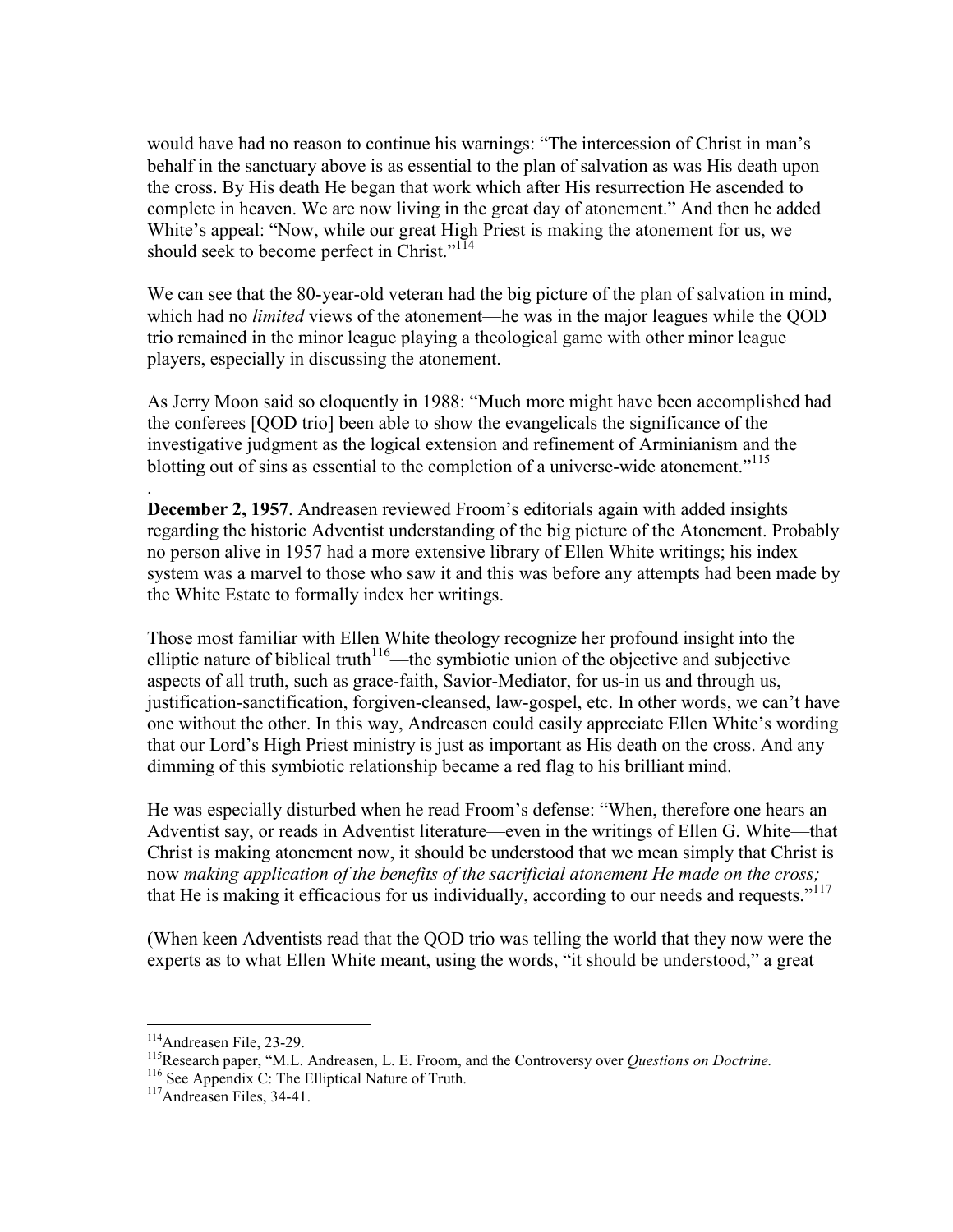big exclamation point goes up! That was the underlying Achilles' heel of QOD. For Andreasen and others, this pervading hubris tainted even the best of their effort.)

January 5, 1958 Here Andreasen reiterated his concerns of the past year and noted, regarding his observations in Froom's February 1957 article in Ministry, that "there has been no renouncement of the doctrines, no public repudiation of the new ideas set forth, nor any public reprimand. We are, therefore, warranted in believing that the article under consideration speaks for the denomination." Amazing, to read this today!

Andreasen went further in analyzing the QOD trio's response to Martin's question on p. 341 of QOD: "Seventh-day Adventist have frequently been charged with teaching that the atonement was not completed on the cross. Is this charge true?" Andreasen opined that the trio could have answered in the words of Elder Nichol, as used in his Review and Herald 1952 July editorials that we referred to earlier. Andreasen then dissected the trio's answer, calling it "unique" and "evidently confused," especially when "bloodless atonements" are mentioned.

Before ending this letter he referred to two letters from the General Conference officers asking him to cease his activities and if not, it "will undoubtedly bring up the matter of your relationship to the church." In prescience, Andreasen said that "this is the approved and diplomatic way of saying that my credential and sustentation will be affected."<sup>118</sup>

January 19, 1958 Andreasen reviewed his former letters, each review using fresh logic and new information. He mentions the defection of A. F. Ballenger, a much-respected evangelist at the turn of the twentieth century. Andreasen noted that "the heresy for which he was dismissed is the very doctrine now being forced upon us, teaching that the atonement was made on the cross." In one way, Andreasen was correct but he was overlooking the QOD trios' intentions amidst their bumbling explanations. Thus, he overstated his objections.<sup>119</sup>

. January 31, 1958 Andreasen continued his dissection of QOD's understanding of a "bloodless atonement"—that Christ's "blood" was efficacious only on the Cross and not involved in our Lord's work in the Holy and Most Holy Places in the heavenly sanctuary. He knew many Ellen White statements say otherwise. In other words, "the 'new view' entirely denies the blood atonement in the sanctuary" contrary to the Old and New Testament descriptions.<sup>120</sup> For instance, the death of the victim is not the atonement. It is after the goat was slain that the high priest 'goeth into make atonement in the holy place.' Lev. 16:17. Andreasen emphasized that the atonement was made when the high priest went in to make atonement in the holy place, not outside in the court. See also Hebrews 9:7, 11, 12.

<sup>&</sup>lt;sup>118</sup>The Andreasen File, 66.

<sup>119</sup>Ibid., 67-73.

 $120$ Ibid., 77.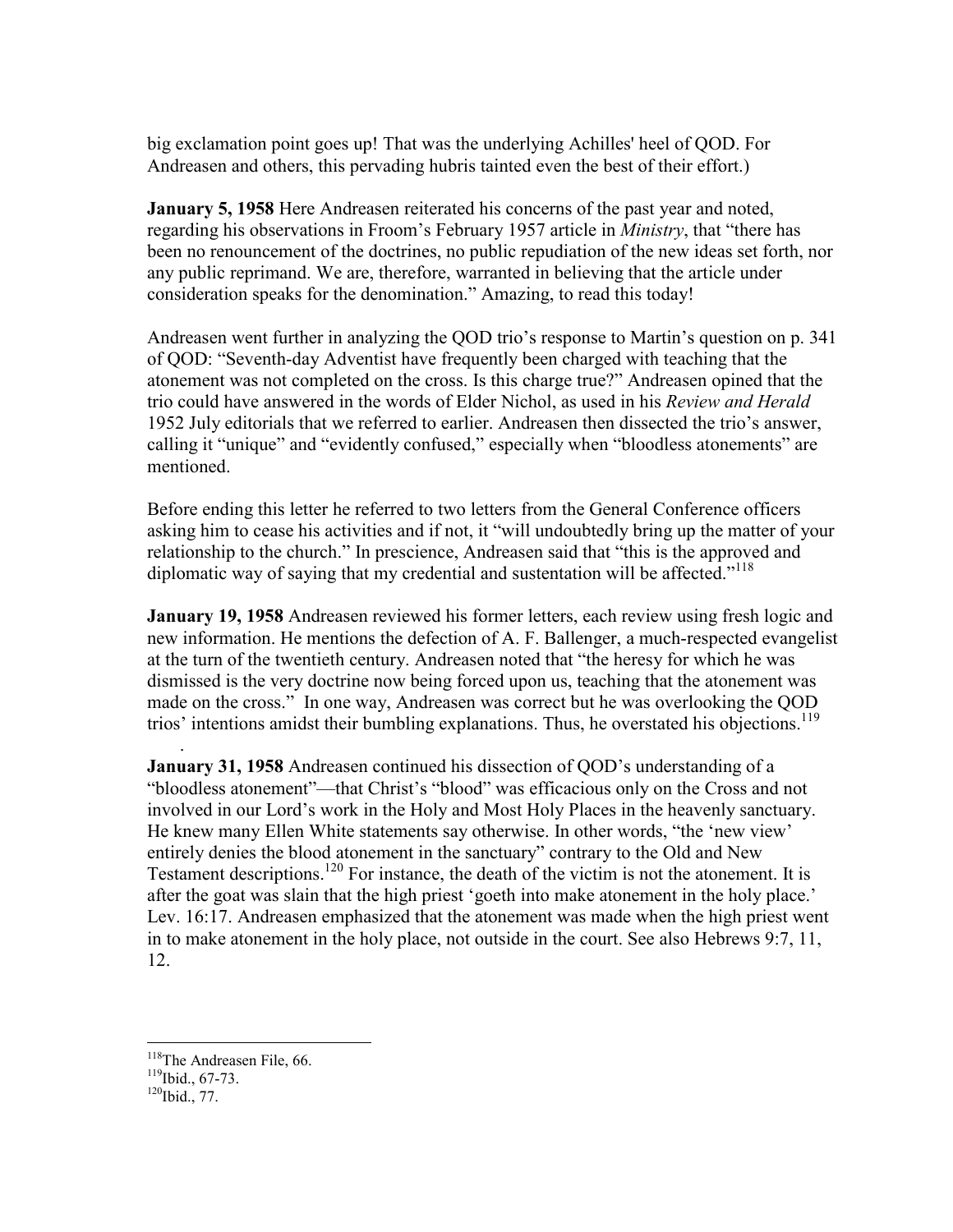September 1960. Andreasen now looked back on the published QOD (1957) and on Martin's 1960 book, The Truth About Seventh-day Adventists. On page 15 of Martin's book is a statement signed by H. W. Lowe, chairman, Bible Study and Research Group of the General Conference of Seventh-day Adventists that said in part: "His [Martin's] presentation of our doctrines and prophetic interpretations as found on pages 47-86 is accurate and comprehensive. . . . The reader will not overlook the fair and accurate statements of Adventist teachings so clearly set forth on pages mentioned above, 47-86." Again, "This author has earned our gratitude and respect for his earnest endeavor to set forth correctly our doctrinal positions and by his attitude of Christian brotherhood."<sup>121</sup>

In Martin's opinion, what hinders Adventist's full acceptance of the Evangelicals is our older Adventist literature which "is still in circulation," and which "teach some of the divergent views of Seventh-day Adventism. . . . It must be remembered that it will take time for divergent literature within the denomination to be brought under editorial control, and harmonized with the declared denominational position. The Adventists are seriously studying this problem."

For Andreasen, a long-time Adventist scholar especially skilled in the very subjects being discussed in both books (QOD and Martin's book), the trauma had to be most troubling. But then there was the Cleveland General Conference in 1958, which Martin referred to in his book: "The General Conference meeting in quadrennial session in Cleveland in 1958, thought the book [QOD] was sufficiently in harmony with Adventist views to preclude any necessity of even reviewing the issue. Its approach was apparent to all, as was its acceptance."<sup>122</sup> Martin had a point!

#### "Outright Deceit"

Finally, in his 1960 letter, Andreasen, after expressing his disappointment over QOD's treatment of the atonement, he came to the "worst" of the distortions of Adventist doctrine—"it attacks the character of God, and accuses both the Father and the Son of outright deceit. Here is the QOD statement:'Although born in the flesh, He was nevertheless God, and was exempt from the inherited passions and pollutions that corrupt the natural descendants of Adam.""<sup>1123</sup>

Then Andreasen quoted p. 49 of *The Desire of Ages*, which we have looked at earlier. His comment: "Christ was not exempt from the working of the great law of heredity. He accepted it."<sup>124</sup>

After a discussion of "temptations"—whether from God who tests or from Satan who tempts to make men and women to fall into evil habits—Andreasen quotes several Ellen White paragraphs:

 $121F$ . D. Nichol wrote to R. R. Figuhr, March 10, 1960 that "the non-Adventist world would take Lowe's words as a kind of endorsement of the book." Further, "I don't think we should ever have put such a prefatory page in a book that is subtly attempting to show that many of our teachings are wrong." Cited in Nam, op. cit., 394. <sup>122</sup>Ibid., 393.

<sup>123</sup>Ibid.,. 383]:

<sup>&</sup>lt;sup>124</sup>The M. L. Andreasen File, 91.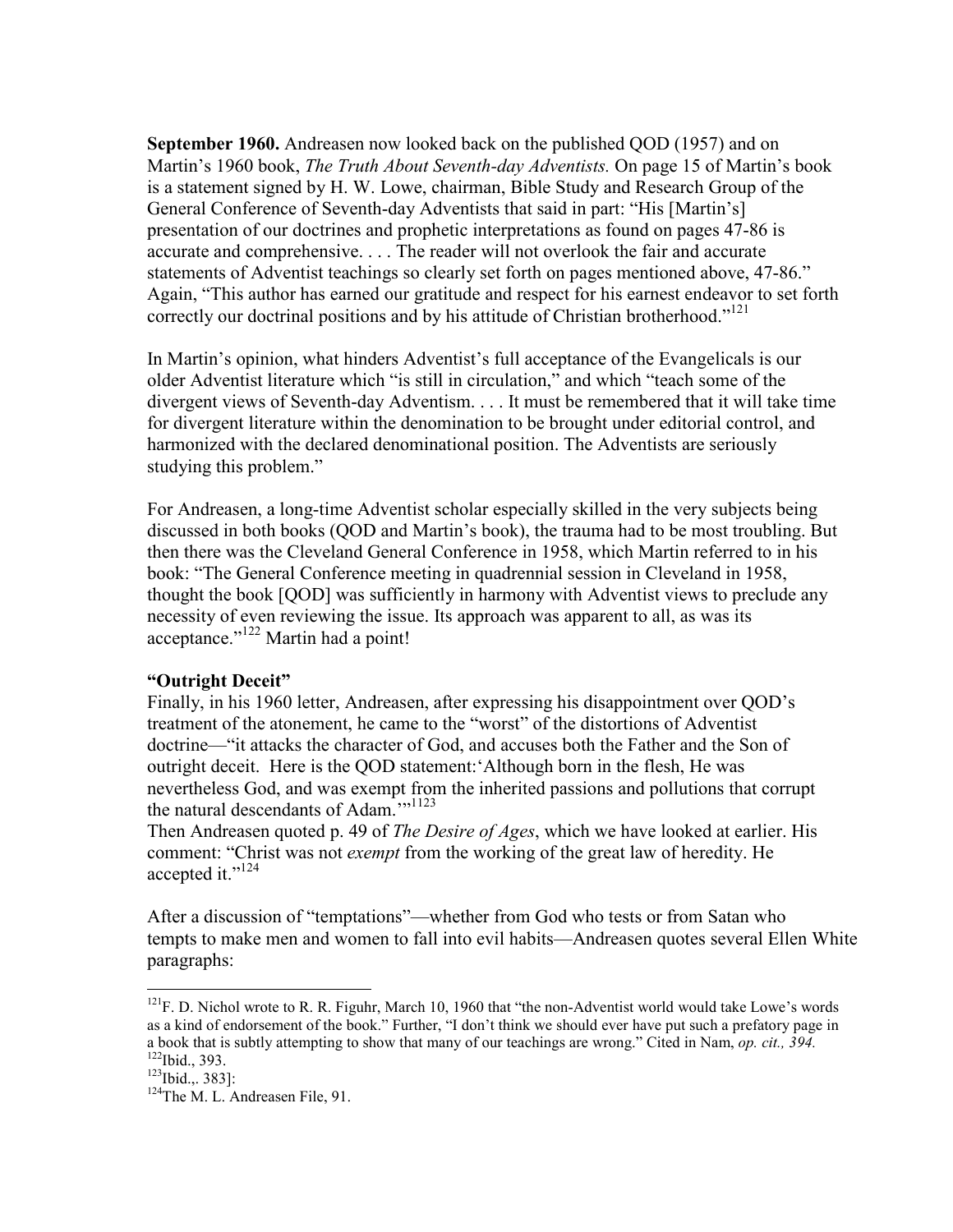"These were real temptations, no pretense. . . .It was enough. Satan could go no further. . . . The severity of this conflict no human mind can compass. The welfare of the whole human family and of Christ Himself was at stake. . . . Human power was ready to fail. But all heaven sang the song of eternal victory. The human family have all the help that Christ had in their conflicts with Satan. They need not be overcome. . . .The Son of God in His humanity wrestled with the very same fierce, apparently overwhelming temptations that assail men—temptations to indulgence of appetite, to presumptuous venturing where God has not led them, and to the worship of the god of this world, to sacrifice an eternity of bliss for the fascinating pleasures of this life. Everyone will be tempted, but the Word declares that we shall not be tempted above our ability to bear. We may resist and defeat he wily foe." $125$ 

"He [Christ] was not exempt from temptation. The inhabitants of Nazareth were proverbial for their wickedness. The low estimate in which they were generally held is shown by Nathanael's question, 'Can there any good thing come out of Nazareth?' John 1:46. Jesus was placed where His character would be tested. It was necessary for Him to be constantly on guard in order to preserve His purity. He was subject to all the conflicts which we have to meet, that He might be an example to us in childhood, youth, and manhood."<sup>126</sup>

"Unless there is a possibility of yielding, temptation is no temptation. Temptation is resisted when man is powerfully influenced to do a wrong action; and, knowing that he can do it, resists, by faith, with a firm hold upon divine power. This was the ordeal through which Christ passed. He could not have been tempted in all points as man is tempted, had there been no possibility of his failing."<sup>127</sup>

In other words, if Christ was tempted in all points as man is tempted but yet "exempt" in some way that other humans are not, underneath the plan of salvation God was not playing fair—how could He ask men and women to overcome as Jesus overcame (Revelation 3:21)? Andreasen believed that God would be practicing "outright deceit," in requiring something impossible.

#### "The Highest Infamy":

In closing comments in his September 1960 letter, Andreasen wrote explicit arguments for retaining Ellen White's understanding of Christ's humanity: "Had God favored His Son, Satan would have had an argument that even God could not meet. God sent His Son to show that He is not unjust in requiring obedience of Him. Christ came to earth to demonstrate God's justice. If God favored His Son, He would in that act have admitted that man cannot keep the law, that it was necessary for God to exempt Christ from some of the requirements

<sup>&</sup>lt;sup>125</sup>White, Selected Messages, bk. 1, 95.

 $126$ White. The Desire of Age, 71.

 $127$ White, The Youth's Instructor, July 20, 1899.

<sup>106&</sup>lt;sup>c</sup>The M. L. Andreasen File," 94.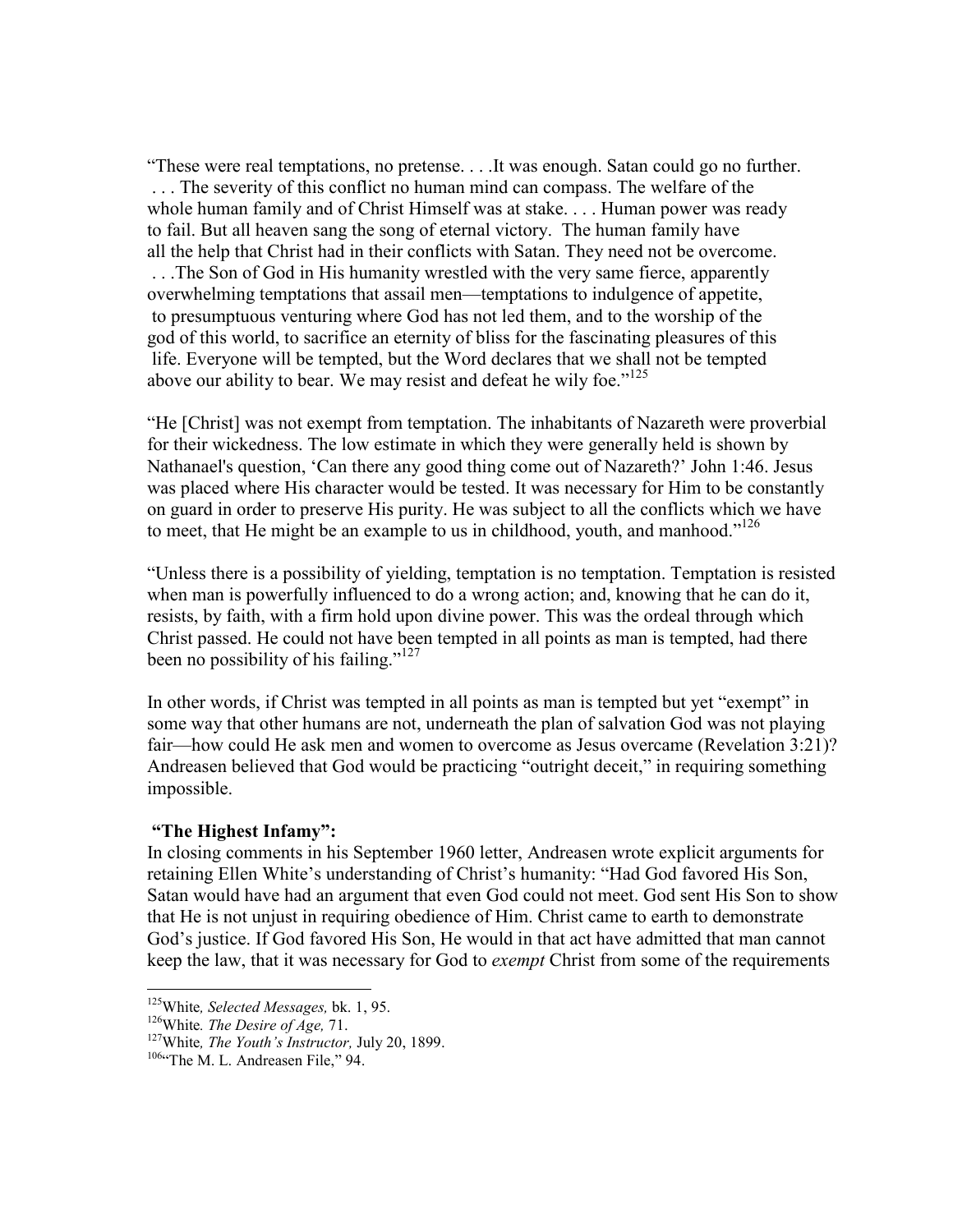He had imposed upon man. This would be for God to admit defeat. Moreover, it would have vitiated the whole plan of salvation. If Christ had received favors or exemptions, He would thereby have admitted Satan's claim that it is impossible for man to do God's will

"Perish the thought that God in any way favored Christ! To teach or believe such is the highest of infamy, in that it is an indictment of God Himself, and accusing Him of deceit. It would be one of Satan's masterpieces to have His denominated people accept such doctrine.

"The matter we have been discussing here in regard to Christ being exempt from the passions and pollutions that corrupt the natural descendants of Adam, we consider one of the most heinous of the many departures from the faith which a study of the book Questions on Doctrine reveals. . . . That God miraculously exempted Him, as He did not exempt the rest of humanity; that He favored Christ so that He could not sin, was heathenism of the worst kind." 128

## Flash Points in later Eternity Editorials

 $\overline{a}$ 

During this time of private communication to Figuhr and, later, the QOD trio, Andreasen was reading and rereading Barnhouse and Martin's five editorials in Eternity, during 1956 and 1957. Much of what they had written was surprisingly cordial and accurate. But several points aroused Andreasen's fears.

To be historically faithful to reality in the late 50s, we should role-play with Andreasen and think as he thought. For instance:

In his September 1957 *Eternity* editorial, Barnhouse wrote. "They [the QOD trio] further explained to Mr. Martin that they had among their number certain members of their 'lunatic fringe' even as there are similar wild-eyes irresponsibles in every field of fundamental Christianity. . . . The position of the Adventists seems to some of us in certain cases to be a new position; to them it may be merely the position of the majority group of sane leadership which is determined to put the brakes on any members who seek to hold divergent from that of the responsible leadership of the denomination. . . . [The investigate judgment] to me, is the most colossal, psychological, face-saving phenomenon in religious history! . . . Further, they do not believe, as some of their earlier teachers taught, that Jesus' atoning work was not completed on Calvary but instead that He was still carrying on a second ministering work since 1844. . . . [Regarding the investigative judgment since 1844] we personally do not believe that there is even a suspicion of a verse in Scripture to sustain such a peculiar position, and we further believe that any effort to establish it is *stale, flat, and unprofitable!*"

How would any of us have reacted to this editorial written after OOD had been published, if you had the theological insights of Andreasen, or most any other Adventist pastor, editor, or teacher?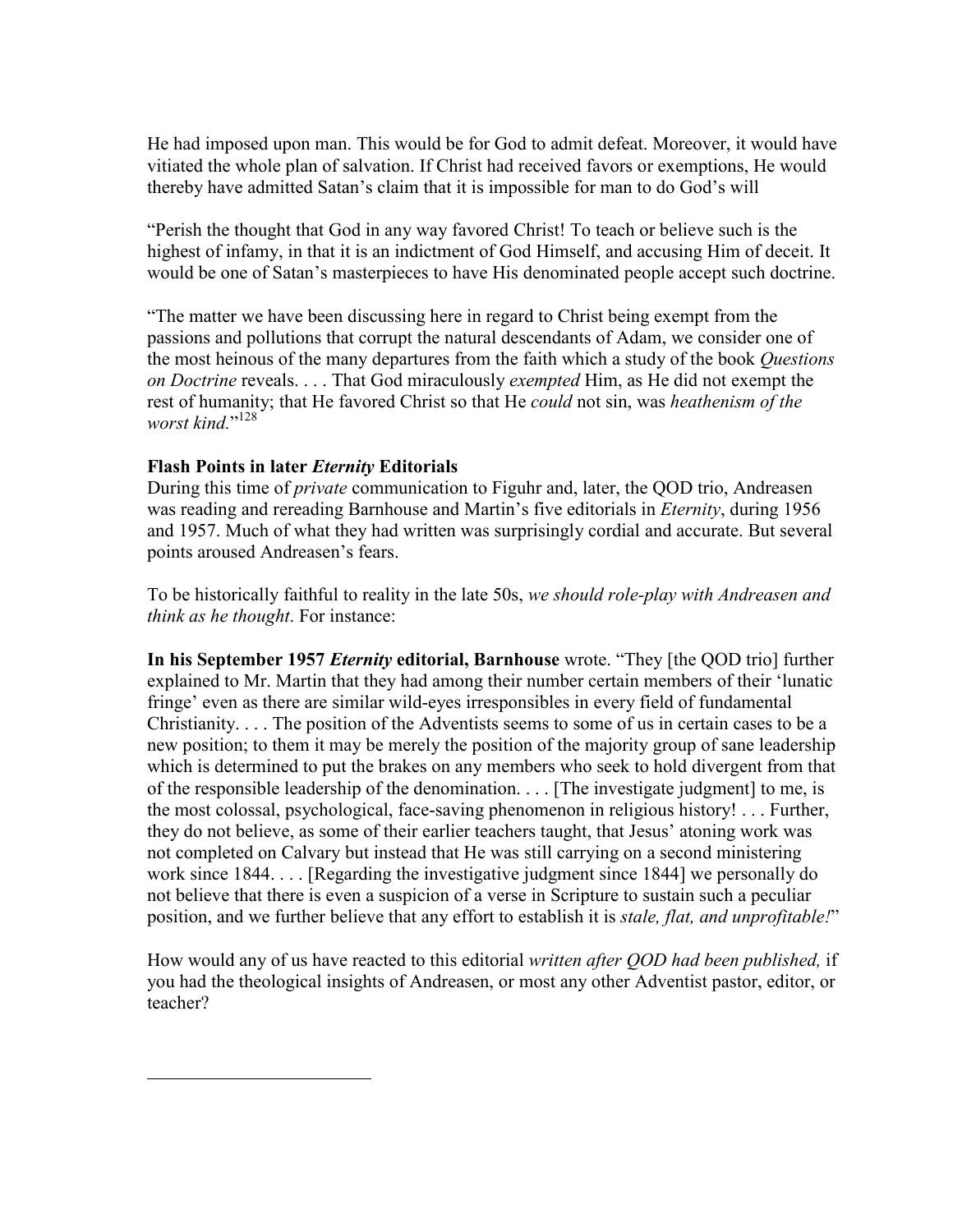In Martin's editorial in *Eternity* September 1957, he again characterized himself and Barnhouse as representatives of "historic orthodoxy" (meaning Calvinism and not including Arminians such as the Methodists, Nazarenes etc.) After recognizing that Adventists "have always as a majority, held to the cardinal, fundamental doctrines of the Christian faith which are necessary to salvation, and to the growth in grace that characterizes all true Christians believes, he then listed seven areas of disagreement. These were conditional immortality (including the annihilation of the wicked), sanctuary doctrine and the investigative judgment, the scapegoat (a teaching concerning Satan), the seventh-day Sabbath, Spirit of Prophecy, health reform, and the remnant church.

In Barnhouse's November 1957, *Eternity*, editorial, after noting the cordial interchanges of the previous two years, he referred again to how one Adventist writer "in particular set forth that Jesus Christ had a sinful human nature. The present volume [QOD] approaches this statement from several different points of view and repudiates it with horror. Because this has been made such a large issue by one 'defender of the faith,' who has attempted to pin this error on Mrs. White herself, the Adventist leaders in this present volume boldly present thirty-six different quotations from the writings of Mrs. White expressing herself in the strongest fashion in positive statements concerning the eternal Godhead and sinless human nature of our Lord. In another appendix are listed more than fifty quotations concerning the mystery of the incarnation in which Mrs. White expresses over and over the wonder of the Word made flesh and the glory of His sinlessness. The original difficulty arose from the fact that Mrs. White was not a trained theologian. She was unaware that some of her terms might be construed against her. In my opinion she lacked profundity, accuracy, and scholarship, but she owned, honored, and taught Jesus Christ as the eternal, sinless Son of God."

## Suppose the Annotated Edition of QOD was read by Barnhouse and Martin

How would Barnhouse and Martin have felt if the Annotated Edition of QOD had been printed in their lifetime? How would they have responded to the Adventist trio if he discovered that QOD's misuse of Ellen White quotations should have made a trained theologian weep?

## Adventist Professionals, Not Asleep

But laypersons around the United States were not asleep. An Adventist printer and first elder, Al Hudson in Baker, Oregon, had lawyers who contracted with him to print their briefs for submission to the Oregon Supreme Court. Following their format, Hudson prepared a "Supporting Brief" for a proposed Resolution to be submitted to the delegates to the 1958 General Conference in Cleveland, Ohio. It read:

"Let it be resolved, that in view of the evidence presented, the book Seventh-day Adventists Answer Questions on Doctrine does not represent the faith and belief of the Seventh-day Adventist Church and is hereby repudiated on the following five points:

- 1) It contains specimens of scholastic and intellectual dishonesty.
- 2) It contains duplicity.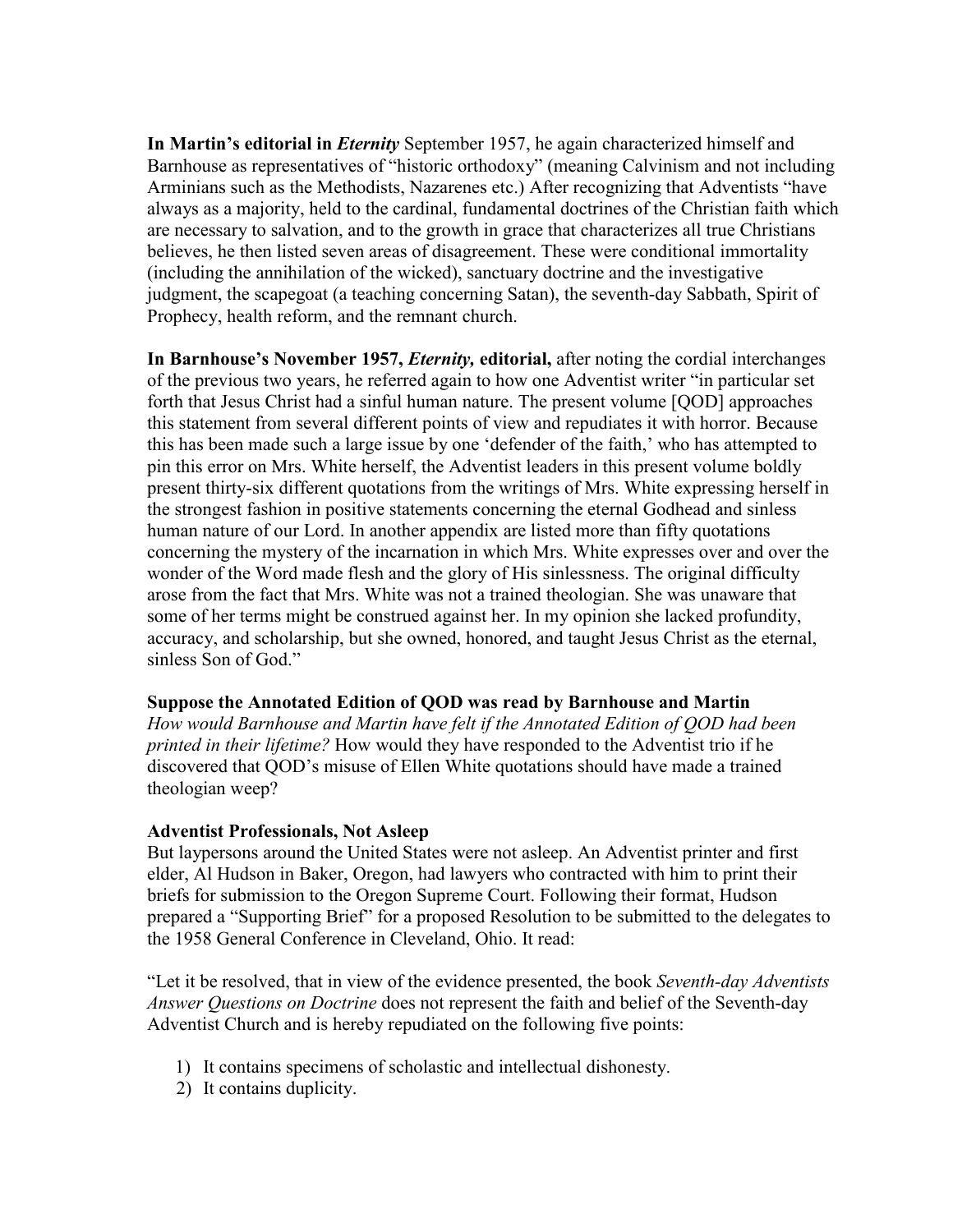- 3) It is inadequate.
- 4) It contains error.
- 5) It is Satan's masterpiece of strategy to defeat the purpose of God for the Seventh-day Adventist Church.

In the balance of the Brief, much evidence was given to support the five charges. The Brief was ignored and never presented to the delegates. Hudson wrote to both Martin and Barnhouse and received no replies.

## Telephone Conversation

However, on May 16, 1958, Hudson had a lengthy telephone conversation with Dr. Barnhouse. Some of Barnhouse's comments are as follows:

"All I'm saying is that the Adventists are Christians. I still think their doctrines are about the screwiest of any group of Christians in the world. I believe this beyond any question. In fact, the doctrine of the investigative judgment is the most blatant face-saving proposition that ever existed to cover up the debacle of the failure of Christ to come in 1844 as they said.

"The Adventists are wrong in keeping Saturday, the Protestants are wrong in keeping Sunday, and that the only thing to keep is, to have the attitude that every day is alike and that God is not entering into this day, but He hates the Sabbath today. . . .

"[Regarding Ellen White] she was just a human being in the first place. Now I recognize clearly that Mrs. White very frequently wrote some very spiritual things, but God Almighty never spoke through a woman. Let's face it. You can't justify a woman preaching and usurping authority over a man. It can't be done. . . .

[Regarding Christ's human nature] Hudson asked Barnhouse: "They [Adventist trio] are taking the position, are they not, that Christ has the nature of Adam before he sinned, isn't that true?" Barnhouse replied: "I hope not! . . . Adam was a created being subject to fall. Jesus Christ was the God-man, not subject to fall." Hudson answered: "And that's your understanding of the position of our leaders?" Barnhouse: "Of course! They have taken it so strongly and it is their book [QOD]. . . . You see, if you do not believe that Jesus Christ is the eternal, sinless Son of God, that He could have not sinned, and . . . we have eighteen quotations from Mrs. White saying the same thing . . . and denying what you are telling me."

From this conversation, even this mere sampling, you can see how easy it is for Christian leaders to completely misunderstand each other, even when they use the same words! We cannot use the weasel excuse that it is all a matter of semantics! That would reveal outright ignorance of what is going on.

## Chief Issue: Connection Between Christology and Eschatology

As all theologians can be measured by their linkage between their Christology and their eschatology, Andreasen was as clear as the noonday sun. However, the QOD trio, departed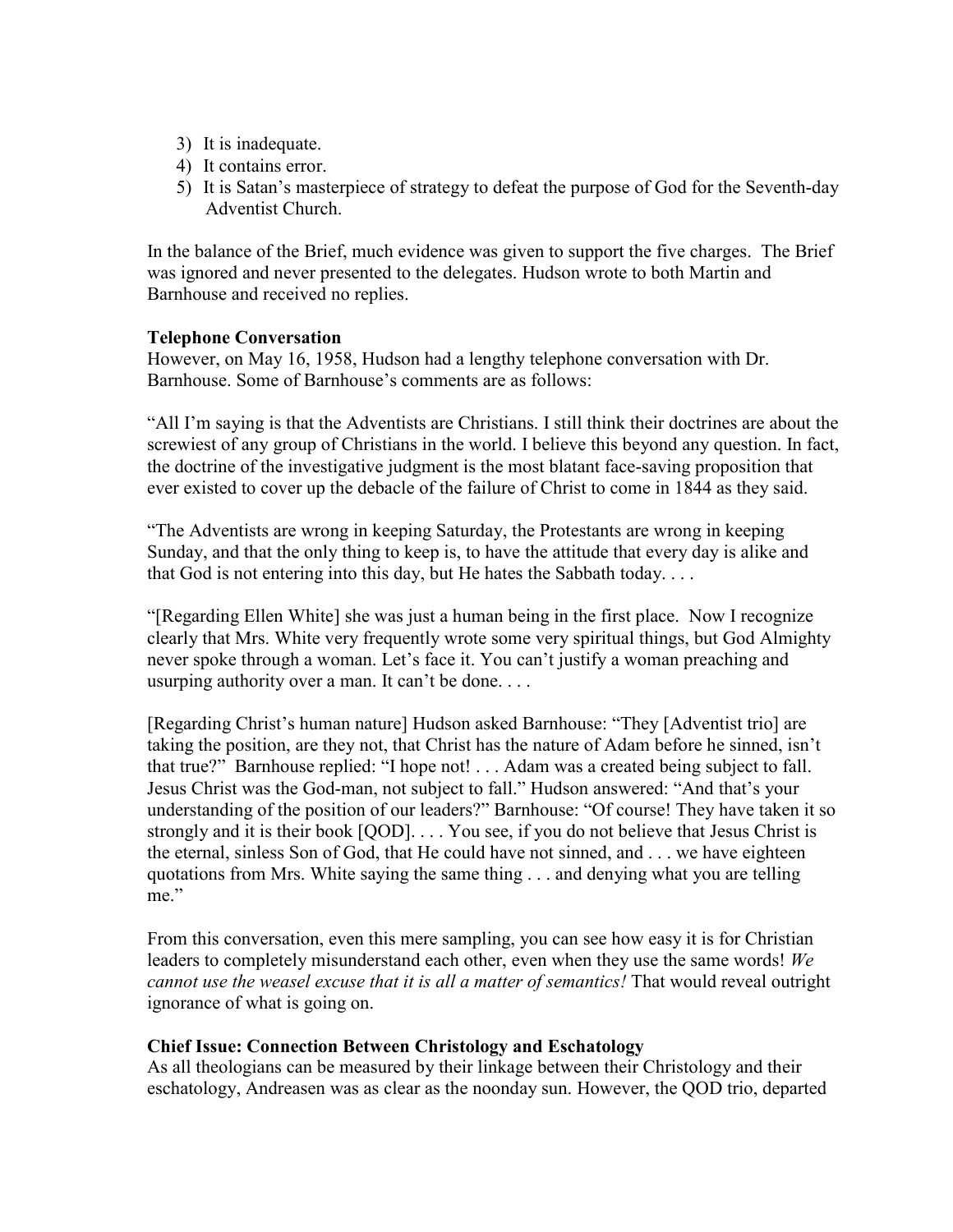from a century of Adventist thinking. In their attempt to please the Evangelicals, they wandered away from copious biblical texts and forgot to read Ellen White's The Great Controversy, chapter by chapter, for example. Andreasen's careful connection between Christology and Eschatology was the chief issue separating him from the General Conference President and the QOD trio. Andreasen got his theological vector from statements such the following:

"Now, while our great High Priest is making the atonement for us, we should seek to become perfect in Christ. Not even by a thought could our Saviour be brought to yield to the power of temptation. Satan finds in human hearts some point where he can gain a foothold; some sinful desire is cherished, by means of which his temptations assert their power. But Christ declared of Himself: 'The prince of this world cometh, and hath nothing in Me.' John 14:30. Satan could find nothing in the Son of God that would enable him to gain the victory. He had kept His Father's commandments, and there was no sin in Him that Satan could use to his advantage. This is the condition in which those must be found who shall stand in the time of trouble."<sup>129</sup>

## Reality Check

Andreasen thought it unfortunate to focus on topics such as "perfection" and "the nature of Christ" without equal or even greater focus on Christ Himself, who will be the agent of perfecting human character through His Holy Spirit.<sup>130</sup> The truth as it is in Jesus," a common Ellen White phrase, simply means that: the more we focus on Jesus as our closest and best Friend, the more we let His words become our daily nourishment, the more "natural" and "habitual" we will be relentlessly pursuing moral perfection.<sup>131</sup> Moral perfection is an attitude more than it is an attainment; even after 100,000 years into eternity, we will still be pursuing "perfection." But this attitude must be based on accepting truthful principles of who Jesus really is and why He came the way He did<sup>132</sup> and why He died.<sup>133</sup> Or else we will still be in Babylon and not know it!

#### Hancock's Research in 1962

Coming like the glow of Indian Summer after some killer frosts, Robert Lee Hancock's 1962 thesis entitled "The Humanity of Christ," at the Seventh-day Adventist Theological Seminary is perhaps the last to be written at the Seminary on this subject from his and Andreasen's point of view. In his three-part conclusion, Hancock wrote:

"Regarding the specific question of Christ's humanity, this study has revealed that: 1) From its earliest days the Seventh-day Adventist Church has taught that when God partook of humanity He took, not the perfect, sinless nature of man before the Fall, but the fallen,

- $130$  Among his several books, Andreasen's *The Faith of Jesus* was perhaps his most systematic presentation of Adventist theology:"Let us study the faith of Jesus, not as a matter of theology, but as a way of life." 12.
- <sup>131</sup> White, Christ's Object Lessons, 330. Lexus car motto: "The relentless pursuit of perfection."

 $129$ White, *The Great Controversy*, 623, (emphasis supplied).

<sup>&</sup>lt;sup>132</sup> See Appendix D: "Why Jesus Came the Way He Did."

 $133$  See Appendix E: "Why Jesus Died."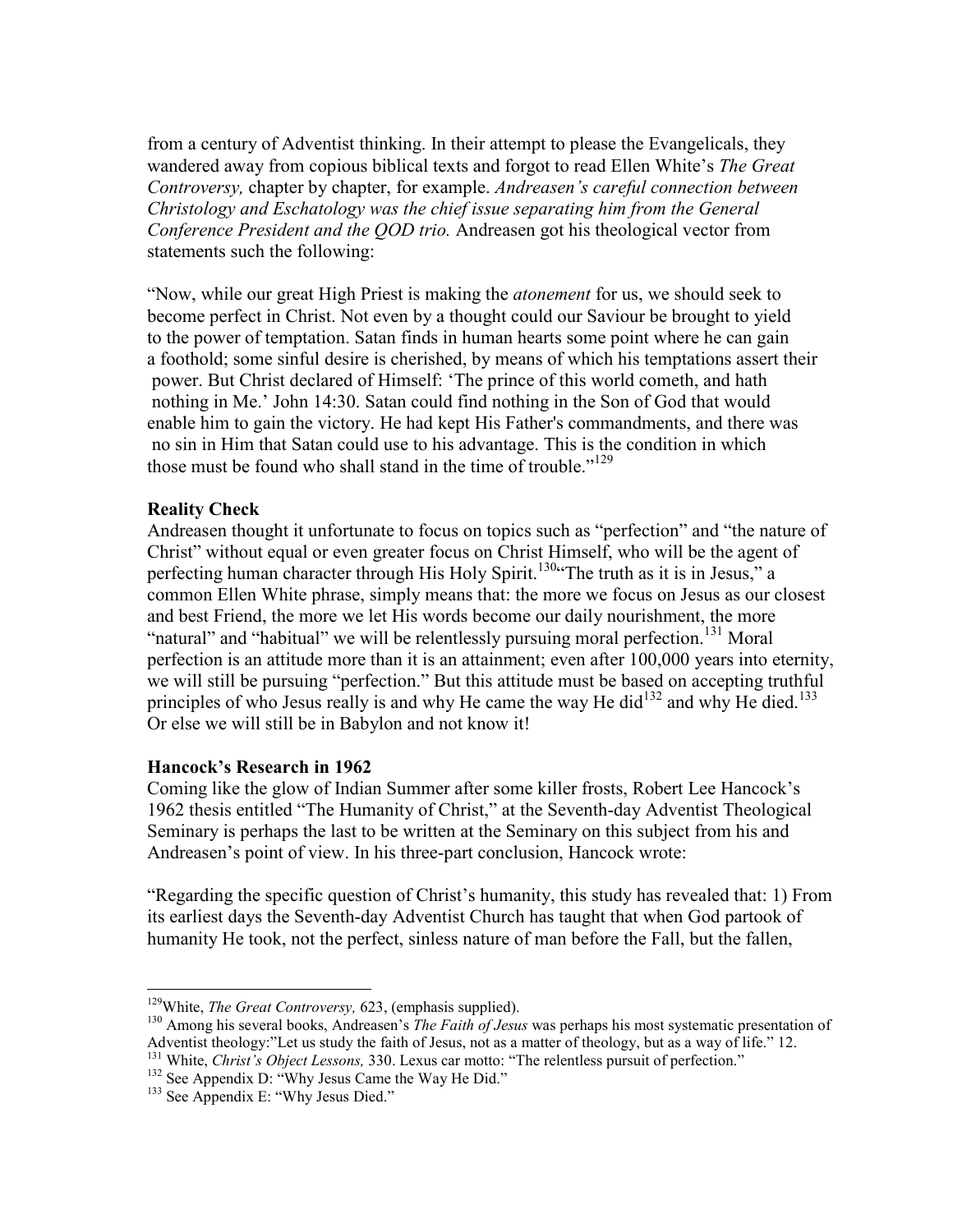sinful, offending, weakened, degenerate nature of man as it existed when He came to earth to help man. . . .

2) That during the fifteen-year period between 1940 and 1955 the words 'sinful' and 'fallen' with reference to Christ's human nature were largely or completely eliminated from denominational published materials. . . .

3) That since 1952, phrases such as 'sinless human nature,' 'nature of Adam before the fall,' and 'human nature undefiled,' have taken the place of the former terminology. . . . The findings of this study warrant the conclusion that Seventh-day Adventist teachings regarding the human nature of Christ have changed and that these changes involve concepts and not merely semantics."<sup>134</sup>

# VI. Fifty Years of Muddle

One of the many movements within Adventism that grew out of the perceived errors that were leading up to and including QOD is formally called The 1888 Message Study Committee. Among its leaders have been Donald Short and Robert Wieland. The imbedded connection between this 1888 Message group and QOD should be further examination, as well as the several unfortunate reconstructions/revisions of what really went on in the 1888 Minneapolis General Conference

Many other groups, often called "independent ministries," have flowed through the Adventist community on all continents in response to what they have seen as the flaws of QOD. Each one of them would not have seen the light of day if QOD had not been published.

## Quick Overview of Adventist Disarray Since 1960s

The theological contours affected by QOD were far more serious than what appeared on the surface, especially the humanity of Christ and sanctuary issues. Many teachers, pastors, and laypeople continued to see the issues clearly—that one cannot separate or reframe Christology without immediately affecting one's eschatology. Andreasen saw it early on. In support of QOD, church leaders, in workers meetings and in various publications, very soon began treating as equally heretical emphases: 1) Christ's post-fall nature and 2) overcoming sin this side of the Second Advent

An amazing spirit of retaliation against those who differed with QOD soon was endemic. Heavily advertised publications appeared focusing on "perfection" (overcoming sin) as an impossibility while still in "sinful flesh." In so doing, a novel definition of "perfection" was

 $\overline{a}$  $134$  Hancock may not have been aware of.1) F. D. Nichols' editorials in July, 1952, (mentioned earlier) in which he dealt specifically with this subject and 2) W. H. Branson's *Drama of the Ages*, which we referred to earlier. Other than these two items, Hancock was clear as a foghorn in San Francisco Bay.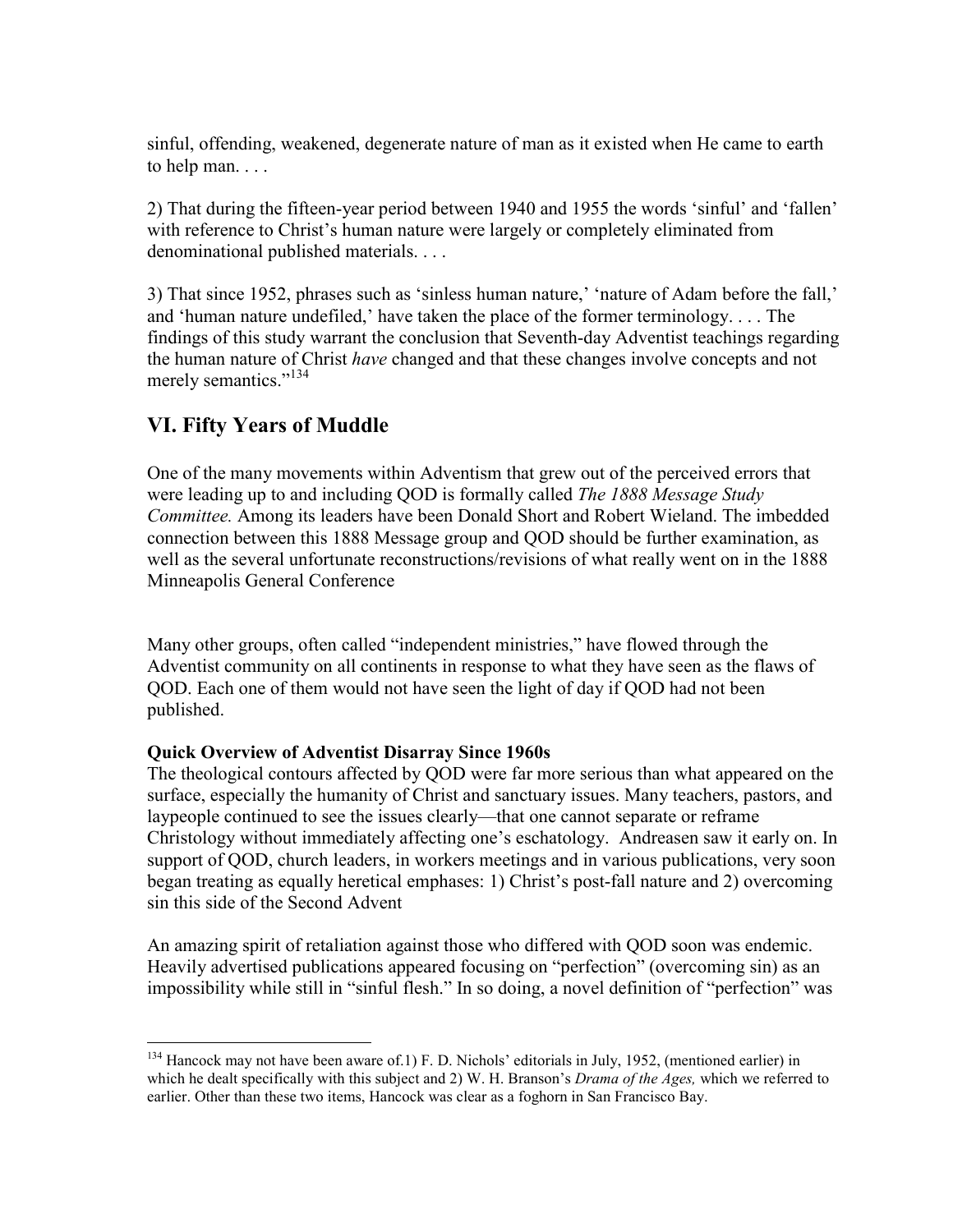created, at least for Adventists, in the place of the time-honored understanding of human cooperation with divine power in overcoming sin, here and now.<sup>135</sup>

All this was given impetus when the QOD trio bought into classic Calvinism regarding the humanity of Jesus. Thus, as surely as tomorrow's sunrise, classic Adventist thought regarding eschatology was dramatically distorted—unless one is comfortable with nonsequitors. Anyone not alive or still in elementary school in 1957 may find all this unbelievable!

## Bull and Lockhart's Analysis of the Post-1960 Era, Especially at the Seminary

All this is not my opinion only. This shift in denominational thought, especially in our Theological Seminary was clearly seen in Malcolm Bull and Keith Lockhart's second edition of their Seeking a Sanctuary. Probably no authors have focused more plainly on the influence of QOD and on how it dramatically affected the instruction of key Seminary teachers for a generation, on such subjects as "righteousness-by faith," "the humanity of Christ," and the linkage between Christology and eschatology.

These two men saw immediately the impasse that arises when one is confused about the nature of sin—a confusion that Andreasen and Ellen White avoided. They recognized Australian layman, Robert Brinsmead's quandary who assumed that there was "an unbridgeable gulf between human sinfulness and the need for perfection." Brinsmead's solution was to "emphasize the miraculous infusion of perfection through the cleansing of the heavenly sanctuary" because QOD had made perfection seem a remote possibility."<sup>136</sup> Brinsmead soon developed a world-wide following as a rebuke to the publication of QOD.

## Edward Heppenstall, Chair of Systematic Theology<sup>137</sup>

In contrast to Brinsmead (as well as to Andreasen), Bull and Lockhart continued:"The focus on the crucifixion encouraged by *Questions on Doctrine* was taken further by the Adventist theologian, Edward Heppenstall. His solution to the difficulty of explaining how the sinner could reach perfection was to argue that perfection was neither necessary nor possible. In 1963 he stated that 'absolute perfection and sinlessness cannot be realized here and now $"$ :138

<sup>&</sup>lt;sup>135</sup> A tsunami of new emphasis on what is meant by "perfection" emerged in the early 1960s. This subject became the litmus test for Adventist workers and laymen. This fallout from QOD generated dozens of "strawmen," such as "living without a Mediator," "sin is built into human nature (birth-nature) and not merely a choice," "behavior is legalism," "perfect people think they can meet Satan on their own," "focusing on personal perfection overrides a focus on Jesus, etc,"

<sup>&</sup>lt;sup>136</sup> Malcolm Bull and Keith Lockhart, Seeking a Sanctuary, Second Edition, (Bloomington, IN: Indiana University Press, 2007). 86.

<sup>&</sup>lt;sup>137</sup> Ted Heppenstall and I had a remarkable relationship and, as with Froom, we never let our theological differences trouble our friendship. Whenever we attended various meetings, we would spend many evenings in our motel rooms talking over the business of the church. Only occasionally did we discuss the humanity of Christ or the difference between "moral perfection" and "absolute perfection."

<sup>&</sup>lt;sup>138</sup>"Is Perfection Possible? Signs of the Times, December 1963.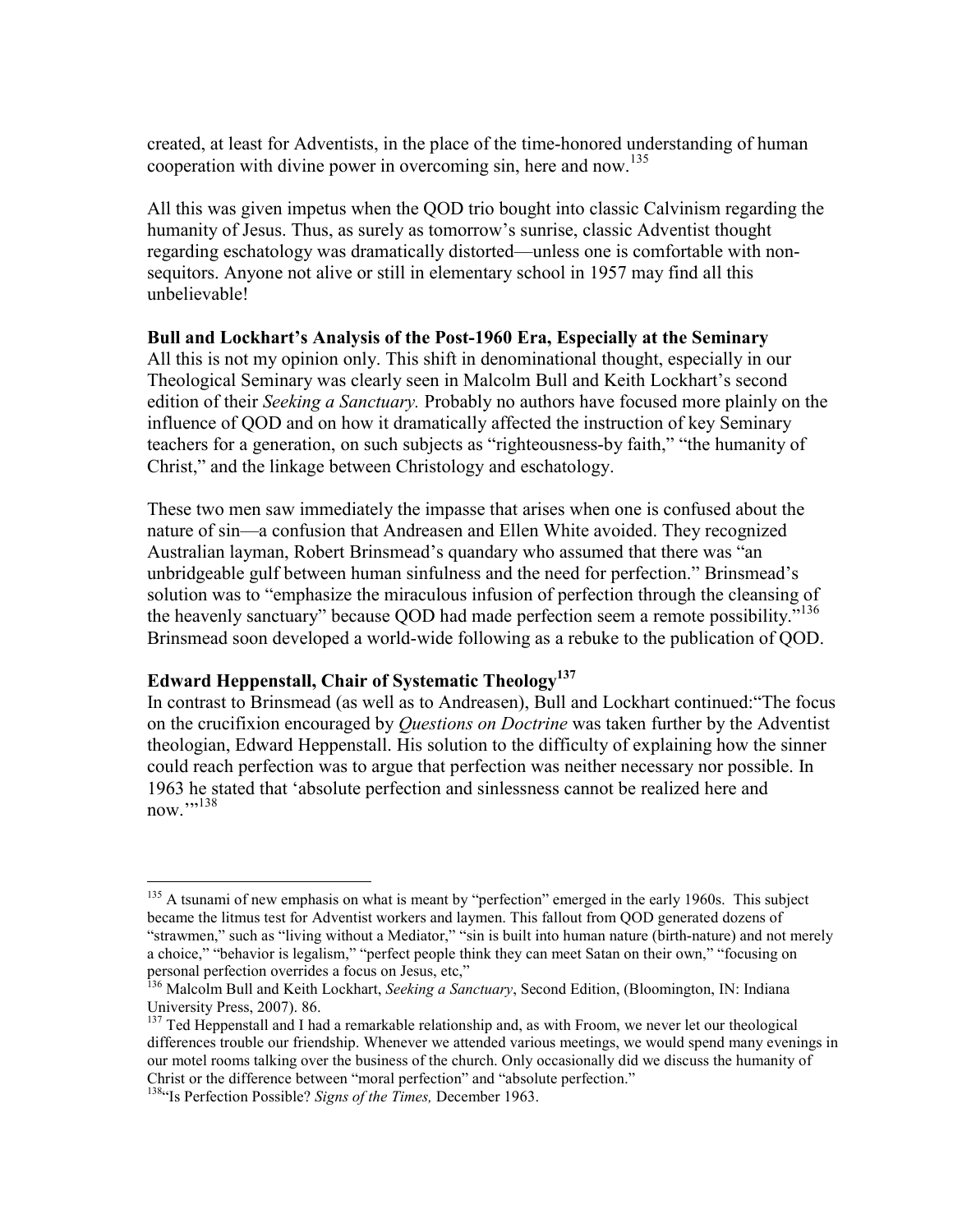What was the theological paradigm that Heppenstall had bought into? Bull and Lockhart claimed: "This response, which in Adventist terms was far more radical than that of Brinsmead, was partly the product of Heppenstall's understanding of original sin, a concept that had not been much in evidence in Adventism until this time."<sup>139</sup>

How did this new understanding of sin affect Heppenstall's rejection of Andreasen's and the rest of Adventist thought before 1955, especially regarding the issue of the humanity of Christ?<sup>140</sup> Bull and Lockhart continued: "Heppenstall opposed the notion of Christ's fallen nature because in his view, 'the efficacy of Christ's sacrifice lay in his absolute sinlessness<sup>"1,141</sup>

Thus for Heppenstall, his understanding of sin directly affected his understanding of both Christ's humanity and the traditional understanding of Adventism in regard to "overcoming sin." Note Bull and Lockhart's observation: "Prior to Heppenstall, no important Adventist writer denied the possibility of perfection."<sup>142</sup>

The issue also involves using different definitions for "perfection," "absolute perfection," "overcoming sin," etc.<sup>143</sup> But unspoken perspective and presuppositions affect the way anyone uses these phrases. For all of us. it depends on how we understand the sin problem and how Adam's posterity also becomes sinners.<sup>144</sup>

#### Change of Emphasis on Nearness of the Advent

But Bull and Lockhart saw how core theological thoughts don't stand alone—everything is connected to everything else. Our authors chronologically noted the amazing change of emphasis in Adventist teaching and preaching after 1960. Using a late 1960 survey that indicated that "the Second Advent received less emphasis in the preaching of the church than thirty years previously," they asserted that "Heppenstall's emphasis on justification in the 1960s" was a "reaction to the new soteriology of Questions on Doctrine, the theory [that] the theology of justification can be viewed as a way of compensating for a decline in belief in an imminent Second Coming."<sup>145</sup>

 $139$ Malcolm Bull and Keith Lockhart, op. cit., 87.

<sup>&</sup>lt;sup>140</sup> Heppenstall's long tenure at the Adventist Theological Seminary has been called the "Heppenstall" hegemony."

<sup>&</sup>lt;sup>141</sup> Ibid. We today can better appreciate Heppenstall's commendation of the writers of *Question on Doctrine* in view of his merging theological leadership in the Adventist Seminary: He said that the QOD trio had done "an excellent job" and that the manuscript to be "the best that has been so far" in stating Adventist belief to the world." Cited in Nam, op.cit., 248.

<sup>142</sup> Ibid.

<sup>&</sup>lt;sup>143</sup> See *Perfection—The Impossible Possibility* (Nashville, TN: Southern Publishing Association, 1975), Four essays on "perfection," by Herbert E. Douglass, Edward Heppenstall, Hans K. LaRondelle, and C. Mervyn Maxwel.

<sup>&</sup>lt;sup>144</sup> See Appendix F: "What Do We Mean by Moral Perfection?"

<sup>&</sup>lt;sup>145</sup> Ibid., 93. See also Graeme Bradford, More Than a Prophet (Berrien Springs, MI: Biblical Perspectives, 2006), 193: "The church [Seventh-day Adventist Church] had changed from its ideas on the nature of Christ, sinless perfectionism and the atonement due largely to the teachings of Heppenstall."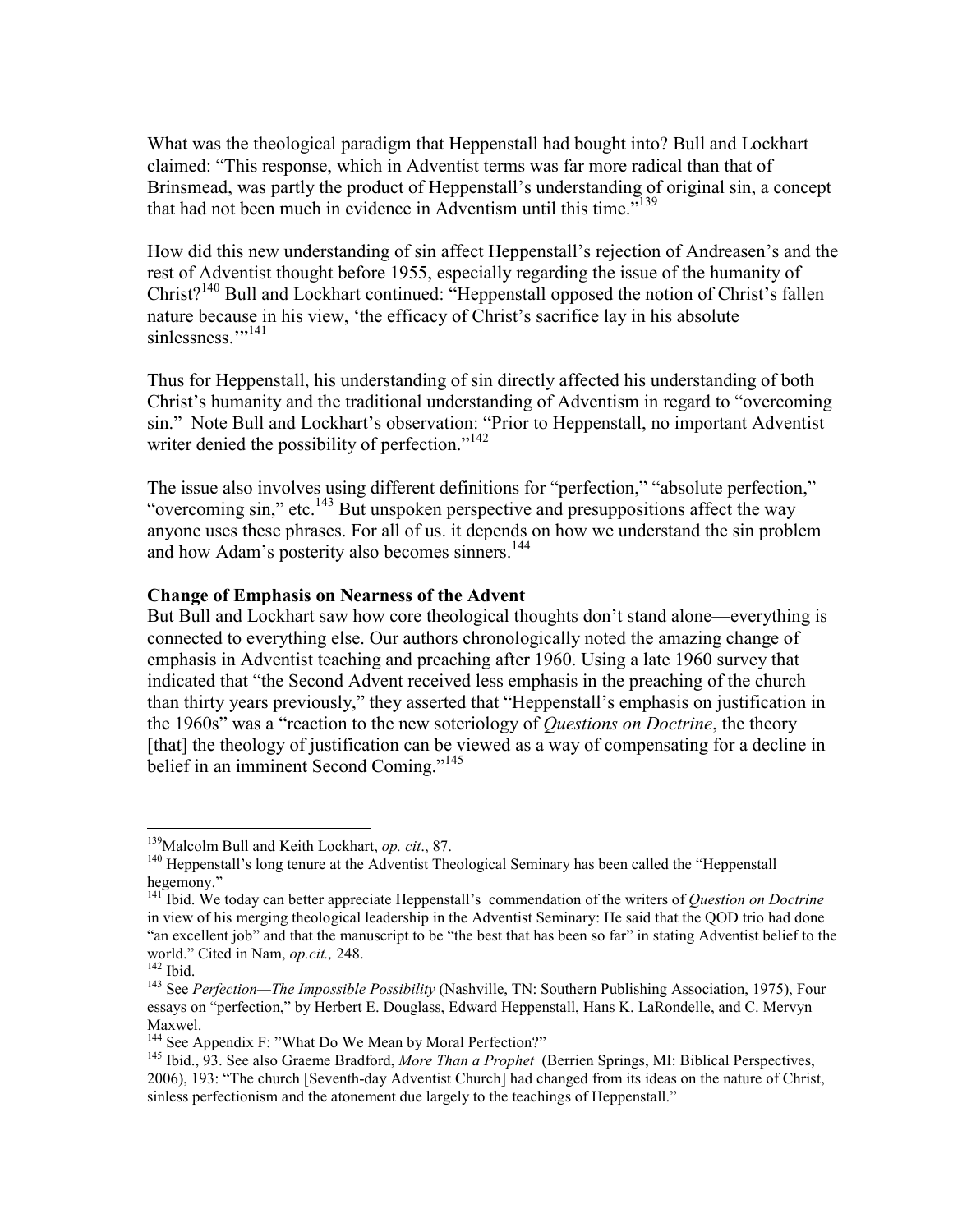Our authors continued: "Justification enables believers to be made righteous immediately rather than at the end of the world. . . . The wide appeal of justification in the 1960s indicated that by this point many Adventists were simply looking for an answer to the question of how perfection might be achieved in the present, rather than in an increasingly remote final generation of the future."<sup>146</sup>

Bull and Lockhart found evidence that "Heppenstall rarely mentioned the prospect of translation and never discussed the character of the last generation. Heppenstall broke the connection between Adventist soteriology and Adventist eschatology."<sup>147</sup>

As we turn back to QOD and Andreasen we see more clearly how the two immensely important paradigms (Andreasen's and Heppenstall's) differed and vastly affected the future of the Adventist Church for a whole generation.

## Unity and Coherence of Andreasen's Theological Paradigm

If Andreasen is correct in (1) his understanding of why Jesus came the way He did and (2) if he is correct in his synoptic picture of why Jesus died and (3) why His incarnational ministry is completed in His High Priestly duties and, (4) if he is correct in his understanding of the Great Controversy issues—then His "last generation" scenario follows as day follows night. If one of our Lord's reasons to live and die as He did—demonstrating that men and women "in sinful flesh" as He had, could, in cooperation with the Holy Spirit, overcome sin completely—then the biblical pictures of a last generation being sealed with God's approval for their victory over sin in the worst of times follows logically. But, also, many are the White references that reflect this connection between a correct understanding of our Lord's humanity and loyal believers who become overcomers in earth's last generation

White and Andreasen simply unfolded such biblical passages as 2 Peter 3, Revelation 7:1-4, and 14:6-16 among many.

For Andreasen, this straight line from the humanity of Christ through the atonement in all of its phases fulfilled the gospel plan and met the purpose of the Great Controversy theme changing rebels into loyal sons and daughters who rely on the Holy Spirit's empowerment. He also saw clearly how the century-old Adventist understanding of Christology and eschatology focuses on how Jesus and His loyalists proved Satan wrong and God fair and just. Changing one's understanding of the humanity of Christ immediately changes one's understanding of the several phases of the atonement and thus what may be expected in a last-generation scenario.<sup>148</sup>

 $\overline{a}$  $146$  Ibid., 93, 94.

<sup>147</sup> Ibid., 94.

<sup>&</sup>lt;sup>148</sup>For example: "When he comes he is not to cleanse us of our sins. He is not then to remove from us the defects in our characters. He will not then cure us of the infirmities of our tempers and dispositions. He will not do this work then. Before that time this work will all be accomplished, if wrought for us at all. Then those who are holy will be holy still. They are not to be made holy when the Lord comes. Those who have preserved their bodies, and their spirits, in holiness, and in sanctification, and honor, will then receive the finishing touch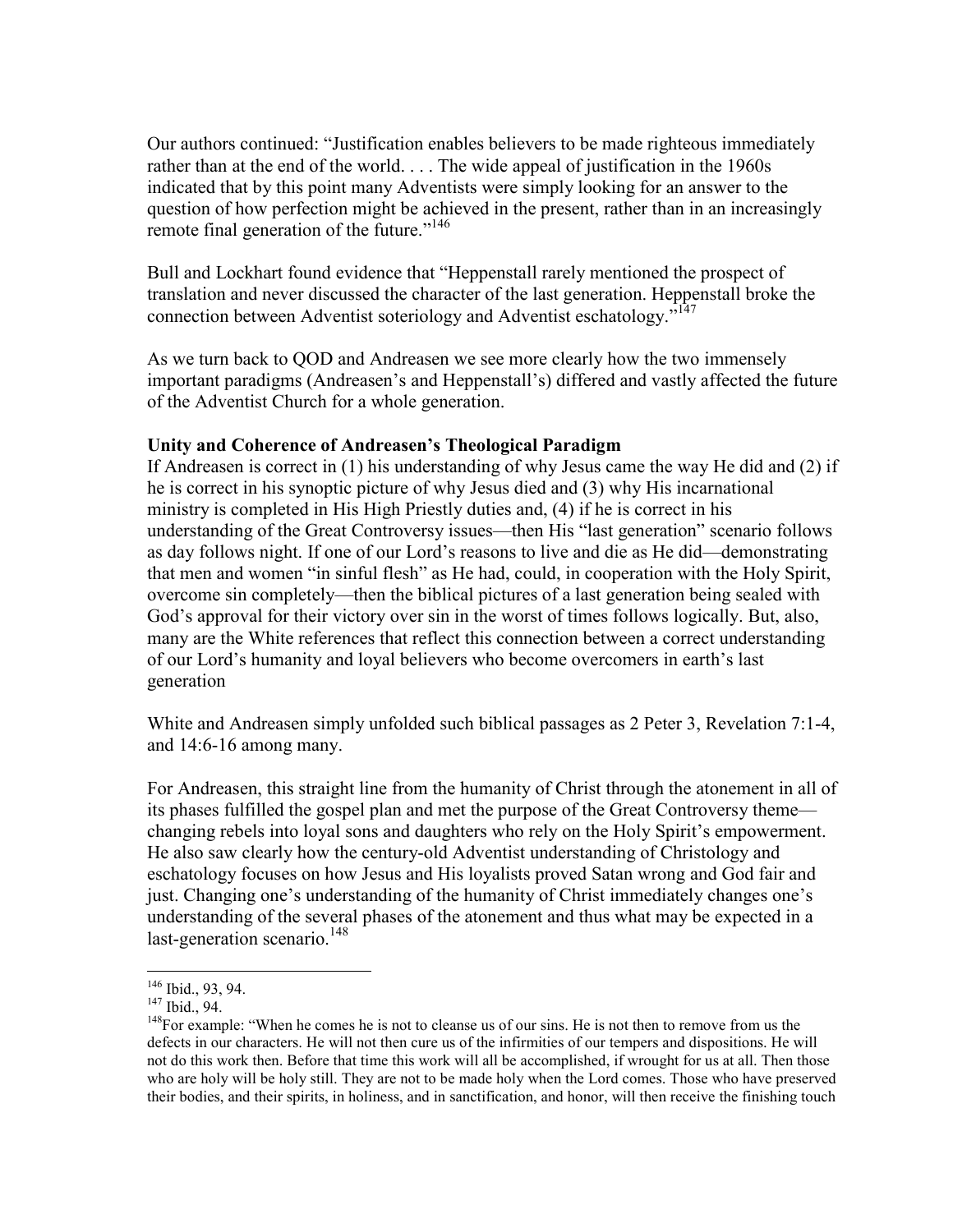#### Theological Liberalism

All the reactions to QOD must also include the rise of theological liberalism (some prefer the label, progressive) in the Adventist Church. Such church members responded to what was perceived as latent legalism in the church, especially on the emphasis that God expects His people to be overcomers "even as I [Jesus] overcame" (Revelation 2:21).

Instead of both groups (classicists and liberals) looking more thoughtfully at the Laodicean message of Revelation 3, both groups tended to build a deeper divide. Liberalism took courage in (1) QOD's confusion over Christology and its less-than-lucid explanation of Christ's high priestly ministry, and (2) was especially comforted with the prevailing shift of Adventist thought regarding "overcoming sin," and (3) took new courage in "new" thoughts explaining away the delay of the Advent.

Those who tended toward legalism (as some have been described) often focused on correct theology but not on the personal characteristics of Jesus that would make them more gracious in contending with the so-called liberal-progressive factions. Both groups tended to lose the big picture of the Great Controversy and its personal issues for each of us today.

## QOD Magisterium

Many authors and teachers through the years swallowed some of the unsupportable conclusions of QOD (such as those Dr. Knight has pointed out in his Annotation), thus making QOD's assertions the accepted magisterium. In many ways the word has been out since the 1960s that pastors and teachers should not speak out on subjects such as the sanctuary and the humanity of Christ because such topics were divisive. But when did the divisiveness begin?

Perhaps what has been really unfortunate in the past fifty years, has been the astounding attempt to ridicule M. L. Andreasen. For instance, in a recent book, Andreasen "is a good example of the improper use of her writings." He "shows no evidence that he correctly understood inspiration from the Bible or Ellen White's writings." Or, that his "line of reasoning had many weaknesses, for example: It held an inadequate and non-biblical view of the nature of sin.' Or that "many of the ideas of Andreasen were later taken to their

 $\overline{a}$ of immortality. And when he comes, those who are unjust, and unsanctified, and filthy, will remain so forever. There is then no work to be done for them which shall remove their defects, and give them holy characters. The Refiner does not then sit to pursue his refining process, and remove their sins, and their corruption. This is all to be done in these hours of probation. It is now that this work is to be accomplished for us. . . .

"As we lay hold upon the truth of God, its influence must affect us. It must elevate us. It must remove from us every imperfection. It must remove from us sins of whatever nature. And it must fit us, that we may be prepared to see the king in his beauty, and finally to unite with the pure and heavenly angels in the kingdom of glory. This work is to be accomplished for us here. Here we are, with these bodies and spirits, which are to be fitted for immortality."ST, September 18, 1879 (First presented in Battle Creek, March 6, 1869, White,Testimonies,vol 2, 355, 356).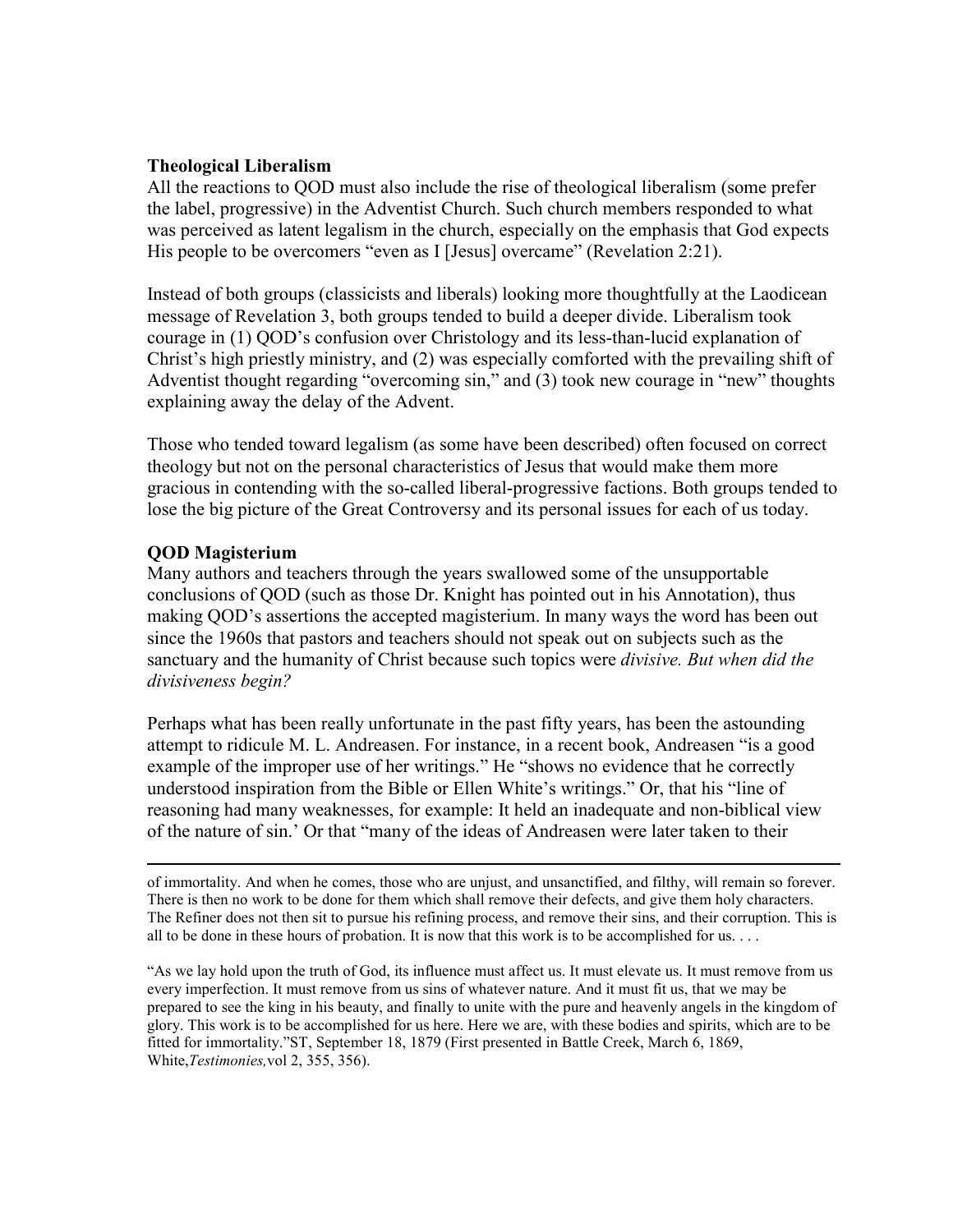logical conclusion by . . . Brinsmead, who caused havoc and division in the church during the 1960s $^{149}$ 

Then, in revealing his personal theological bias, the author correctly noted the main tenets of Andreasen's "final generation theology" but then dismissed them as nonbiblical and a misuse of Ellen White's thought. Yet, he provided no proof that his assertions or conclusions were correct and that Andreasen was wrong.

Alas, several other books have been unfortunately written in a similar vein.

## Opportunity of the Century—What If?

What if the Adventist trio had not muted our understanding of the second angel's message of Revelation 14?

Adventist self-understanding involves its primary historical reason for existence—to call God's people out of Babylon, out of churches that have fallen for Satan's heresies, and to prepare them to live forever. Through the last 160 years or so, many laypersons have understood this emphasis in Revelation 14; they gladly and gratefully left their established churches and became happy, loyal Adventists. But then to watch their Adventist leaders go mute on this basic reason for the Adventist Church's existence—all this became a great concern for many in the past fifty years.

Though not a popular message, the Adventist message on Revelation 14 is a prophetic message of present truth. But Martin and Barnhouse, it seems, never were given even a clue as to the biblical basis for our allegiance to the three angels of Revelation 14.

What if Martin and Barnhouse were convinced that we had not repudiated our century-old conviction that God has challenged the world in the second angel's message?

What if Martin and Barnhouse were given the big picture of what is going on in the Great Controversy and how we are living in its closing days? Such was the opportunity of the century that was strangely ignored.

I cannot improve upon George Knight's evaluation that Questions on Doctrines easily qualifies as the most divisive book in Seventh-day Adventist history."<sup>150</sup>

Nor would I want to improve on John Milton: "Though all the winds of doctrine were let loose to play upon the earth, so Truth be in the field, we do ingloriously, by licensing and

 $149$  Bradford, op. cit., 188.

<sup>&</sup>lt;sup>150</sup> OOD Annotated Edition, xiii.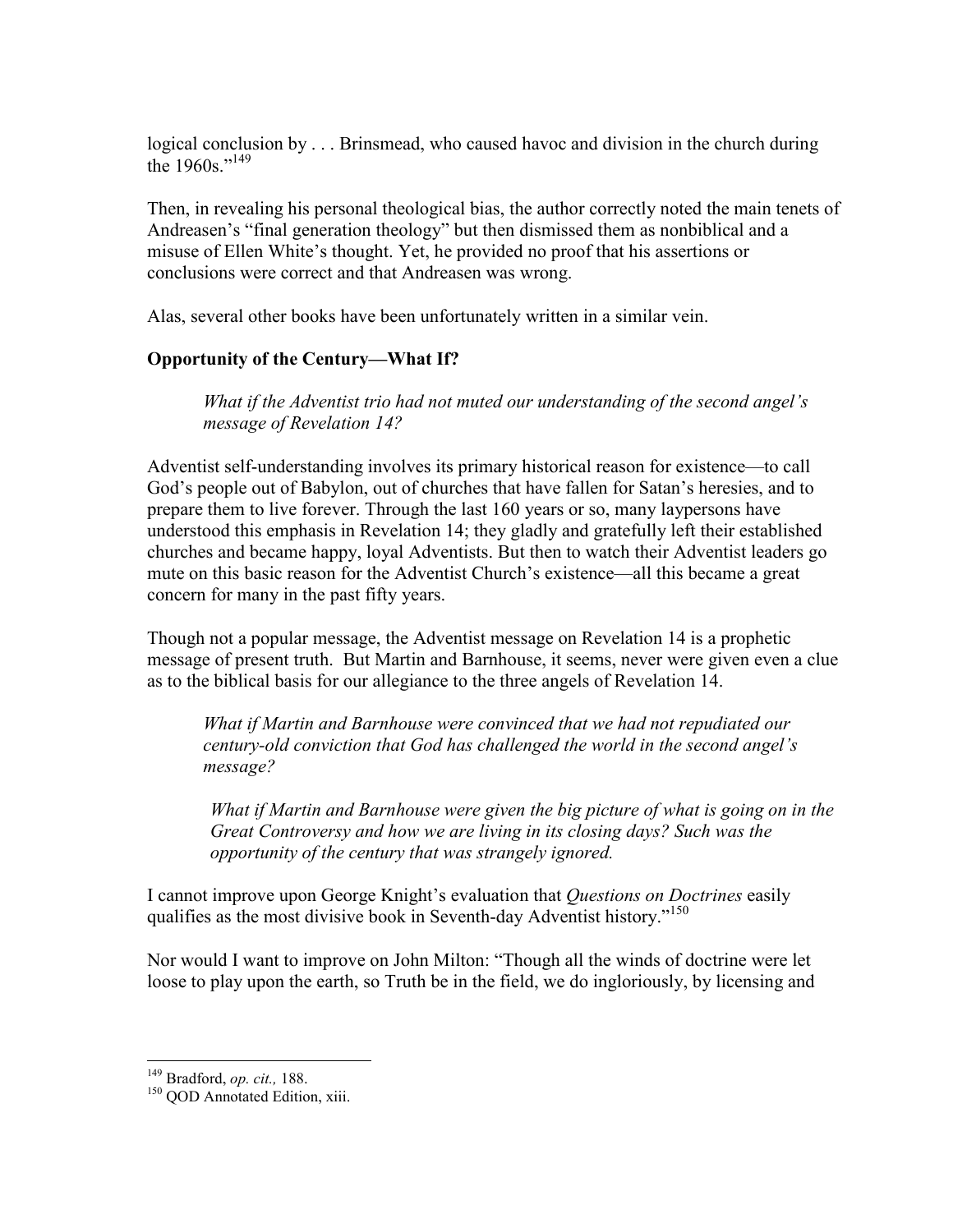prohibiting, to misdoubt her strength. Let her and Falsehood grapple: who ever knew Truth put to the worse in a free and open encounter?"<sup>151</sup>

Or Socrates' advice to Charmides: "But what matter," said Charmides, "from whom I heard this?" "No matter at all," I [Socrates] replied: "for the point is not who said the words, but whether they are true or not."<sup>152</sup>

## Fifty Years After—What Should We Do To Rectify Mistakes?

Our first responsibility is to remember that what happened in 1957 was a wholesale detour from what Adventist theology was for a century. Some will say that was healthy and most needed. Obviously, if that were so, we would have seen through the last fifty year a fresh way of explaining the distinctiveness of Adventist theology. Unfortunately, the last fifty years have been the most divisive period throughout the Adventist world.

Let us role play and remember:

1. Remember that the Adventist trio and their confreres were not trained theologians. They were wholeheartedly indefatigable in their labors. Few, before or since, have invested more time and energy in denominational interests. I knew them personally; we became very close as their westering sun set. But, they were unaware of how modern theological entities are different, not because of semantic issues, but because their theological family tree is built on thinkers who had different and conflicting ideas of what God is like and how that affected their doctrines of salvation, etc.

Ever since Hesiod around 700 B.C. began thinking about God, theologians have begun their systematic thinking with their presuppositions, whether it be the prevailing philosophy or a particular assumption of what God is like. Either presupposition would then determine their theological methods as they spelled out the relationship between God and human beings on the basis of their paradigm. No theological system emerges without a presupposition or theory, none!.

2. Remember even more in our day that every theological system, whether Adventist, Calvinist, Lutheran, Anabaptist, Methodist, Roman Catholic, Orthodox Catholic, Buddhist, or Hindu, for examples, is based on the presuppositions of their favorite theologian or group of theologians. Obviously, all groups believe that their presuppositions are valid according to some standard, whether it be the Bible or the prevailing philosophical system such as Existentialism, Platonic Objectivism, or Subjective Rationalism, etc. If it be the Bible, then still the presupposition must be examined before its theological system should be given validity.

<sup>&</sup>lt;sup>151</sup>John Milton, "Areopogitica." (1644), The Harvard Classics. ed., Charles W. Eliot (New York:P. F. Collier & Son Company, 1909, Vol. 3), 239.

 $152$  The Dialogues of Plato, Jewett, vol. 1, 11 (161).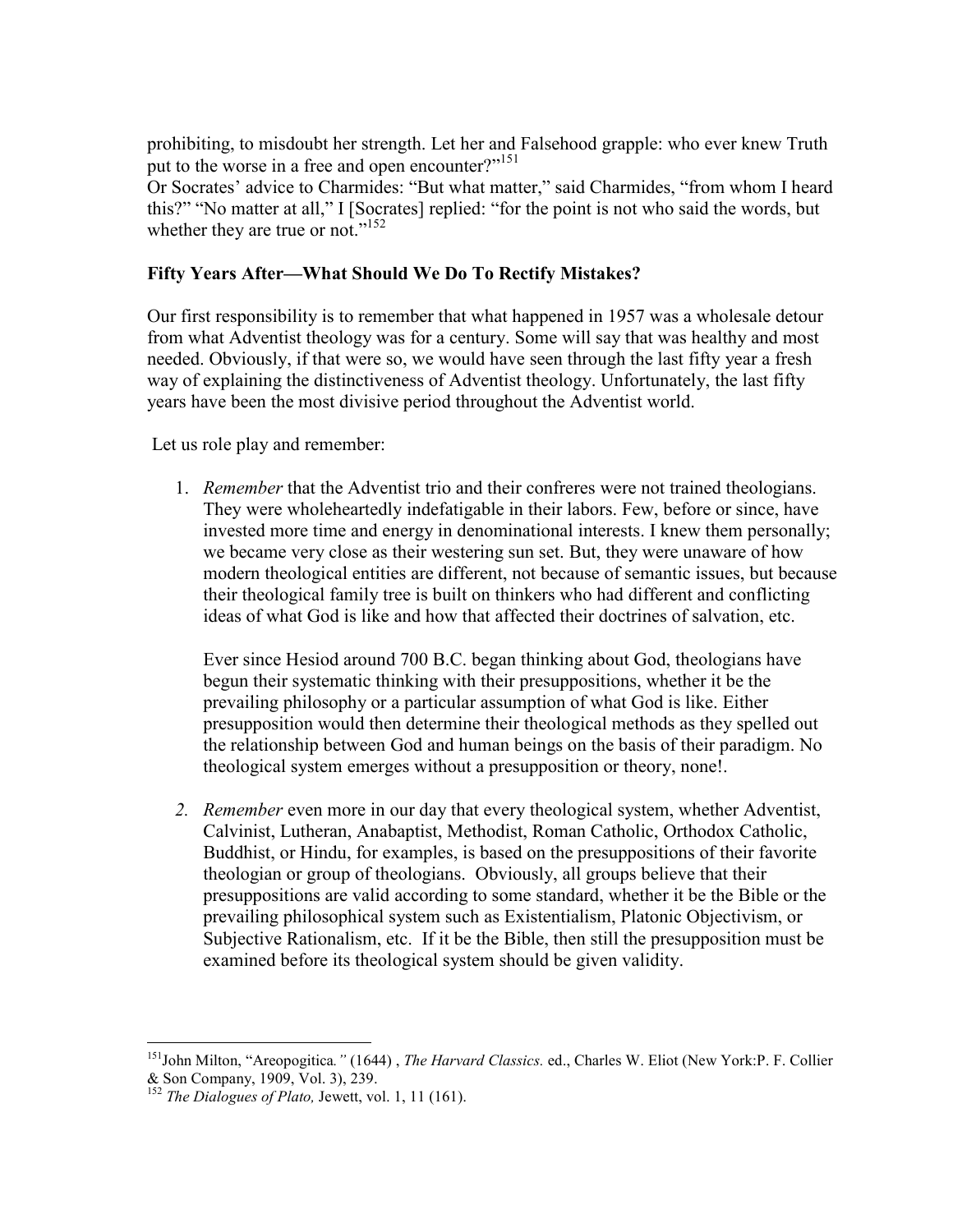- 3. Remember that in 1957, the century-old, Adventist theological system was on firm ground when it bumped up against the Calvinistic plate—and the usual tectonic-plate earthquake was sensed throughout both worlds. Neither groups sensed the impossibility of "joining" both plates on central issues. They both thought that smoothing our rhetoric would produce a "meeting of minds."
- 4. Remember that the Adventist theological system is based on the Great Controversy Theme (GCT), a prevailing theme that is based on the whole Bible, from Genesis to Revelation, and not on any one book of the Bible. It is further illuminated by the writings of Ellen G. White that highlight this Biblical thread. The GCT accepts the biblical picture of God as the Loving, Merciful Creator who has made mankind able to respond to His love, a God who allowed evil to develop so that its malevolent practices could be recognized for all its awfulness. The GCT reveals a God whose Plan of Salvation aims at rescuing all the willing obedient from this evil planet and then entrusting them with eternal life.

As I noted earlier, Fernando Canale has written clearly that the sanctuary doctrine is the clearest way to unfold the vast overview, coherency, and unity of the GCT. This has always been the open secret of classic Adventist thought.

- 5. Remember that thought leaders, including F. D. Nichol, W. H. Branson, Raymond Cottrell, Don Neufeld, M. L. Andreasen, Kenneth H. Wood, of the 1950 years, had built their Adventist thinking on the basic interlocking logic of the GCT. To dismiss such leaders is hardly possible unless their emphasis and conclusions have been shown to be invalid and contrary to a "new" and better way of doing Adventist theology since 1957
- 6. Remember that a Christian theology can always be judged by its eschatology—that is, by its view of last-day events and the future of this planet. And one's eschatology is generally affected by one's Christology. Although this sounds over simplified, that's the way it turns out. How one thinks about the humanity of Christ most often affects one's view of what God expects out of His people in the last days.
- 7. Remember above all else, that the prophetic assignment of the Seventh-day Adventist Church as outlined in Revelation 7, 13, and 14, will be fulfilled by some generation of Adventists who recovers its distinctive message as outlined in the GCT.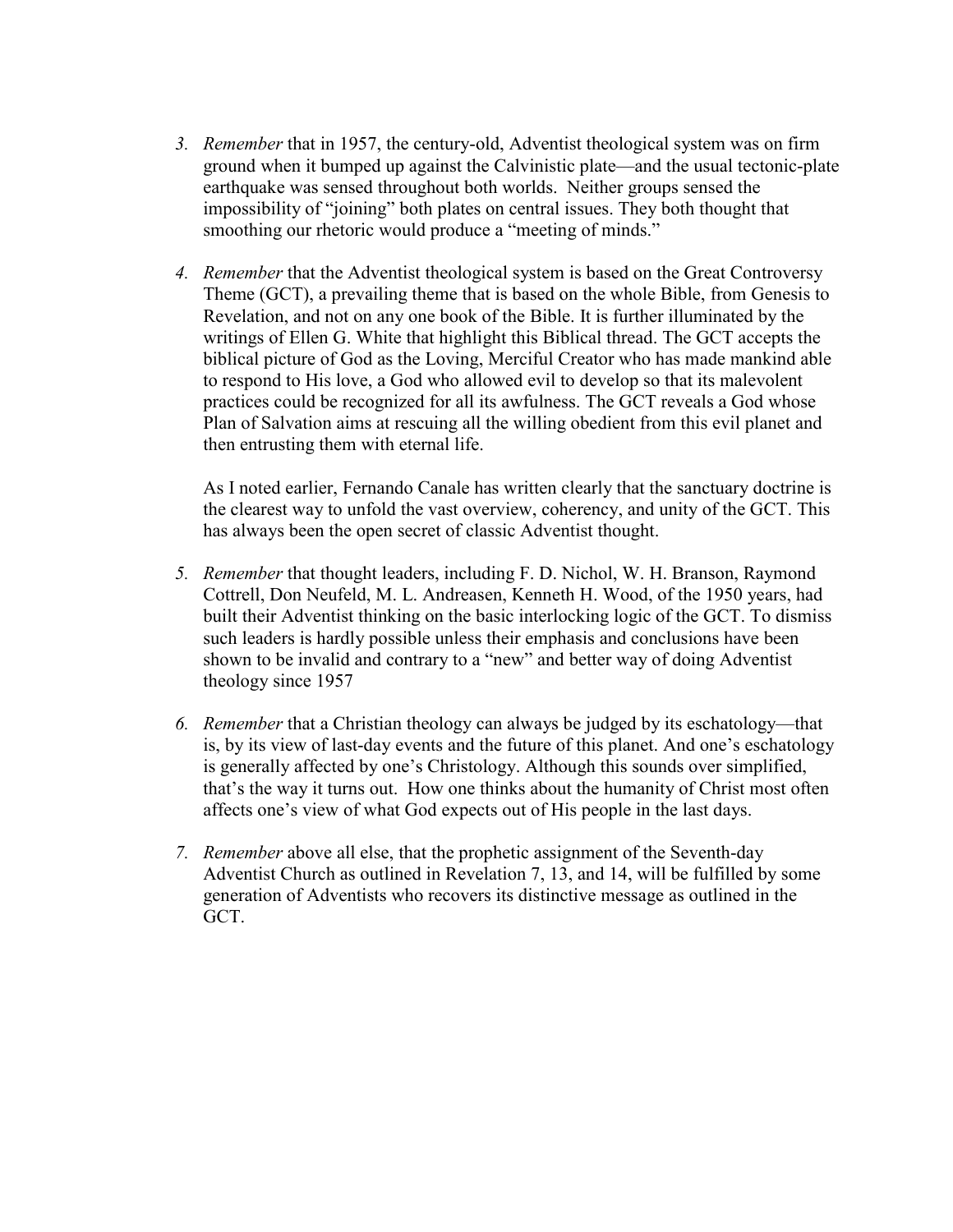## Appendix A: Issues in the Great Controversy Theme<sup>153</sup>

The great controversy that the Bible describes is far different than Hollywood's portrayal of a galactic clash of heavenly warriors with their shining swords. The great controversy is over the question of who can best govern the universe, who presents the best principles by which created intelligences can find hope, health, happiness and heavenly assurance while living on a planet still to be sanitized from all the evil for which Satan is responsible.

To say it another way, the great controversy is not a spectator sport. It does not give anyone the luxury of sitting in the bleachers. You and I are actors on the stage of the universe. How we play our part will determine not only our eternal futures but also help significantly in vindicating the integrity of God's order in the universe.

Stephen Hawkins, that remarkable Cambridge University mathematician and cosmologist, in his 1988 book, A Brief History of Time, wrote that were scientists to discover the longsought "theory of everything" to explain the varying mechanisms of the universe, "we would truly know the mind of God.<sup>7154</sup> Seventh-day Adventists have been given just that the "theory of everything," that truly introduces us to the "mind of God." We didn't discover it; it was given to us. We call it the Great Controversy Theme, the unified field of clarity as to what is going on in this wonderful universe.<sup>155</sup>

Here we summarize the overall scope of the Great Controversy Theme (GCT):

 $\overline{a}$ 

"The central theme of the Bible, the theme about which every other in the whole book clusters, is the redemption plan, the restoration in the human soul of the image of God. From the first intimation of hope in the sentence pronounced in Eden to that last glorious promise of the Revelation, 'They shall see His face; and His name shall be in their foreheads' (Revelation 22:4), the burden of every book and every passage of the Bible is the unfolding of this wondrous theme,--man's uplifting,--the power of God, 'which giveth us the victory through our Lord Jesus Christ.' (1 Corinthians 15:57). He who grasps this thought has before him an infinite field for study. He has the key that will unlock to him the whole treasure house of God's word. "—*Education*, 125, emphasis supplied).

 $153$  A very brief summary of my book, God At Risk— the Cost of Freedom in the Great Controversy, (Roseville, CA: Amazing Facts, 2004), 480p p.

<sup>154</sup> New York: Bantam Books, 1988, p. 193. Hawkins is the Lucasian Professor of Mathematics in the Department of Theoretical Physics at Cambridge University, the chair formerly held by Sir Isaac Newton. . <sup>155</sup> Oliver Sacks, M.D. (neurologist, 1933-) was intrigued with chemistry in early childhood and wrote about his utter fascination with the periodic table, especially as clarified by Dmitr Ivanovich Mendeleev. In his article, "Mendeleev's Garden" (The American Scholar, Autumn 2001, 21-32, Sachs wrote: "I could scarcely sleep for excitement the night after seeing the periodic table—it seems to me an incredible achievement to have brought the whole, vast, and seemingly chaotic universe of chemistry to an all-embracing order. . . . To have perceived an *overall* organization, a super arching principle uniting and relating *all* the elements, had a quality of the miraculous, of genius. And this gave me, for the first time, a sense of the transcendent power of the human mind, and the fact that it might be equipped to discover or decipher the deepest secrets of nature, to read the mind of God." This was precisely my experience when I "discovered" the implications of the Great Controversy Theme fifty years ago..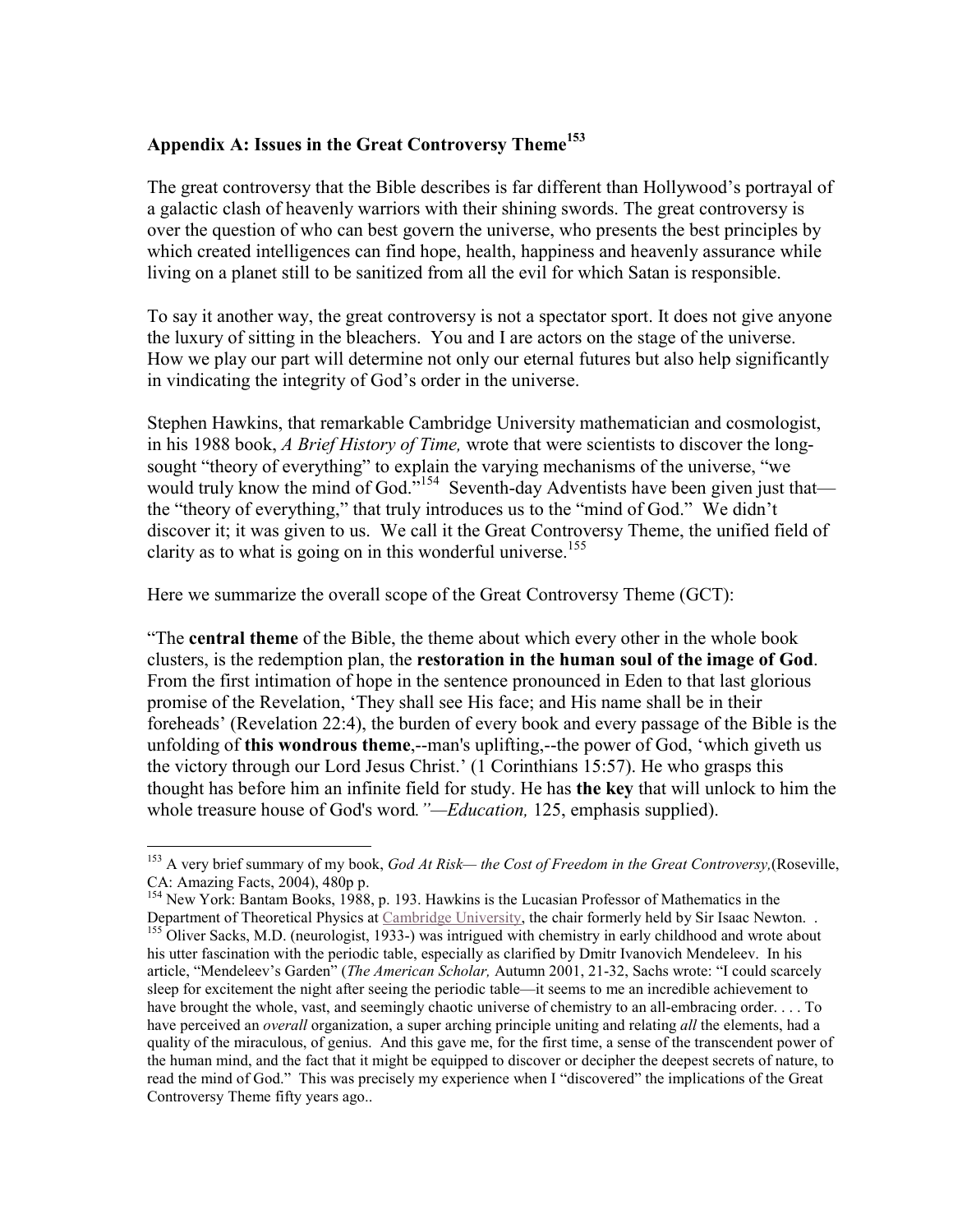"The Bible is its own expositor. Scripture is to be compared with scripture. The student should learn to view the word as a whole, and to see the relation of its parts. He should gain a knowledge of its grand central theme, of God's original purpose for the world, of the rise of the great controversy, and of the work of redemption. He should understand the nature of the two principles that are contending for supremacy, and should learn to trace their working through the records of history and prophecy, to the great consummation. He should see how this controversy enters into every phase of human experience; how in every act of life he himself reveals the one or the other of the two antagonistic motives; and how, whether he will or not, he is even now deciding upon which side of the controversy he will be found."—*Ibid.*, 190, (emphasis supplied).

These are very sobering words, words that must be read often. The GCT is the one theme that fully answers the question: What does God want to accomplish in His Plan of Salvation?

Lucifer (later Satan) was clever and deceitful in charging God as being ultimately selfcentered in wanting everything done His way with no "freedom" for independent thinking. Because God didn't grant this new kind of "freedom," Satan pictured God as "severe and unforgiving"—a "being whose chief attribute is stern justice,—one who is a severe judge, a harsh, exacting creditor."<sup>156</sup>

The highest purpose for Jesus to leave heaven and come to earth is to tell the truth about God. In doing so, He shut Satan's mouth, vindicating the eternal fairness, justice, and mercies of God.<sup>157</sup> Watching Calvary, the universe of unfallen beings rejoiced with our Lord's cry, "It is finished"—"Satan was defeated. Not until Christ's death was the character of Satan clearly revealed to the angels or to the unfallen worlds."<sup>158</sup>

But God's plan for our salvation was not, even then, yet complete, either to the unfallen angels or to those on Planet Earth. Even though Satan's disguise was torn away, He "was not destroyed." God knew that more time was needed to get the good news of Calvary out to mankind the world over. If Calvary was total victory for God in the controversy with Satan, God would have declared victory and the millennium would have begun.

<sup>&</sup>lt;sup>156</sup> Steps to Christ, 11; Prophets and Kings, 311; 5Testimonies, 738; 19Manuscript Release, 331.

<sup>&</sup>lt;sup>157</sup>"The Great Teacher came to our world to stand at the head of humanity, to thus elevate and sanctify humanity by His holy obedience to all of God's requirements, showing it is possible to obey all the commandments of God. He has demonstrated that a lifelong obedience is possible."—Manuscript 1, 1892, cited in Ibid., 139. Signs of the Times, January 20, 1890: "The only way in which He could set and keep men right was to make Himself visible and familiar to their eyes. That men might have salvation He came directly to man and became a partaker of his nature. The Father was revealed in Christ as altogether a different being from that which Satan had represented Him to be." This paragraph needs to be read and reread often, for in these few words we have the rationale for what theologians call "justification" and "sanctification." The only way we can be justified ("set right") and sanctified ("kept right") is to keep our focus on why Jesus came to earth.

<sup>&</sup>lt;sup>158</sup>The Desire of Ages, 758.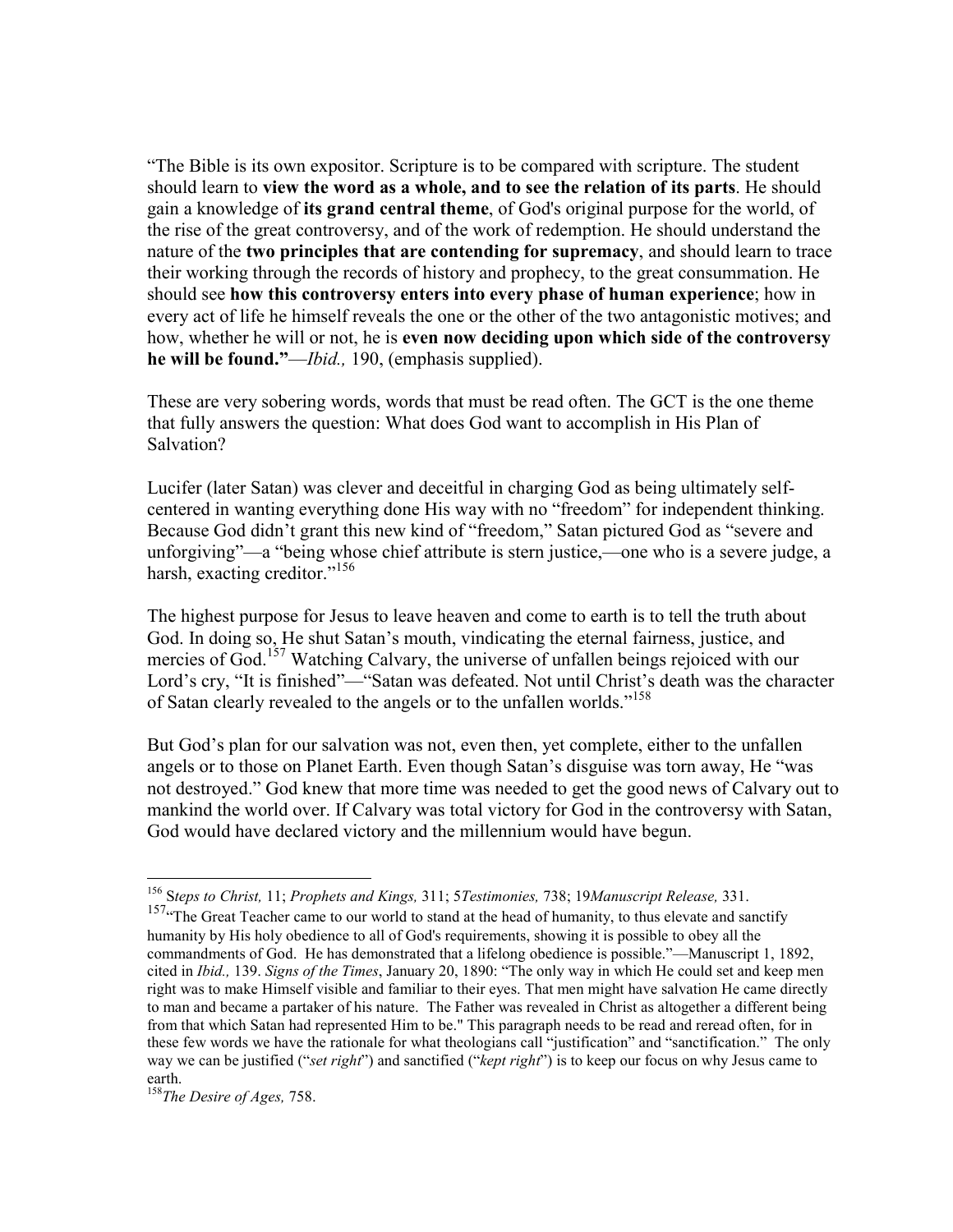But the facts are that "the angels did not even then understand all that was involved in the great controversy. The principles at stake were to be more fully revealed. And for the sake of man, Satan's existence must be continued. Man as well as angels must see the contrast between the Prince of light and the prince of darkness. He must choose whom he will serve $^{159}$ 

God, of course, has his plan. Before Jesus ascended He laid out the job description for the Christian Church. John recorded part of our Lord's incredibly moving prayer to His Heavenly Father wherein Jesus said: "As you have sent me into the world, I also have sent them into the world"  $(17:18)$ ; see also  $20:21$ ).

Obviously this requires a second reading on our knees. Could He possibly mean what He said? What Jesus was sent into this world to do, so He sends us to do! Could it then be that, in some important aspects, the plan of salvation depends on His disciples doing faithfully what He did so faithfully! And if they do not, they would be His followers in name only! And some day such followers will hear those dreadful words, "I never knew you [for what you said you were]" (Matthew 7:23).

When I read this job description I see God as our Heavenly Franchiser. He has something special to offer everyone who would "buy" from Him. He offers these franchises freely to all who will commit themselves to represent what He stands for—faithfully, clearly, day in and day out.

Jesus has always found some, in every generation and in all lands, who get the point. They discovered that working for the Heavenly Franchise became their life! Nothing was more exciting! These local franchises know that they are not as perfect as their Head Office. But they also know that if they would keep listening to Headquarters, and stay close to company representatives (who are always on their side to help them reach all expectations), their local franchise will increasingly reflect the original Pattern of the Divine Franchiser.<sup>160</sup>

Why did He make "human beings . . . a new and distinct order"? Because the human family would become one of His best laboratories for the working out of His "side" of the conflict as well as an open display of how Satan's principles would work out.

 $159$  Ibid., 761.

<sup>160.</sup> When Christ left the world, He committed His work to His followers. He came to represent the character of God to the world, and we are left to represent Christ to the world."—Signs of the Times, April 15, 1889. "God designs that every one of us shall be perfect in Him, so that we may represent to the world the perfection of His character. He wants us to be set free from sin, that we shall not disappoint the heavenly intelligences, that we may not grieve our divine Redeemer. He does not desire us to profess Christianity and yet not avail ourselves of that grace which is able to make us perfect, that we may be found wanting in nothing, but unblamable before Him in love and holiness."—Ibid., February 8, 1892. "In the exercise of his sovereign prerogative He imparted to His disciples the knowledge of the character of God, in order that they might communicate it to the world."— Ibid., June 27, 1892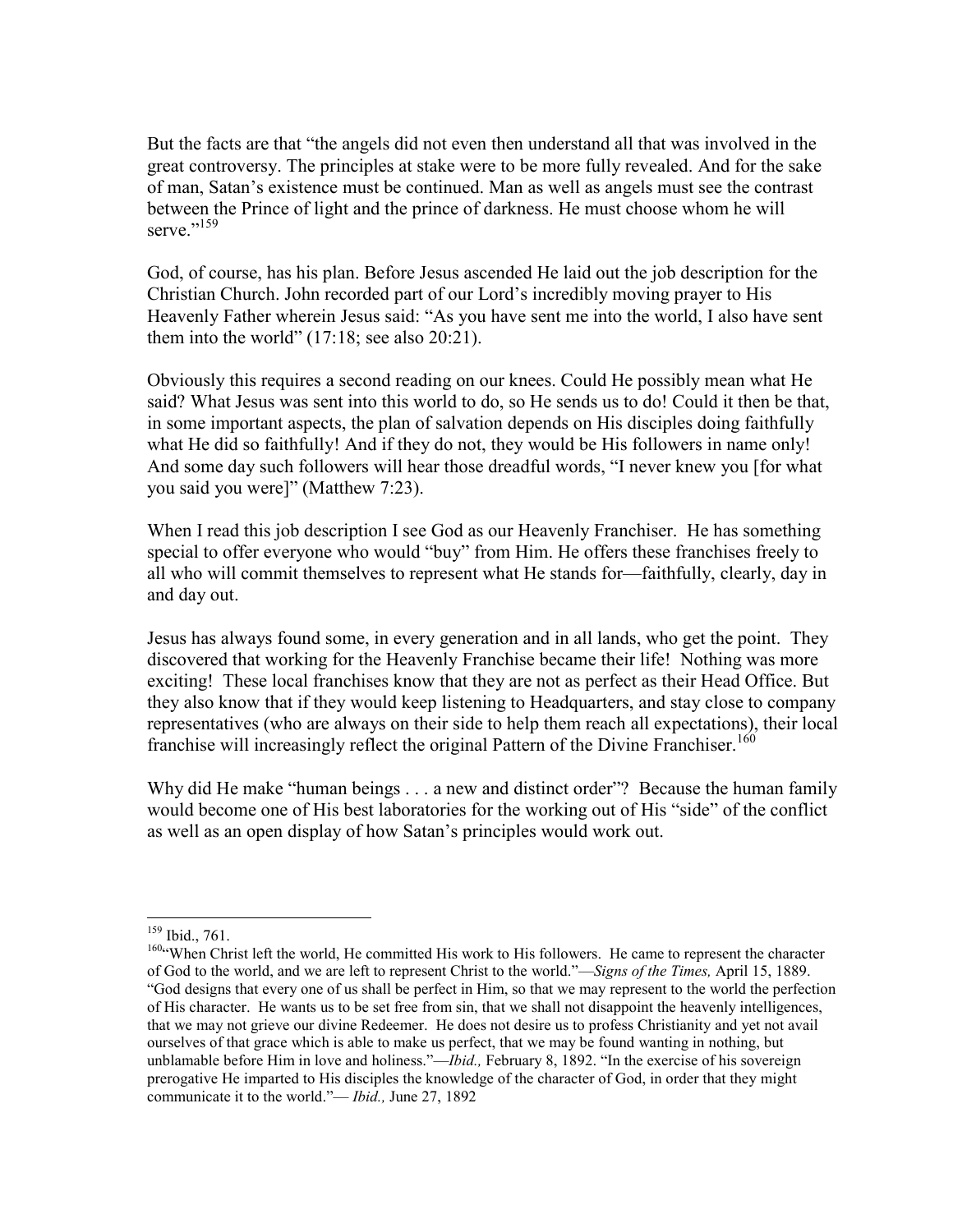This "new and distinct order" of created intelligences was the "talk" of the universe: "All heaven took a deep and joyful interest in the creation of the world and of man. . . . They were made 'in the image of God' and it was the Creator's design that they should populate the earth."<sup>161</sup>

Even further, God had planned that in the development of the human race He would "put it in our power, through co-operation with Him, to bring this scene of misery to an end.<sup> $162$ </sup> That sounds like a lot of responsibility—the capacity to hasten the Advent (or delay it)!

Now, hours before Calvary and only a few weeks before His ascension, Jesus was putting Plan C into action. Plan A failed when Adam and Eve walked out of the Garden. Plan B failed when Israel missed its opportunity to be God's faithful franchise.

And now—the Christian church! Men and women of faith would become His divine franchises throughout the world, building the case that God can be trusted, that He is fair with His laws, that He is merciful beyond words, and that His grace melts our hearts and empowers weak wills so that His will can be done on earth even as it is done by joyful, enthusiastic, compliant angels in heaven (Luke 11:2). "That which God purposed to do for the world through Israel, the chosen nation, He will finally accomplish through His church on earth today."<sup>163</sup>

In Plan C we have the same mission and purpose for the church that God had for Adam and Eve and for the Jewish nation: "Through His people Christ is to manifest His character and the principles of His kingdom. . . . He desires through His people to answer Satan's charges by showing the results of obedience to right principles."<sup>164</sup>

This connection between God's commission to the church—that the Christian's reflection of His character and principles would be His "witness" to the world, and that the return of Jesus depends on when this "witness" has been faithfully done—is neatly summarized in these words:

"It is the darkness of misapprehension of God that is enshrouding the world. Men are losing their knowledge of His character. It has been misunderstood and misinterpreted. At this time a message from God is to be proclaimed, a message illuminating in its influence and saving in its power. His character is to be made known. Into the darkness of the world is to be shed the light of His glory, the light of His goodness, mercy, and truth. . . . Those who wait for the Bridegroom's coming are to say to the people, 'Behold your God.' The last rays of merciful light, the last message of mercy to be given to the world, is a revelation of His character of love. The children of God are to manifest His glory. In their own life and character they are to reveal what the

 $\overline{a}$ <sup>161</sup> Review and Herald, February 11, 1902.

<sup>162</sup> Ibid., 264.

<sup>&</sup>lt;sup>163</sup> Prophets and Kings, 713, 714.

<sup>&</sup>lt;sup>164</sup> Christ Object Lessons, 296.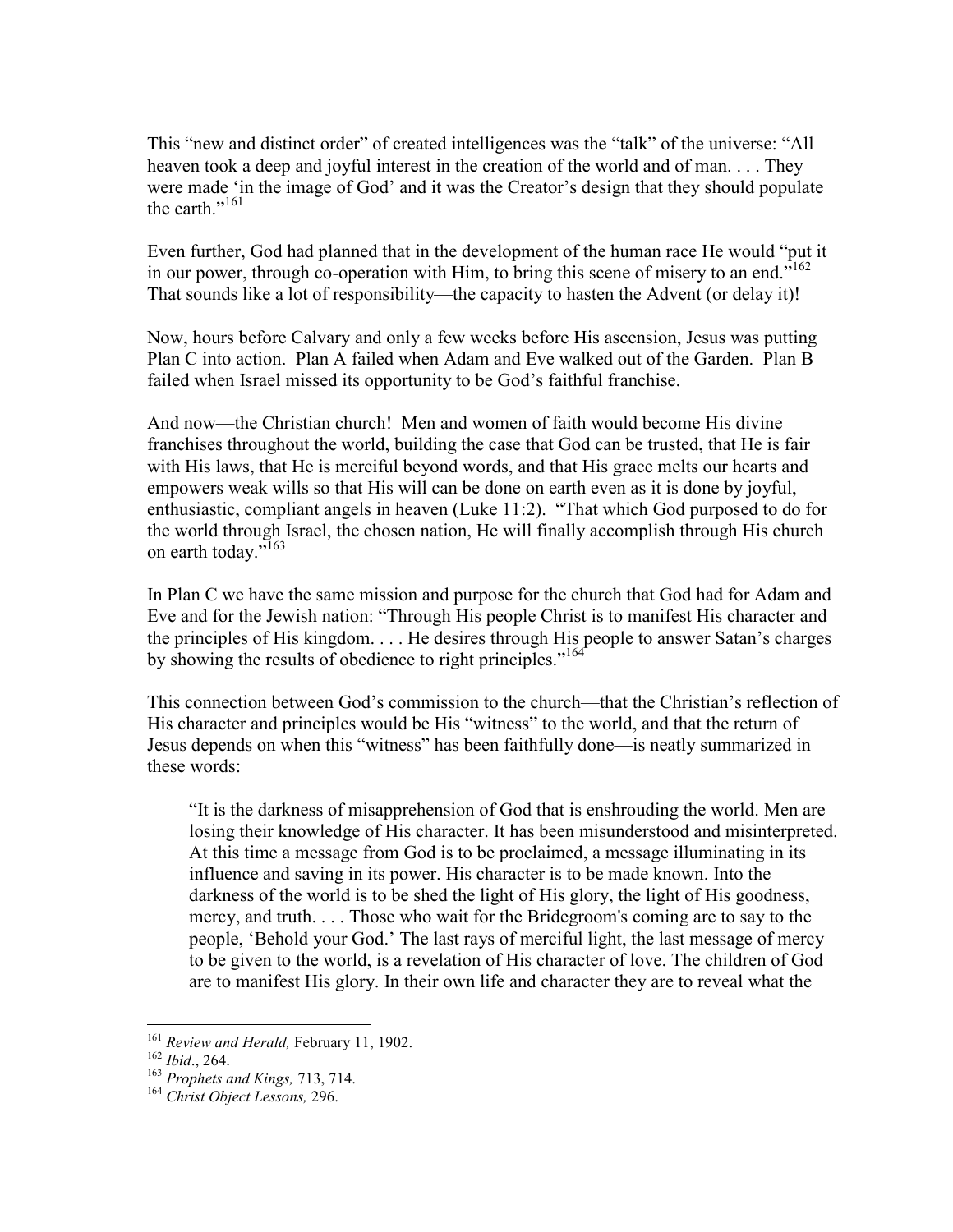grace of God has done for them. The light of the Sun of Righteousness is to shine forth in good works—in words of truth and deeds of holiness."<sup>165</sup>

Let's remind ourselves of reality: If Jesus beat Satan at every turn, if all heaven and unfallen worlds saw Satan unmasked when Jesus died,<sup>166</sup> why isn't the controversy over? If Jesus vindicated the character and government of God, what more is needed in order to end the great controversy? If Jesus settled everything in His life and death, why does God stand by and permit the horrors and sadnesses of the past 2000 years? The answer is: something is still unfinished after the cross?

That is why, after Jesus tore the disguise off Satan on Calvary, Jesus then turned to His emerging church as He set up local franchises to continue doing throughout the world what He did for thirty-three years in a very limited area, east of the Mediterranean Sea.

That 's why Ellen White sharpens our focus in emphasizing that "the principles at stake were to be more fully revealed. And for the sake of man, Satan's existence must be continued. Man as well as angels must see the contrast between the Prince of light and the prince of darkness."<sup>167</sup>

In God's infinite wisdom, He put Himself at risk again when He gave to Christians the mission of completing the controversy between Him and Satan. The Christian church is God's Plan C "in the fulfillment of God's great purpose for the human race."<sup>168</sup>

Again, looking at the Big Picture, the Great Controversy theme explains why no one on earth would know what really happened on the cross unless "disciples" made it known. Would these "disciples" be believed if the "good news" they talked about did not make a difference in their lives, when compared with others who also had strong religious beliefs in their "gods"? Would anyone really have given Paul any attention if he had not been convinced that the crucified Jesus had indeed come from heaven with God's good news and that it made a difference?

Again the Big Picture—God has allowed Himself to be put on trial before the universe.<sup>169</sup> God and the church are both on trial for the same reasons: to prove Satan wrong in all the charges and accusations that he has brought against the character and government of God.

No wonder Ellen White was concerned enough to ask:

"In this crisis, where is the church to be found? Are its members meeting the claims of God? Are they fulfilling His commission, and representing His character to the

 $\overline{a}$ 

<sup>168</sup> Christ's Object Lessons, 297.

 $165$  *Ibid.*, 415, 416.

<sup>&</sup>lt;sup>166</sup>When Jesus died on the cross, "Satan saw that his disguise was torn away."—*The Desire of Ages*, 761.  $167$  The Desire of Ages, 761.

<sup>&</sup>lt;sup>169</sup> In Plan C, "the professed followers of Christ are on trial before the heavenly universe."—Christ's Object Lessons, 303.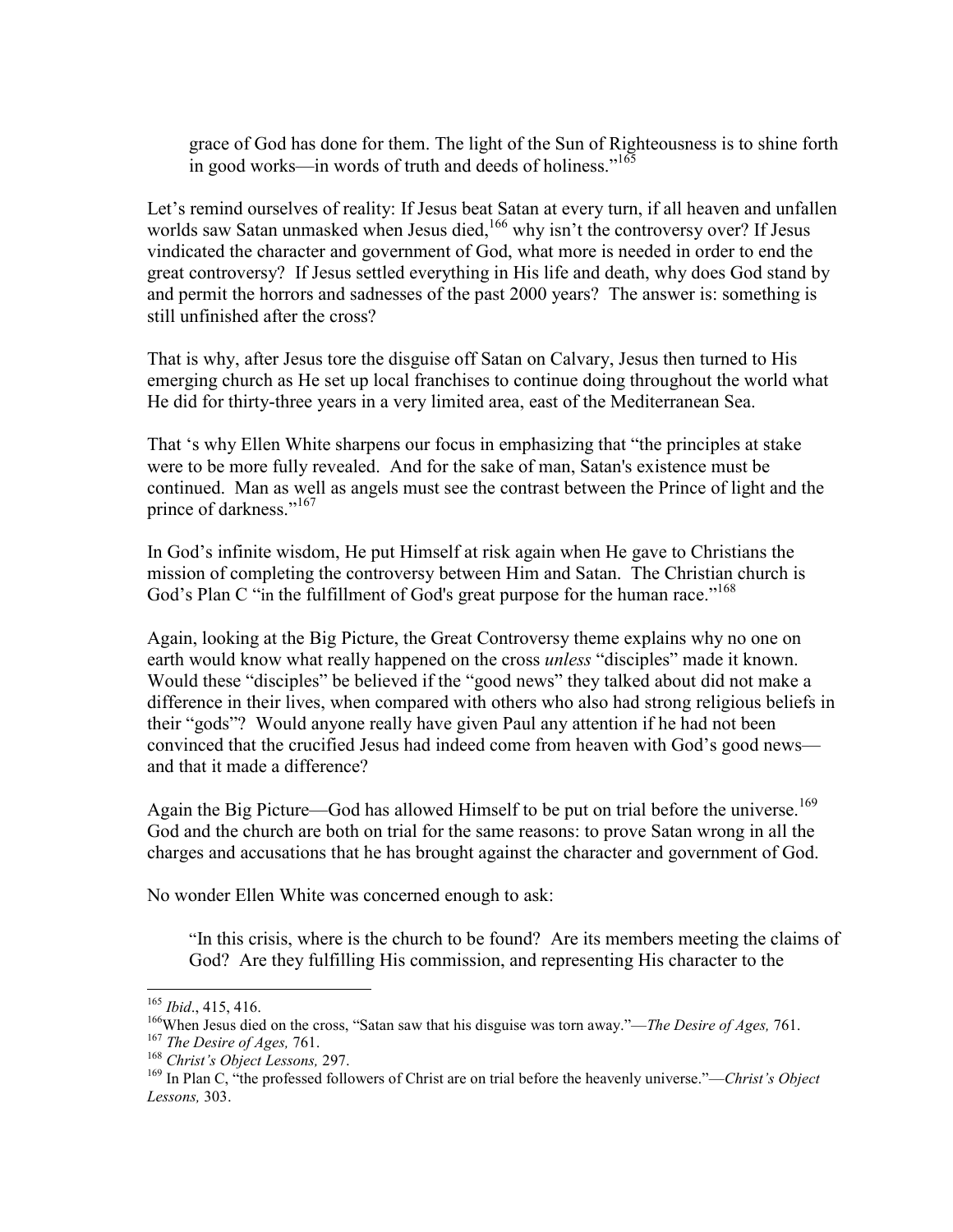world? Are they urging upon the attention of their fellowmen the last merciful message of warning?"<sup>170</sup>.

Now the question: Is it possible that professed followers of Jesus Christ could ever be expected to help vindicate God in the great controversy? Everything we have said so far goes a long way toward answering that question. But let's linger at the implications that the question brings up.

Ezekiel in his day was concerned with this question and its answer. He was a captive with many other Israelites in Babylon; for hundreds of years, they had truly become an embarrassment to their Lord and He could no longer defend them.

In referring to Plan B, God told Ezekiel how Israel had brought dishonor on His name and failed to fulfill their mission:

"But when they came to the nations, wherever they came, they profaned my holy name, in that men said of them, 'These are the people of the Lord, and yet they had to go out of his land.' But I had concern for my holy name, which the house of Israel caused to be profaned among the nations to which they came. Therefore . . . It is not for your sake, O house of Israel, that I am about to act, but for the sake of my holy name, which you have profaned among the nations. . . . And I will vindicate the holiness of my great name, which has been profaned among the nations. . . . and the nations will know that I am the Lord . . .when through you I vindicate my holiness before their eyes" (36:20-23, RSV, emphasis supplied).

Our Lord's life and death were one phase of the vindication of God that lies at the heart of the Great Controversy. The second phase of vindicating the Name—the character—of God would be lived out through the work of grace in the lives of loyal Christians: "The Savior came to glorify the Father by the demonstration of His love; so the Spirit was to glorify Christ by revealing His grace to the world. The very image of God is to be reproduced in

 $170$  *Ibid.*, 302. "It is God's purpose to manifest through His people the principles of His kingdom. That in life and character they may reveal these principles, He desires to separate them from the customs, habits, and practices of the world. . . . A great work is to be accomplished in setting before men the saving truths of the gospel. . . . To present these truths is the work of the third angel's message. The Lord designs that the presentation of this message shall be the highest, greatest work carried on in the world at this time. . . . The Lord designs through His people to answer Satan's charges by showing the result of obedience to right principles. . . .The purpose that God seeks to accomplish through His people today is the same that He desired to accomplish through Israel when He brought them forth out of Egypt. By beholding the goodness, the mercy, the justice, and the love of God revealed in the church, the world is to have a representation of His character. And when the law of God is thus exemplified in the life, even the world will recognize the superiority of those who love and fear and serve God above every other people on the earth."—*Testimonies*, vol. 5, 9-12.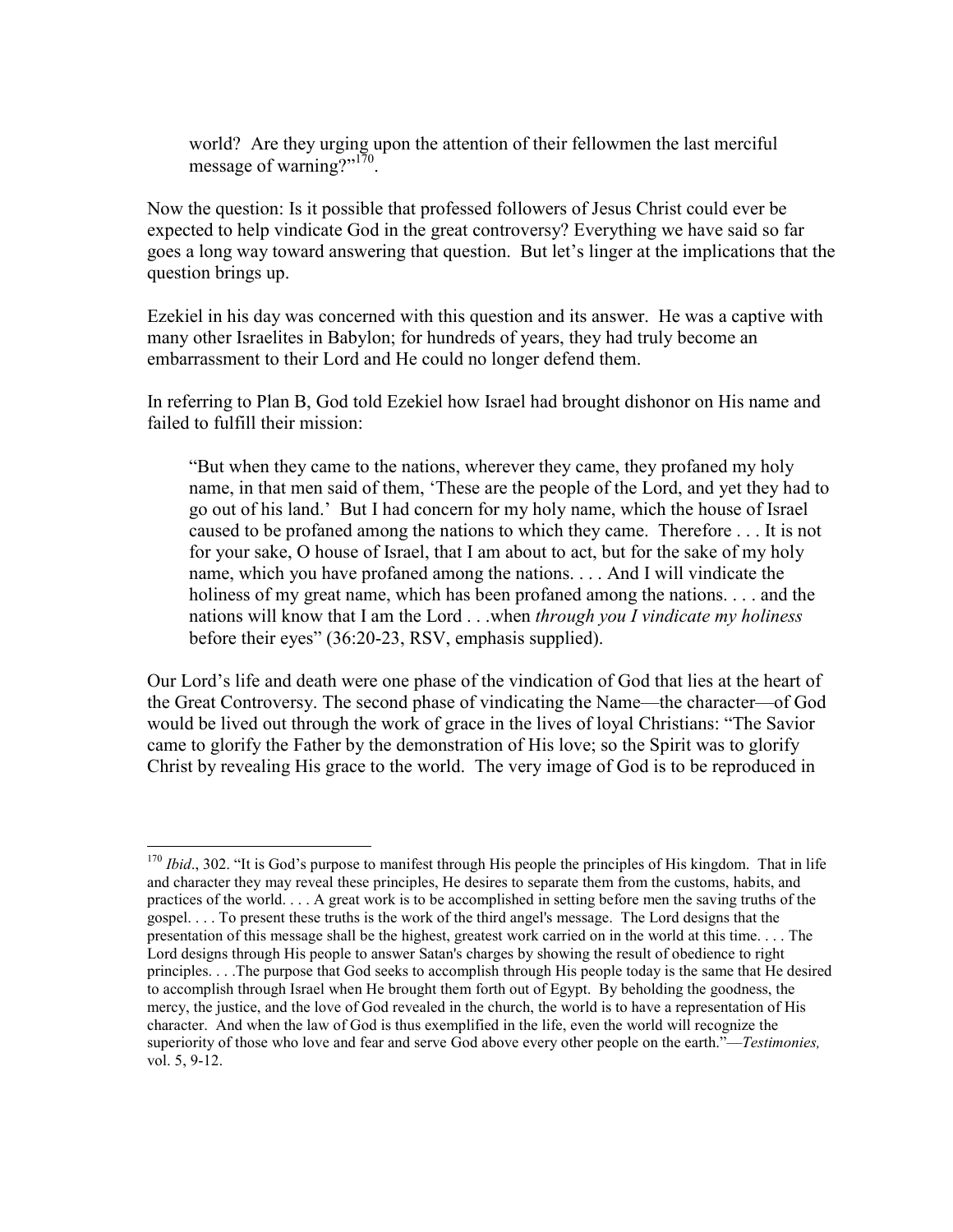humanity. The honor of God, the honor of Christ, is involved in the perfection of the character of His people."<sup>171</sup>

The character of endtime Christians who "keep the commandments of God and the faith of Jesus" reflects the same quality exhibited in the lives of Enoch, Daniel, and all the others in times past who have let God give them new hearts and new spirits, hearts of flesh instead of hearts of stone. $172$ 

Job's experience has been the template for faithful men and women: "According to his faith, so was it unto Job. 'When He hath tried me,' he said, 'I shall come forth as gold.' Job 23:10. So it came to pass. By his patient endurance he vindicated his own character, and thus the character of Him whose representative he was."<sup>173</sup>

When we understand that the Christian's highest privilege is to join with Jesus in vindicating the character of God throughout the universe our whole religious direction is turned upside down. Or is it, right side up? Instead of focusing on self-centered reward and need for constant approval, the deepest impulse becomes one of making the vindication of God, defending the goodness of God, supreme. Such is the gratitude of agape love in response to His magnificent love toward us.

Plan C embraces all aspects of the Christian's life. Everything takes on a new color; a new kind of breeze is blowing. A new reason for everything we do becomes clear and motivating. Ellen White's plea echoes throughout her writings:

"If there was ever a people in need of constantly increasing light from heaven, it is the people that, in this time of peril, God has called to be the depositaries of His holy law, and to vindicate His character before the world. Those to whom has been committed a trust so sacred must be spiritualized, elevated, vitalized, by the truths they profess to believe."<sup>174</sup>

<sup>&</sup>lt;sup>171</sup> The Desire of Ages, 761. "The honor of Christ must stand complete in the perfection of the character of His chosen people."—Signs of the Times, November 25, 1890.

<sup>&</sup>lt;sup>172</sup> "Enoch was a representative of those who will be upon the earth when Christ shall come, who will be translated to heaven without seeing death."—Last Day Events, 761.

<sup>&</sup>lt;sup>173</sup> Education, 156. "It is God's purpose that His people shall be a sanctified, purified, holy people, communicating light to all around them. It is His purpose that, by exemplifying the truth in their lives, they shall be a praise in the earth. The grace of Christ is sufficient to bring this about. But let God's people remember that only as they believe and work out the principles of the gospel, can He make them a praise in the earth. . . . Not with tame, lifeless utterance is the message to be given, but with clear, decided, stirring utterances. . . . The world needs to see in Christians an evidence of the power of Christianity."—Testimonies, vol. 8, 14-16.

 $174$  Testimonies, vol. 5, 746.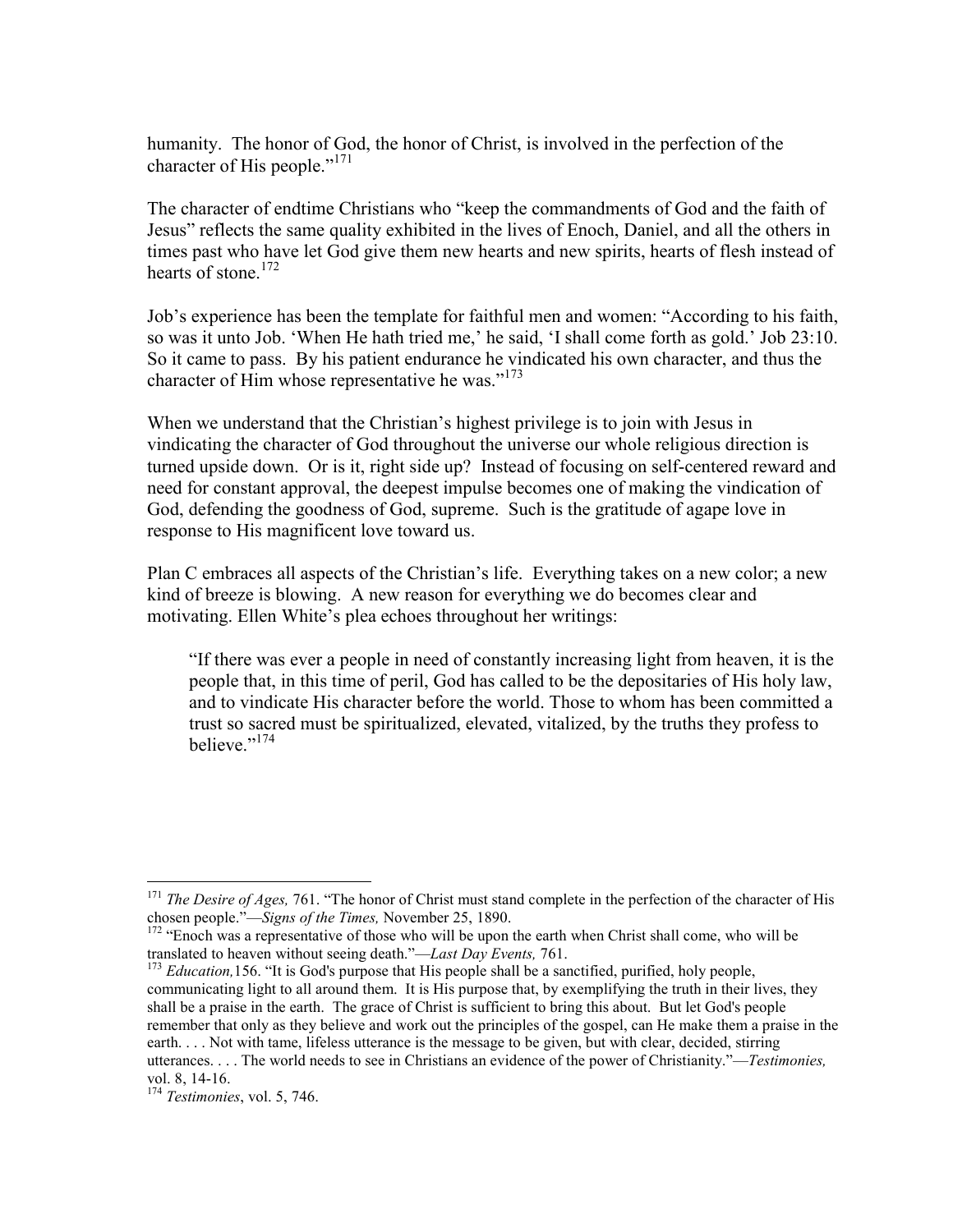Further, "It becomes every child of God to vindicate His character. You can magnify the Lord; you can show the power of sustaining grace." $175$ 

And further yet, "God will have a people upon the earth who will vindicate His honor by having respect to all of His commandments; and His commandments are not grievous, not a yoke of bondage."<sup>176</sup>

Would any Christian who understands what Jesus did in the Garden and on the Cross want to do any less? Those who understand how much God needs their witness are on the way to fulfilling God's Plan C.

One last question—how will we know when the controversy is over? Adventists have said for more than a century that Jesus could come in "their" day. Do we give them A+ for zeal but an F for poor theology? Hardly! Why the seeming delay, similar to the Bridegroom who was late for His wedding (Matthew 25:5)?

The short answer is that God is holding back the seven last plagues, waiting for his lastgeneration loyalists to be worthy of His seal of approval (Revelation 7:1-4). Yes

 God is waiting to give Latter Rain Power to loyalists who would rightly use His power. They are people that God will stamp with His signature, seal with His endorsement, because His people can be trusted—because they have let His Spirit mature their characters.

John describes these last-day loyalists as those "having His Father's name written on their foreheads" (Revelation 14:1). They have "follow[ed] the Lamb [Jesus] wherever He goes. . . and in their mouth was found no deceit, for they are without fault before the throne of God" (vss. 4, 5). John, in vision, sees this group before the throne of God and "they shall see His face, and His name shall be on their foreheads" (22:4).

Yes, these are the same last-generation loyalists that Peter foresees: "Therefore, since all these things will be dissolved, what manner of persons ought you to be in holy conduct and godliness, looking for and hastening the coming of the day of God, because of which the heavens will be dissolved, being on fire, and the elements will melt with fervent heat?

"Nevertheless we, according to His promise, look for new heavens and a new earth in which righteousness dwells. There, beloved, looking forward to these things, be diligent to be found by Hi in peace, without spot and blameless" (2:11-14).

That is the picture of how the question is answered: What does God want to accomplish in His Plan of Salvation?

<sup>&</sup>lt;sup>175</sup> Ibid., 317. "Like our Savior, we are in this world to do service for God. We are here to become like God in character, and by a life of service to reveal Him to the world. In order to be coworkers with God, in order to become like Him, and to reveal His character, we must know Him aright."—The Ministry of Healing, p. 409.  $176$  Faith and Works, 42,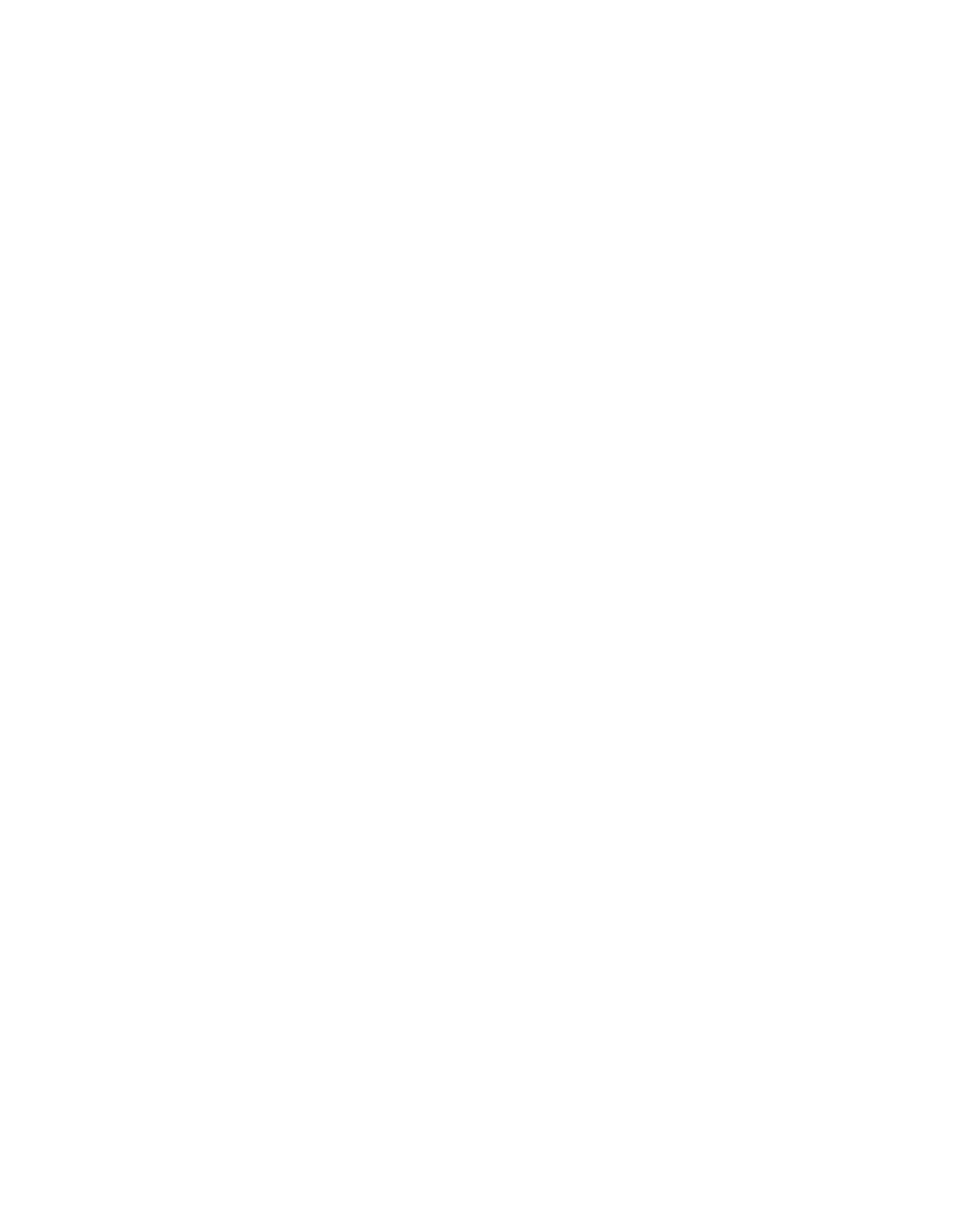Appendix B: Ellen White's Use of Words Such as Passions, Inclinations, Propensities, Corruptions, etc.

## Ellen G. White (EGW) is not a master of paradoxes. When using "passions" and "propensities" she uses the words interchangeably in three different contexts, often distinguishing between "higher" and "lower powers" or "passions":

1. To describe passions and propensities that are divinely given to all as part of being human—to be controlled by reason and the Holy Spirit;

2. To describe passions and propensities that are misused by selfish, evil desires and must be "crucified," "discarded," and "separated" from the Christian's life;

3. To emphasize that complete victory over "evil" passions and propensities is possible in this life.

I. Passions and propensities are divinely given:"You are of that age when the will, the appetite, and the passions clamor for indulgence. God has implanted these in your nature for high and holy purposes. It is not necessary that they should become a curse to you by being debased."—Testimonies, Vol 3, 84.

## II. Such divinely given "passions are to be controlled by reason and the Holy

Spirit: "Unfallen Adam's *appetites* and *passions* were under the control of reason." —Patriarchs and Prophets, 45."The body is to be brought into subjection. The higher powers of the being are to rule. The *passions* are to be controlled by the will, which is itself to be under the control of God. The kingly power of reason, sanctified by divine grace, is to bear sway in our lives." — *Ministry of Healing*, 130.

Paul's "words, his practices, his *passions*—all were brought under the control of the Spirit of God." —Acts of the Apostles, 315.

"It is the grace of God that you need in order that your thoughts may be disciplined to flow in the right channel, that the words you utter may be right words, and that your passions and appetites may be subject to the control of reason, and the tongue be bridled against levity and unhallowed censure and faultfinding. . . . Our natural propensities must be controlled, or we can never overcome as Christ overcame."— Testimonies, Vol. 4, 235.

"If they will with faith and courage bring their will in submission to the will of God, he will teach them, and their lives may be like the pure white lily, full of fragrance on the stagnant waters. They must resolve in the strength of Jesus to control inclination and passion, and every day win victories over Satan's temptations. This is the way God has marked out for men to serve his high purposes." Signs of the Times, July 8, 1880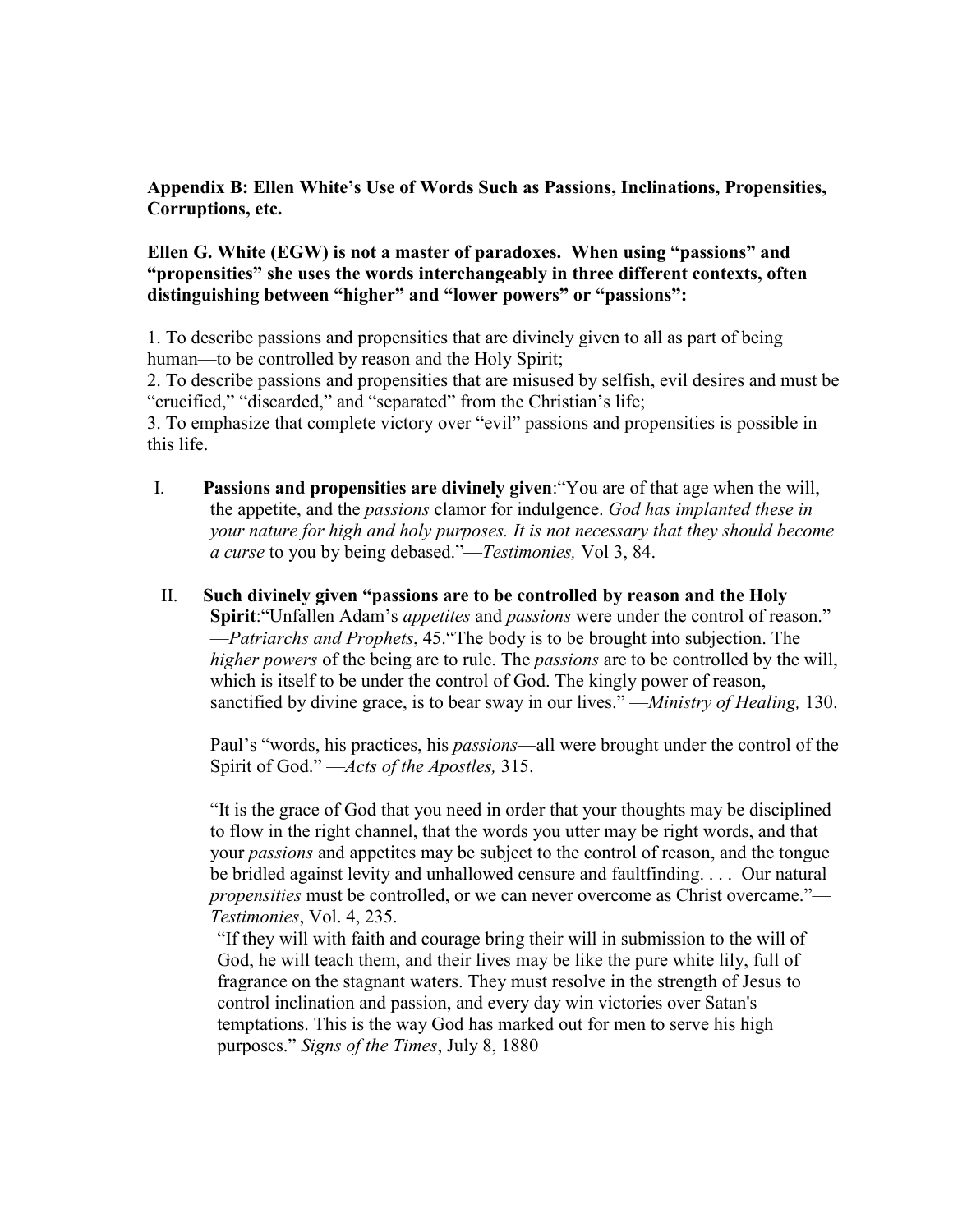"The greatest triumph given us by the religion of Christ is control over ourselves. Our natural propensities must be controlled, or we can never overcome as Christ overcame. Testimonies, Vol. 4, 235.

"The natural, hereditary traits of the character need a firm curb, else earnest zeal, good purposes, will run into evil, and the excess of feeling will produce such impressions upon human hearts that they will be carried away by impulse and will allow impressions to become their guide." Selected Messages, Vol.2, 93.

III. EGW often interchanges the meaning of passion and propensity, especially when considering that both are to be controlled by reason and the higher **powers.** "The *lower passions* have their seat in the body and work through it. The words "flesh" or "fleshly" or "carnal lusts" embrace the lower, corrupt nature; the flesh of itself cannot act contrary to the will of God. We are commanded to crucify the flesh, with the affections and lusts. How shall we do it? . . . . Put to death the temptation to sin. The corrupt thought is to be expelled. Every thought is to be brought into captivity to Jesus Christ. All animal propensities are to be subjected to the higher powers of the soul." Manuscript 1, 1888, The Adventist Home, 127, 128.

a. Note: This kind of passion or propensity, common to unfallen Adam and to overcoming Christians, must be what EGW understood when she wrote of Jesus: "The church of Christ is to represent his character. . . . Jesus says, 'For their sakes I sanctify myself, that they also might be sanctified through the truth.' . . .He left the glories of heaven, and clothed his divinity with humanity, and subjected himself to sorrow, and shame, and reproach, abuse, denial, and crucifixion. Though he had all the strength of the passion of humanity, never did he yield to temptation to do that which was not pure and elevating and ennobling." Signs of the Times, Nov 21, 1892.

"The lessons of Christ upon the occasion of receiving the children, should leave a deeper impression upon our minds. . . . They may be wayward, and possess passions like those of humanity, but this should not deter us from bringing them to Christ. He blessed children that were possessed *of passions* like his own."Signs of the Times, April 9, 1896.

#### IV.Certain passions to be cast out, crucified, overcome, etc:

"The only power that can create or perpetuate true peace is the grace of Christ. When this is implanted in the heart, it will cast out the *evil passions* that cause strife and dissension." The Desire of Ages, 302

 "Unholy passions must be crucified. They will clamor for indulgence, but God has implanted in the heart high and holy purposes and desires, and these need not be debased. It is only when we refuse to submit to the control 'I can do all things through Christ.' Phil. 4:13." Gospel Workers, 128.

"The unsanctified will and passions must be crucified. This may be regarded as a close and severe work. Yet it must be done, or you will hear the terrible sentence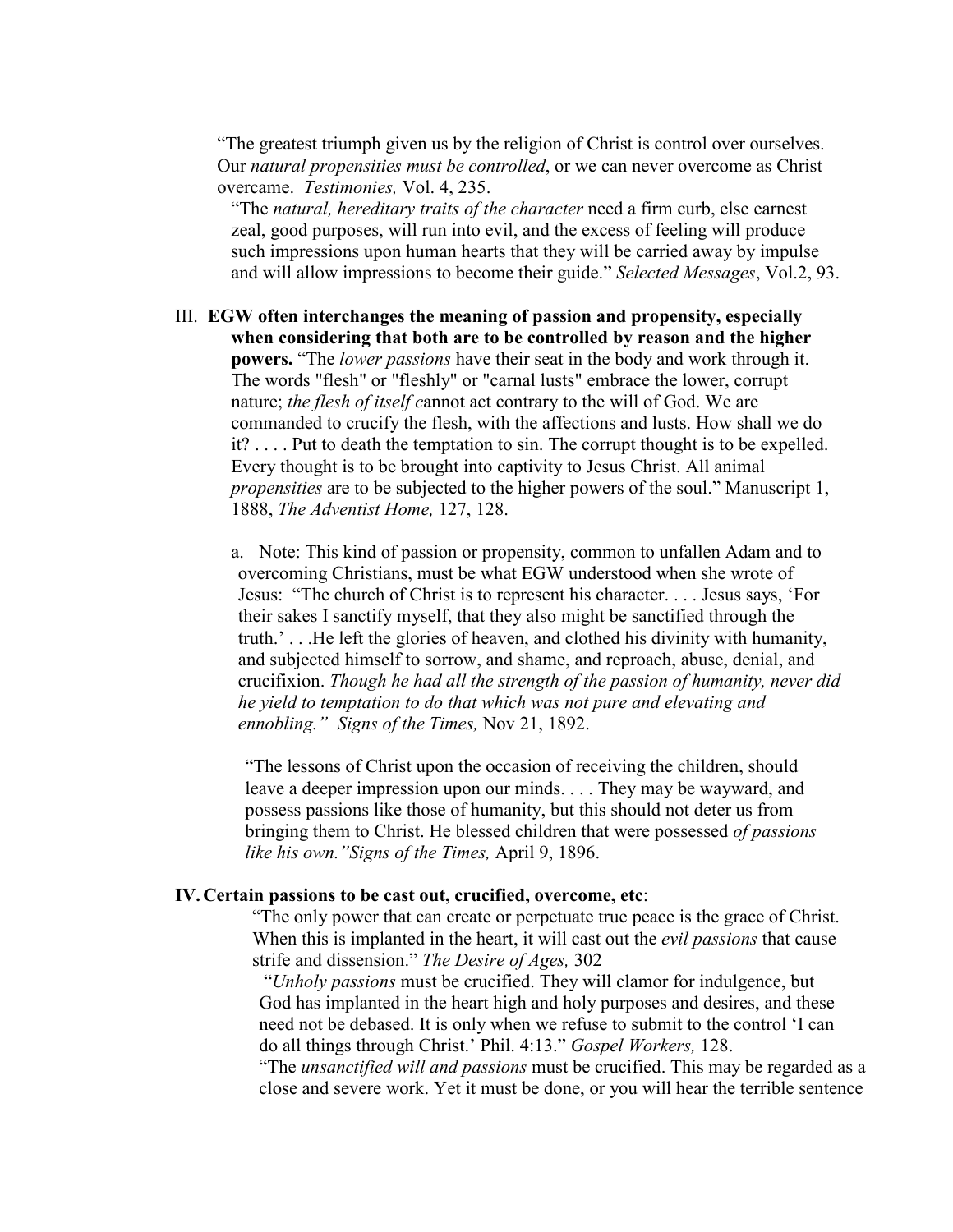from the mouth of Jesus: "Depart." You can do all things through Christ, who strengtheneth you. You are of that age when the will, the appetite, and the passions clamor for indulgence. God has implanted these in your nature for high and holy purposes. It is not necessary that they should become a curse to you by being debased." Testimonies, Vol. 3, 84.

"Our pride, selfishness, evil passions, and love of worldly pleasure must all be overcome; therefore God sends us afflictions to test and prove us, and show us that these evils exist in our characters. We must overcome through His strength and grace that we may be partakers of the divine nature, having escaped the corruption that is in the world through lust." Testimonies, Vol. 3, 115.

"Whatever may be the *evil practice, the master passion* which through long indulgence binds both soul and body, Christ is able and longs to deliver. He will impart life to the soul that is "dead in trespasses." Eph. 2:1. He will set free the captive that is held by weakness and misfortune and the chains of sin." The Desire of Ages, 203.

"Passion of just as base a quality may be found in the marriage relation as outside of it. . . . It is not pure love which actuates a man to make his wife an instrument to minister to his lust. It is the *animal passions* which clamor for indulgence. . . .Love is a pure and holy principle; but lustful passion will not admit of restraint, and will not be dictated to or controlled by reason . . . . The brain nerve power is squandered by men and women, being called into unnatural action to gratify base passions; and this hideous monster, base, low passion, assumes the delicate name of love. Many professed Christians who passed before me seemed *destitute of moral restraint*.... [The wife] is made an instrument to minister to the gratification of low, lustful propensities. And very many women submit to become slaves to lustful passion; they do not possess their bodies in sanctification and honor. . . . but her chaste, dignified, godlike womanhood has been consumed upon *the altar of base passion*; it has been sacrificed to please her husband. . . . No man can truly love his wife when she will patiently submit to become his slave and minister to his depraved passions. . . . He doubts her constancy and purity, tires of her, and seeks new objects to arouse and intensify his hellish passions. . . . She sees that he is not controlled by conscience or the fear of God; all these sanctified barriers are broken down by lustful passions; all that is god-like in the husband is made the servant of low, brutish lust. . . . Shall the wife feel bound to yield implicitly to the demands of her husband, when she sees that nothing but base passions control him, and when her reason and judgment are convinced that she does it to the injury of her body, which God has enjoined upon her to possess in sanctification and honor, to preserve as a living sacrifice to God?. . . . It is not pure, holy love which leads the wife to gratify the animal propensities of her husband at the expense of health and life. If she possesses true love and wisdom, she will seek to divert his mind from the gratification of lustful passions to high and spiritual themes by dwelling upon interesting spiritual subjects. It may be necessary to humbly and affectionately urge, even at the risk of his displeasure, that she cannot debase her body by yielding to sexual excess." Testimonies, Vol. 2, 474, 475.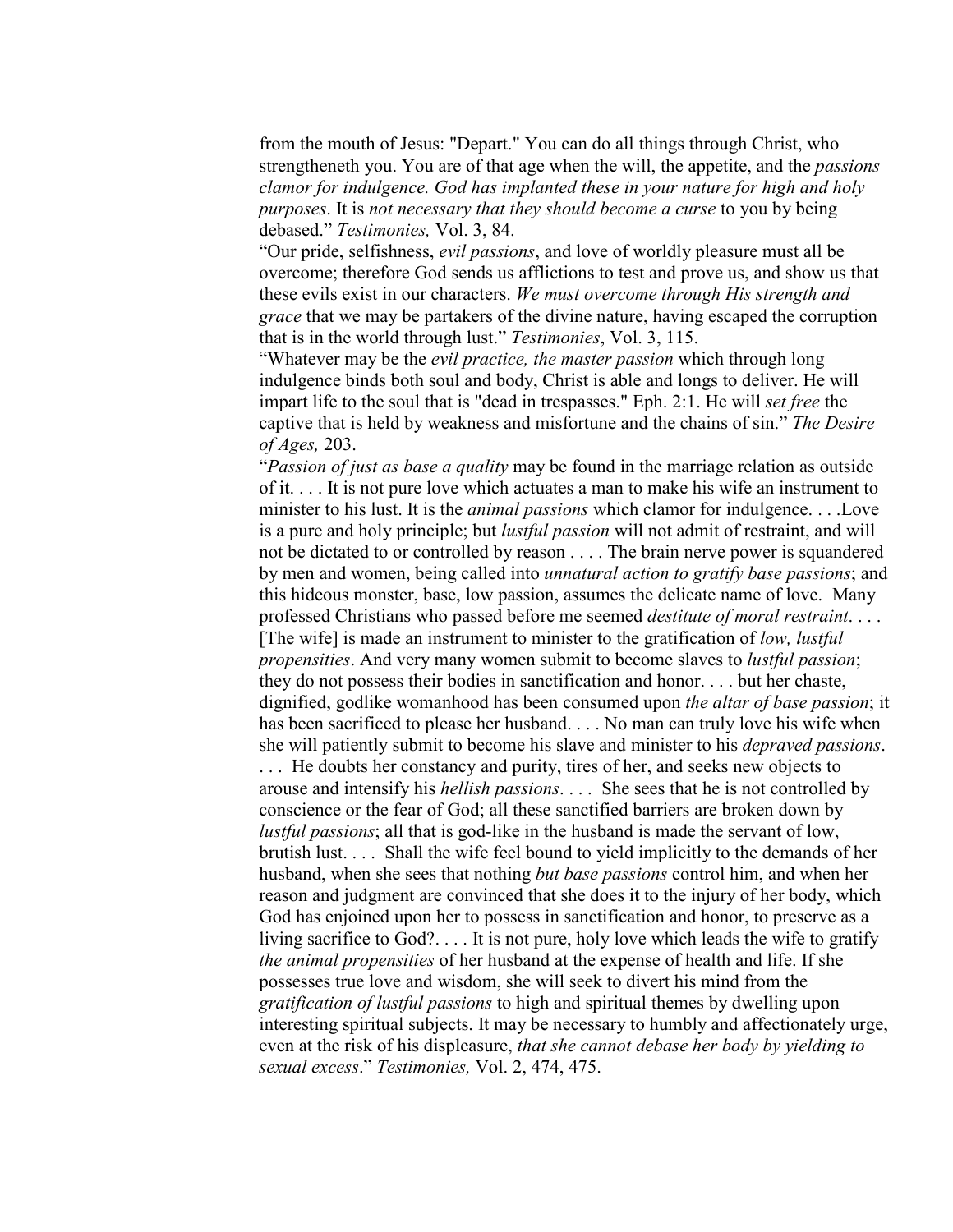"The lust of the eye and *corrupt passions* are aroused by beholding and by reading. The heart is corrupted through the imagination. The mind takes pleasure in contemplating scenes which awaken the *lower and baser passions*. These vile images, seen through defiled imagination, corrupt the morals and prepare the deluded, infatuated beings to give loose rein to *lustful passions*. Then follow sins and crimes which drag beings formed in the image of God down to a level with the beasts, sinking them at last in perdition. Avoid reading and seeing things which will suggest impure thoughts. Cultivate the moral and intellectual powers. Let not these noble powers become enfeebled and perverted by much reading of even storybooks. I know of strong minds that have been unbalanced and partially benumbed, or paralyzed, by intemperance in reading." Testimonies, Vol. 2, 410.

"A fearful retribution awaits them, and yet they are controlled by impulse and gross passion; they are filling out a dark life record for the judgment. I lift my voice of warning to all who name the name of Christ to depart from all iniquity. Purify your souls by obeying the truth. *Cleanse* yourselves from all filthiness of the flesh and spirit, perfecting holiness in the fear of God. You to whom this applies know what I mean." Tesiimonies, Vol. 3,475.

"That which ye sow ye shall also reap. These young men are now sowing the seed. Every act of their lives, every word spoken, is a seed for good or evil. As is the seed, so will be the crop. If they indulge hasty, lustful, perverted passions or give up to the gratification of appetite or the inclination of their unsanctified hearts; if they foster pride or wrong principles and cherish habits of unfaithfulness or dissipation, they will reap a plentiful harvest of remorse, shame, and despair." Testimonies,Vol. 3, 226, 227.

This above list of passions are far different than the passions that are to be controlled: "vicious," "perverted," "murderous," "hasty, lustful," "bitter or baleful," "corrupt," "hellish," "base," "depraved," etc. These passions are to be "overcome," "crucified,"—in other words, eliminated. These are not the passions that Jesus ever had— He did not yield nor permit Himself to be corrupted by daily temptation.

 This is why EGW could write in referring to Jesus: "He was unsullied with corruption, a stranger to sin; yet He prayed, and that often with strong crying and tears. He prayed for His disciples and for Himself, thus identifying Himself with our needs, our weaknesses, and our failings, which are so common with humanity. He was a mighty petitioner, not possessing the passions of our human, fallen natures, but compassed with like infirmities, tempted in all points even as we are. Jesus endured agony which required help and support from His Father." Testimonies,Vol.2, 508, 509.

"Our Saviour identifies Himself with our needs and weaknesses, in that He became a suppliant, a nightly petitioner, seeking from His Father fresh supplies of strength, to come forth invigorated and refreshed, braced for duty and trial. He is our example in all things. He is a *brother in our infirmities, but not in possessing like*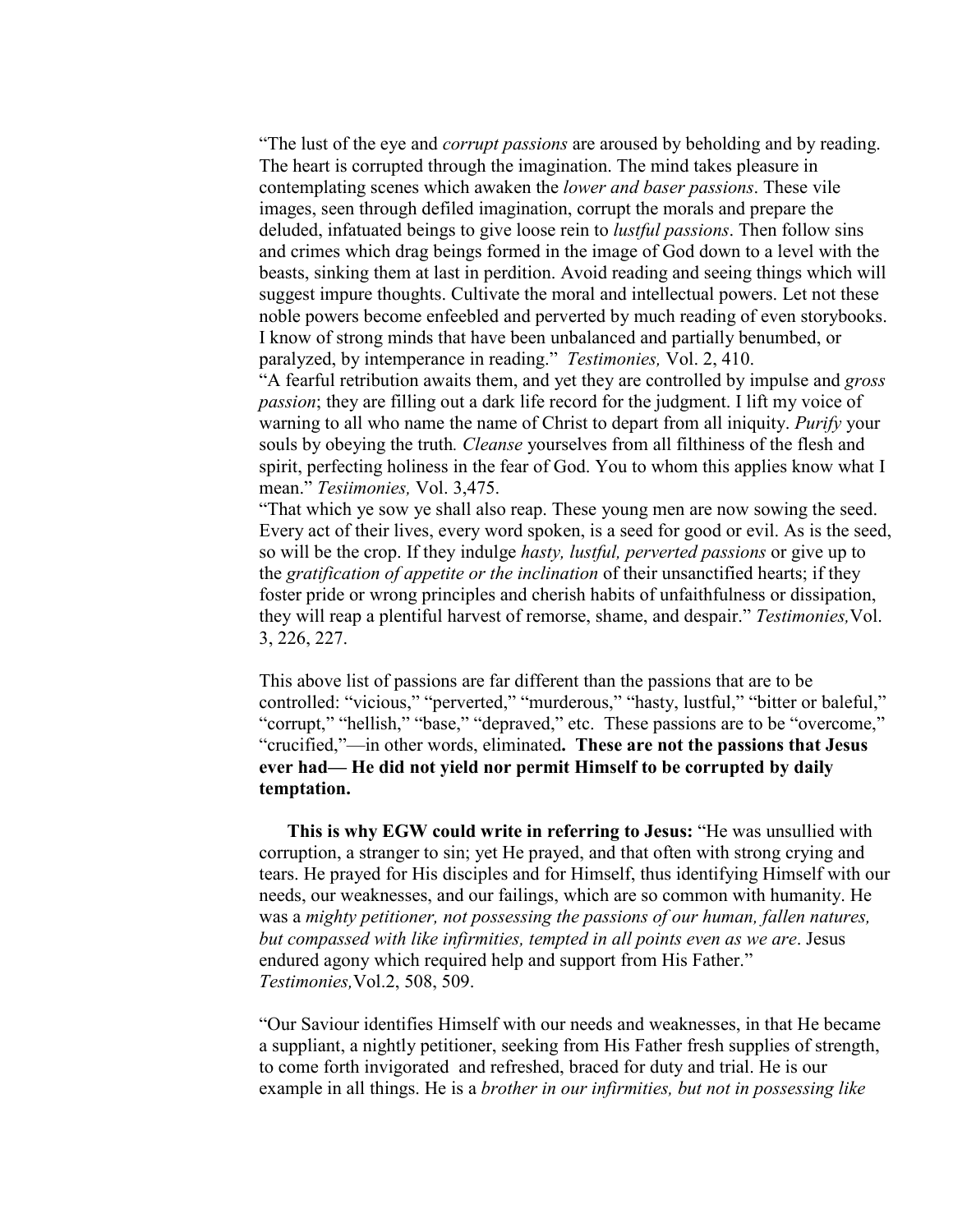passions. As the sinless One, His nature recoiled from evil." Testimonies, Vol. 2, 202.

# V. As we did with EGW's use of passions to be "crucified," let us now look at her use of "propensities" that must be eliminated from the maturing Christian's life.

"I have been shown that they gratify their selfish propensities and do only such things as agree with their tastes and ideas. They make provision for indulgence in pride and sensuality and carry out their selfish ambitions and plans. They are full of self-esteem. But although their *evil propensities* may seem to them as precious as the right hand or the right eye, they *must be separated* from the worker, or he cannot be acceptable before God." Testimonies to Ministers, 171, 172

"If, like Daniel, young men and young women will bring all their habits, appetites, and passions into conformity to the requirements of God, they will qualify themselves for higher work. They should put from their minds all that is cheap and frivolous. Nonsense and amusement-loving propensities should be discarded, as out of place in the life and experience of those who are living by faith on the Son of God." The Youth's Instructor, June 22, 1899

 "What cares the vendor of gossip that he defames the innocent? He will not stay his evil work, though he destroy hope and courage in those who are already sinking under their burdens. He cares only to indulge his *scandal-loving propensity*." Testimonies, Vol. 5, 57

"You are watching with keen business eye the best chance to secure a bargain. This scheming propensity has become second nature with you, and you do not see and realize the evil of encouraging it."Testimonies, Vol. 4, 351

"Parents . . . have abused their marriage privileges, and by indulgence have strengthened their *animal passions.* . . . Children are born with *the animal* propensities largely developed, the parents' own stamp of character having been given to them. . . . Those who feel at liberty, because married, to degrade their bodies by beastly indulgence of the animal passions, will have their degraded course perpetuated in their children. The sins of the parents will be visited upon their children because the parents have given them the stamp of their own lustful propensities." 2T 391

VI. EGW never said that all passions and propensities were to be "crucified," or "separated" from the Christian's life, only the "evil" passions and propensities. Why? The natural, God-given passions/propensities obviously will remain and to remain under control until we are translated or resurrected: "The training and education of a lifetime must often be discarded that the Christian may become a learner in the school of Christ, and in him who would be a partaker of the divine nature,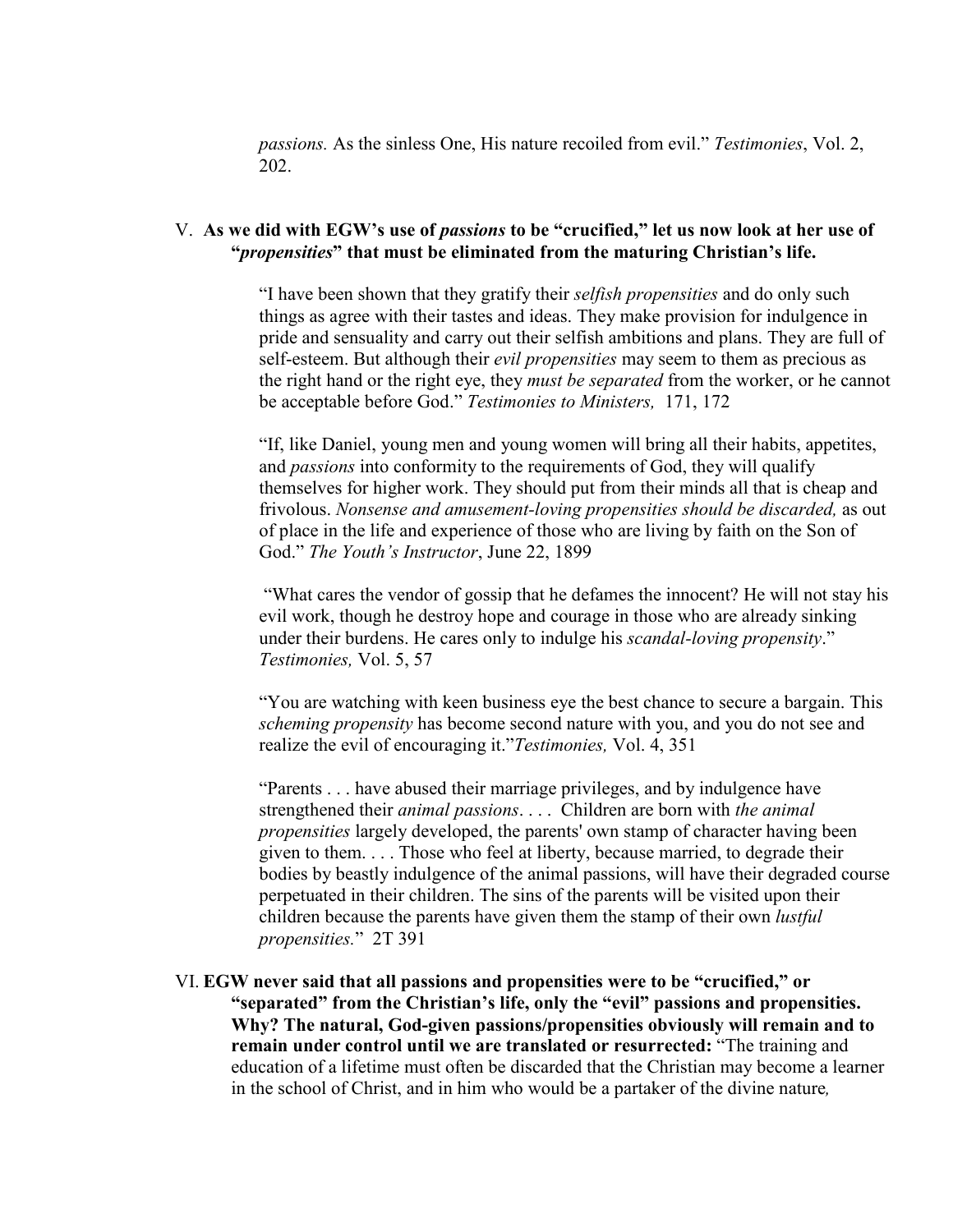appetite and passion must be brought under the control of the Holy Spirit. There is to be no end to this warfare this side of eternity, but while there are constant battles to fight, there are also precious victories to gain, and the triumph over self and sin is of more value than the mind can estimate. The effort put forth to overcome, though requiring self-denial, is of little account beside the victory over evil." Christian Education, 122; Counsels to Teachers, 21. In other words, not the absence of conflict but the promise of overcoming victory, this side of eternity.

- VII. All the above examples (which are only a few examples and not an exhaustive list), we can better understand EGW when she wrote: "We must realize that through belief in him it is our privilege to be partakers of the divine nature, and so escape the corruption that is in the world through lust. Then we are cleansed from all sin, all defects of character. We need not retain one sinful propensity. Christ is the sin-bearer; John pointed the people to him, saying, 'Behold the Lamb of God, which taketh away the sin of the world.'... As we partake of the divine nature, *hereditary and cultivated* tendencies to wrong are cut away from the character, and we are made a living power for good." Review and Herald, April 24, 1900.
- VIII. And when referring to Jesus, she wrote "He took upon Himself human nature, and was tempted in all points as human nature is tempted. He could have sinned; He could have fallen, but not for one moment was there in Him an evil propensity. . . . Never, in any way, leave the slightest impression upon human minds that a taint of, or inclination to corruption rested upon Christ, or that He in any way yielded to corruption." Manuscript Releases, Vol. 13, 18, 19.

A.Jesus was at war with all temptations to satisfy his human desires and propensities we all have but He resisted, recoiled, overcame all of them. He overcame these base passions/propensities by the kingly power of reason and the Holy Spirit: "But here we must not become in our ideas common and earthly, and in our perverted ideas we must not think that the liability of Christ to yield to Satan's temptations degraded His humanity and He possessed the same sinful, corrupt propensities as man. . . . To suppose He was not capable of yielding to temptation places Him where He cannot be a perfect example for man, and the force and the power of this part of Christ's humiliation, which is the most eventful, is no instruction or help to human beings. . . . The divine nature, combined with the human, made Him capable of yielding to Satan's temptations. Here the test to Christ was far greater than that of Adam and Eve, for Christ took our nature, fallen but not corrupted, and would not be corrupted unless He received the words of Satan in the place of the words of God. To suppose He was not capable of yielding to temptation places Him where He cannot be a perfect example for man, and the force and the power of this part of Christ's humiliation, which is the most eventful, is no instruction or help to human beings."Manuscript Releases, Vol.16, 182.

Jesus did not have "sinful, corrupt propensities as man," not because He was born with this advantage but because He chose not to be "sinful, corrupt propensities as man."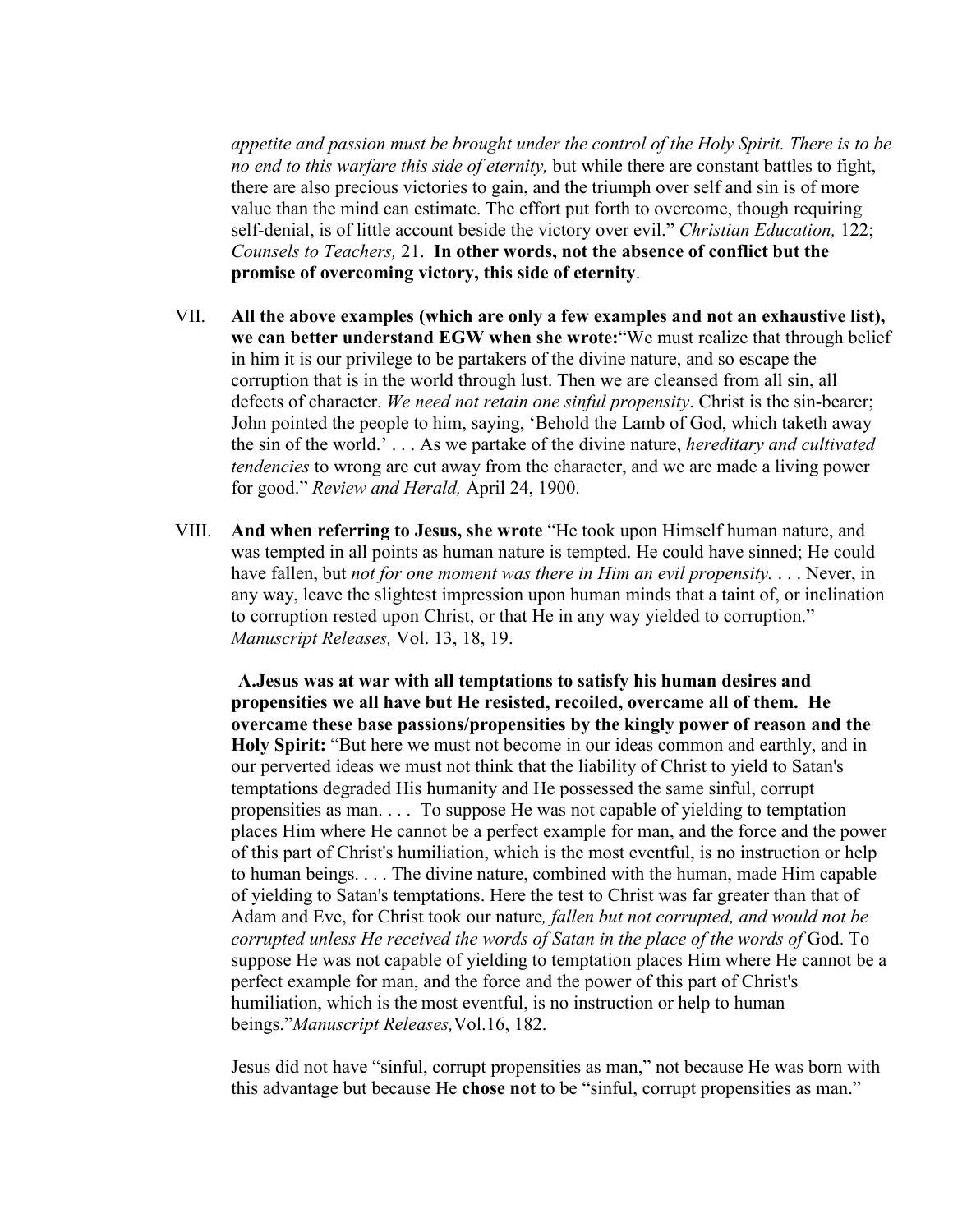Jesus became human as every child does, by human birth. His heredity gave Him all the weaknesses, passions, and propensities common to every human being. But by choice, He did not turn those natural weaknesses, passions, and propensities, into evil passions and propensities.

EGW often makes this clear but never clearer than in The Desire of Ages,49—"It would have been an almost infinite humiliation for the Son of God to take man's nature, even when Adam stood in his innocence in Eden. But Jesus accepted humanity when the race had been weakened by four thousand years of sin. Like every child of Adam He accepted the results of the working of the great law of heredity. What these results were is shown in the history of His earthly ancestors. He came with such a heredity to share our sorrows and temptations, and to give us the example of a sinless life. . . . Yet into the world where Satan claimed dominion God permitted His Son to come, a helpless babe, subject to the weakness of humanity. He permitted Him to meet life's peril in common with every human soul, to fight the battle as every child of humanity must fight it, at the risk of failure and eternal loss."

When EGW wrote that "He could have sinned; He could have fallen, but *not for one* moment was there in **Him an evil propensity,**" she was simply saying that "Jesus could have sinned. . . **but** He didn't."

EGW used the same kind of thinking when she wrote: Adam was tempted by the enemy, and he fell. . . . There were in him no corrupt principles, no *tendencies* to evil. But when Christ came to meet the temptations of Satan, He bore "the likeness of sinful flesh." Signs of the Time, October 17, 1900.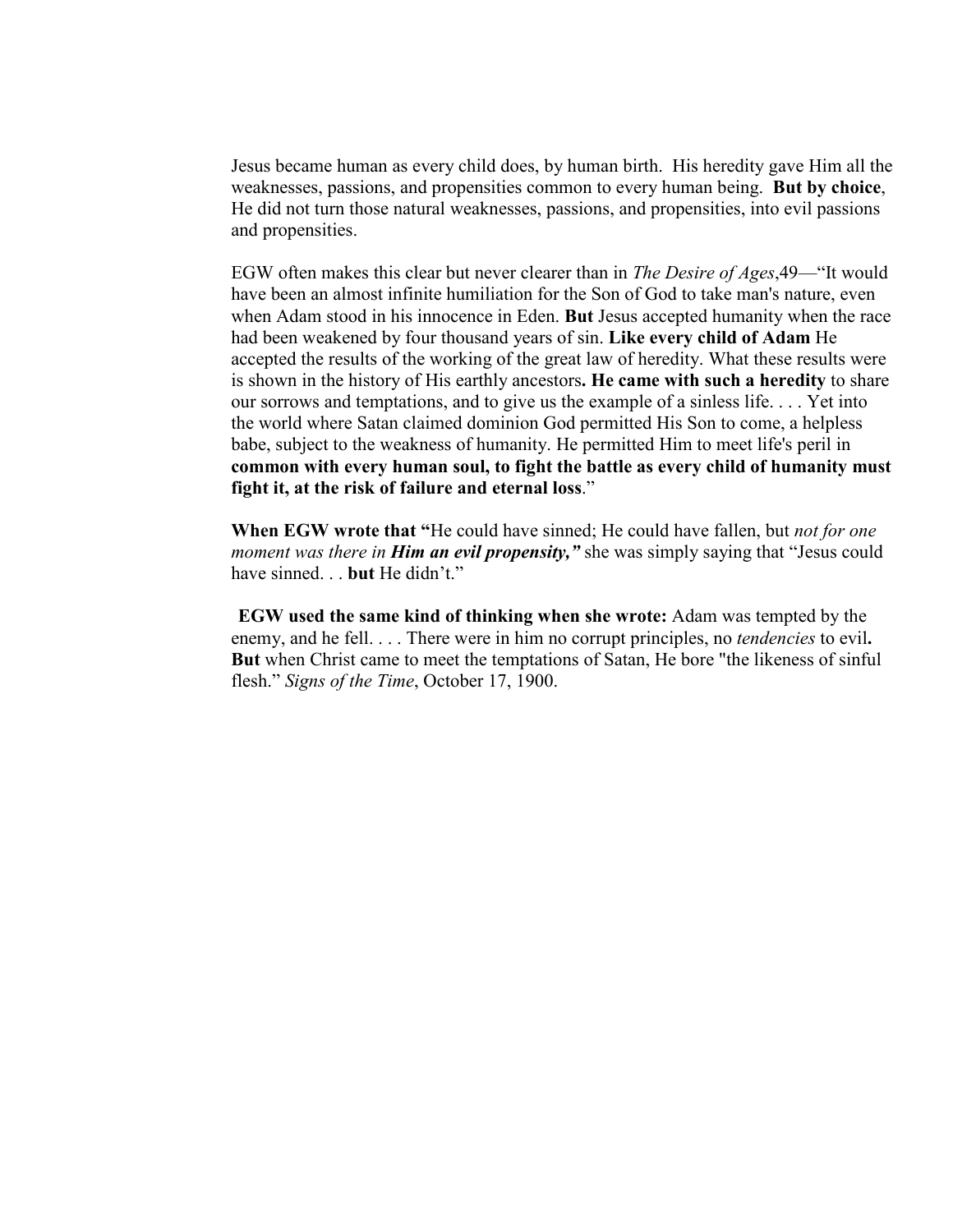Appendix C: The Elliptical Nature of Truth.

# Ellipse of Truth



A circle has one focus (center); an ellipse has two focuses (foci)

- 1. In an ellipse, if the two focuses (foci) separate from each other, we get eventually something like a hotdog! If they get too close to each other we have made a circle.
- 2. Either way, we no longer have a true ellipse; machinery that use the ellipse principle would suddenly not work if the two foci were moved either closer or farther away.

3. A real ellipse needs both foci to function with equal emphasis on each or it ceases to be an ellipse. For example: if we want a glass of water, we don't ask for Hydrogen. Or for Oxygen. To get water, we must create  $H_20$ ; that is, both Hydrogen and Oxygen are needed in the water ellipse. We can't have one without the other!

- 3. Theological truths always use the elliptical pattern; for example, God is one focus of the ellipse, and man is the other. In a way, as far as we are concerned, we can't have one without the other.
- 4. For example, the ellipse of salvation needs grace and faith; if we want salvation, we can't have grace without faith and vice versa.

5. The ellipse of the gospel can be expressed by joining pardon and power; pardon without power to overcome the sin we want pardon for is only a partial gospel and thus is not what God intended.

- 6. When we want to understand Christ's role in our salvation, we note that He is both our Substitute and our Example—we don't have one without the other.
	- 7. When we want to understand Christ's work as our Savior, we see Him on the Cross and we see Him as our High Priest—we don't have one without the other.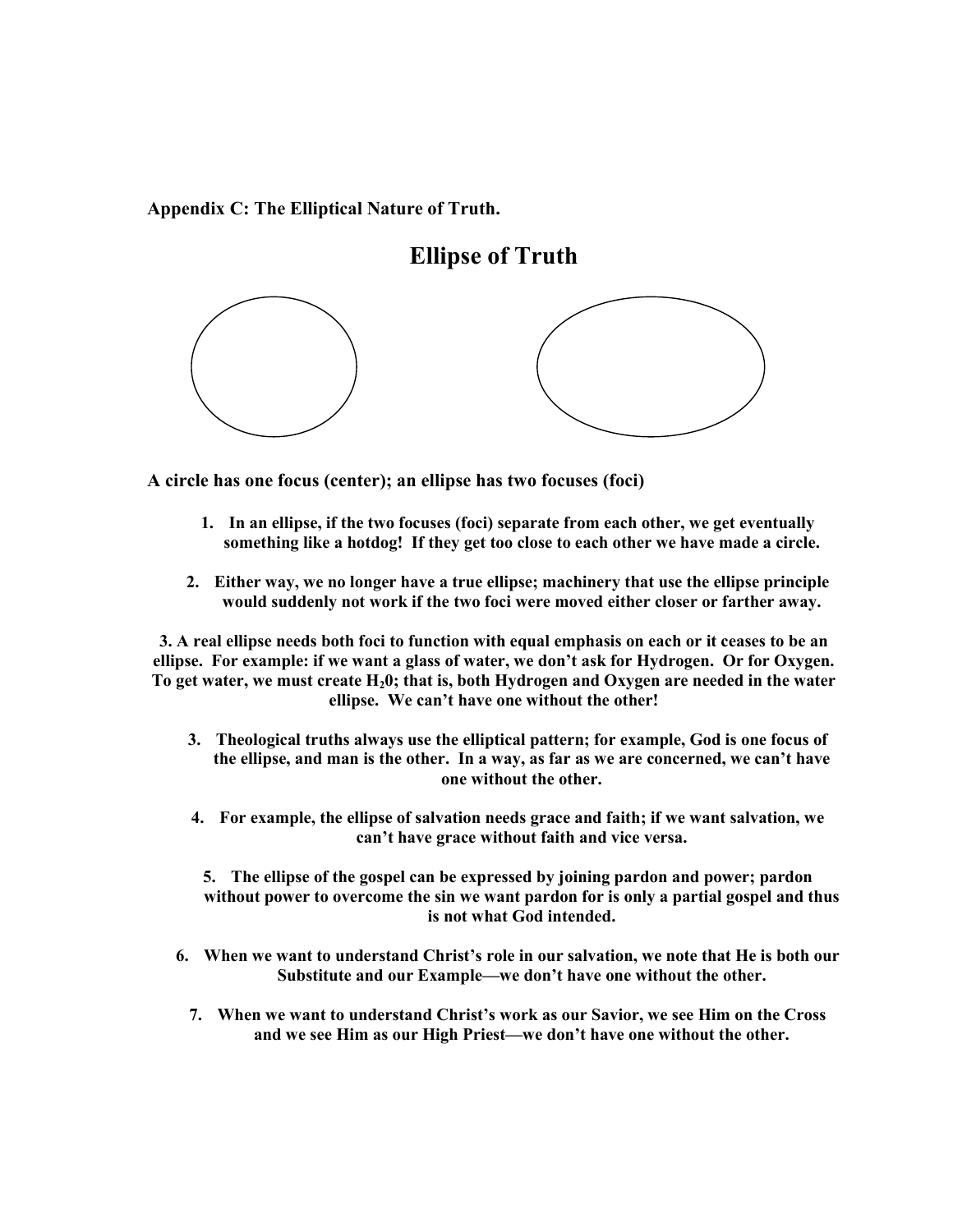## Appendix D: Why Jesus Came the Way He Did."

#### 1. Jesus came to be man's Savior and Example. Substitute and Surety.

**"Jesus came** down to our world that He might give man a *living example*, required of all—from Adam, the first man, down to the last man who shall live on the earth. . . . He declared that His mission was not to destroy the law but to fill it in perfect and entire obedience. He came to demonstrate the fact that humanity, allied by living faith to divinity, can keep all the commandments of God." —Review and Herald (RH):Nov 15, 1898.

This [sinner's] lamentable condition would have known no change or hope if Jesus had not come down to our world to be man's Savior and Example. In the midst of a world's moral degradation, he stands a beautiful and spotless character, the one model for man's imitation. We must study, and copy, and follow the Lord Jesus Christ; then we shall bring the loveliness of his character into our own life, and weave his beauty into our daily words and actions. Thus we shall stand before God with acceptance, and win back by conflict with the principalities of darkness, the power of self-control, and the love of God that Adam lost in the fall. Through Christ we may possess the spirit of love and obedience to the commands of God. Through his merits it may be restored in our fallen natures; and when the Judgment shall sit and the books be opened, we may be the recipients of God's approval."— Signs of the Times (ST):Dec 22, 1887.

"When **Jesus came** to the world it was as our *substitute and surety*. He passed through all the experiences of man, from the manger to Calvary, at every step giving man an example of what he should be and what he should do.

#### 2. Christ came to bring divine power to unite with human effort.

"Christ came to bring divine power to unite with human effort, so that although we have been debased by perverted appetite, we may take courage, for we are prisoners of hope. . . .Everyone that is in harmony with Christ will bear the Christ-like mold. . . . He came to our world to show us how to live a pure, holy life, and I have purposed in my heart that He shall not have lived and died in vain for me."— ST:August 4, 1890.

#### 3. Christ came to show mankind how to keep God's law.

"Christ came to give an example of the perfect conformity to the law of God required of all—from Adam, the first man, down to the last man who shall live on the earth. He declared that His mission was not to destroy the law but to fill it in perfect and entire obedience. In this way He magnified the law and made it honorable. In His life He revealed its spiritual nature. In the sight of heavenly beings, of worlds unfallen, and of a disobedient, unthankful, unholy world, He fulfilled the far-reaching principles of the law. He came to demonstrate the fact that humanity, allied by living faith to divinity, can keep all the commandments of God.

"He came to make plain the immutable character of the law, to declare that disobedience and transgression can never be rewarded with eternal life. He came as a man to humanity, that humanity might touch humanity, while divinity laid hold upon the throne of God. But in no case did he come to lessen the obligation of men to be perfectly obedient. He did not destroy the validity of the Old Testament Scriptures. He fulfilled that which was predicted by God himself. He came, not to set men free from that law, but to open a way whereby they might obey that law, and teach others to do the same. " RH, November 15, 1898.

4. Jesus came not only to atone for sin, but also to be a teacher both by precept and example. He came to show man how to keep the law in humanity.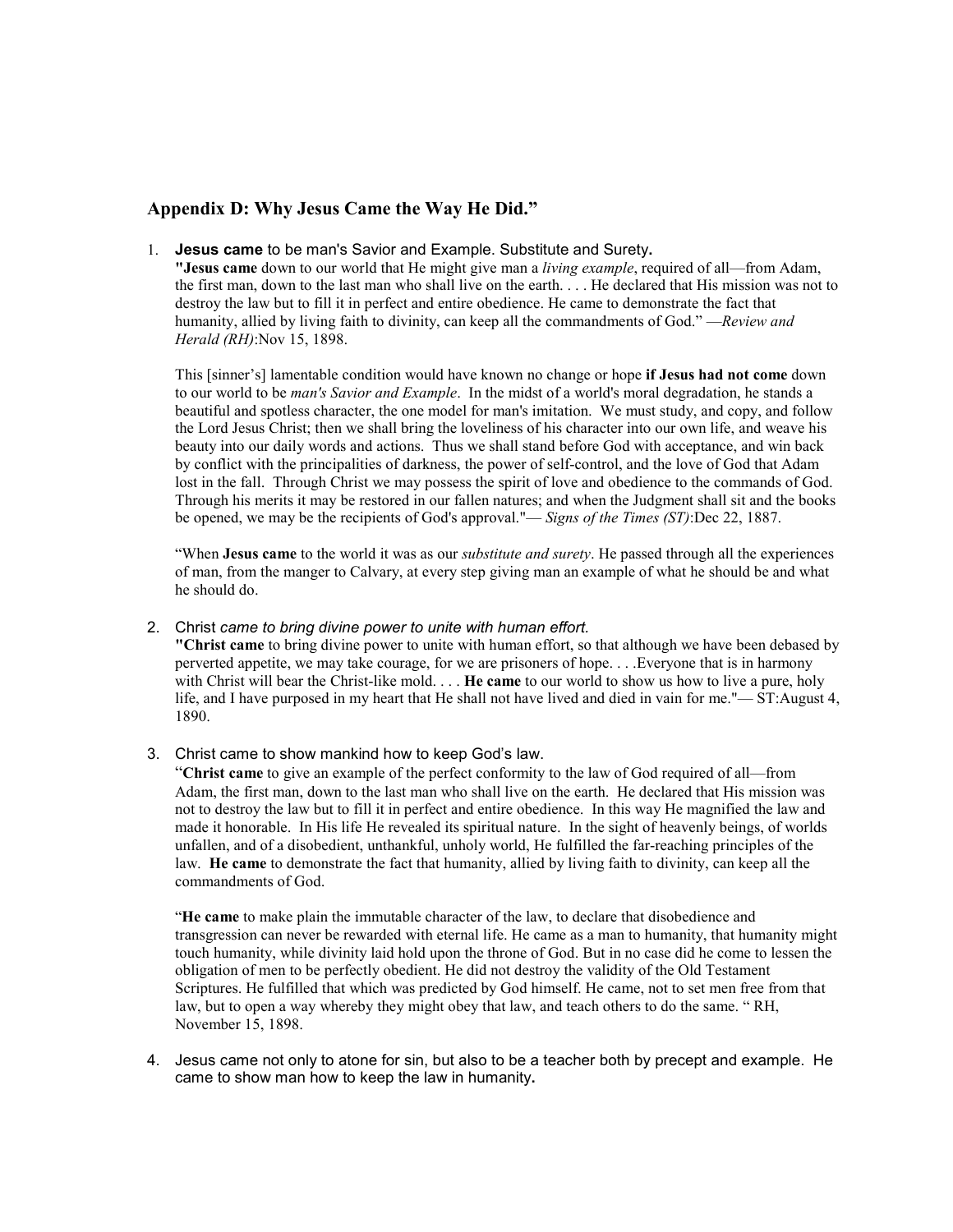**"The great Teacher came** into our world, not only to atone for sin, but to be a teacher both by precept and example. He came to show man how to keep the law in humanity, so that man might have no excuse for following his own defective judgment. We see Christ's obedience. His life was without sin. His life-long obedience is a reproach to disobedient humanity. The obedience of Christ is not to be put aside as altogether different from the obedience He requires of us individually. Christ has shown us that it is possible for all humanity to obey the laws of God. He served as a son with the Father. Just so we must every one serve with God, not in our own improvised plans"—3Selected Messages, 135-136.

- 5. Jesus came to our world, not to reveal what a God could do, but what a man could do, through faith in God's power to help in every emergency. "The Lord Jesus came to our world, not to reveal what a God could do, but what a man could do, through faith in God's power to help in every emergency. Man is, through faith, to be a partaker in the divine nature, and to overcome every temptation wherewith he is beset. The Lord now demands that every son and daughter of Adam through faith in Jesus Christ, serve Him in human nature which we now have."— Manuscript 1, 1892, printed in RH, June 17, 1976.
- 6. Christ came that He might re-create the image of God in man. "Jesus came to our world to bring divine power to man, that through his grace, we might be transformed into His likeness." ST, June 16, 1890. "The contemplation of the love of God manifested in His Son will stir the heart and arouse the powers of the soul as nothing else can. Christ came that He might re-create the image of God in man; and whoever turns men away from Christ is turning them away from the source of true development; he is defrauding them of the hope and purpose and glory of life."—The Desire of Ages (DA):478 He came to restore in man the defaced image of God, to impart to the repentant soul divine power by which he might be raised from corruption and degradation, and be elevated and ennobled and made fit for companionship with the angels of heaven.—RH: May 8, 1894
- 7. Christ came to this world and lived the law of God, that man might have perfect mastery over the natural inclinations that corrupt the soul.

"Not until the life of Christ becomes a vitalizing power in our lives can we resist the temptations that assail us from within and from without. Christ came to this world and lived the law of God, that man might have perfect mastery over the natural inclinations which corrupt the soul. The Physician of soul and body, He gives victory over warring lusts. He has provided every facility, that man may possess completeness of character." The Ministry of Healing {MH):130-131112.

"Christ came to cut us loose from the originator of sin. He came to give us a mastery over the power of the destroyer, and to save us from the sting of the serpent. Through his imparted righteousness he would place all human beings where they will be on vantage ground. He came to this earth and lived the law of God that man might stand in his God-given manhood, having complete mastery over his natural inclination to self-indulgence and to the selfish ideas and principles which tarnish the soul. The Physician of soul and body, he will give wisdom and complete victory over warring lusts. He will provide every facility, that man may perfect a completeness of character in every respect"--7MR 320.

- 8. Christ came to the earth, not merely that the inhabitants of this little world might regard the law of God as it should be regarded. but to vindicate the character of God before the universe. "The plan of salvation had a yet broader and deeper purpose than the salvation of man. It was not for this alone that Christ came to the earth; it was not merely that the inhabitants of this little world might regard the law of God as it should be regarded; but it was to vindicate the character of God before the universe." Patriarchs and Prophets (PP):68.
- 9. Christ came in the form of humanity, and by His perfect obedience He proved that humanity and divinity combined can obey every one of God's precepts. . "Satan had claimed that it was impossible for man to obey God's commandments; and in our own strength it is true that we can not obey them. But Christ came in the form of humanity, and by His perfect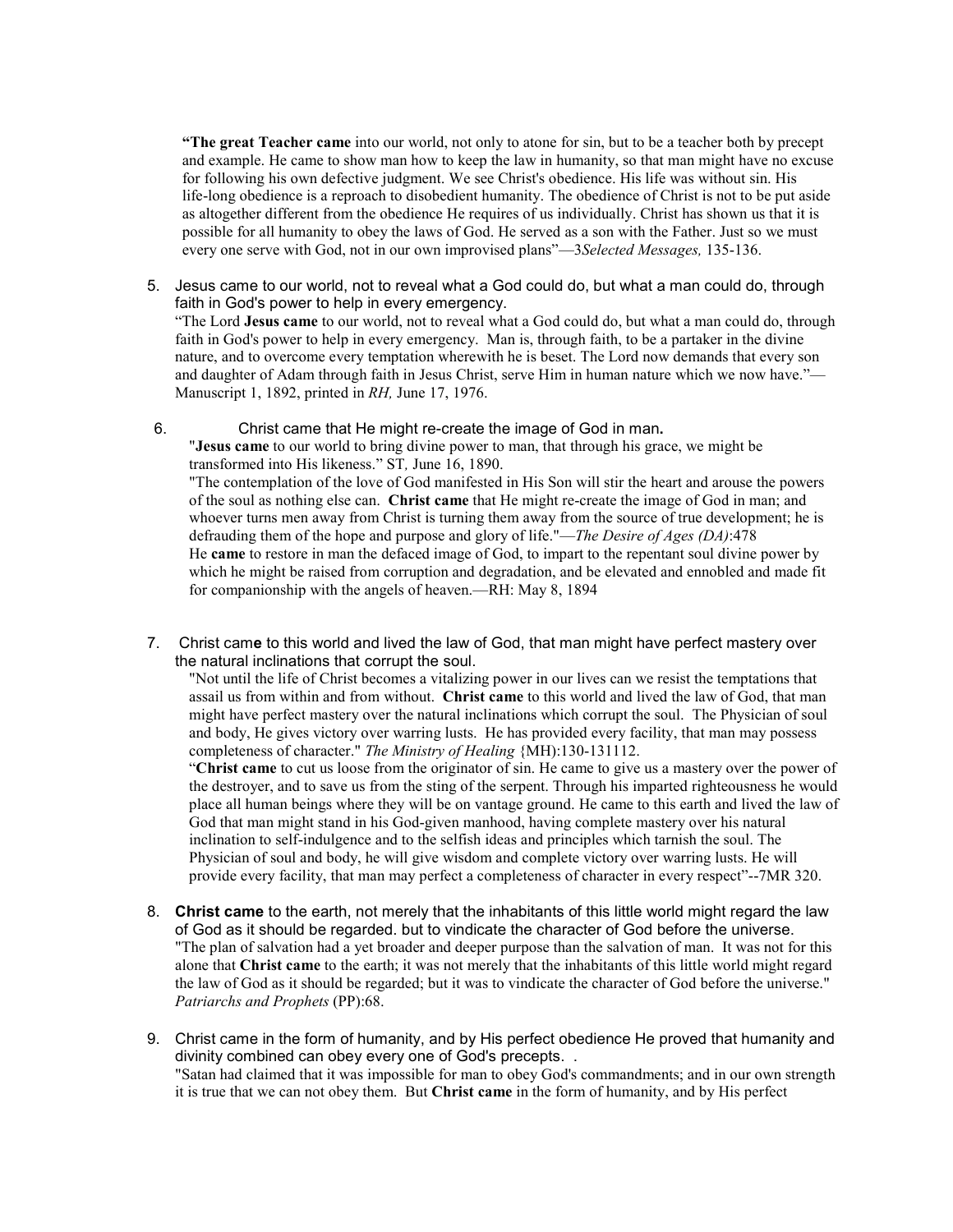obedience He proved that humanity and divinity combined can obey every one of God's precepts." COL:314.

"Christ came to the world to counteract Satan's falsehood that God had made a law which men could not keep. Taking humanity upon Himself, He came to this earth, and by a life of obedience showed that God has not made a law that man cannot keep. He showed that it is possible for man perfectly to obey the law. Those who accept Christ as their Savior, becoming partakers of His divine nature, are enabled to follow His example, living in obedience to every precept of the law. Through the merits of Christ, man is to show by his obedience that he could be trusted in heaven, that he would not rebel." The Faith I Live By, p. 114.

"To attribute to his nature a power that it is not possible for man to have in his conflicts with Satan, is to destroy the completeness of his humanity. The obedience of Christ to his Father was the same obedience that is required of man. Man cannot overcome Satan's temptations except as divine power works through humanity. The Lord **Jesus came** to our world, not to reveal what God in his own divine person could do, but what he could do through humanity. Through faith man is to be a partaker of the divine nature, and to overcome every temptation wherewith he is beset. It was the Majesty of heaven who became a man, who humbled himself to our human nature; it was he who was tempted in the wilderness and who endured the contradiction of sinners against himself.".—ST, April 10, 1893.

"Christ came to this world to show that by receiving power from on high, man can live an unsullied life.— MH:25

10. Christ came to set aside the false teaching by which those who claimed to know God had misrepresented Him.

"[Christ] came to set aside the false teaching by which those who claimed to know God had misrepresented Him. He came to manifest the nature of the law, to reveal in His own character the beauty of holiness. . . . Sweeping away the exactions which had encumbered the law of God, He showed that the law is a law of love, an expression of the Divine Goodness. He showed that in obedience to its principles is involved the happiness of mankind, and with it the stability, the very foundation and framework, of human society. . . .So far from making arbitrary requirements, God's law is given to men as a hedge, a shield. . . . Christ came to demonstrate the value of the divine principles by revealing their power for the regeneration of humanity. He came to teach how these principles are to be developed and applied." Education, pp. 76, 77

- 11. Jesus came to impart to the human soul the Holy Spirit by which the love of God is shed abroad in the heart; but it is impossible to endow men with the Holy Spirit, who are set in their ideas. "Jesus came to impart to the human soul the Holy Spirit by which the love of God is shed abroad in the heart; but it is impossible to endow men with the Holy Spirit, who are set in their ideas, whose doctrines are all stereotyped and unchangeable, who are walking after the traditions and commandments of men as were the Jews in the time of Christ. They were very punctilious in the observance of the church, very rigorous in following their forms, but they were destitute of vitality and religious devotion." Manuscript Releases (MR) 52.
- 12. Jesus came to tell the truth about God.

 "Christ exalted the character of God, attributing to him the praise and giving to him the credit, of the whole purpose of his own mission on earth,—to set men right through the revelation of God. In Christ was arrayed before men the paternal grace and the matchless perfections of the Father. In his prayer just before His crucifixion, he declared, 'I have manifested thy name.' 'I have glorified thee on the earth; I have finished the work which thou gavest me to do.' When the object of his mission was attained, the Son of God announced that his work was accomplished, and that the character of the Father was made manifest to men."—Signs of the Times, Jan. 20, 1890.

When the world was destitute of the knowledge of God, **Jesus came** to impart this inestimable blessing--a knowledge of the paternal character of our heavenly Father. This was His own gift to our world; and this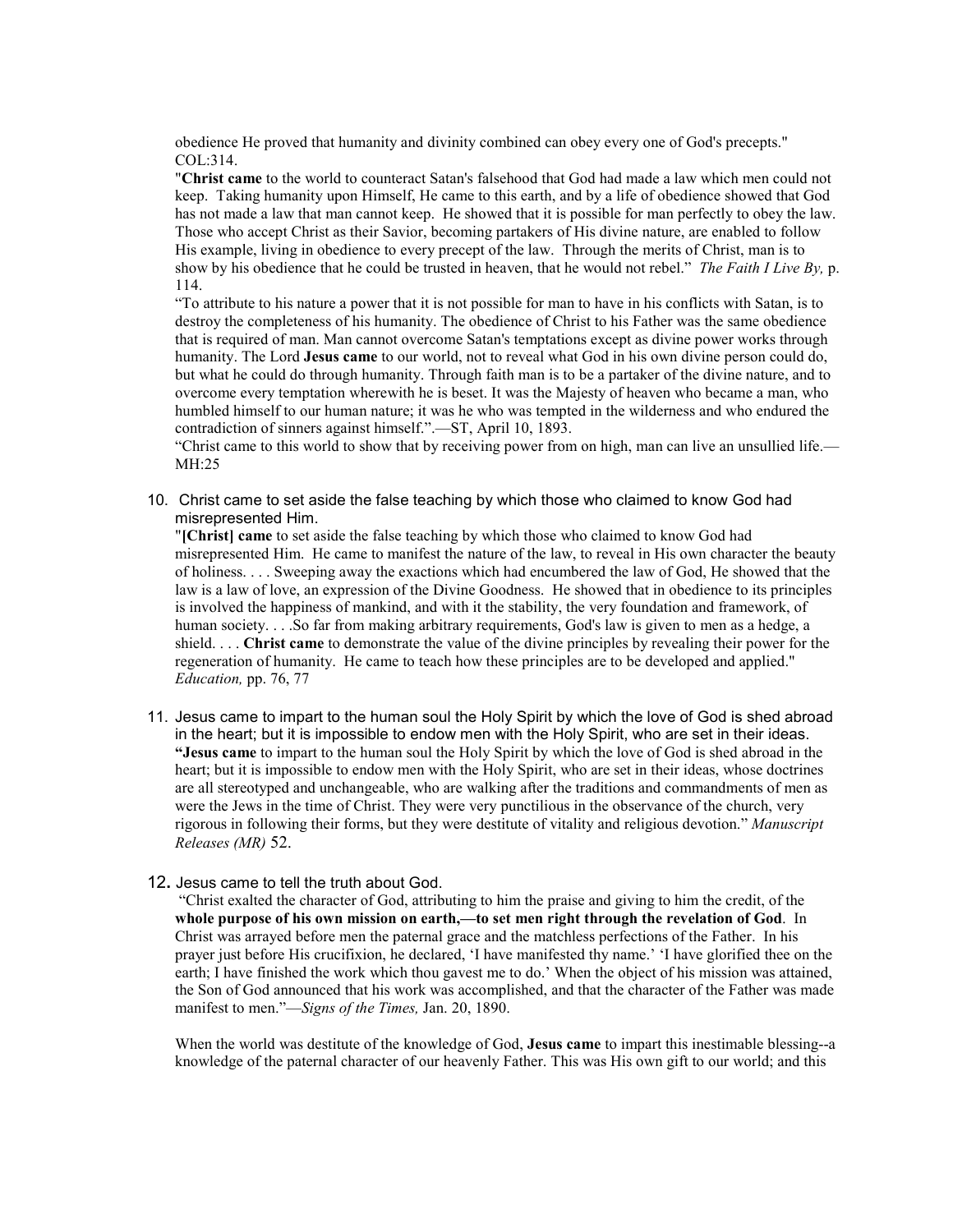gift He committed to His disciples, to be communicated by them to the world.—Testimonies to Ministers, 193.

 "Everyone who is chosen of God should improve his intellectual powers. Jesus came to represent the character of the Father, and He sent His disciples into the world to represent the character of Christ. He has given us His word to point out the way of life, and He has not left us simply to carry that word, but has also promised to give it efficiency by the power of the Holy Spirit."—TM:199

13. He came not to save us in our sins, but from our sins.

"Christ would not have come to this earth if the commandments had not been broken. He came not to save us in our sins, but from our sins. There is no true happiness in transgression, but in obedience. Our merit is in the blood of Christ. But men think they can transgress and shun the cross, and yet enter into the city.—3MR 98.

"Jesus came not to save men in their sins, but from their sins. 'Sin is the transgression of the law,' and if we fail to obey the law, we do not accept our Saviour. The only hope we have of salvation is through Christ. If his Spirit abides in the heart, sin cannot dwell there.—RH, March 16, 1886.

"Jesus came into the world to save sinners, not in their sins but from their sins, and to sanctify the truth; and in order that he may become a perfect Saviour to us, we must enter into union with him by a personal act of faith. Christ has chosen us, we have chosen him, and by this choice we become united to him, and are to live from henceforth, not unto ourselves, but unto him who has died for us." {ST, March 23, 1888 par. 2}

14. He came to this earth, suffered, and knows just how to sympathize with us and to assist us in overcoming.

" Christ knew that man could not overcome without His help. Therefore He consented to lay off His royal robes and clothe His divinity with humanity that we might be rich. He came to this earth, suffered, and knows just how to sympathize with us and to assist us in overcoming. He came to bring man moral power, and He would not have man to understand that he has nothing to do, for every one has a work to do for himself, and through the merits of Jesus we can overcome sin and the devil."—3MR 108.

"The Redeemer of the world came from heaven to help man in his weakness, that, in the power which Jesus came to bring him, he might become strong to overcome appetite and passion and might be victor on every point. "—Counsels on Health, 125.

15. The world's Redeemer came not only to be a sacrifice for sin but to be an example to man in a holy human character.

**Jesus came** to our world to perfect a Christian character in behalf of the fallen race— the requirement of God to us is to practice the example of our Substitute and Surety"—20MR:282.

16. Jesus came to show us that a lifelong obedience is possible.

"We are ever to be thankful that Jesus has proved to us by actual facts that man can keep the commandments of God, giving contradiction to Satan's falsehood that man cannot keep them. The Great Teacher came to our world to stand at the head of humanity, to thus elevate and sanctify humanity by His holy obedience to all of God's requirements showing it is possible to obey all the commandments of God. He had demonstrated that a lifelong obedience is possible.--Ms 1, 1892, pp. 1, 2, 6, 7, 8. 5MR 113.

17. Jesus gave us an example of how to overcome sin.

"We should put forth every effort to overcome evil. Christ came to set us an example of how to overcome. . . . Our characters are photographed on the books of heaven, and from these books we are to be  $i$ udged." $-3MR:116$ 

"He came to earth to unite his divine power with our human efforts, that through the strength and moral power which he imparts, we may overcome in our own behalf."— ST Aug 7, 1879. "As we see the condition of mankind today, the question arises in the minds of some, "Is man by nature totally and wholly depraved?" Is he hopelessly ruined? No, he is not. The Lord Jesus left the royal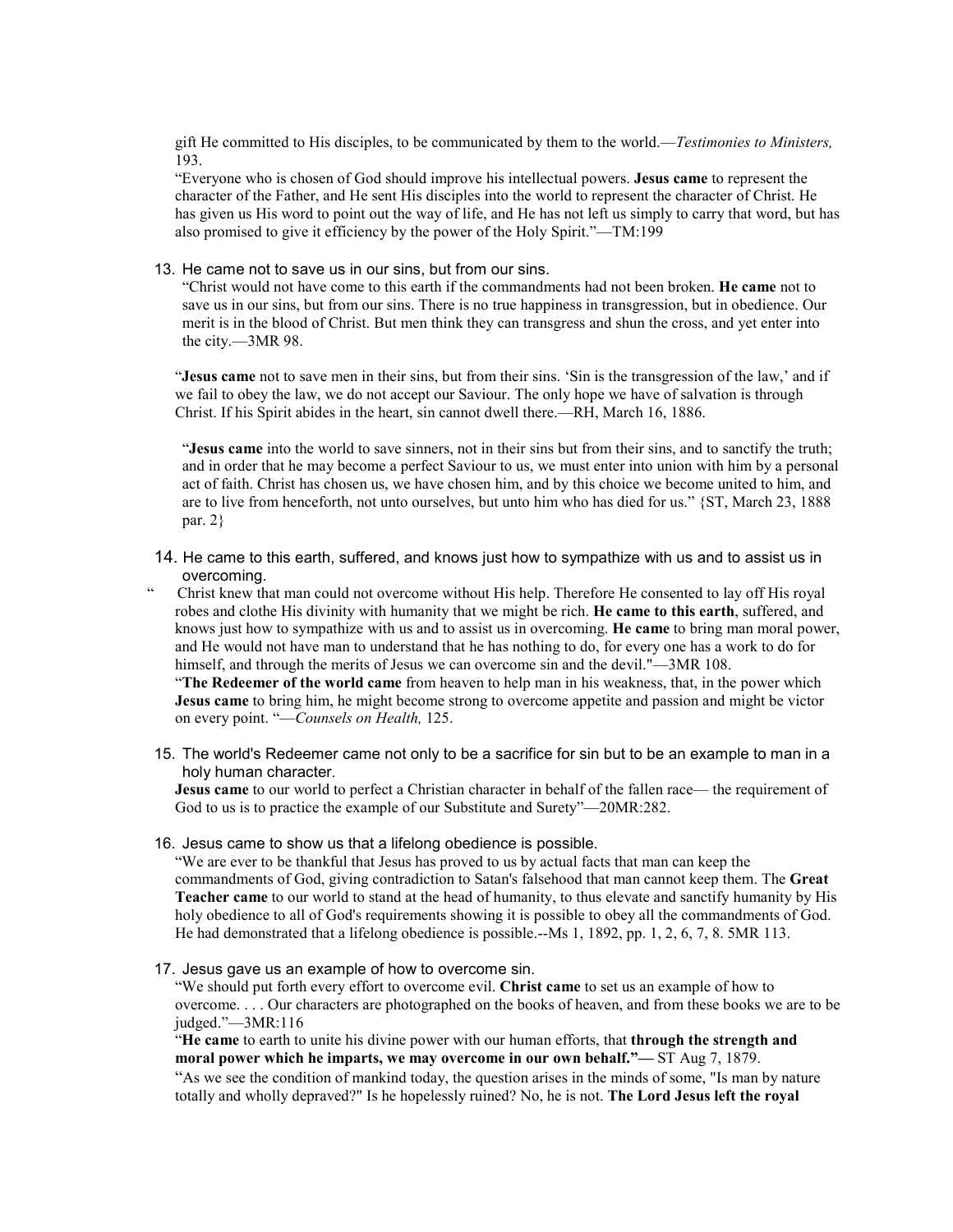courts and, taking our human nature, lived such a life as everyone may live in humanity, through following His example. We may perfect a life in this world [which] is an example of righteousness, and overcome as Christ has given us an example in His life, revealing that humanity may conquer as He, the great Pattern, [conquered]. Men have sold themselves to the enemy of all righteousness. Christ came to our world to live the example humanity must live, if they [are to] secure the heavenly reward. . . .Christ lived the unpolluted life in this world to reveal to human beings the power of His grace that will be given to every soul that will accept Him as his Saviour.—9MR 239.

18. Jesus came to show us self-sacrifice and self-denial.

"The true spirit of the Christian religion is one of self-sacrifice; self-denial is required at every step. Jesus came down from Heaven to teach us how to live; and his life was one of toil and self-denial."— ST: April 21, 1887.

19... Jesus came to bring mankind moral power.

"Jesus came to this earth, marred and seared by the curse, for the purpose of bringing moral power to men. He fought the battle in man's behalf in the wilderness of temptation, and it was the same battle that everyone of us must fight till the close of time."—ST, September 30, 1889.

"Do not continue to talk of your weakness; Jesus came to bring moral power to combine with human effort, that we might advance step by step in the heavenward way. Let your faith lay hold of the precious promises of God, and if clouds have encompassed you, the mists will roll back; for the angels of God are ever ready to help in every trial and emergency. We are not left to battle unaided against the prince of darkness.—Bible Echo, December 1, 1892.

The young may have moral power, for **Jesus came** into the world that He might be our example and give to all youth and those of every age divine help."—Child Guidance, 167.

"The Lord Jesus came to our world to represent the Father. He represented God not as an essence that pervaded nature, but as a God who has a personality. Christ was the express image of His Father's person; and He came to our world to restore in man God's moral image, in order that man, although fallen, might through obedience to God's commandments become enstamped with the divine image and character--adorned with the beauty of divine loveliness." 19MR:250.

20. Christ came to show the purpose of the Christian Church.

"The formation of the Christian church, and the union of all that it embraces, and preserving the consecration of all its powers as the appointed agencies of God, for the spiritual recovery of the moral image of God in man, was the object of Christ assuming human nature. Christ was the foundation of the whole Jewish economy, which was the symbol prescribed in type for the religious faith and obedience of all people."- 7MR 333.

22. Jesus came to unmask the deceiver.

In heaven Satan had declared that the sin of Adam revealed that human beings could not keep the law of God, and he sought to carry the universe with him in this belief. Satan's words appeared to be true, but Christ came to unmask the deceiver. He came that through trial and dispute of the claims of Satan in the great conflict, He might demonstrate that a ransom had been found. The Majesty of heaven would undertake the cause of man, and with the same facilities that man may obtain, stand the test and proving of God as man must stand it.

. . . .Christ came to the earth, taking humanity and standing as man's representative, to show in the controversy with Satan that he was a liar, and that man, as God created him, connected with the Father and the Son, could obey every requirement of God. Speaking through His servant He declares, 'His commandments are not grievous.' It was sin that separated man from his God, and it is sin that maintains this separation."—16MR:115}

23. Jesus came as our substitute and surety so that we might be overcomers with Him.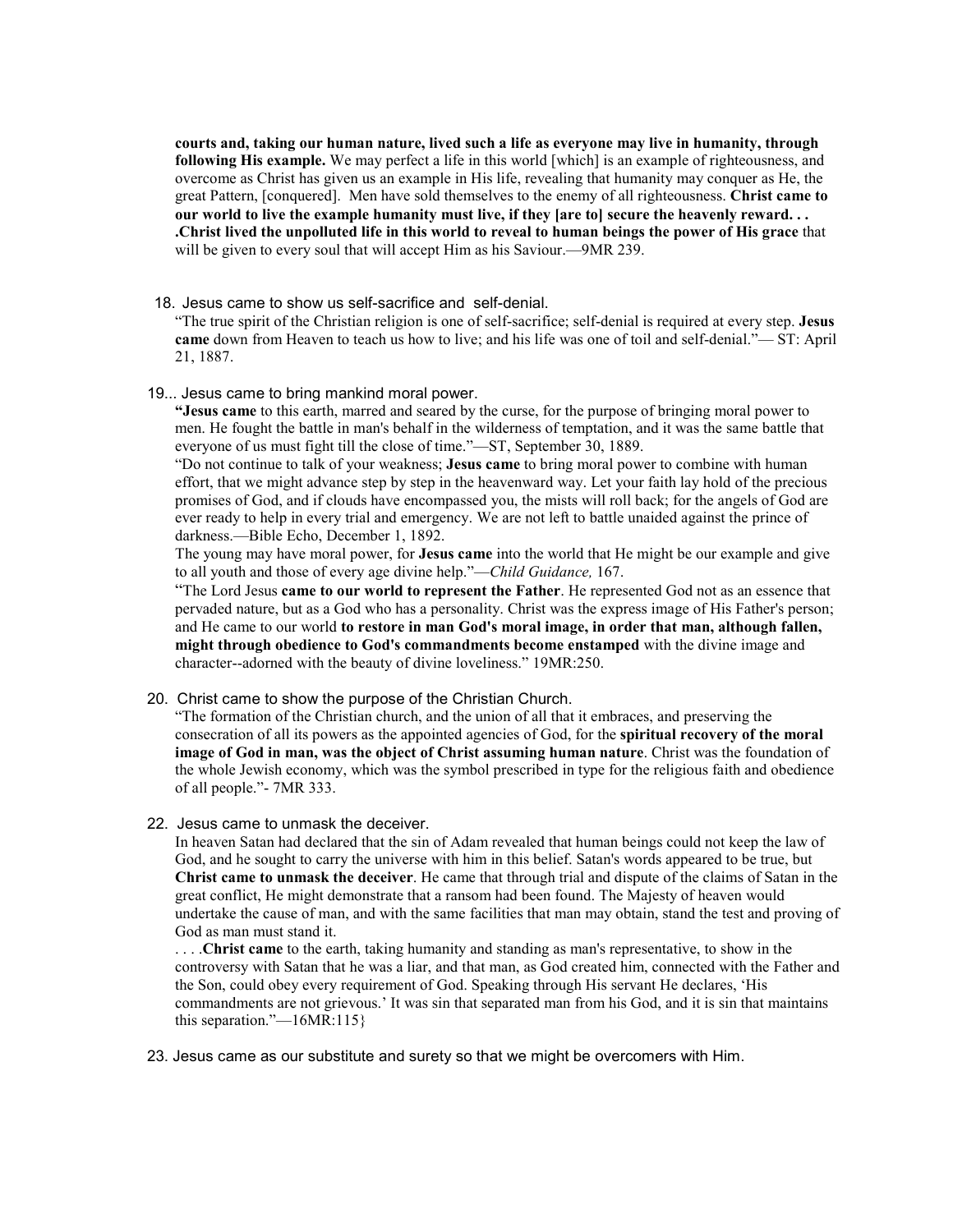"Christ ventured a great deal when He came here to stand upon the battlefield, when He came here clothed with humanity, standing as our surety, as our substitute, that He would overcome in our behalf, that we might be overcomers in His strength and by His merits."—9MR 52.

"When Jesus came to the world it was as our substitute and surety. He passed through all the experiences of man, from the manger to Calvary, at every step giving man an example of what he should be and what he should do." ST: April 18, 1892

24. Jesus is the only way for us to understand the meaning of justification and sanctification.

"Christ came to save fallen man, and Satan with fiercest wrath met him on the field of conflict; for the enemy knew that when divine strength was added to human weakness, man was armed with power and intelligence, and could break away from the captivity in which he had bound him. . . . God was represented as severe, exacting, revengeful, and arbitrary. He was pictured as one who could take pleasure in the sufferings of his creatures. The very attributes that belonged to the character of Satan, the evil one represented as belonging to the character of God. Jesus came to teach men of the Father, to correctly represent him before the fallen children of earth. . . . The only way in which he could set and keep men right was to make himself visible and familiar to their eyes. That men might have salvation he came directly to man, and became a partaker of his nature. . . . After the plan of salvation was devised, Satan could have no ground upon which to found his suggestion that God, because so great, could care nothing for so insignificant a creature as man. The redemption of man is a wonderful theme, and the love manifested to the fallen race through the plan of salvation, can be estimated only by the cross of Calvary."—ST:Jan/ 20. 1890.

25. Jesus came to impart His righteousness.

.<br>..

"Jesus came to suffer in our behalf, that He might impart to us His righteousness. There is but one way of escape for us, and that is found only in becoming partakers of the divine nature."—3SM 197. " He lived the law of God, and honored it in a world of transgression, revealing to the worlds unfallen, to the heavenly universe, to Satan, and to all the fallen sons and daughters of Adam that through His grace humanity can keep the law of God! He came to impart His own divine nature, His own image, to the repentant, believing soul."—8MR 40.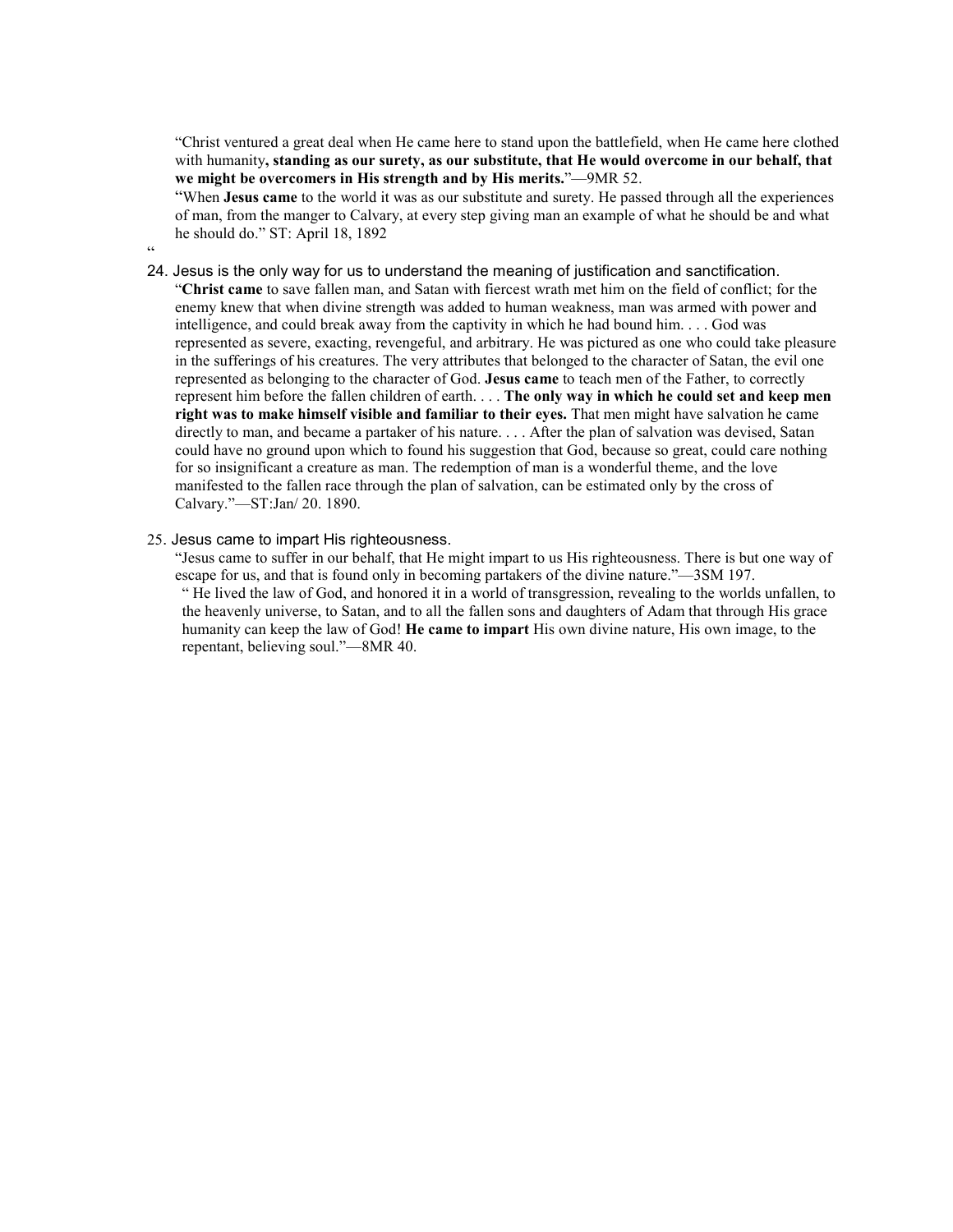# Appendix E: Why Jesus Died."

-

Satan loves to use such words as "gospel." "forgiveness," "justification," etc. And phrases such as "Jesus died to save me," "Jesus died so that He could forgive my sins." Why? Because his definitions for these biblical words and his explanation for why Jesus died provide the basis for a limited gospel.

To illustrate, Time, April 1, 2002, had a cover story entitled, "Can the Catholic Church Save Itself?" Under the section, "The Confession of Father X," were these words of Father X who was describing his life of lust with young people in his parish: "I'd go to confession; there would be genuine repentance [remorse, but hardly "change of mind"]; and then I would go for a period of time without molesting anyone. I would make a very real point when this was having to be confessed to go to another diocese to make sure the priest didn't know me. What I was after was the absolution, so that I could pick up the pieces and go on."

These may be the words of an unfortunate Catholic priest. But he mirrors all of us when we have Satan's picture of why Jesus died in our heads instead of the big picture within the "everlasting gospel" that God wants made clear in these end-times. For too long the Christian churches have lived in the fog of partial truth.

Satan's picture runs something like this: "We are all sinners. We will be sinners until Jesus comes and if we die before He returns, He will remember that we were sorry for our sins."<sup>177</sup> And continuing, "Didn't Jesus die to cover my sins and if I ask Him to forgive me, isn't that the good news?"

If this is all we understand as to why Jesus died, then we are believing in Satan's "good news." But that is one of his monstrous lies—again, taking truth and clouding it!

As in all biblical issues, we must keep the big picture in view: the great controversy is focused on vindicating God's fairness and justice in His dealing with His created beings.Satan's accused God of being unfair in making laws that could not be kept and if anyone tried they would be unhappy legalists. But Jesus and His followers prove Satan wrong, exposing his lies as pure sour grapes

First, Jesus earned the right by His life and death to forgive sincerely repentant people because He proved in His humanity that God's laws could be cheerfully obeyed, thus satisfying God's justice.<sup>178</sup> In addition, He earned the right to forgive the truly repentant because his or her faith in Him contained the seed of future loyalty and obedient— that same faith that kept Him from sinning.

Secondly, He earned the right to be our High Priest who promises to make available "grace to help in time of need" (Heb. 4:16).

Simply put, Jesus lived and died to give us both pardon and power. To ask for His pardon and not His power is to miss the point of why He died. To think that forgiveness is the major or only reason for the death of Jesus, then we have another example of the limited gospel.

<sup>&</sup>lt;sup>177</sup>Ellen White here captures this limited gospel and its effect: "Are there those here who have been sinning and repenting, sinning and repenting, and will they continue to do so till Christ shall come? May God help us that we may be truly united to Christ, the living vine, and bear fruit to the glory of God!"—Review and Herald, April 21, 1891.

<sup>&</sup>lt;sup>178</sup>"God's purpose was reaching its fulfillment. Jesus was earning the right to become the advocate of men in the Father's presence."—The Desire of Ages, 744.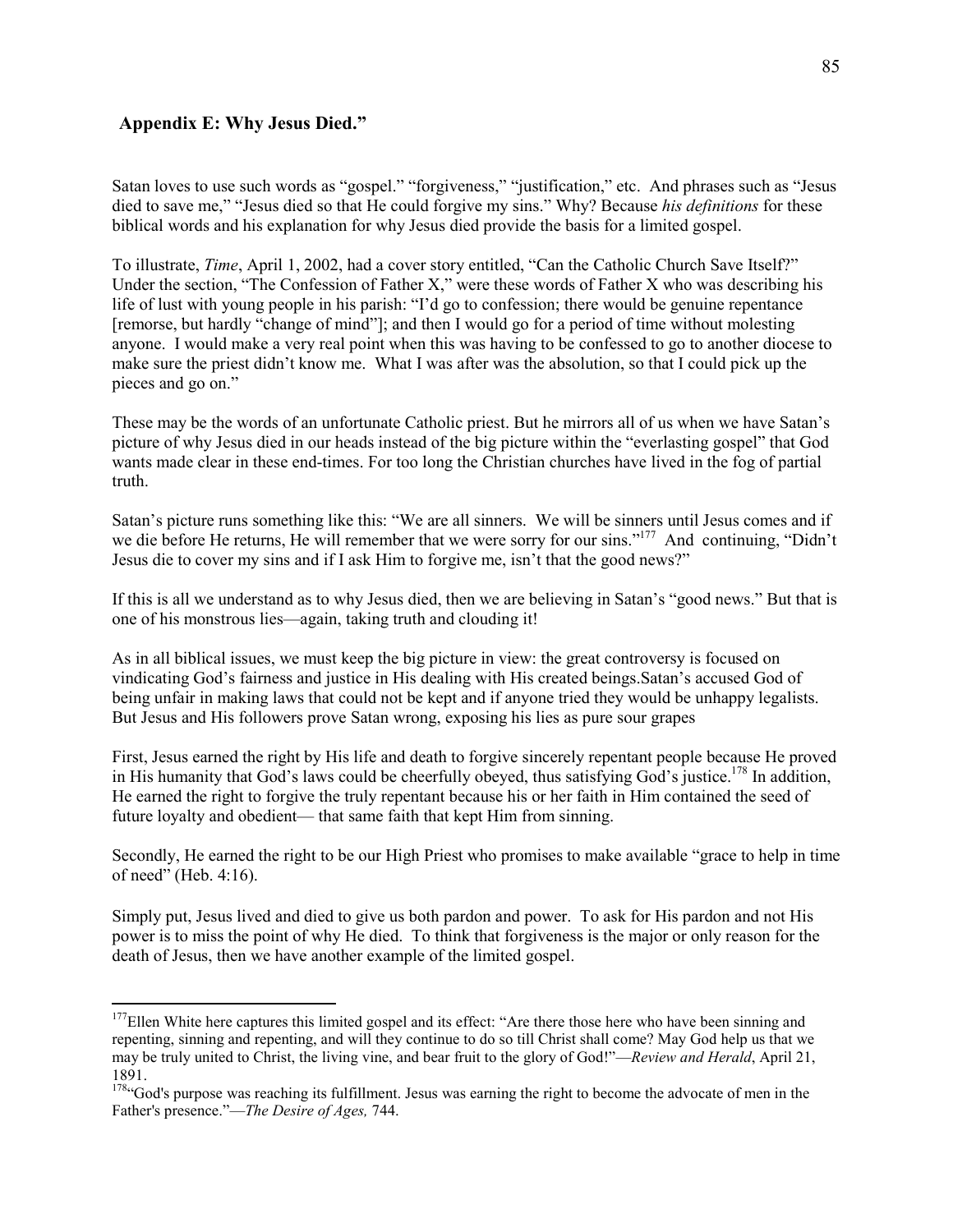Augustus Toplady said it well in his beloved hymn, "Rock of Ages" (emphasis added):

"Rock of Ages, cleft for me, Let me hide myself in Thee; Let the water and the blood, From Thy riven side which flowed, Be of sin the double cure, Cleanse me from its guilt and power."

Let us look at how Ellen White illuminated "the double cure," with the cherished biblical promises that build on why Jesus died [some quotations bridge more than one category]:

## I. Jesus satisfied "justice," that God was indeed "just" in that He did not require the impossible from His created beings:

By His life on earth He honored the law of God. By His death He established it. He gave His life as a sacrifice, not to destroy God's law, not to create a lower standard, but that justice might be maintained, that the law might be shown to be immutable, that it might stand fast forever. Satan had claimed that it was impossible for man to obey God's commandments; and in our own strength it is true that we cannot obey them. But Christ came in the form of humanity, and by His perfect obedience He proved that humanity and divinity combined can obey every one of God's precepts."—Christ's Object Lessons, 314.

## II Jesus paid the price that shut Satan's mouth regarding whether God could love sinners so much as to suffer the enormous indignities of the cross in order to reconcile us to Him (John 3:16).

1. "All heaven triumphed in the Saviour's victory. Satan was defeated, and knew that his kingdom was lost. To the angels and the unfallen worlds the cry, 'It is finished,' had a deep significance. It was for them as well as for us that the great work of redemption had been accomplished. They with us share the fruits of Christ's victory. Not until the death of Christ was the character of Satan clearly revealed to the angels or to the unfallen worlds."—The Desire of Ages, (DA), 758.

2. "Not because we first loved Him, does God love us; but 'while we were yet sinners' (Rom. 5:8) Christ died for us, making full and abundant provision for our redemption."—Amazing Grace  $(AG)$ , 10.

 3. "Such is the value of men for whom Christ died that the Father is satisfied with the infinite price which He pays for the salvation of man in yielding up His own Son to die for their redemption. What wisdom, mercy, and love in its fullness are here manifested! The worth of man is known only by going to Calvary. In the mystery of the cross of Christ we can place an estimate upon man." $-AG:175$ 

4. "By His life and His death, Christ proved that God's justice did not destroy His mercy, but that sin could be forgiven, and that the law is righteous, and can be perfectly obeyed. Satan's charges were refuted. God had given man unmistakable evidence of His love."—DA 762.

## III. Jesus suffered the wrath of God [awfulness of being God-forsaken] against transgression.

- 1. "God suffered His wrath against transgression to fall on His beloved Son. Jesus was to be crucified for the sins of men. What suffering, then, would the sinner bear who continued in sin? All the impenitent and unbelieving would know a sorrow and misery that language would fail to express."—DA:743.
- IV. In proving Satan wrong and God right, in our Lord's life and death, Jesus earned the victor's right to be our Savior and High Priest.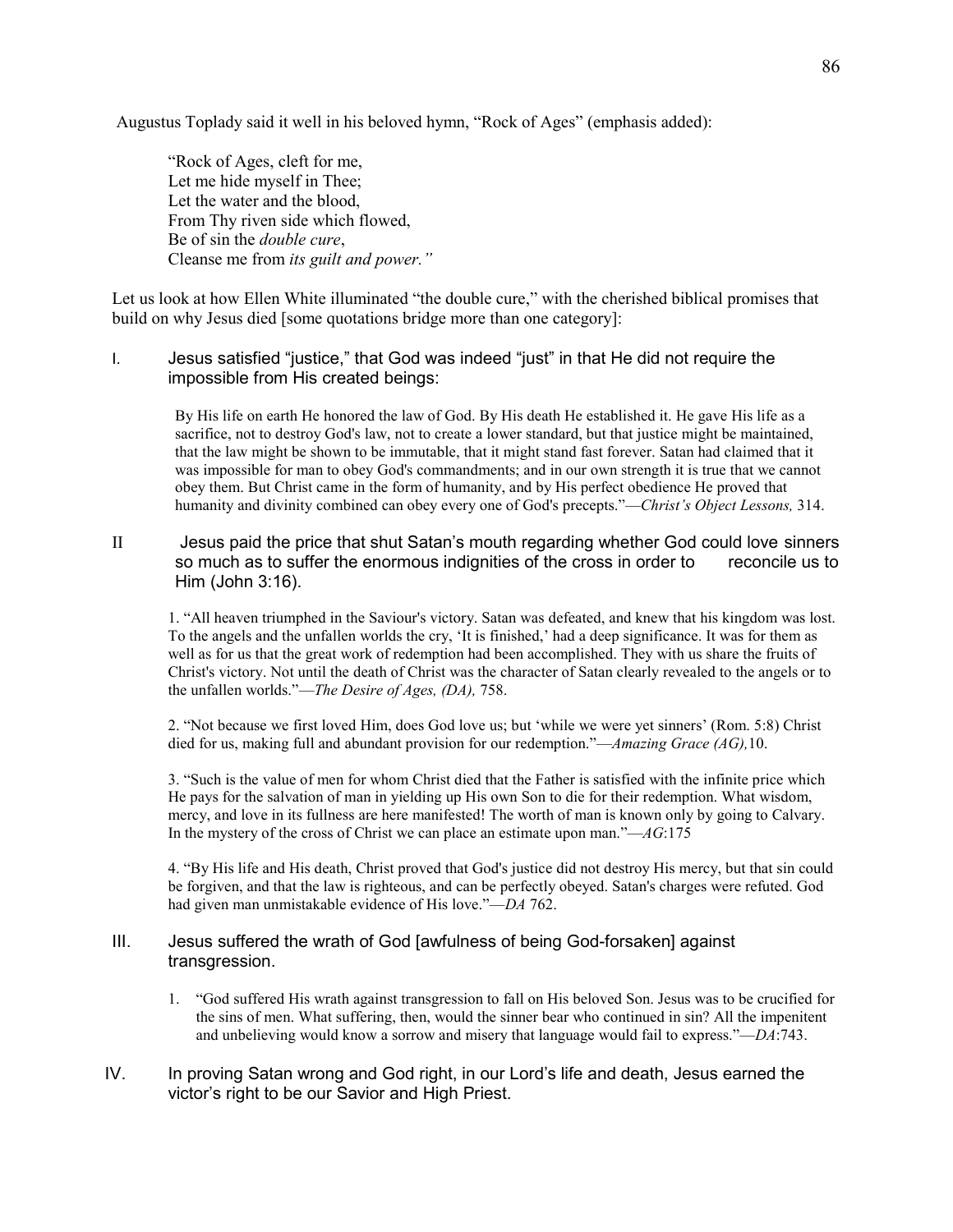1. "Some by their impenitence would make it an impossibility for the prayer of Christ to be answered for them. Yet, just the same, God's purpose was reaching its fulfillment. Jesus was earning the right to become the advocate of men in the Father's presence."—DA 744.

#### VI. Jesus died to demonstrate the character of God and the value of mankind.

1. "The Lord our Redeemer had not yet demonstrated fully that love to its completeness. After His condemnation in the judgment hall, His crucifixion on the cross, when He cried out in a clear, loud voice, 'It is finished,' that love stands forth as an exhibition of a new love—'as I have loved you'--is demonstrated. Can the human mind take this in? Can we obey the commandment given."—16Manuscript Releases (MR), 190.

2. "Christ died to bring life and immortality to light through the gospel, and therefore man is of value in God's sight."—17MR 198.

3. "And the Son of God endured this shame as the penalty of guilt, in order that the sinner may stand guiltless and innocent before the throne of God. See what may arise from the height of exaltation from which our Saviour came, and the depth of humiliation to which He reached in order to grasp the sinner and lift him up to become a partaker of His divine nature, and link his life, his soul, with the Infinite God. When we obtain a sight of that cross; when that suffering, agonized cry, "It is finished," pierces our ears, the sacrifice is complete. His love has imprinted the name of every saint upon the palms of His hands."— 18MR, 19.

#### VII. Christ died to reclaim this earth from the usurped authority of Satan.

1. "It was to make an inroad on the territory of Satan, and dispute his usurped authority, and reclaim the kingdom unto Himself that Christ died. With the shout of a monarch who has clothed himself with zeal as a cloak, will He fight His antagonist, the prince of darkness, and win back the kingdom Satan claims as his own rightful dominion."—18MR, 54.

## VIII. Jesus died to underscore the immutability of the law of God—that it could not and should not be altered to fit the whims of created intelligences (Matthew 5:17, 18).

1. "The light that I have is that God's servants should go quietly to work, preaching the grand, precious truths of the Bible—Christ and Him crucified, His love and infinite sacrifice—showing that the reason why Christ died is because the law of God is immutable, unchangeable, eternal."—The Southern Work, p. 69.

 2. "Christ died because there was no other hope for the transgressor. He might try to keep God's law in the future; but the debt which he had incurred in the past remained, and the law must condemn him to death. Christ came to pay that debt for the sinner which it was impossible for him to pay for himself. Thus, through the atoning sacrifice of Christ, sinful man was granted another trial."—Faith and Works, 30.

3. "When Christ died, the destruction of Satan was made certain. But if the law was abolished at the cross, as many claim, then the agony and death of God's dear Son were endured only to give to Satan just what he asked; then the prince of evil triumphed, his charges against the divine government were sustained. The very fact that Christ bore the penalty of man's transgression is a mighty argument to all created intelligences that the law is changeless; that God is righteous, merciful, and self-denying; and that infinite justice and mercy unite in the administration of His government."—Patriarchs and Prophets, (PK),70

4. "By the crucifixion of Christ the immutability of the law of God was forever established. He was the Son of God, and had it been possible, God would have changed the law to meet man in his fallen state. But the law of God is unalterable, and the only way that man could be saved was for a Substitute to be provided, who would bear the penalty of transgression, and thus give man an opportunity to return to his loyalty."—18MR, 70.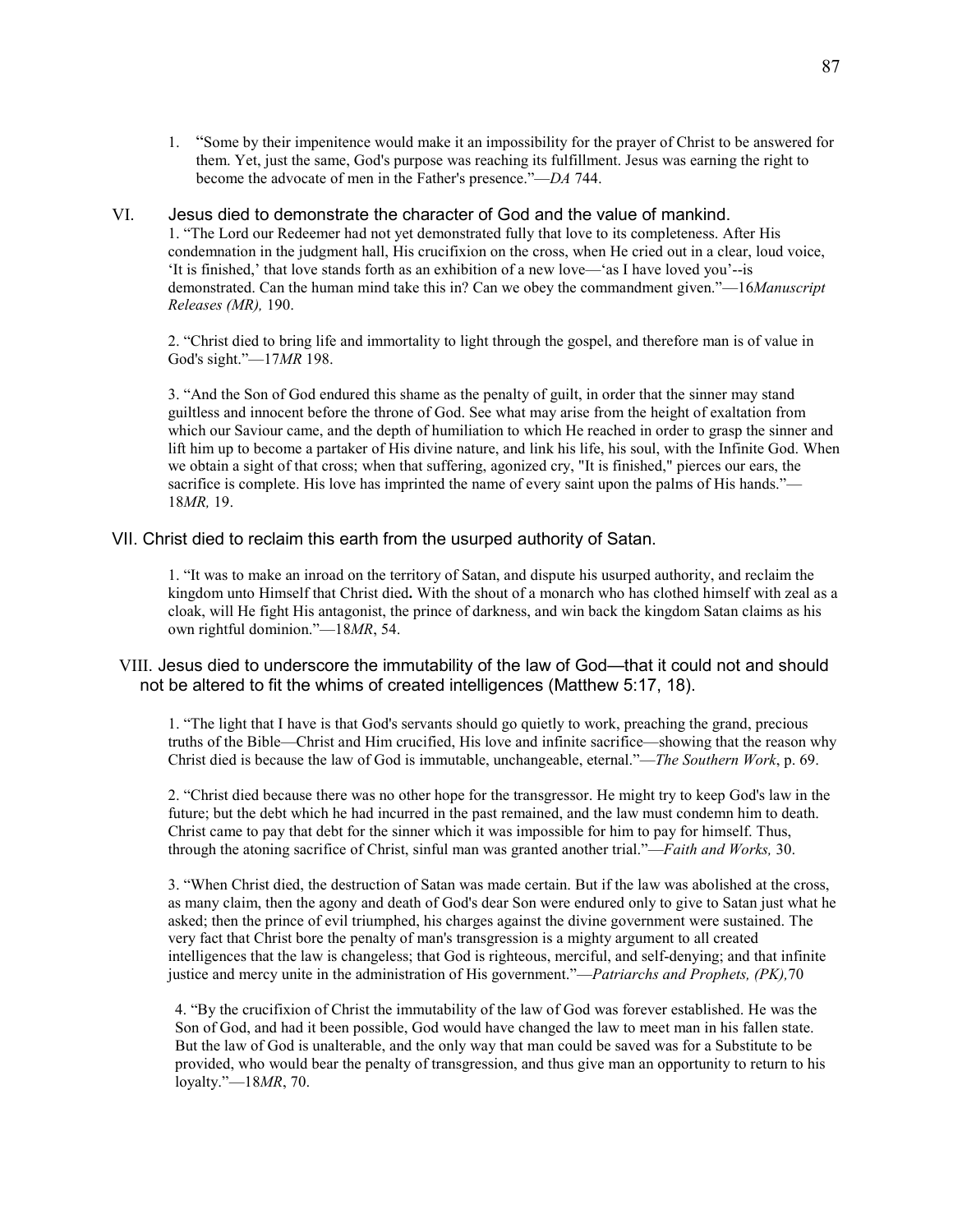5. "The reason why Christ died is because the law of God is immutable, unchangeable, eternal."— Maranatha,177.

IX... Because God will not take rebels back into heaven, Christ died to make possible for sinners to choose loyalty and become obedient commandment-keepers by His promised grace.

- 1. "Christ died that the transgressor of the law of God might be brought back to His loyalty, that He might keep the commandments of God, and His law as the apple of His eye, and live. God cannot take rebels into His kingdom; therefore He makes obedience to His requirements a special requirement."— Child Guidance, 257.
- 2. "By giving His life for the life of men, He would restore in humanity the image of God. He would lift us up from the dust, reshape the character after the pattern of His own character, and make it beautiful with His own glory."—The Ministry of Healing (MH), 504.
- 3. "Is the matter of gaining eternal life one to be trifled with? With His own life Christ paid the price of our redemption. He died to secure our love and willing obedience."—18MR:269.
- 4. "He died to make it possible for us to keep the law. But all are left to make their choice for themselves. God forces no one to accept the advantages secured for him at an infinite cost.—The Youth's Instructor,(YI), March 20, 1902.

#### X.. Christ died because of sin on Planet Earth—the transgression of God's Law.

1. "Why did He die? In consequence of sin. What is sin? The transgression of the law. Then the eyes are open to see the character of sin. The law is broken, but cannot pardon the transgressor. It is our schoolmaster, condemning to punishment. Where is the remedy? The law drives us to Christ, who was hanged upon the cross that He might be able to impart His righteousness to fallen, sinful man and thus present men to His Father in His righteous character."—Seventh-day Adventist Bible Commentary (BC),1110 (334).

XI Jesus died to provide the basis and purpose for the everlasting gospel—that sinners would take courage and understand the divine power available and live as loyal followers, again proving Satan wrong about the willingness and ability of created beings to obey God (Philippians 2:12-15).

1. "The precious revelation of God's will in the Scriptures with all their unfolding of glorious truth is only a means to an end. The death of Jesus Christ was a means to an end. The most powerful and efficacious provision that He could give to our world, was the means; the end was the glory of God in the uplifting, refining, ennobling of the human agent."—7MR 274.

2. "Jesus died that He might purify us from all iniquity. The Lord will carry on this work of perfection for us if we will allow ourselves to be controlled by Him. He carries on this work for our good and His own name's glory."—4MR 348, 1898.

3. "We hear many excuses; I cannot live up to this or that. What do you mean by this or that? Do you mean that it was an imperfect sacrifice that was made for the fallen race upon Calvary, that there is not sufficient grace and power granted us that we work away from our own natural defects and tendencies, that it was not a whole Saviour that was given us? or do you mean to cast reproach upon God?"—Ms 8, 1888, sermon preached at Minneapolis General Conference, Sabbath, Oct 20, 1888, cited in Olson, Through Crisis to Victory, p. 261, 262.

4. "How could he give you any stronger evidence of his love than he gave when he died for you on Calvary's cross? He died that you might have power to break with Satan that you might cast off his hellish shackles, and be delivered from his power?"—The Youth Instructor (YI), March 2, 1893.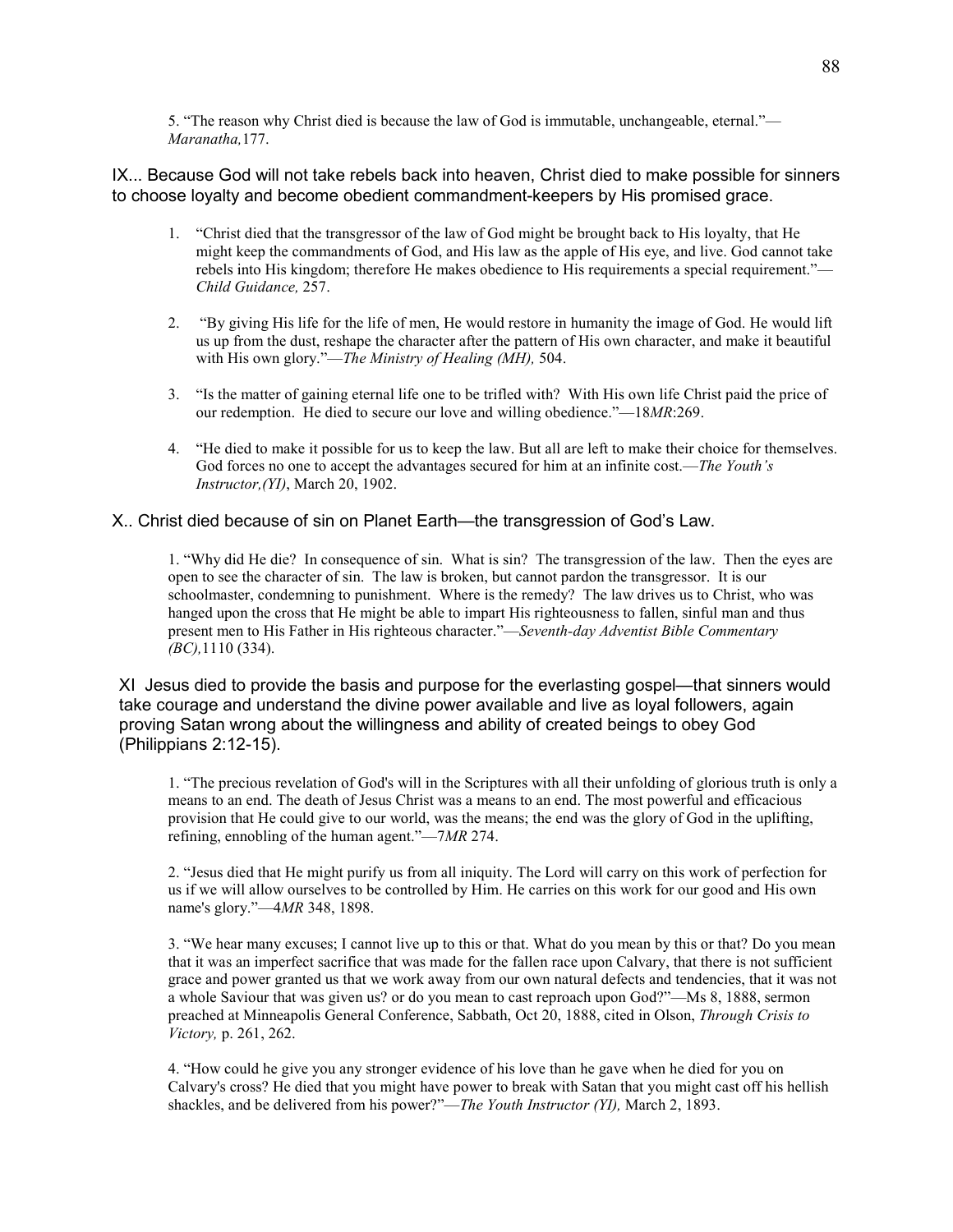5. "Christ died that His life might be lived in you, and in all who make Him their example. In the strength of your Redeemer you can reveal the character of Christ, and you can work in wisdom and in power to make the crooked places straight."—Gospel Worker, 164.

 6"By dying on the cross Christ gave His life as an offering for sin, that through His power man might turn from his sins, become converted, and be a laborer together with God."— 18MR,75.

 7. "All heaven is interested in the restoration of the moral image of God in man. All heaven is working to this end. God and the holy angels have an intense desire that human beings shall reach the standard of perfection which Christ died to make it possible for them to reach."— In Heavenly Places,(HP) 286.

 8. "When tempted and tried, he claims the power that Christ died to give, and overcomes through His grace. This every sinner needs to understand. He must repent of his sin, he must believe in the power of Christ, and accept that power to save and to keep him from sin."—1Selected Messages (SR),,224.

9. "We are not, because Christ died, left a company of orphans. . . . It is possible for us to obtain victory after victory, and be the most happy people on the face of the earth."—Our High Calling(OHC), 148.

10. "But men have been satisfied with small attainments. They have not sought with all their might to rise in mental, moral, and physical capabilities. They have not felt that God required this of them; they have not realized that Christ died that they might do this very work. As the result they are far behind what they might be in intelligence and in the ability to think and plan."— $5Test$  imonies (T), 554.

11. "Christ died that the moral image of God might be restored in humanity, that men and women might be partakers of the divine nature, having escaped the corruption that is in the world through lust. We are to use no power of our being for selfish gratification; for all our powers belong to Him, and are to be used to His glory."—RH, November 6, 1900.

12. "By transgression man was severed from God, the communion between them was broken, but Jesus Christ died upon the cross of Calvary, bearing in His body the sins of the whole world; and the gulf between heaven and earth was bridged by that cross. Christ leads men to the gulf, and points to the bridge by which it is spanned, saying, "If any man will come after me, let him deny himself, and take up his cross daily, and follow me." God gives us a probation in which we may prove whether or not we will be loyal to Him."—Manuscript 21, 1895, cited in 7BC:465.

13. "Christ died to make an atoning sacrifice for our sins. At the father's right hand He is interceding for us as our High Priest. By the sacrifice of His life He purchased redemption for us. His atonement is effectual for everyone who will humble himself, and receive Christ as his example in all things. If the Saviour had not given His life as a propitiation for our sins, the whole human family would have perished. They would have had no right to heaven. It is through His intercession that we, through faith, repentance, and conversion, are enabled to become partakers of the divine nature, and thus escape the corruption that is in the world through lust."--Manuscript 29, 1906, cited in 7BC:477.

14. "Christ has died that we might keep God's commandments. Will you have your names registered in the Lamb's book of life? Then be careful and zealous to repent of every sin. He says, 'I will not blot out your name from the book of life, but I will confess it before My Father and His angels' (Revelation 3:5)."— 9MR:264.

15. "When Christ gave His life for you, it was that He might place you on vantage ground and impart to you moral power. By faith you may become partakers of His divine nature, having overcome the corruption that is in the world through lust."—14MR:73.

16. "Christ came to our world to elevate humanity, to renew in man the image of God, that man might become the partaker of the divine nature. . . .The Majesty of heaven gave His life to make us individually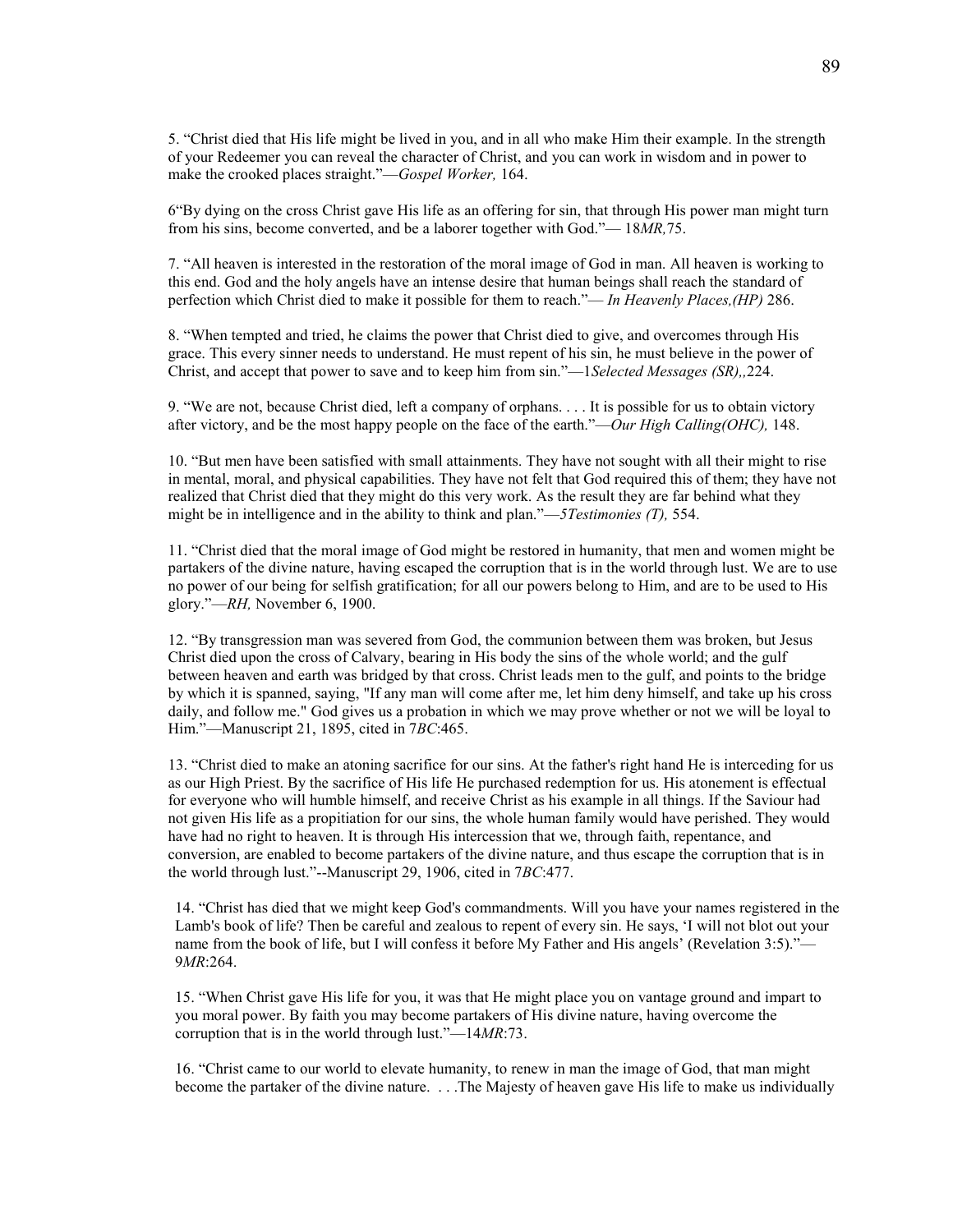His own by bringing back the transgressor to his loyalty to God's law, by turning away the sinner from his iniquity. Oh, that men would love and fear God!"—14MR 85.

17. "By the death of His only begotten Son, God has made it possible for man to reach the high ideal set before him. We can do God no greater dishonor than to remain in indolence and indifference, caring not to save the souls perishing in sin."—16*MR* 342.

18. "He died that you might be led to see the sinfulness of sin and come unto Him that you might have life."—17MR,49.

19. "Do not disappoint the One who gave His life that you might be an overcomer. He was tempted on every point that you and I can be tempted on, and in order to resist He spent whole nights in prayer and communion with his Father. Christ did not leave this world until He had made it possible for every soul to live a life of perfect faith and obedience, to have a perfect character."—17MR, 85.

20. "You are not called upon to fast forty days. The Lord bore that fast for you in the wilderness of temptation. There would be no virtue in such a fast; but there is virtue in the blood of Christ. Will you not believe that there is power in His sacrifice to purify and refine you, power in His grace to make you a laborer together with God?"—17MR, 86.

21. "Those who keep the commandments of God should make it manifest that the truth is sanctifying the soul, refining and purifying the thoughts, and elevating the character and life. Christ has died that the moral image of God might be restored in our souls and might be reflected to those around us."— $FW$ , 61.

22. "The cross of Calvary challenges, and will finally vanquish every earthly and hellish power. In the cross all influence centers, and from it all influence goes forth. It is the great center of attraction; for on it Christ gave up His life for the human race. This sacrifice was offered for the purpose of restoring man to his original perfection. Yea, more, it was offered to give him an entire transformation of character, making him more than a conqueror."—6BC, 1113.

23. "As a divine Saviour, Jesus died for us that we might live His life of purity, truth, and righteousness. He teaches us how to live. Our prayer should be, "Create in me a clean heart, O God; and renew a right spirit within me."—18MR, 277.

24. "Christ died to save sinners, not in their sins, but from their sins."—19MR, 182.

 25. "By dying on the cross Christ gave His life as an offering for sin, that through His power man might turn from his sins, become converted, and be a laborer together with God."—18MR,75.

26. "As a divine Saviour, Jesus died for us so that we might live His life of purity, truth and righteousness. He teaches us how to live. Our prayer should be, 'Created in me a clean heart, O God; and renew a right spirit within me." -18MR, 277.

27. "The Son of God consented to die in the sinner's stead, that man might, by a life of obedience, escape the penalty of the law." ST, Aug 7, 1879.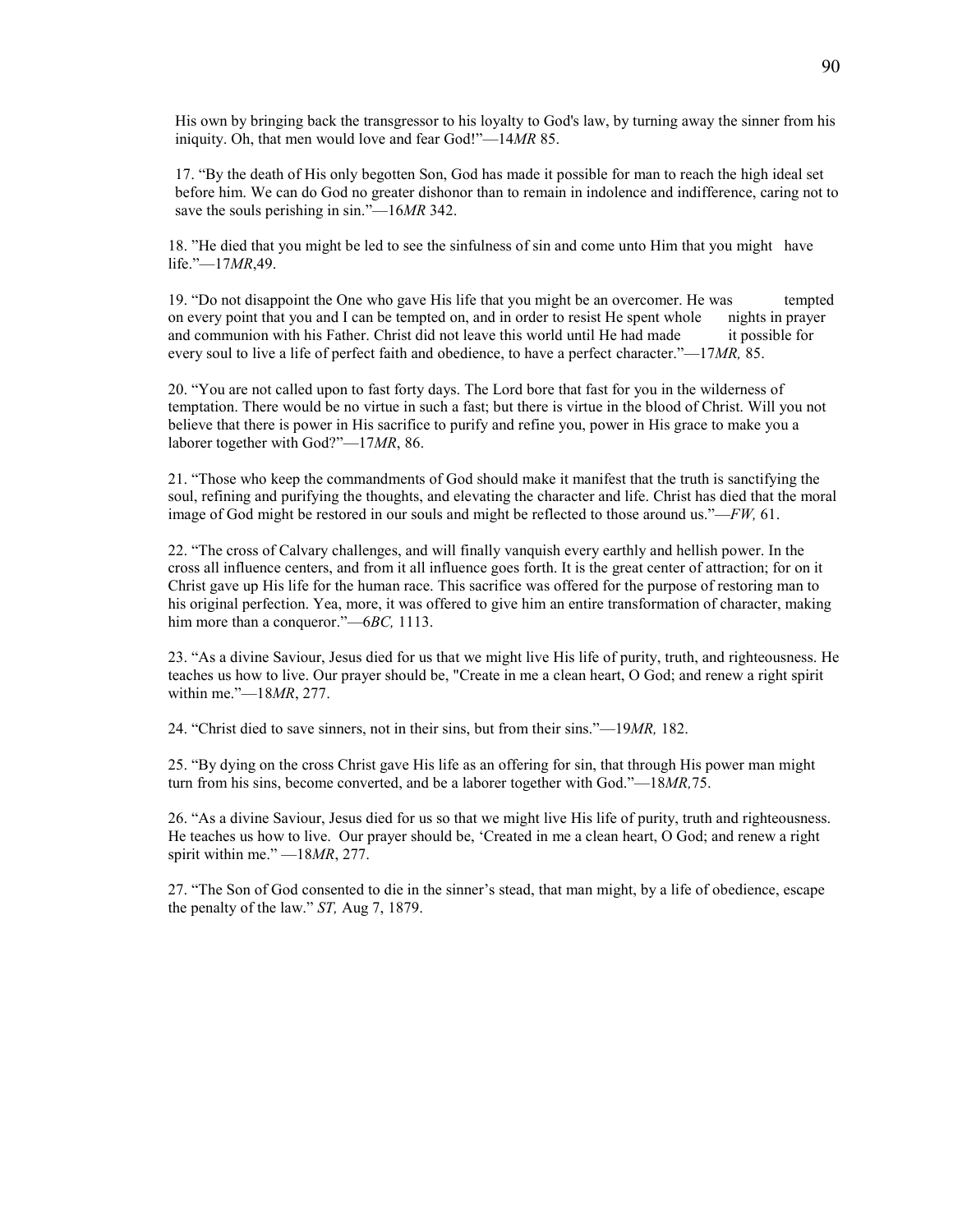# Appendix F: What Do We Mean by Moral Perfection in Contrast to Perfectionism?

 Perfection, as used in this book, refers to the dynamic life pattern of persons who increasingly reflect the life of Jesus; such people are *trustworthy* examples of genuine love to God and man. They have determined not to yield to rebellious, sinful desires and when they do slip, they, in their regret, fall back on the gracious arms of their Lord who offers everyone both pardon and power.

This life pattern is described in biblical terms such as "maturity," "the stature of the fullness of Christ," and" righteousness." Thus, perfection, as we use the term, *does not*  refer to a state in which a person is beyond temptation or the possibility of sin, any more than Jesus, man's Example of perfection, was immune to temptations and self-indulgence. Neither do we mean that the perfection set before Christians suggests a state in which no illnesses arise or no mental mistakes, such as in mathematics, are made. Because God is fair, He does not hold people accountable for acting "out of character" when their mental abilities have been seriously damaged by old age, disease, or other disasters

 Perfection is here used in the same context as the following statement: "Moral perfection is required of all. Never should we lower the standard of righteousness in order to accommodate inherited or cultivated tendencies to wrongdoing. We need to understand that imperfection of character is sin. . . .The heavenly intelligences will work with the human agent who seeks with determined faith that perfection of character which will reach out to perfection in action."—White, Christ's Object Lessons, 330-332.

 The urgency involved in this term rests on such passages as: "When the character of Christ shall be perfectly reproduced in His people, then He will come to claim them as His own." (ibid., 69.

 "The very image of God is to be reproduced in humanity. The honor of God, the honor Christ, is involved in the perfection of the character of His people."—White, The Desire of Ages, 671.

 In real and important theological and practical differences, perfection, as understood in the above quotations, is in contrast to the concept of perfectionism. The latter term, emphasizing an absolute point beyond which there can be no further development, grows out of Grecian philosophy and not the Bible. Perfection in the biblical sense is simply Christlikeness—combining a relationship with God such as Jesus had, with the qualities of character that Jesus manifested. Such a relationship leads to the fulfillment of Revelation 3:21—"To him who overcomes, I will grant with Me on My throne as I also overcame and sat down with My Father on His throne" (NKJV).

 Although perfection is a word not frequently so translated in English Bibles, the concept of moral perfection (that is, living a Spirit-empowered, maturing life with increasing habits of overcoming moral weaknesses (sin), an *increased* ripening of the fruits of the Spirit)—is the only goal held up to all in both the Old and New Testaments and in the writings of Ellen White. To hold that the goal is unrealistic is to doubt the divine power to sustain that which God has promised.